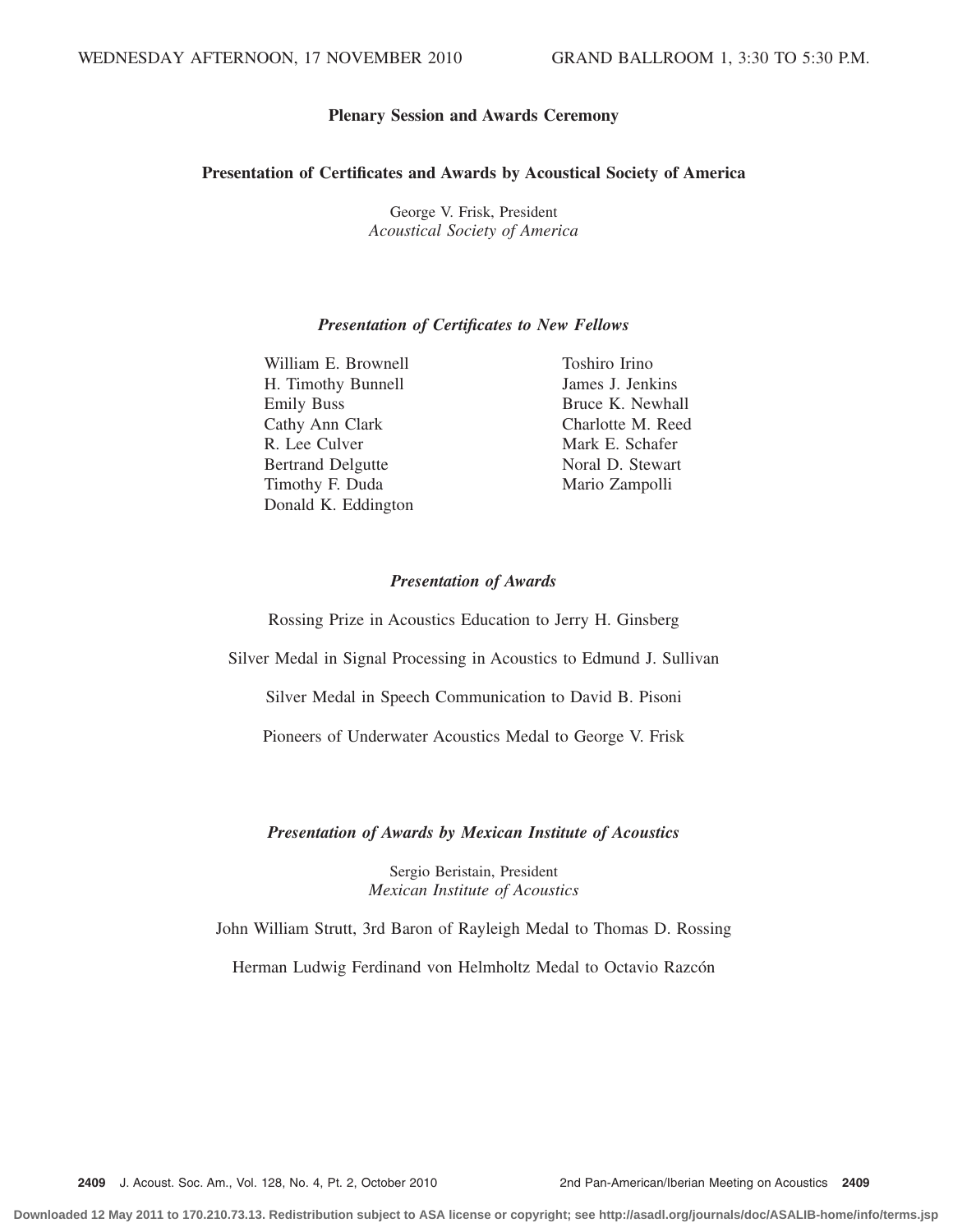# **Session 4aAA**

# **Architectural Acoustics: Auralization, Modeling, and Computational Methods**

Norman H. Philipp, Chair

*School of Architecture, Univ. of Kansas, 1465 Jayhawk Blvd., Lawrence, KS 66045*

## **Chair's Introduction—8:45**

# *Invited Papers*

# **8:50**

4aAA1. Perceptions of auralization in the design process. Norman H. Philipp (School of Architecture, Univ. of Kansas, 1465 Jayhawk Blvd., Lawrence, KS 66045, nphilipp@ku.edu)

The application of auralization as a part of the architectural design process first requires an understanding of the current perceptions of auralizations by the design community. From this inquiry on a national scope, the level of education necessary to allow architects to understand auralizations and embrace them into their design processes may be determined. This paper summarizes the preliminary phases in the development of a national survey toward the aforementioned goals.

## **9:10**

**4aAA2. Investigation of the subjective impression of listener envelopment with both binaural recordings and auralizations.** Michelle C. Vigeant, Robert D. Celmer, Madison D. Ford, and Carl K. Vogel Acoust. Prog. and Lab., Mech. Eng. Dept., Univ. of Hartford, 200 Bloomfield Ave., West Hartford, CT 06117, vigeant@hartford.edu)

Listener envelopment (LEV) is the sense of being fully immersed in a sound field and can be used to compare the listening experience in different concert halls. LEV has been shown to correlate with the objective parameter late lateral sound level (GLL) through the use of simulated sound fields generated with delays and reverberators. The primary purpose of this study was to investigate this correlation using both binaural recordings made in a 900-seat hall and auralizations made in an ODEON v9.20 model with both measured and predicted GLL values. In addition, the ratings of the actual recordings and simulations were compared to determine equivalency. A subjective study was carried out using 35 musically trained test participants who rated 24 stimuli, which varied as a function of both receiver position and hall setting. The ratings of the binaural recordings were found to have a linear correlation with both the measured and simulated GLL values, while the ratings of the auralizations were not found to have a clear linear relationship with GLL. When the ratings of the recordings and auralizations were compared, however, only two cases were found to be significantly different. Work supported by a University of Hartford Greenberg Junior Faculty Grant.]

# *Contributed Papers*

**9:30**

**4aAA3. Combining auditory and tactile inputs to create a sense of auditory space.** Ross W. Deas, Robert B. Adamson, Philip P. Garland, Manohar Bance, and Jeremy A Brown (SENSE Lab., 1276 South Park St., Rm. 3189, Dickson Bldg., VG Site QEII Health Sci. Ctr., Halifax, NS B3H 2Y9, Canada)

To localize a sound, the auditory system uses multiple cues, including binaural differences in timing and level that arise from the separation of the ears by the solid mass of the head. It has repeatedly been shown that the ability to utilize these cues is plastic and experience-based. Vibrotactile input shares many common features with auditory signals, and there is some overlap between the frequency range of the sensitivity of the ear and skin. In this study, we examine whether the auditory system is capable of combining auditory and tactile inputs to localize sounds using a multi-speaker array. To induce deficits in azimuthal localization, one ear was plugged. To examine cross-modal localization, the input level to the plugged ear was recorded via microphone, and a vibratory signal that was perceptually equal in intensity was presented to the shoulder on the same side as the plugged ear. The participant's ability to localize low-pass, band-pass, high-pass, and broadband sounds was measured. Results showed that relative to baseline (plugged)

conditions, localization performance improved, suggesting that listeners can combine auditory and tactile information to create a sense of auditory space.

**9:45**

**4aAA4. Real-time interactive room acoustic simulation engine using** graphics processors. Zuofu Cheng and Lippold Haken (Dept. of Elec. and Comput. Eng., Univ. of Illinois at Urbana-Champaign, 1406 W. Green St., Urbana, IL 61801-2918, zcheng1@illinois.edu)

Presented is a software system for real-time simulation of acoustic spaces on consumer graphics technology. This is an API that uses modern graphics processing units (GPUs) to derive the high-order reflected and transmitted paths to a stereo listener from multiple sound sources within a room of arbitrary geometry and wall properties. The system processes the entire audio chain on the GPU, computing the listener's stereo mix from raw input waveforms stored in video memory and a polygonal room model and material and scene description. For the intended application which is video game audio, the room acoustics are computed at 15–30 frames/s and interpolated to account for fast listener or source motion to coincide with the graphics rendering, which may be done concurrently on the same processor. Provisions are provided within the API for dynamic rooms to handle gameplay elements such as doors, platforms, and physically modeled objects. An

**2410** J. Acoust. Soc. Am., Vol. 128, No. 4, Pt. 2, October 2010 2nd Pan-American/Iberian Meeting on Acoustics **2410**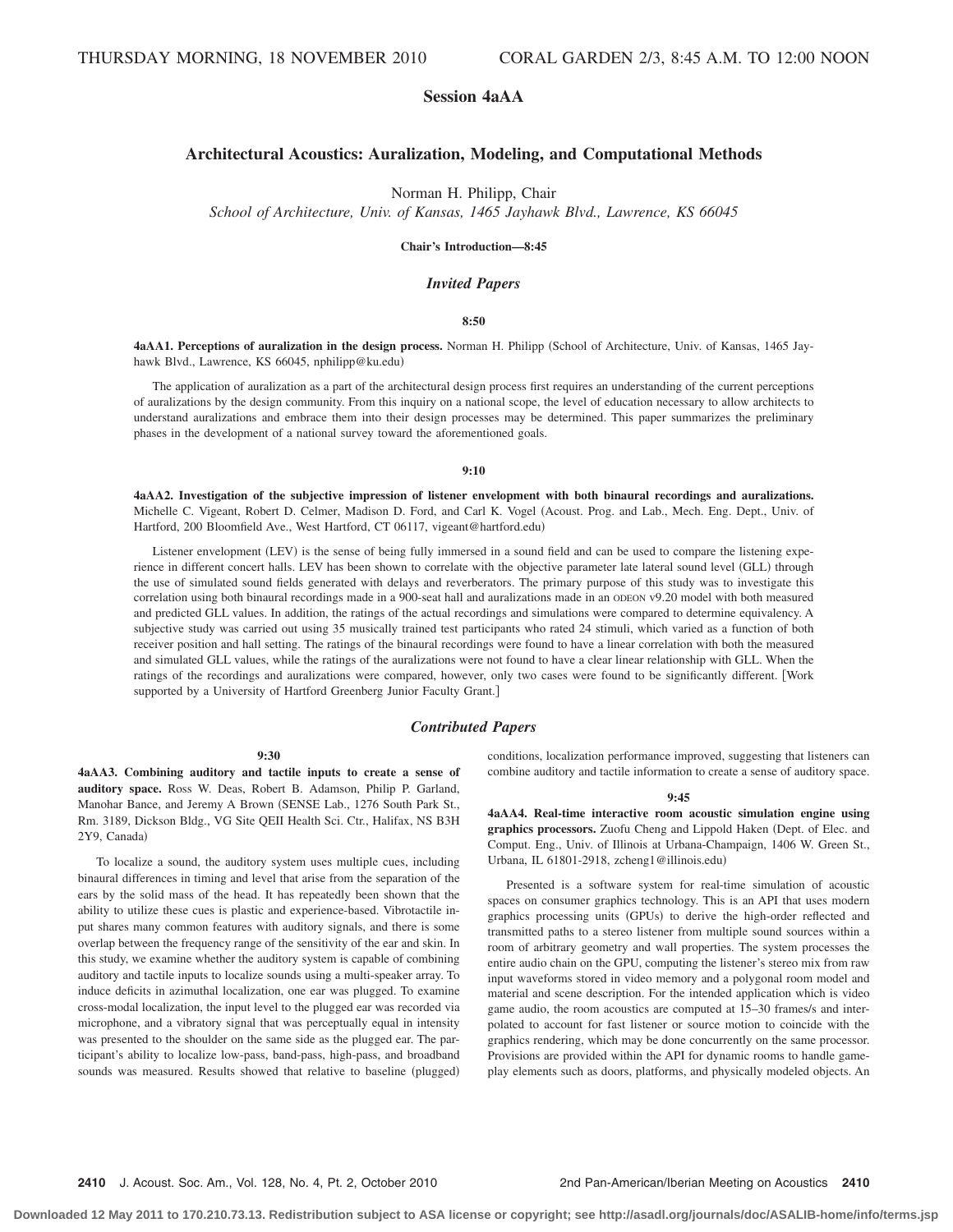acoustic scene editor is presented, which also uses the API to simulate a first person game environment.

## **10:00—10:15 Break**

## **10:15**

**4aAA5. Correct and rapid impulse response calculation as a precondition for auralization.** Wolfgang Ahnert, Stefan Feistel, and Alexandru Miron AFMG Technologies GmbH, Arkonastr. 45-49, D-13189 Berlin, Germany, wahnert@ada-amc.eu)

For almost 20 years auralization procedures have become more and more common, but the simulated acquisition of needed impulse responses (IRs) is still a crucial point during a design process. Different methods have been developed over time with different assumptions and approximations. Until now we observe time-consuming procedures to calculate true IRs especially in large halls. In this paper new algorithms are reported to calculate IRs in multi-thread mode with one computer or better via a network with a set of CPUs working in parallel. So calculations in large halls may be reduced from 8–10 h with one CPU to 10–20 min with multi-core computers. Via internet routines a master-slave network is used to allow parallel networking on the same file. Examples are shown using eight remote-controlled quad-core computers, i.e., 32 CPUs at the same time. This way the auralization procedure is becoming a daily and quickly usable function. It opens the way to convert an auralization toy into a real tool.

#### **10:30**

**4aAA6. Acoustic analysis and visualization using real time** three-dimensional parametric modeling. Dave Rife (Arup Acoust., 155 Ave. of the Americas, New York, NY 10013)

As we move further toward the 3-D world in building design, specifically for non-standard shaped performance spaces, it is becoming more and more useful to easily transition between 3-D models and simple acoustic calculations. Using RHINOCEROS, a widely used and flexible 3-D modeling program, and GRASSHOPPER, a parametric modeling plugin, tools have been developed to streamline simple acoustic analysis and visualization directly from an architectural model. These real time parametric tools help facilitate a clearer understanding of room-specific acoustic phenomenon to the designer, and have proven to be particularly useful in efficiently communicating acoustic principles to non-acousticians. Examples are shown, including visualizing reflection sequences, time delays, distance attenuation, and reverberation time calculations, which are all parametrically driven and updated in real time within the 3-D modeling software.

## **10:45**

**4aAA7. Parameter-based mathematical optimization using MATLAB and CATT-A software.** Dave Rife (Arup Acoust., 155 Ave. of the Americas, New York, NY 10013)

Mathematical optimization techniques have been applied to room acoustic modeling within CATT-A. Stochastic optimization methods such as genetic algorithms, pattern search, and ant colony optimization are used via software integration between MATLAB and CATT-A, allowing for acoustic parameter specific optimization of variable room geometry. The optimization routines rely on results from geometrical ray tracing, which informs the designer on aspects of room acoustics that empirical formulas cannot take into account. An example is presented showing an algorithm that optimizes placement of sound absorbing treatment to obtain a fixed speech transmission index using minimal sound absorbing material in a classroom setting.

#### **11:00**

**4aAA8. Sound energy decay analysis in multiple coupled volume systems.** Ning Xiang, Philip Robinson, and Yun Jing Grad. Prog. in Architectural Acoust., Rensselaer Polytechnic Inst., 110 8th St., Troy, NY 12180)

There has been an increasing need in analyzing sound energy decays consisting of more than one decay slope, so-called non-single-exponential decays. It has been considered very challenging to estimate parameters associated with double-slope decay characteristics, even more challenging when the coupled-volume systems contain more than two decay processes. To meet the need of characterizing energy decays of multiple decay processes, this work reports investigations using both acoustical scale-models and numerical models of three coupled volumes. Two levels of Bayesian inference: model selection and parameter estimation, have been applied to detection and characterization of sound energy decays. Experimental results measured in acoustical scale models and numerical results from diffusionequation-based models are used to validate the Bayesian analysis methods. The analysis methods are then applied to geometric-acoustics simulations of a conceptual concert hall. This work demonstrates that the analysis method within the Bayesian framework is capable of determining more than two decay slopes and estimating the corresponding decay parameters and parameter uncertainties.

#### **11:15**

**4aAA9. A simplified two-dimensional model of acoustic diffusion.** Martín Sequeira and Víctor Cortínez (CIMTA, Univ. Tecn. Nac., Bahia Blanca, 8000 Buenos Aires, Argentina, martins@frbb.utn.edu.ar-

The acoustic control is a topic of growing interest in workspaces. For the purpose of designing acoustic solutions, it is necessary to make correct predictions of sound levels in order to advise the most appropriate acoustic treatments. There are many methodologies to predict the noise levels in industrial rooms, from the simplest empirical models based on diffuse sound fields assumption or experimental data to a more robust method such as the ray tracing technique. A new concept for the acoustic enclosure prediction was recently proposed. [Picaut (1997).] This model may be considered as an extension of the classical theory of reverberation and has been applied to a lot of situations with good agreement and low calculation time. The objective of this work is to provide an equivalent 2-D diffusion model achieving similar prediction results in terms of sound pressure level distributions with a lower calculation time.

## **11:30**

**4aAA10. Modal reverberation time in acoustic systems with absorptive walls.** Helvio Mollinedo, Hector Merodio, Itzala Rabadan, and Jose Angel Ortega (SEPI-ESIME-IPN Zac., Depto de Ing. Mecanica, UPALM, Ed. No 5-3er Piso, Del. Gustavo A. Madero, Mexico DF, C.P. 07738, Mexico helviomollinedo@yahoo.com)

The early works about the reverberation of room acoustics start with geometrical tecniques. Subsequent works in this field showed that the reverberation has characteristic frequencies of the normal vibration modes of the room, and not necessarily the frequency of the source that starts the vibration; the acoustic response of the room can be understood in terms of normal modes and the decay coefficient associated with each one of those modes. This work presents an analysis of a known procedure to compute the decay coefficient and the modal reverberation time of interior acoustic rooms with lightly damped absorptive walls by means of the finite element method. This procedure was performed for several wall-lined configurations in 3-D geometries. These calculations were carried out in a computational program prepared in MATLAB. The results show how this useful technique could predict the modal response and reverberation time depending on the absorption wall configuration.

## **11:45**

**4aAA11. Modeling and shaping specular and diffuse reflection sound fields in enclosures.** Krista Michalis, Donald Bliss, and Linda Franzoni (Mech. Eng., Duke Univ., Durham, NC 27708, kam49@duke.edu)

Steady-state sound fields in enclosures, with specular and diffuse reflection boundaries, are modeled with an energy-intensity boundary element method using uncorrelated broadband directional sources. The specular reflection case is solved using an iterative relaxation method extended from a 3-D diffuse reflection solution. When chosen properly, only a few directivity harmonics are required. Starting with a diffuse calculation, higher harmonics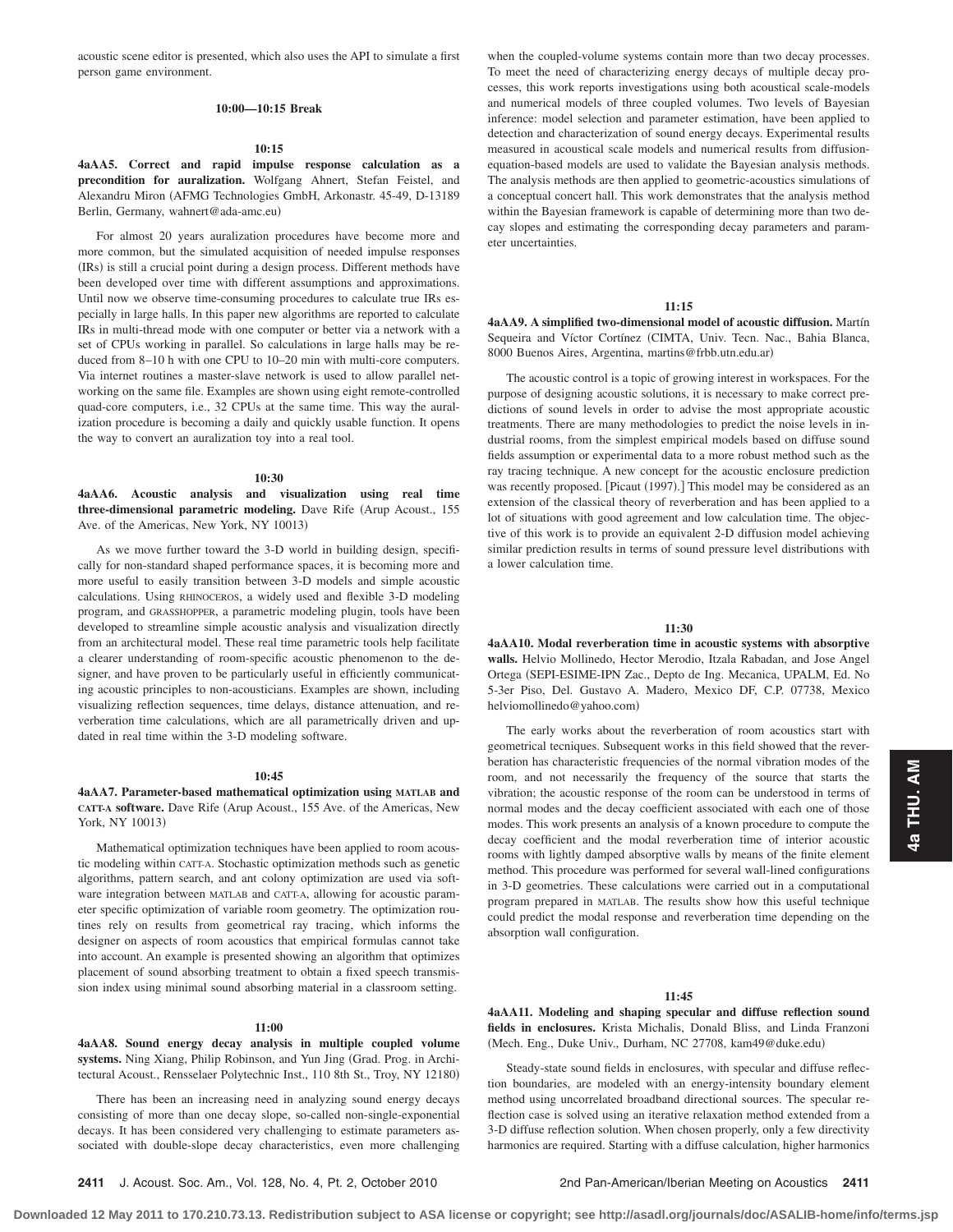are estimated by post-processing, and the original diffuse influence matrix is refined accordingly and converges in a few relaxation steps. The method is higher-order accurate, computationally efficient, and similar to the diffuse case in that it includes strict enforcement of energy conservation. The simulations give accurate results compared to exact modal solutions. Sample calculations are presented to show that the mean-square pressure spatial variation can be tailored using a combination of diffuse and specular surfaces for the design of acoustic spaces.

# THURSDAY MORNING, 18 NOVEMBER 2010 CORAL GARDEN 1, 7:55 A.M. TO 12:00 NOON

# **Session 4aAB**

# **Animal Bioacoustics: Tropical Animal Bioacoustics**

Edmund R. Gerstein, Chair *Leviathan Legacy Inc., 1318 SW 14th St., Boca Raton, FL 33486*

## **Chair's Introduction—7:55**

# *Invited Papers*

## **8:00**

4aAB1. Case studies of bioacoustics research in Brazil. R. S. Sousa-Lima (Bioacoustics Res. Program, Cornell Lab. of Ornithology; Inst. Baleia Jubarte, Caravelas, BA, Brazil; Inst. de Ciências Biológicas, Univ. Federal de Minas Gerais, Belo Horizonte, Brazil, RSL32 @cornell.edu-

Brazilian researchers have a growing interest in animal sounds as more and more exposure is given to this subject in the worldwide literature and concerns about noise pollution are on the rise. Some case studies focusing on research that I have been involved in, i.e., studying manatees (Trichechus inunguis and T. manatus), humpback whales (Megaptera novaeangliae), manned wolves (Chrysocyon brachyurus), primates (Callitrix penicillata), and fish (Prochilodus sp. and Leporinus sp.), will be presented. Studies of the acoustic ecology of these species have focused on determining the importance of acoustic communication, vocal identity, and differences in the acoustic behavior of groups of animals to better understand animal populations in the wild and in urban areas. Such studies help to support overall conservation efforts and highlight the importance of the potentially negative effects of masking on animal communication systems in the tropics.

#### **8:20**

**4aAB2. A comparison of acoustic soundscapes within and among three tropical habitats: Can soundscape heterogeneity be used as an index of alpha diversity?** L. J. May-Collado, T. M. Aide Dept. of Biology, Univ. of Puerto Rico, P.O. Box 23360, San Juan, PR 00931, Imaycollado@gmail.com), C. Corrada, and R. Alvarez (Univ. of Puerto Rico, San Juan, PR 00931)

Rapid biodiversity assessment methods are needed to ensure that adequate policies and management strategies are established to protect biodiversity. In this study, we evaluate the reliability of a recently developed acoustic index for alpha diversity by determining the within and among site variations from three permanent automated recording stations located in Sabana Seca (wetland) and El Verde (moist forest), Puerto Rico and in La Selva (wet forest), Costa Rica. All stations sampled the soundscape for 1-min every 10-min, 24 h per day throughout the year. For this analysis, we evaluated recordings from the dry season and wet season for each site. The analyzes were carried out on each individual recording and then mean values were calculated for each month. Independent of the season or time, La Selva had the highest acoustic diversity and El Verde had the lowest. Both Sabana Seca and El Verde showed a significant increase in acoustic richness after dusk, reflecting the peak of amphibian activity. This acoustical index is a useful tool for identifying important areas of biodiversity without relying on individual species identification. Our results indicate that soundscape heterogeneity is a good indicator of alpha diversity.

# *Contributed Papers*

**8:40**

**4aAB3. The role of the environment on the acoustic radiation patterns** of mating calls of the túngara frog. Ximena E. Bernal (Dept. of Bio. Sci., Texas Tech Univ., Lubbock, TX 79409-3131), Rachel A. Page (Smithsonian Tropical Res. Inst., MRC 0580-06, Apartado 0843-03092 Panamá, República de Panamá), Michael J. Ryan (Section of Integrative Biology, Univ. of Texas at Austin, Austin, TX 78712), Theodore F. Argo, IV, and Preston S. Wilson (Mech. Eng. Dept. and Appl. Res. Labs., Univ. of Texas at Austin, Austin, TX 78713-8029)

The present work is a follow-up to previously reported [J. Acoust. Soc. Am. 122, 2981(A) (2007)] laboratory measurements of both the horizontal and vertical frequency-dependent directivity of the mating calls of túngara frogs, *Physalaemus pustulosus*. Band-limited directivities are significantly greater than broadband directivities, with a maximum directivity of 20 dB in the vertical plane for harmonics near 6 kHz. This result is unexpected given that female frogs, the intended receivers of this call, are on the horizontal plane rather than on the vertical plane where unintended receivers (predators and parasites) reside. New numerical finite element modeling of the radiation, including the effects of the environment, will be reported. Túngara frogs only call while partially submerged in water. Modeling results indicate that the reflecting boundary provided by a finite-sized air-water interface dominates the radiation, and results in the observed directivity. There is comparatively little directivity dependence on the nature of the surrounding terrain, be it acoustically hard or soft, smooth or rough. These modeling results indicate that the radiation patterns found in laboratory measurements, although unexpected, are likely to be found in nature too.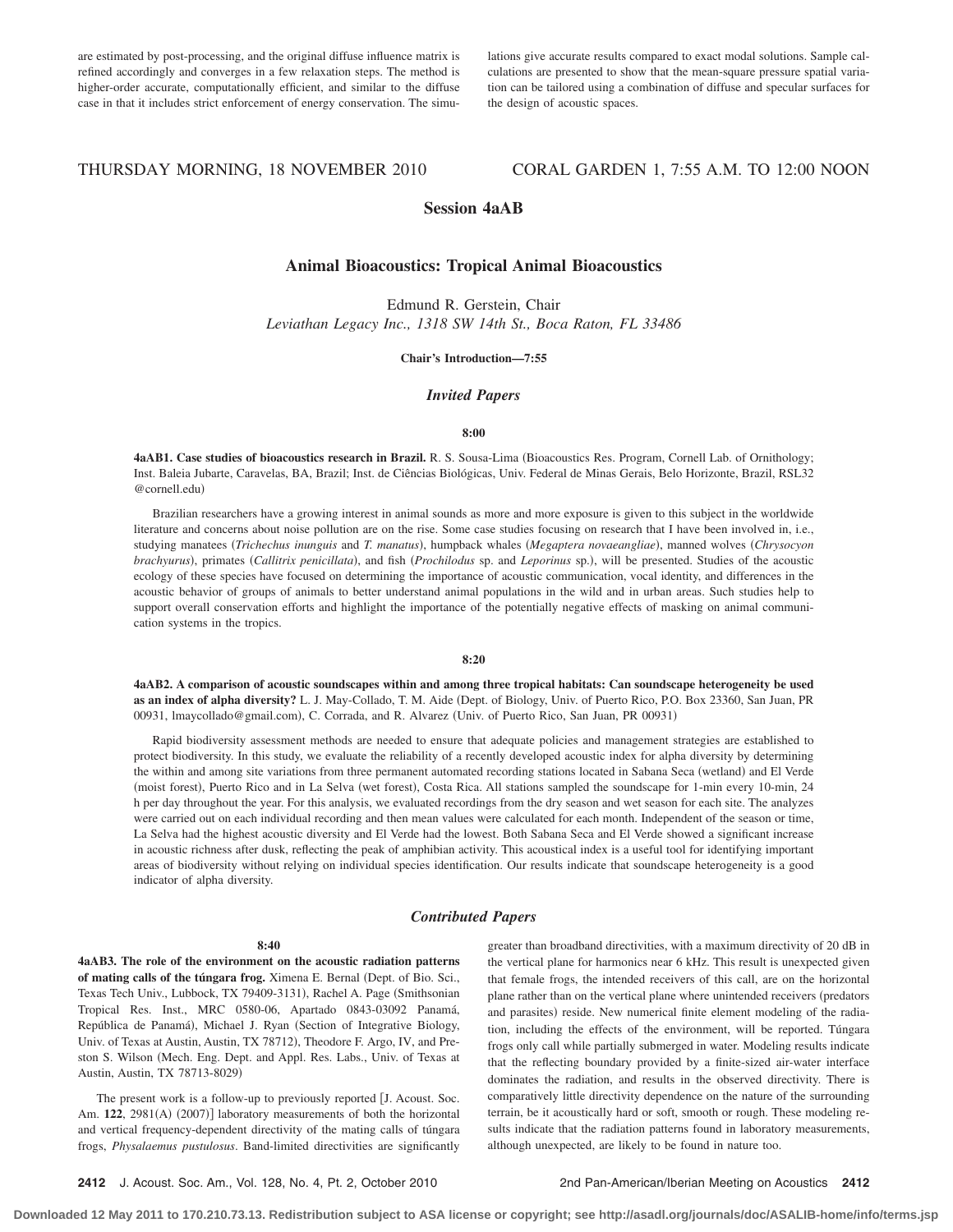**4aAB4. Noisy neighbors: A role for masking interference in the evolution of communication systems in neotropical dendrobatid frogs.** Adolfo Amézquita Departamento de Ciencias Biológicas, Universidad de los Andes, Bogotá, Colombia), Albertina Pimentel Lima (Ecologia, Instituto Nacional de Pesquisas de Amazonia, Manaus, Brazil), and Walter Hdl (Dept. of Evolutionary Biology, Inst. of Zoology, Univ. of Vienna, 1010 Vienna, Austria)

Signal detection and signal recognition are necessary for effective communication and, thus, vulnerable to the selective effects of interference by heterospecific signals. Previously, we showed correlative evidence that the frequency response curve of territorial frogs *Allobates femoralis* is narrower at places where it co-occurs with the frog *Ameerega trivittata*, which utters a spectrally overlapping call. Here we (1) conducted manipulative experiments to test the underlying assumption that *A. trivittata* calls affect the behavioral and reproductive performance of unexperienced *A. femoralis* males. The addition of *A. trivittata* calls led to larger territories and lower opportunities for mating and breeding in *A. femoralis* males. Thus, heterospecific masking reduces breeding opportunities through its effects on territorial but not calling behavior. We also (2) tested at a species-rich acoustic community whether the recognition space of five frog species was shaped in a way that minimizes overlap with the heterospecific signal spaces. The recognition space was modeled from the all-or-none phonotactic reactions of territorial males. Our data supported the initial hypothesis for three out of five species. Both data sets suggest that masking interference may shape the receiver por**4aAB5. Monitoring frog species recovery in secondary tropical forests** using automated species identification. B. Hilje, T. M. Aide (Dept. of Biology, Univ. of Puerto Rico, P.O. Box 23360, San Juan, PR 00931-3360, bhilje@gmail.com), and C. Corrada-Bravo (Univ. of Puerto Rico, San Juan, PR 00936-8377)

Although the most important causes of the current amphibian decline and species extinction are habitat degradation and habitat loss, in some regions, forests are recovering where agriculture has been abandoned. After 30–40 years of recovery ,vegetation characteristics are often similar to those of mature forests, but little is known about the recovery of the fauna. In this study we evaluated the recovery of amphibian species in a chronosequence of secondary forests (10-30 years old) and mature forest. Each site was sampled in March, April, and May 2010 for 10 days using automated recorders which produce 2000 1 min recordings per site. Species specific algorithms were developed for 20 species of frogs and an automated species identification software was used to process the recordings. A total of 11 species were identified, and most were leaf-litter frogs. Species *Oophaga pumilio* and *Diasporus diastema* were identified in all sites. The highest species richness was observed in the 22–30-year-old forest, where there was a mix of species from both young and mature forests. These results suggest that similar to the vegetation, the majority of the original frog community has been able to recolonize these secondary forests.

# *Invited Papers*

## **9:25**

**4aAB6. Flexibility in the advertisement call of** *Hypsiboas pulchellus* **(Anura: Hylidae) in response to microhabitat characteristics.** Lucia Ziegler, Matías Arim Secc. Zoologá Vertebrados, Facultad de Ciencias, Univ. de la República, Iguá 4225, Montevideo 11400, Uruguay, luciaz@fcien.edu.uy), and Peter M. Narins (Univ. of California Los Angeles, Los Angeles, CA 90095)

The structure of the environment determines patterns of signal degradation and attenuation, potentially affecting communication. The expected adjustment in call structure improving signal transmission in an environment was formalized in the acoustic adaptation hypothesis. Within this framework, most studies considered anuran calls as fixed attributes determined by local adaptations. However, intra-individual variability in vocalizations has also been reported. Evidence is presented here for phenotypic flexibility in the advertisement call of *Hypsiboas pulchellus* in response to induced changes in microhabitat structure. Males were recorded in free-field conditions. Microhabitat was then modified, placing a styrofoam enclosure around each calling male, re-recording calls therein. Student tests for independent samples (intra-individual variation) and paired samples (inter-individual variation) rendered similar results. All temporal variables were significantly longer when individuals were broadcasting inside the enclosure. Spectral attributes were also subject to modulation, although the magnitude and direction of these adjustments were inconsistent among males. Playback experiments within the enclosure yielded results which rule out treatment-induced variation, highlighting the potential rôle of call flexibility on detected call patterns. This study questions the view of fixed adaptations as the sole determinant of the match between call and environment, positing phenotypic flexibility as a main determinant of this interplay.

## **9:45**

**4aAB7. Communication through the substrate as a solution for small plant-dwelling insects.** Andrej Cokl and Meta Virant-Doberlet (Dept. of Entomology, Natl. Inst. of Biology, Vecna pot 111, SI-1000 Ljubljana, Slovenia)

High-frequency airborne sound is quickly absorbed in vegetation, and outside the plant shelter such signals attract predators. Furthermore, small insects cannot emit efficiently low-frequency airborne sound when their diameter is smaller than a third of the radiated wavelength. For plant-dwelling insects, substrate-borne sound signaling remains the best solution for communication in dense vegetation typical for the tropics. Communication range in such an environment depends on tuning of vibratory signal properties with mechanical characteristics of plants and sensory abilities to extract the information from the environmental noise. *Nezara viridula* and other until now investigated species of the stink bug family *Pentatomidae* represent the model for solutions optimizing long-range communication through green plants. They communicate with vibratory signals of the dominant frequency around 100 Hz, which travel through plants with low attenuation, creating standing wave conditions in the plant's rod-like structures. Green plants act as low-pass filter and their resonant peaks fit well with the spectral peaks of stink bug vibratory emissions. The species' leg sensory organs with the underlying neural network are sensitive enough to enable communication through a plant on a distance of several meters. Comparative data on substrate-borne sound communication in burrower *(Cydnidae)* and predatory *(Asopinae)* bugs will be discussed.

**2413** J. Acoust. Soc. Am., Vol. 128, No. 4, Pt. 2, October 2010 2nd Pan-American/Iberian Meeting on Acoustics **2413**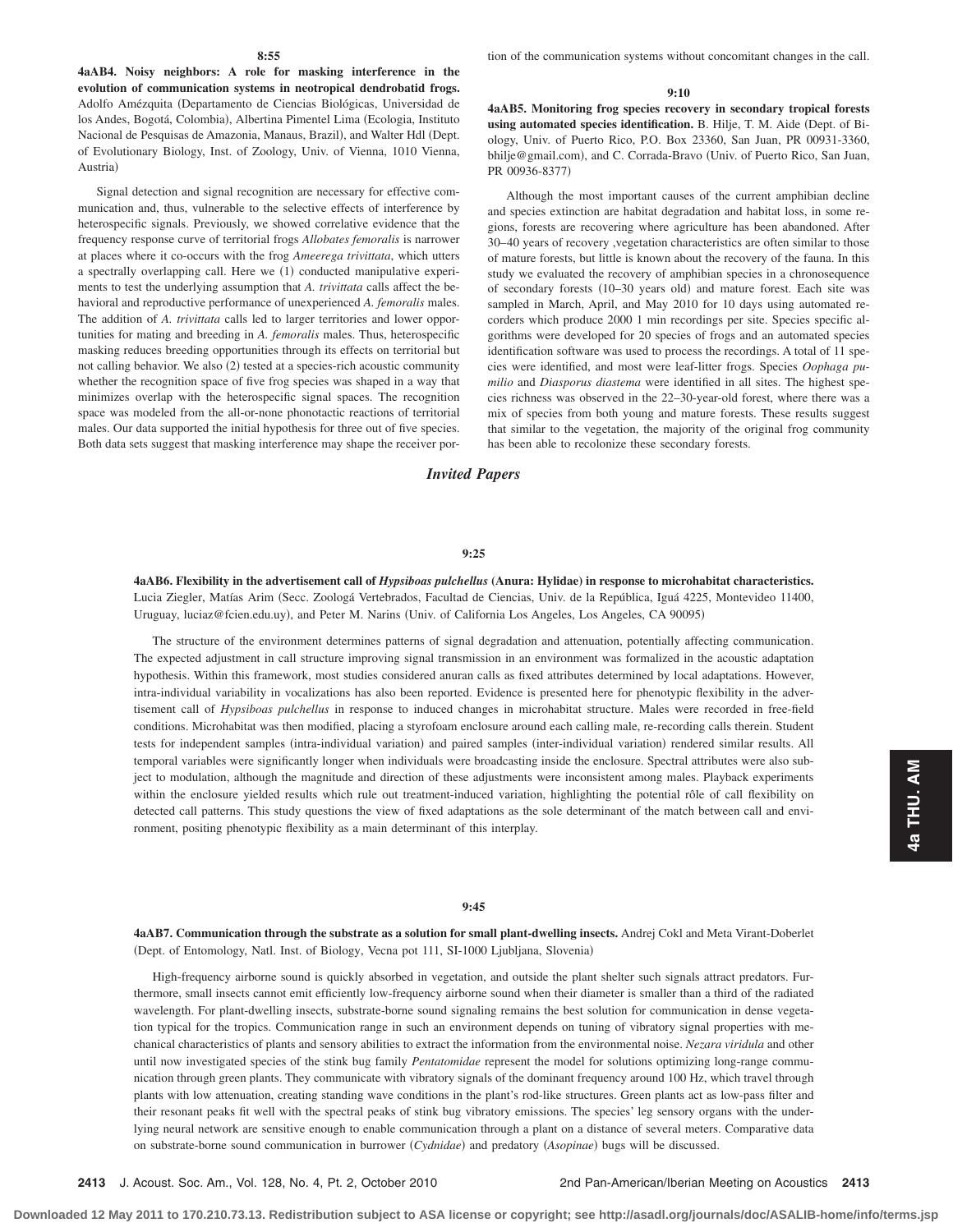#### **10:05—10:20 Break**

## **10:20**

**4aAB8. Structure and contexts in the long distance calls of** *Alouatta clamitans* **and** *Alouatta belzebul***.** Dilmar Oliveira Centro de Fauna Silvestre, Secretaria do Meio Ambiente, 05459-010 Sao Paulo, SP, Brazil, dilmar.ago@gmail.com) and Cesar Ades (Univ. de Sao Paulo, Sao Paulo, SP, Brazil-

The structure of the long range calls of howler monkeys, primates of the genus *Alouatta*, is scarcely understood in relation to the functions they assume. Records of *Alouatta clamitans* and *Alouatta belzebul* long distance calls were obtained at different Brazilian sites. The long distance calls of both species are low-frequency, harsh, loud sounds, uttered in sequences that may last several minutes. There is wide gradation both within and between call categories. The structure of roars and barks seems to serve different roles: barks function as graded signals of alarm, roars as resource holding potential signals used in resource defense. Observations in *A. clamitans* give support to such hypotheses. Roar use and structure have the most marked differences between these species. A dawn chorus of roaring was observed only for *A. belzebul*, which probably has a more spontaneous emission of roars, while *A. clamitans* use roars mainly in intergroup encounters. The structural divergence between the long range calls of these species may reflect species–typical adaptations. The presence of both brief and continuous roars in both species, but not in the most basal *Alouatta palliata* can bring cues to loud calling evolution in howlers. Work supported by CNPq, FAPESP, IF/SP, FURB, CEPESBI, IBAMA/PB, and Fazenda Pacatuba.

## **10:40**

4aAB9. Acoustic behavior in crocodilians. Adam R. C. Britton (Big Gecko Crocodilian Res., P.O. Box 925, Sanderson, NT 0813, Australia, abritton@crocodilian.com-

Sound production in reptiles is generally limited in scope, yet crocodilians have developed a modest repertoire of vocal and nonvocal acoustic signals to convey a range of different information. This ability is perhaps less surprising considering that their Archosaur heritage is shared with dinosaurs and birds, and basic similarities to avian bioacoustics are apparent. An overview is presented of sound production and reception in crocodilians, the sound characteristics and repertoire of known signals, and the important role that these signals play in crocodilian behavior. The evolution of bioacoustics in this group is touched upon, based on biological and behavioral evidence between species.

# *Contributed Papers*

## **11:00**

**4aAB10. Tapir vocalizations: A comparison with equines and other** perissodactyls. David G. Browning (139 Old North Rd., Kingston, RI 02881) and Peter D. Herstein (24 Mohegan Rd., Charlestown, RI 02813)

The perissodactyls (odd-toed ungulates) comprised of equines, rhinos, and tapirs have vocalizations during which the frequency spectra can change, in contrast to the artiodactyls (even-toed ungulates), comprised of cows, sheep, deer, etc., whose vocalizations are primarily tonals. This suggests that a simple vocal expression by perissodactyls may be possible, and a recent study of horse whinnies under different conditions indicates that this may be the case. The vocalizations of tapirs, perhaps the least studied members of this group, are compared to those of equines and rhinos.

#### **11:15**

**4aAB11. The acoustic ecology and behavior of minke whales (***Balaenoptera acutorostrata***) near tropical and subtropical North Pacific** Islands. Thomas Norris (Bio-Waves Inc., 517 Cornish Dr., Encinitas, CA 92024), Tina M. Yack (Southwest Fisheries Sci. Ctr., La Jolla, CA 92037-1023), Stephen Martin (SPAWAR Systems Ctr., Pacific, San Diego, CA), Julie N. Oswald (Bio-Waves Inc., Encinitas, CA 92024), Amanda J. Cummins (Scripps Inst. of Oceanogr., La Jolla, CA 92093-0205), and Len Thomas (Univ. of St. Andrews, St. Andrews, Scotland KY16 9LZ,)

Passive acoustic monitoring, acoustic localization and acoustic/visual line-transect surveys of minke whales were conducted near the Hawaiian and Marianas Islands between 2006 and 2010. Acoustic data were collected using (1) towed hydrophone arrays deployed off Kauai and the Marianas Islands, (2) seafloor hydrophones from the U.S. Navy's Pacific Missile Range Facility (PMRF) northwest of Kauai, (3) the Aloha Cabled Observatory (ACO) seafloor hydrophone northwest of Oahu, and (4) HARP autonomous recorders deployed off the Northwest Hawaiian Island Chain. Significant differences were detected in the pulse repetition rates of boings recorded in Hawaiian versus the Marianas Islands. This information is being used to assess the population characteristics of North Pacific minke whales. Analysis of ACO recordings indicates seasonal patterns, but not diurnal patterns in the number of boings detected. We are in the process of estimating the abundance of vocalizing animals in the main Hawaiian and Northern Marianas

Islands study sites using towed hydrophone array data. These results will be compared to estimates made with the PMRF hydrophone data using spatially explicit capture-recapture methods. Results of these studies are providing a better understanding the acoustic ecology and behavior of minke whales in low-latitude breeding areas of the North Pacific. [Work supported by ONR.

## **11:30**

**4aAB12. Vocal activity of tropical dolphins is inhibited by the presence** of killer whales, *Orcinus orca*. Shannon Rankin, Eric Archer (Southwest Fisheries Sci. Ctr., 3333 N. Torrey Pines Ct., La Jolla, CA 92037, shannon.rankin@noaa.gov), and Julie Oswald (Oceanwide Sci. Inst., P.O. Box 61692, Honolulu, HI 96839)

Research has suggested killer whale predation may affect cetacean vocal behavior; however, few data exist to test this hypothesis. Data collected for 19 609 km of visual and acoustic shipboard surveys in the tropical Pacific Ocean were examined to determine if changes in dolphin vocal activity could be attributed to the presence of killer whales. These surveys included 346 detections of three highly vocal dolphin species (genus *Stenella*), whose whistles can be detected at ranges over 4.6 km. Random forest analysis was used to model vocal behavior based on sea state, visibility, fog/rain, thermocline temperature/depth, mixed layer depth, chlorophyll, distance-toshore, species, group size, perpendicular distance, and presence of killer whales. Our results show that the presence of killer whales significantly inhibited vocal activity in these tropical dolphins  $(p = 0.02)$ . Killer whales are rare in the tropics, and this disruption in communication may not have a significant impact on interactions necessary for survival. However, in temperate climates, where increased productivity supports a greater abundance of killer whales, this interruption in communication may have a greater impact. The lower incidence of whistling dolphins in temperate waters may be related to the greater abundance of killer whales in these areas.

**2414** J. Acoust. Soc. Am., Vol. 128, No. 4, Pt. 2, October 2010 2nd Pan-American/Iberian Meeting on Acoustics **2414**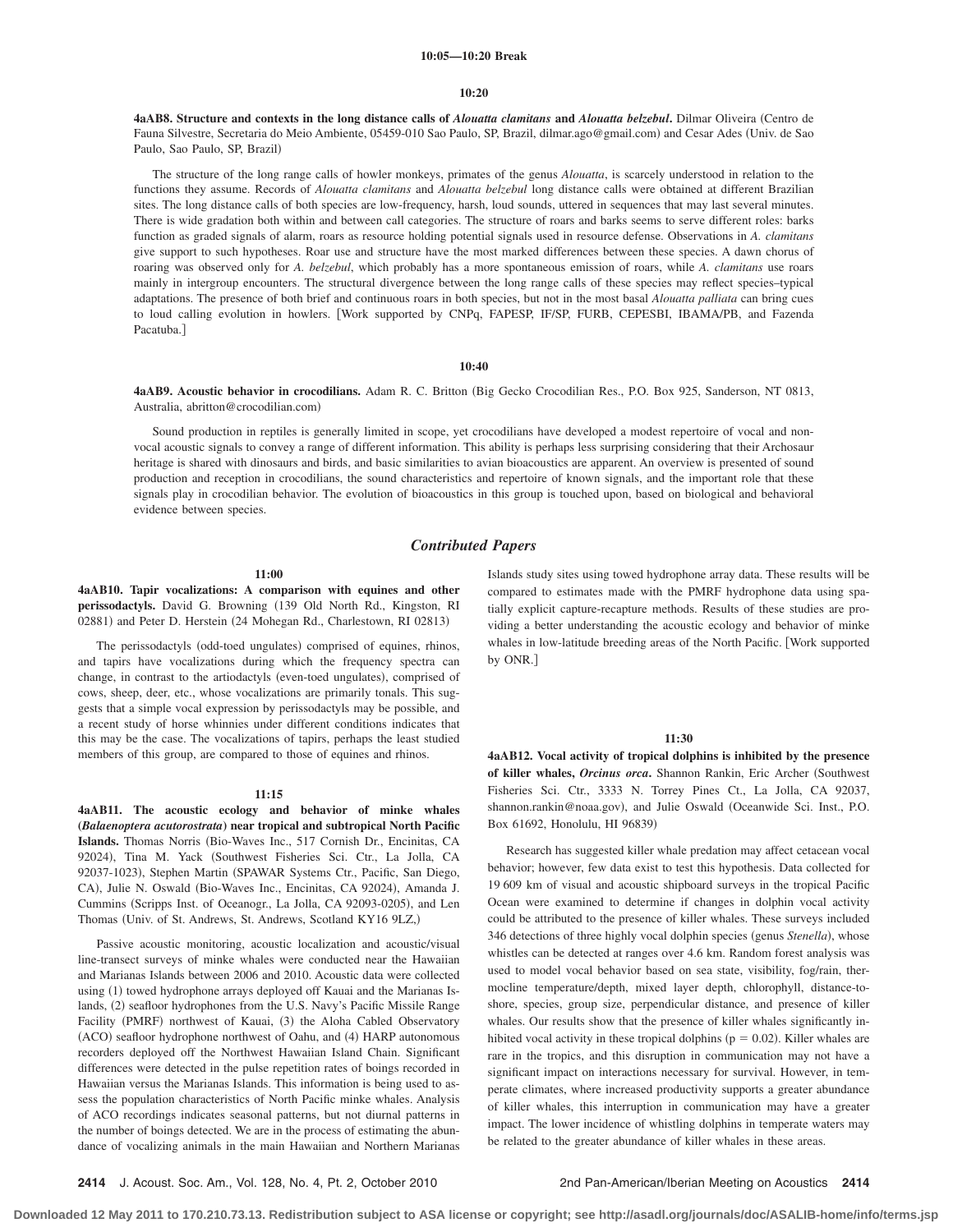## **11:45**

**4aAB13. Analysis of the interaction of acoustic waves with hard and soft corals in the near field of a source.** Mardi C. Hastings Woodruff School of Mech. Eng., Georgia Inst. of Technol., Atlanta, GA 30332-0405, mardi .hastings@gatech.edu)

Hard and soft corals exist in tropical and sub-tropical regions usually within 25–70 m of the surface. They are invertebrates with a mouth, tentacles, nematocysts, and simple sensory organs and nervous systems. Reefbuilding corals live in bottom-attached colonies and depend on moving water for transport of nutrients and removal of waste products. The physical characteristics of their bodies that promote interaction with flowing water also enhance fluid dynamic forces. Thus in the near field of a powerful acoustic source, the instantaneous drag, lift, and acceleration forces imposed on a coral reef have the potential to cause injury. An analysis of the fluid dynamic forces generated by an air gun blast was used to estimate stresses induced in stony coral skeleton and polyp tissues as a function of colony size. The stress at which injury is expected was calculated by applying a factor of safety of 2 to available values for rupture strength of stony coral skeleton and longitudinal strength of polyp connective tissue. Results indicate that polyps in colonies with characteristic length of about 5 m are likely to be injured by an air gun blast when the peak-to-peak received level exceeds 260 dB re 1 µPa.

THURSDAY MORNING, 18 NOVEMBER 2010 CORAL GALLERY 1B/2B, 7:55 A.M. TO 12:00 NOON

# **Session 4aBB**

# **Biomedical Ultrasound/Bioresponse to Vibration: Image Guided Therapeutic Ultrasound**

Tyrone M. Porter, Chair *Dept. of Mechanical Engineering, Boston Univ., 110 Cummington St., Boston, MA 02215*

**Chair's Introduction—7:55**

# *Invited Papers*

### **8:00**

**4aBB1. Optimizing parameters for ultrasound-induced disruption of the blood-brain barrier.** Meaghan A. O'Reilly and Kullervo Hynynen (Sunnybrook Res. Inst., 2075 Bayview Ave., Rm. C713, Toronto, ON M4N3M5, Canada, moreilly@sri.utoronto.ca)

Microbubble-mediated ultrasound-induced blood-brain barrier disruption (BBBD) is a promising and increasingly investigated technique for the targeted delivery of therapeutics in the brain. Currently in the pre-clinical stages of research, there is a need to establish treatment parameters which will produce consistent and safe BBBD. The BBB was disrupted in rats at 1.18 MHz using modified pulses which have been shown to eliminate acoustic standing waves in the skull cavity. 10-ms bursts consisting of single excitation cycles separated by a set interval were repeated at 1 Hz for 2 min. The transducer used (10-cm aperture, FN=0.8) rang for approximately 3 µs following a single cycle at 1.18 MHz. The interval between cycles was varied using values of 6, 60, 300, 600 µs, and a single cycle every second. Enhancement levels measured via contrast-enhanced T1W MRI decreased as the time interval was increased. This did not appear proportional to the time-averaged acoustic power, and a single excitation cycle every second successfully caused BBBD. Enhancement levels following 5-min sonications with bolus injection of microbubbles versus those with slow infusion were also compared. Enhancement levels were higher following bolus; however, sonications with infusion produced more consistent enhancement levels.

# **8:20**

**4aBB2. Combined ultrasound and computed tomography for image-guided acoustic therapy.** Charles F. Caskey, Mario Hlawitschka, Shengping Qin, and Katherine W. Ferrara (Dept. of Biomedical Eng., Univ. of California at Davis, 451 Health Sci. Dr., Davis, CA 95616)

Fusion of computed tomography (CT) and ultrasound (US) imaging is currently used for guiding interventional procedures, including biopsy, local drug delivery, and radiofrequency ablation. While US facilitates real-time visualization of blood flow and tissue structure, CT provides a 3-D view of an extended region of interest, can differentiate tissue types, and operate in a fluoroscopic mode for catheter placement. Our laboratory is working to extend this fusion to include US therapy and imaging co-registered with CT. Here, we present methods for semi-automated registration between tracked US and CT with the objective of imaging and guiding acoustic therapy in small animals. A calibration phantom and fiducial markers were used to generate accurate transformation between the real-time US and pre-acquired CT image stack. The mean error in the transducer calibration was  $1.1 \pm 0.76$  mm with a maximum error of 3.1 mm. A target registration error of  $1.7 \pm 0.9$  mm was observed in US and CT images of a dual-modality phantom. We assessed *in vivo* feasibility by imaging MET-1 hind limb tumors in a mouse model using both CT and US contrast agents to enhance vascular structures in both modalities. The ability to plan and guide US-induced hyperthermia is currently being tested. Work supported by NIHR01CA103838.

## **8:40**

**4aBB3. High precision histotripsy treatment using active preconditioning of cavitation nuclei.** Charles Cain, Tzu-Yin Wang, and Zhen Xu (2121 Carl A. Gerstacker Bldg., 2200 Bonisteel Blvd., Ann Arbor, MI 48109-2099)

Histotripsy is an ultrasound therapy that mechanically disrupts soft tissue using cavitation bubble cloud. The histotripsy process results in a damaged zone with size and shape matching those of the focal volume. Recent studies have shown that the damaged zone **4a THU. AM**

4a THU. AM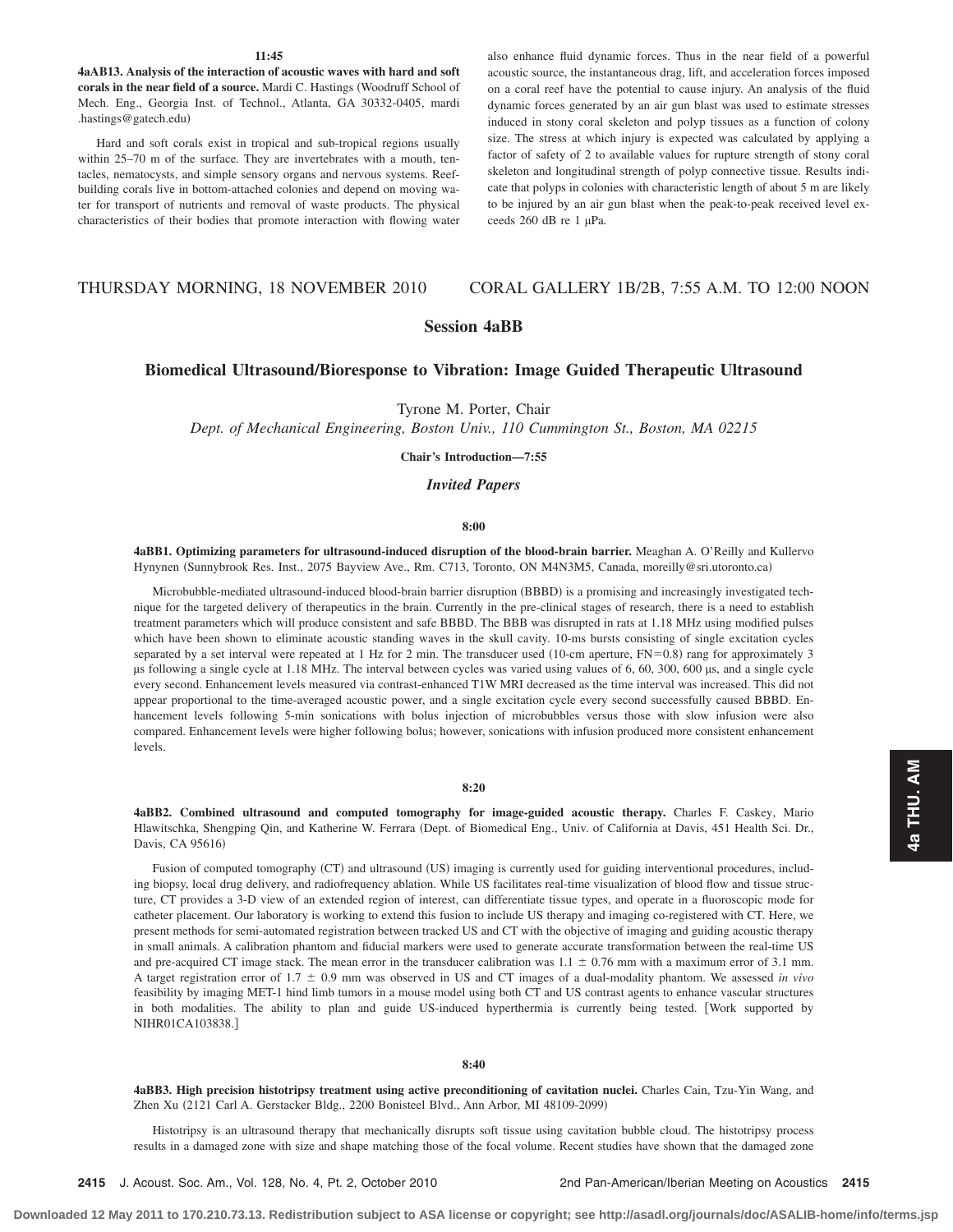can be further confined to a region substantially smaller than the focal volume using a cavitation nuclei preconditioning pulse sequence delivered to the periphery of the focus before each therapy pulse. To investigate the underlying mechanism, we studied the cavitation activity and the corresponding damage in a red blood cell-gel tissue phantom. The tissue phantom consists of an agarose hydrogel with red blood cells embedded in a thin central layer. As red blood cells were damaged, local transparency would increase in the damaged zone. This phantom allows for direct observation of both the cavitation bubble cloud and the treatment outcomes in real time. Using high speed photography, we have discovered that the nuclei preconditioning pulses appear to destabilize cavitation nuclei from the periphery within a few tens of pulses. Significant cavitation damage was, therefore, prevented in the periphery. This study demonstrates the feasibility of local cavitation suppression using cavitation nuclei preconditioning. This approach allows active protection of adjacent critical structures.

## **9:00**

**4aBB4. Passive mapping for real-time monitoring of ultrasound therapy.** Constantin C. Coussios, Miklos Gyongy, Robert Ritchie, Ian Webb, Sacha Nandlall, Edward Jackson, Costas Arvanitis, Miriam Bazan-Peregrino, and Manish Arora (Inst. of Biomedical Eng., Dept. of Eng. Sci., Univ. of Oxford, Oxford OX1 3PJ, UK-

Arrays of detectors placed co-axially with a therapeutic transducer make it possible to receive the high-frequency emissions produced by tissue during therapeutic ultrasound excitation with high sensitivity and in real time, whether in the presence or absence of cavitation activity. The signals received by the array of receivers can be decomposed into broadband, harmonic, and ultraharmonic components and combined using recently developed passive mapping techniques to produce real-time maps of inertial cavitation, stable cavitation, boiling, and of regions of tissue where the high-frequency ultrasonic response changes significantly. In the context of highintensity focused ultrasound ablation, passive mapping of inertial cavitation makes it possible to visualize the focus in real time, whilst mapping of boiling can identify regions of over-treatment. Further analysis of changes in the harmonic component of high-frequency emissions in the presence or absence of cavitation can also provide reliable detection of the change in viscoelastic tissue properties that corresponds to successful ablation. In the context of ultrasound-enhanced drug delivery, cavitation mapping can help identify the tissue regions where successful extravasation of therapeutic agents from blood vessels has occurred. It is concluded that passive mapping could provide a novel, effective, and low-cost method for real-time guidance and monitoring of ultrasound therapy.

## **9:20**

**4aBB5. Acousto-optic sensing for the real-time monitoring and feedback control of non-cavitating high-intensity focused ultrasound lesion formation in optically diffuse tissues.** Ronald A. Roy, Puxiang Lai, James R. McLaughlan, Andrew B. Draudt, Robin O. Cleveland (Dept. of Mech. Eng., Boston Univ., 110 Cummington St., Boston, MA 02215), and Todd W. Murray (Univ. of Colorado Boulder, Boulder, CO 80309)

The acoustic monitoring of non-cavitating high-intensity focused ultrasound (HIFU) lesions is challenging due to the relatively weak acoustic contrast between normal and necrosed tissues. Fortunately, thermal lesions posses optical scattering and absorption characteristics that can differ significantly from surrounding tissue. Diffusive optical techniques such as photo-acoustic imaging and diffusive optical tomography have been successfully employed to image absorbing structures in organs such as breast and brain. We describe a technique in which the nonlinear interaction of diffuse laser light (1064 nm) and the HIFU field is used to sense the onset and spatial extent of lesion formation in excised chicken breast. Changes in AO response correlate with lesion volume. We show that the AO signal can be used to provide real-time feedback in order to control the duration of the HIFU exposure. The lesions that were formed with AO feedback had a more consistent volume than lesions formed with a fixed duration of HIFU [Work supported by the Center for Subsurface Sensing and Imaging Systems (NSF ERC Award No. EEC-9986821).]

## *Contributed Papers*

**9:40**

**4aBB6. Design and testing of an interstitial therapeutic ultrasound applicator for the thermal ablation of cerebral tumors.** Michael S. Canney, Remi Souchon (INSERM U556, 151 Cours Albert Thomas, 69424 Lyon and CarThéra, 47-83 Boulevard de l'Hôpital, 75013 Paris, France, michael.canney@inserm.fr), Alexandre Carpentier (Laboratoire de Recherche en Technologies Chirurgicales Avancées, Université Paris VI and Hôpital de la Pitié-Salpêtriére, 75013 Paris, France), Flavien Girard, Jean-Yves Chapelon, and Cyril Lafon (INSERM U556, 69424 Lyon, France)

Conventional treatments for cerebral tumors involve surgical resection of the lesion in combination with chemotherapy or radiotherapy. In this work, an alternative, minimally invasive approach is presented for thermally ablating cerebral tumors using an interstitial ultrasound transducer. Initial testing and characterization of a prototype device based on a mono-element design is presented. Heating experiments are performed in tissue phantoms and in *ex vivo* bovine and sheep brain. Real-time temperature monitoring and lesion characterization are performed using magnetic resonance imaging (MRI). Furthermore, obtained temperature rise and lesion volume registered on MRI are compared with numerical modeling. The results demonstrate that the prototype interstitial probes have good MRI compatibility and are capable of ablating a volume of tissue of up to several centimeters in diameter in several minutes under real-time MRI guidance. Furthermore, there is a possibility to precisely tailor the lesion volume to the treatment zone using a rotational approach. Work supported by the ASA Hunt Fellowship and CarThéra SAS.

## **9:55—10:15 Break**

## **10:15**

**4aBB7. Real time two-dimensional temperature imaging for guidance and monitoring of high-intensity focused ultrasound beams.** Dalong Liu, John R. Ballard (Dept. of Elec. and Comput. Eng., Univ. of Minnesota, 200 Union St. SE, Minneapolis, MN 55455), Alyona Haritonova, Jing Jiang, John C. Bischof, and Emad S. Ebbini Univ. of Minnesota, Minneapolis, MN 55455)

We have recently introduced a fully real time 2-D temperature imaging system using diagnostic ultrasound. A SonixRP is used to collect beamformed M2D mode data with frame rates in the 200–400 fps during the application of pulsed high-intensity focused ultrasound (pHIFU). M2D mode is a modification on the SonixRP allowing for maximizing the number of scanlines per frame for a specified frame rate. This allows for capturing the full range of tissue motions during the application of the pHIFU beams, including native motions due to breathing and pulsations, radiation forces due to pHIFU, and temperature-induced strains. In this paper, we demonstrate the use of this image-guidance mode in the control of the pHIFU exposure in real time with millisecond temporal resolution. Results from heating and

**2416** J. Acoust. Soc. Am., Vol. 128, No. 4, Pt. 2, October 2010 2nd Pan-American/Iberian Meeting on Acoustics **2416**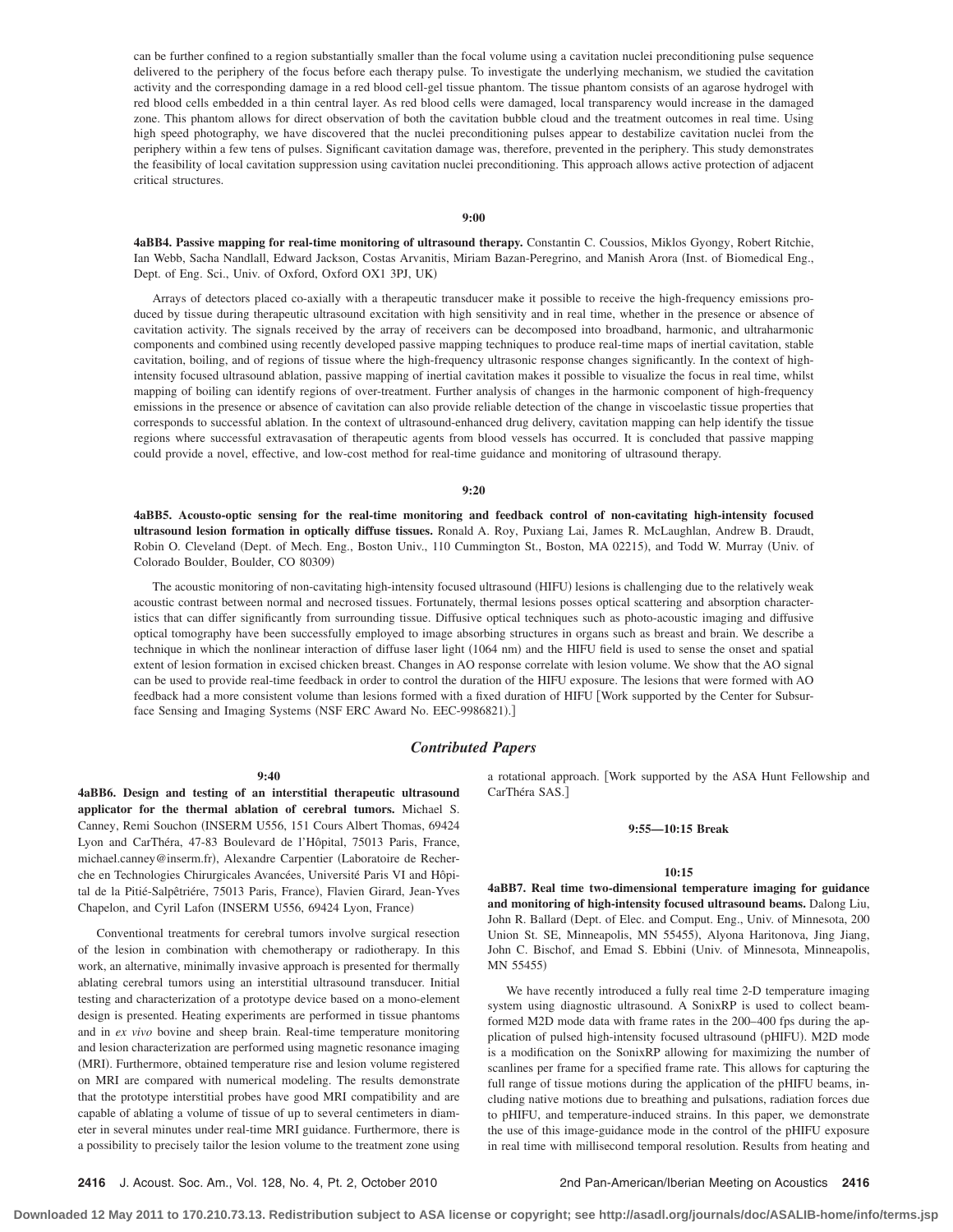lesion formation experiments in the hindlimb of nude mice *in vivo* will be presented. Temperature imaging results during the application of subtherapeutic pHIFU beams before therapeutic pHIFU lesion formation will demonstrate the advantages of this approach in the guidance and dose estimation. In addition, temperature imaging of subtherapeutic pHIFU after lesion formation allows for the measurement of changes in tissue properties that may be used as indicators of irreversible tissue damage.

## **10:30**

**4aBB8. Monitoring temperature elevations in tissues using quantitative** ultrasound. Goutam Ghoshal and Michael L. Oelze (Dept. of Elect. and Comp. Eng., Univ. of Illinois at Urbana-Champaign, 405 N Mathews, Urbana, IL 61801, gghoshal@illinois.edu)

High intensity focused ultrasound (HIFU) is a noninvasive technique that has great potential for improving thermal therapies but requires accurate monitoring of lesion formation. Quantitative ultrasound (QUS) is a novel imaging technique that can improve monitoring of HIFU treatment by quantifying tissue changes. Ultrasonic backscatter experiments were performed on tissue-mimicking phantoms, fresh rabbit liver, and beef liver samples versus increases in temperature from 37 to 50 °C in 1 °C increments. Two parameters were estimated from the backscatter coefficient [effective scatterer diameter (ESD) and effective acoustic concentration (EAC)] and two parameters were estimated from envelope statistics ( $k$  parameter and  $\mu$ parameter) of the backscatter. No significant changes in ESD were observed for the phantoms but the ESD increased by more than 10% with increasing temperature in the liver samples. Significant decreases in EAC of 20%–40% were observed in all the samples. No specific trends were observed in envelope statistics versus temperature. From the results, it was observed that some QUS parameters were more sensitive to lesion formation than others. The results suggest that QUS has the potential to be used for noninvasive monitoring of lesion formation because QUS may be sensitive to tissue microstructure changes. Work supported by NIH R01EB008992.

### **10:45**

**4aBB9. Real-time passive acoustic monitoring of tissue damage during thermal ablation by high-intensity focused ultrasound.** Sacha D. Nandlall, Edward Jackson, and Constantin-C. Coussios (Inst. of Biomedical Eng., Dept. of Eng. Sci., Univ. of Oxford, Oxford OX3 7DQ, United Kingdom, sacha.nandlall@eng.ox.ac.uk-

This work proposes a novel method for monitoring tissue ablation by high intensity focused ultrasound (HIFU) in real time. The proposed method employs the passively acquired acoustic signal emitted from the HIFU focus throughout an exposure. A total of 161 exposures were performed in seven freshly excised ox livers using 1.067-MHz HIFU at a 95% duty cycle. Acoustic emissions were recorded using a 15-MHz passive detector aligned confocally and coaxially with the HIFU transducer. Lesion presence and size were ascertained by slicing the tissue in the transverse and axial focal planes post-exposure. Results demonstrate that the successful formation of HIFU lesions in *ex vivo* ox liver is highly correlated with the presence of pronounced dips in the magnitude of the received signal at integer harmonics of the insonation frequency. Optimization and validation of a detection algorithm based on this observation show that the detector agrees with the postexposure lesioning assessment in 75% of cases overall, and that the error rate drops further for exposures shorter than 1 s or longer than 2 s. Such a detector could therefore provide a low-cost means of effectively monitoring clinical HIFU treatments passively and in real time.

## **11:00**

**4aBB10. Visualization of a focused ultrasound beam to guide radiation force-induced clearance of kidney stones.** Neil R. Owen, Bryan W. Cunitz, Anup Shah, Francesco P. Curra, Michael R. Bailey, and Lawrence A. Crum Ctr. for Industrial and Medical Ultrasound, APL-UW, Univ. of Washington, 1013 NE 40th St., Seattle, WA 98105, nowen@apl.washington.edu-

The incidence of kidney stones within the US population is now 10%, and rising. Many patients present with small stones, primary or recurrent, do not indicate interventional stone removal. We previously described a new stone removal method employing selective application of acoustic radiation force, at diagnostic output levels, to reposition stones for passive clearance.

In this method, an imaging array transducer transmits pulses for image guidance and focused pulses to reposition the stone. Here we propose a new flash imaging modality to visualize the focused pulse to confirm targeting on the stone. To visualize the focused beam, short pulses were phase-delayed across the transducer aperture to transmit a focused wave, from which echo data were collected, beamformed, and overlaid on a B-mode image. The beam profile is visible because echo amplitude is higher within the convergent, focal, and divergent regions. During experiment, a stone was placed within a tissue phantom simulating the kidney lower pole and ureter. Once identified with B-mode imaging, focal delays were calculated, targeting was confirmed by the beam visualization modality, and the stone was repositioned. Flash imaging visualization of the focused beam could be similarly applied to high-intensity focused ultrasound therapy. Work supported by NIH DK43881 NSBRI-SMST01601.

## **11:15**

**4aBB11. Acoustic stone localization during lithotripsy.** Jonathan M. Kracht, Nicholas J. Manzi, Gonzalo R. Feijo'o, Paul E. Barbone, and Robin O. Cleveland Dept. of Mech. Eng., Boston Univ., 110 Cummington St., Boston, MA 02215, jkracht1@bu.edu-

It is desirable to mitigate damage to kidney tissue induced by shock waves administered during lithotripsy. Stone movement due to patient respiration causes a fraction of the shock waves to miss the stone. The goal here is to ensure that shock waves are delivered to the kidney only when the kidney stone is in the focal region of the lithotripter. We present the design of a collar with an array of ultrasound transducers that can be retrofitted to a clinical lithotripter. The transducers are used in a pulse-echo mode and a hybrid technique combining numeric time-reversal and MUSIC (MUltiple-SIgnal-Classification) is employed to determine the location of a kidney stone relative to the focus of the lithotripter. A model of the acoustic collar was used to select system parameters including the transducer count, center frequency, and transducer placement. The performance of the collar was assessed by translating artificial kidney stones in water and using porcine body wall as an aberrating layer. Performance will be reported of the system including resolution limit, ability to target multiple stone fragments, and the effect of an aberrating layer. Work supported by NIH.

## **11:30**

**4aBB12. Perfluorocarbon nanoemulsions as contrast agents for imaging and ultrasound-mediated targeted chemotherapy.** Natalia Rapoport Dept. of Bioengineering, Univ. of Utah, 72 S. Central Campus Dr., Rm. 2624, Salt Lake City, UT 84112, natasha.rapoport@utah.edu-

During the last decade, achievements of nanomedicine have made possible image-guided drug targeting to disease sites. In oncology, tumor targeting of chemotherapeutic agents can be realized by drug encapsulation in nanocarriers such as liposomes, polymeric micelles, nanoemulsions, etc. A degree of tumor targeting may be increased by developing stimuli responsive nanocarriers that release their drug load in response to external stimuli such as heat, light, or ultrasound. Using ultrasound allows combining imaging and therapy. However, many mechanistic aspects of the ultrasoundmediated drug delivery remain elusive. Which mode of ultrasound, mechanical or thermal, is optimal for drug delivery? Which is the optimal timing of ultrasound application in relation to drug injection? What would be the best target for molecularly targeted carriers? These problems will be discussed for paclitaxel-loaded perfluorocarbon nanoemulsions that manifest a unique combination of properties (acoustic droplet vaporization, cavitation-induced drug release, ultrasound and 19F MR contrast, excellent therapeutic effectiveness). Drug carrier biodistribution was monitored by ultrasound and 19F imaging. Focused ultrasound treatment of red fluorescence protein (RFP) transfected orthotopic pancreatic tumors proceeded under the control of MR thermometry. RFP imaging allowed visualization of ultrasound beam traces and treatment results. [Work supported by NIH R01 EB001033.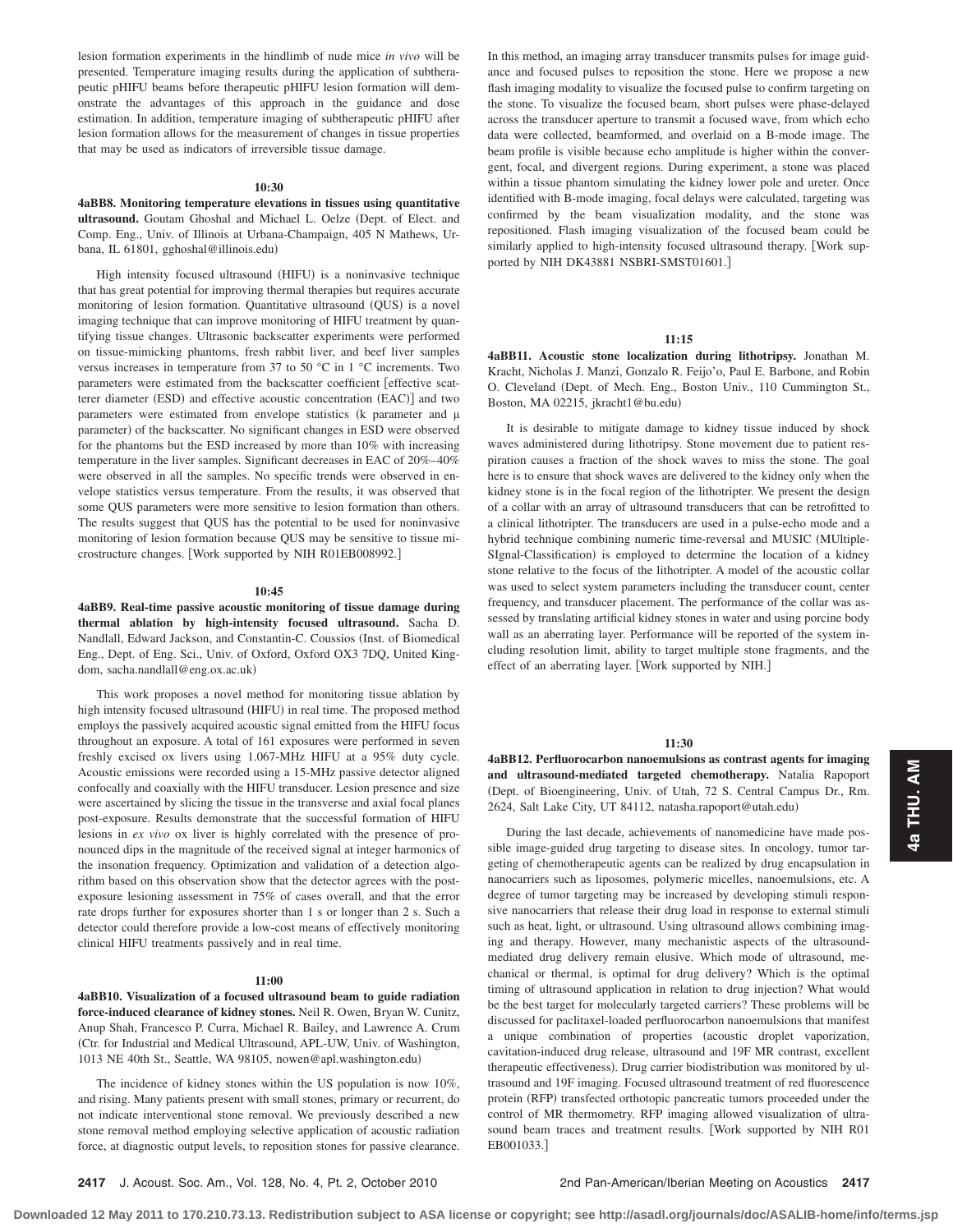### **11:45**

**4aBB13. Exploitation of cavitation-enhanced heating for release of doxorubicin from thermosensitve liposomes by therapeutic ultrasound.** Eleonora Mylonopoulou, Miriam Bazan-Peregrino, Costas D. Arvanitis, and Constantin C. Coussios (Inst. of Biomedical Eng., Eng. Dept., Oxford Univ., Old Rd. Campus Res. Bldg., Headington, Oxford OX3 7DQ, UK, eleonora .mylonopoulou@seh.ox.ac.uk-

The systemic toxicity of current chemotherapeutic treatments motivates the investigation of targeted delivery techniques to restrict the action of drugs to the tumor region. ThermoDox<sup>©</sup> copyright (Celsion Corporation) consists of doxorubicin, a common anticancer agent, encapsulated within thermally sensitive liposomes designed to release their contents above 39 °C. Activation of such an agent with the use of HIFU, which can generate localized heating non-invasively, potentially combines the benefits of tar-

geted chemotherapy and hyperthermia while minimizing undesirable systemic side-effects. ThermoDox<sup>©</sup> release was investigated and optimized in a novel cell-embedding, tissue-mimicking material. The material was exposed to 1.1 MHz HIFU using a range of clinically relevant pressure amplitudes, duty cycles, and exposure durations to identify optimal insonation conditions for complete doxorubicin release, resulting in cell death that is solely due to drug activity. The corresponding temperature profiles were mapped throughout the focal region using embedded needle thermocouples. Drug release and cell viability were quantified using fluorescent microscopy and cell luminescence, respectively. Optimal conditions for drug release only due to the thermal effects of HIFU, with and without cavitation, were identified and cell death only due to drug release was achieved, demonstrating the potential for safe and effective targeted drug release by HIFU-induced hyperthermia.

# THURSDAY MORNING, 18 NOVEMBER 2010 CORAL SEA 1/2, 11:00 A.M. TO 12:00 NOON

# **Session 4aED**

# **Education in Acoustics: Take 5's**

Andrew C. H. Morrison, Chair *Physics Dept., DePaul University, Chicago, IL 60614*

For a Take-Five session no abstract is required. We invite you to bring your favorite acoustics teaching ideas. Choose from the following: short demonstrations, teaching devices, or videos. The intent is to share teaching ideas with your colleagues. If possible, bring a brief, descriptive handout with enough copies for distribution. Spontaneous inspirations are also welcome. You sign up at the door for a five-minute slot before the session starts. If you have more than one demo, sign up for non-consecutive slots.

# THURSDAY MORNING, 18 NOVEMBER 2010 CORAL SEA 1/2, 8:30 TO 10:35 A.M.

# **Session 4aMU**

# **Musical Acoustics: Effects of Wall Vibrations in Musical Instruments**

Thomas R. Moore, Chair *Dept. of Physics, Rollins College, Winter Park, FL 32789*

**Chair's Introduction—8:30**

# *Invited Papers*

## **8:35**

**4aMU1. Bamboo pipe wall vibrations in Asian free reed instruments.** James P. Cottingham Phys. Dept., Coe College, 1220 First Ave. NE, Cedar Rapids, IA 52402, jcotting@coe.edu)

Wall vibrations in the bamboo pipes of the Asian free reed mouth organs have been investigated. The pipes studied include quasicylindrical examples from a khaen built in northeastern Thailand and some pipes from a Southeast Asian free reed gourd pipe. Modal frequencies and mode shapes of a number of the pipes were measured using mechanical excitation. The modes of vibration of these pipes were also simulated using measured physical properties of the bamboo, which has a relatively low density and elastic modulus, and a significant difference between the elastic moduli parallel and perpendicular to the grain. Vibration of the pipe walls was also studied for the mechanically blown reed-pipe combination. Measurements of pipe input impedance have been made, showing changes occurring as a result of damping the pipe vibrations. Possible effects of wall vibrations on the radiated sound have also been explored.

**2418** J. Acoust. Soc. Am., Vol. 128, No. 4, Pt. 2, October 2010 2nd Pan-American/Iberian Meeting on Acoustics **2418**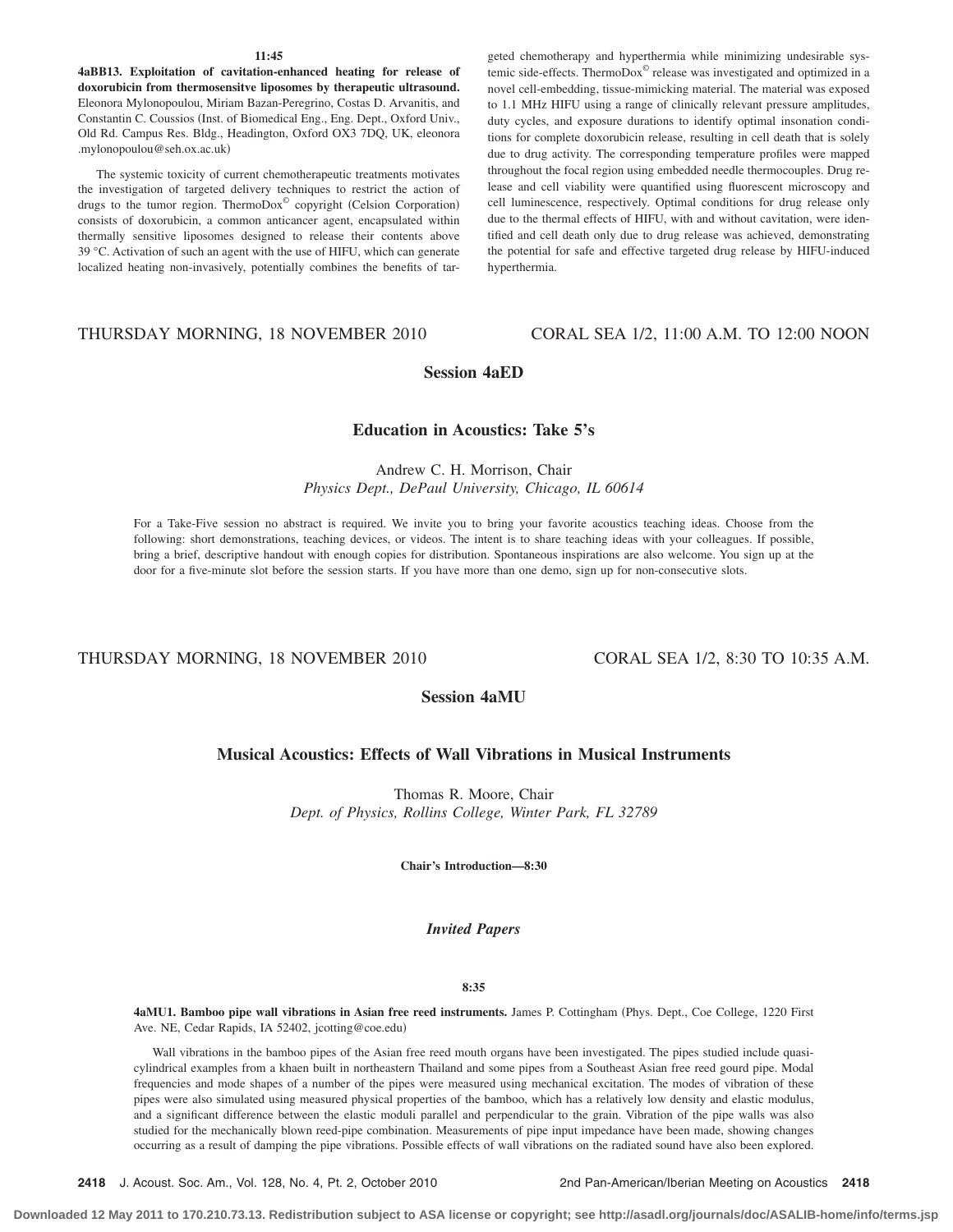**4aMU2. Vibro-acoustics of organ pipes: Coincidence effect between acoustical and mechanical modes.** Francois Gautier Laboratoire d'Acoustique de l'Universit du Maine, UMR CNRS, Av. O. Messiaen, 72085 Le Mans, France, Francois.Gautier@univ $lemans.fr$ )

How does the wall vibration of a wind instrument affect its sound? This question has engendered a long-lasting debate among scientists, musicians, and instrument makers. In fact, the wall vibrations are easily felt or measured on most wind instruments. However, their influence on the produced sound is more difficult to bring to light, because the fluid-structure couplings involved are weak. This leads to the conclusion that the wall vibration effect does not induce any significant or audible contribution except when particular conditions are gathered. The conditions correspond to coincidence relationships between acoustical and structural modes of the instrument. A century ago, Miller published an experimental study about vibrations of organ pipes. D. Miller, Science **29**, 161–171 (1909)]. He used a double walled organ pipe, for which the space between the two walls could be filled with water while the pipe was sounded, presumably damping the wall vibrations. Miller then observed, without explaining it, that the filling led to the unusual behavior of the pipe, clearly audible. Some heights of the water jacket produced pitch changes or unstable tones. A copy of this historical experiment has been made recently and is now interpreted using the coincidence concept.

## **9:15**

**4aMU3. Coupling between air column and structural vibrations in the flaring bell of brass wind instruments.** Wilfried Kausel (Inst. of Musical Acoust., Univ. of Music, Anton von Webernpl. 1, A-1030 Vienna, Austria, kausel@mdw.ac.at) and Thomas R. Moore (Rollins College, Orlando, FL 32789)

The effect of wall vibrations on the radiated sound of wind instruments has been under debate for quite a long period of time now. Experiments with brass wind instruments like trumpets and horns have shown that this effect is much more pronounced in the steeply flaring bell than in a cylindrical tube. A theory for the coupling between air column and structural oscillations is presented and applied to the flaring bell of brass wind instruments. It will be shown that the effect of a finite Young's modulus of the wall material on the radiated sound becomes more significant when the flare of the bell is steep. Theoretical predictions for input impedance and sound pressure transfer function are in agreement with measurements made on real instruments. The theory is also extended to the case of randomly broken axial symmetry, a realistic assumption if hand-made thin walled brass instrument bells are taken into consideration. Under the assumption of 0.5% radial deviations from a perfectly circular cross-sectional shape, breathing modes become one order of magnitude more effective than without pre-deformations. It is also shown that purely elliptical pre-deformations are much less effective in modifying air column characteristics than randomly distributed deformations.

## **9:35**

**4aMU4. Influence of wall vibrations on the transient sound of flue organ pipes.** Malte Kob Erich Thienhaus Inst., Univ. of Music Detmold, 32756 Detmold, Germany, kob@hfm-detmold.de)

The question of how the vibrations of a metal flue organ pipe contribute to the perceived sound has been investigated intensively in the last decades. Numerical, experimental, and theoretical works have shown that the influence can modify fundamental frequency, amplitude, and stability of the sound. However, these changes are small in the stationary sound of a pipe and vary with boundary conditions. Fewer investigations have concentrated on the transient sound of a pipe. As one result of the research done in a project within the Gteborg Organ Art center, it was shown that due to the casting process, baroque flue organ pipes often have considerably thinner upper ends than modern pipes. To prove the influence of the wall vibration on the perceived sound, recordings of a blown pipe with and without damping of the wall have been carried out. Furthermore, investigations of eigenmodes of the pipe under test using finite element calculations and pressure and velocity measurements with force excitation at the labium with subsequent modal analysis were made. The results confirm that some structural modes are excited when the pipe is blown and some components of the transient spectra change when the pipe is damped.

## **9:55**

4aMU5. Player-to-player variability of the dependence of brass-instrument timbre on bell alloy. Robert Pyle (S. E. Shires Co., 11 Holworthy Pl., Cambridge, MA, 02138, rpyle@post.harvard.edu)

Previous measurements showed a substantial difference between two trombone players, call them player A and player B, in the degree to which the radiated spectrum changed with changes of bell alloy. [J. Acoust. Soc. Am. 125, 2597 (2009).] Player A maintained a much more consistent timbre across changes of bell alloy than did player B. It is hypothesized that player A altered his embouchure to offset the effects of changes in the instrument to a much greater extent than did player B. This will be tested by simultaneous measurement of sound pressure internally within the mouthpiece and externally on the bell axis. If the hypothesis is true, changing the bell alloy should be reflected by a greater change in the signal within the mouthpiece cup for player A than for player B. Additional tests are planned with instrument-to-player feedback disturbed by shielding the player's ears and introducing masking noise.

## **10:15**

**4aMU6. Vibrations in brass instrument bodies: A review.** Peter L. Hoekje Dept. of Phys. and Astronomy, Baldwin-Wallace College, 275 Eastland Rd., Berea, OH 44017, phoekje@bw.edu)

The bodies of brass instruments vibrate when played, as evident to any player. These vibrations are driven mechanically at the player's lips and by coupling with the internal acoustic field throughout the instrument. The coupling can equally well allow energy flow in the opposite direction, from the body to the player's lips and to the internal acoustic field. The vibrating shell can also radiate directly into the room. Studies involving human or machine players suggest that the effect of the wall vibrations on the acoustic spectral components is of the order of a few decibels. However, for the most part, the direct radiation of the wall vibrations is approximately 20 dB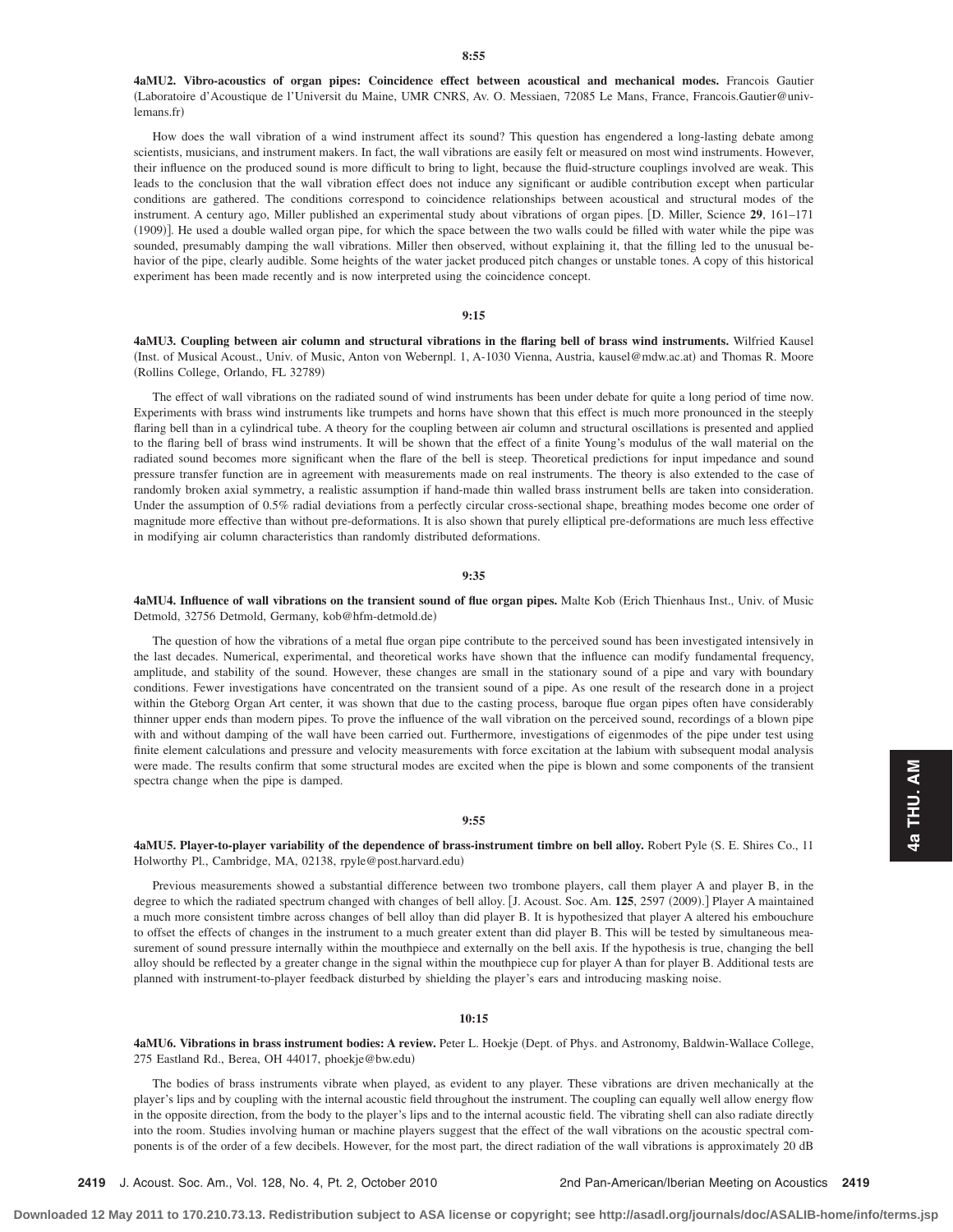below the level of the radiated internal acoustic field. The wall vibrations have a slightly different time envelope, though, and also have a formant-like region around a few kilohertz. Some of the pieces of this complex puzzle that need further investigation include the interaction between player and instrument, the effect of sound level on the coupling, the perceptibility of the radiated vibrations by auditors, and the variations within the brass family.

THURSDAY MORNING, 18 NOVEMBER 2010 CORAL KINGDOM 1, 8:00 TO 10:00 A.M.

**Session 4aNSa**

## **Noise: Environmental Noise in Cities II: Measurements, Health, and Legislation**

Martha G. Orozco Medina, Cochair

*Univ. de Guadalajara, Km. 15.5 Carretera Nogales, Las Agujas, Zapopan Jal. CP 45110, Mexico*

Sergio Beristain, Cochair

*Mexican Inst,. of Acoustics, P.O. Box 12-1022, Narvarte 03001 DF Mexico City, Mexico*

# *Contributed Papers*

**8:00**

**4aNSa1. Measurement of the contribution of each individual vehicle to the road traffic noise.** David Ibarra, Pedro Cobo, and Teresa Bravo CAEND, CSIC-UPM, Serrano 144, 28006 Madrid, Spain, david.ibarra @caend.upm-csic.es)

Road traffic is the main noise source in urban environments. While it is feasible to measure the noise emitted by road vehicles in standard conditions [ISO 11819-1;2, ISO 362], nowadays it is not possible to detect the contribution of each vehicle to the overall road traffic noise in real driving conditions. However, some authors have demonstrated previously that there is a high correlation between maximum noise levels and mean annoyance. Therefore, an efficient control procedure to reduce road traffic noise annoyance should be to identify those vehicles contributing with the maximum noise levels. The main goal of this paper is to describe a boarded acoustic system to measure the contribution of each vehicle to the overall road traffic noise. The system consists of two microphones, one close to the tire furthest from the exhaust duct, and the other close to the engine air intake. The signals picked up by these microphones are processed to calculate the evolution of the Leq,1s and the levels histogram along the driving path. The tests carried out in an urban circuit in Madrid (Spain), with two cars (gasoline and diesel) and five drivers, demonstrate that it is possible to detect those especially noisy vehicles.

## **8:15**

**4aNSa2. Train noise: Peruvian case study to legislate its emission.** Elena Gushiquen and Walter Montano (Arquicust SRL, Av. Javier Prado Oeste 304, Lima 17, Peru, montano\_walter@yahoo.com.ar-

This work presents the results of train noise EIS in order to write down legislation for allowed maximum limits for Peruvian gas, electric, and diesel convoy.

#### **8:30**

**4aNSa3. Results and methodologies of airport noise studies.** Max J. Glisser and Christian E. Gerard Control Acustico, Villaseca #21, Of. 505, Nunoa, Santiago, Chile-

Some 7 years ago, Control Acustico Company is working on surveys to get information on noise levels generated by airplane operation at airports, both in Chile and abroad. These surveys included Chilean airports such as Arturo Merino Benítez in Santiago, Maquehue in Temuco, Carriel Sur in Concepción, El Tepual at Puerto Montt, Mataveri at Eastern Island, and Espanol in Barcelona, Spain. This paper displays some results of these surveys using the software Integrated Noise Model from the Federal Aviation Administration, discusses methods used to obtain curves of equal sonority of YLDN, among them measuring of 24 h, or longer, continuous sound pressure levels, and shows an analysis allowing to calibrate the models, fleet structure, approaching and take-off pathways, and finally results evaluation according to the North American Rules, FAR, Chap. 150, "Airports Noise Compatibility Plan."

## **8:45**

**4aNSa4. Comparison of noise emissions from** *in situ* **measurements construction projects in chile with those from British Standard BS 5228-1:2009.** Max J. Glisser and Christian E. Gerard Control Acustico, Villaseca #21, Of. 505, Nunoa, Santiago, Chile, info@controlacustico.cl-

A large number of noise impact studies for projects of different types are developed annually as part of the System of Environmental Impact Assessment in Chile. One of the most important variables to predict the emission of noise is the sound power of noise sources involved. In this study, we compare sound power levels (Lw) calculated according to measurements of sound pressure levels by the Acoustic Control Company in different construction projects and the levels calculated from the British Standard BS 5228-1:2009 "Code of Practice for Noise and Vibration Control on Construction and Open Sites Noise". The study considers the most frequently involved machines in construction tasks, such as loader trucks, cement mixer trucks, wheeled loaders, rollers, angle grinders, cranes, circular saws, and backhoes.

### **9:00**

**4aNSa5. Development and calibration of an acoustic model for a mixed residential-industrial zone.** Víctor Cortínez, Martín Sequeira, Adrián Azzurro CIMTA, Univ. Tecn. Nac., Bahía Blanca, 8000 Buenos Aires, Argentina, vcortine@frbb.utn.edu.ar), and Facundo Ponds (CTE, Municip. de Bahía Blanca, 8000 Buenos Aires, Argentina)

This paper deals with the noise characterization of a residential mixed area, originating from stationary industrial sources of a petrochemical establishment in the city of Bahía Blanca. The sound power levels are estimated from a set of acoustics measurements and a subsequent implementation of a method similar to that proposed in the ISO 8297 standard. Later, an outdoor sound propagation model is developed and calibrated by using measurement data located near the urbanized sector. The objective of this work is to provide a useful prediction tool of the noise impact on the nearby residential area and to study possible acoustic treatments in order to plan a suitable urban scenario according to local legislation.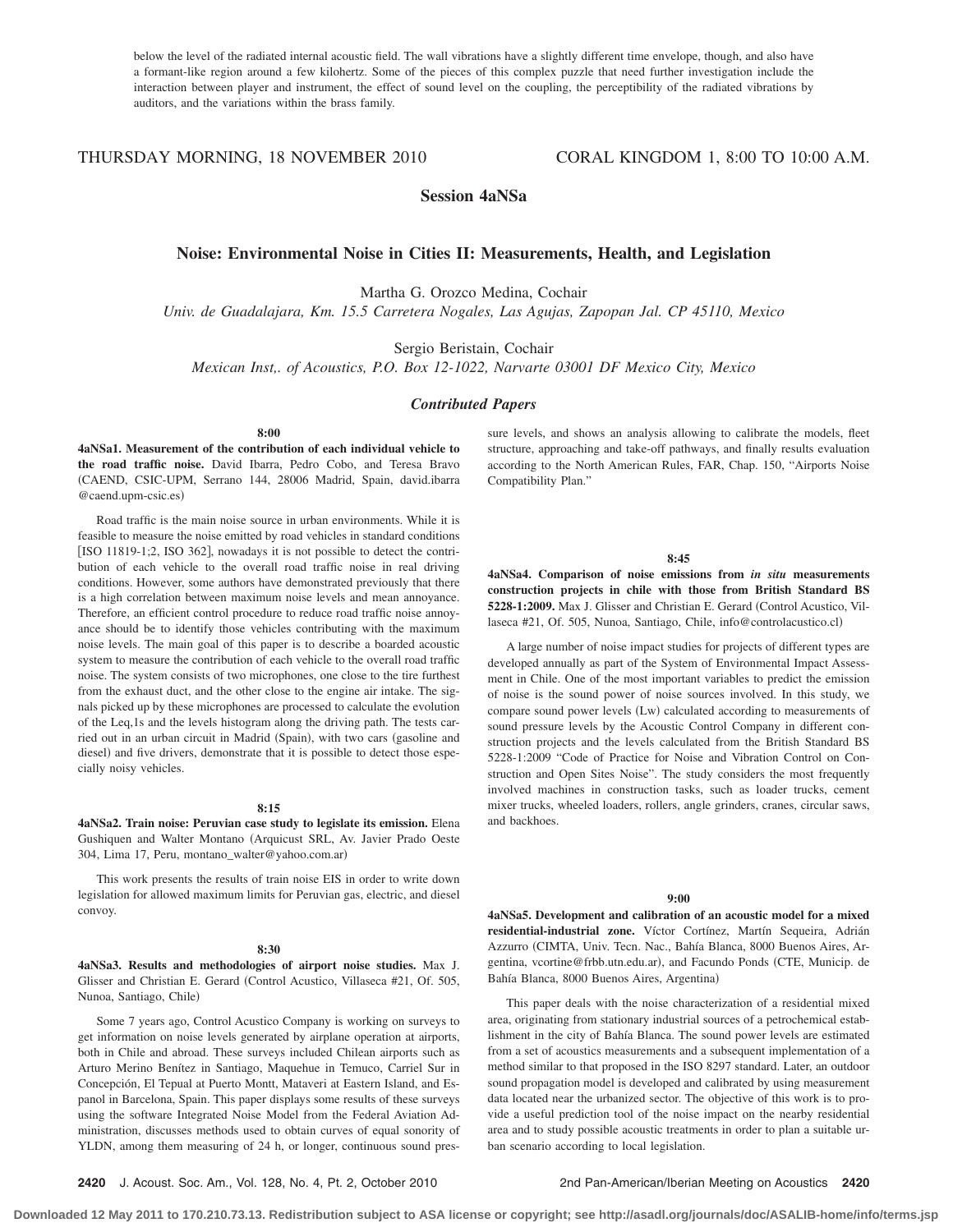**4aNSa6. Regulatory protocol for Colombia's national regulations on environmental noise and noise emission Act 0627.** Carlos Echeverri Londoño (Programa de Ingeniería Ambiental, U. de Medellín, Carrera 87 No. 30-65, Apartado Aéro 1983, Medellín, Colombia, cecheverri@udem.edu.co), Alice Elizabeth González (F. de Ingeniería UdelaR, CP 11.300, Montevideo, Uruguay), Alejandro Acosta, and Juan Fernando Lenis (U. de Medellín, Apartado Aéreo 1983, Medellín, Colombia)

Act 0627 of April 7, 2006, was an important progress regarding national regulations on environmental noise and noise emissions. However, during the first years of its validity, doubts about its interpretation and application have been raised. In response to this issue, the Ministry of Environment, Housing and Territorial Development has signed a contract with the University of Medellin for the development of a detailed protocol that would allow the unambiguous and rigorous implementation of the Act. The protocol was submitted to the Ministry in January 2010. It includes detailed guidelines for organizing and carrying out measurements of noise levels (including the selection of points to consider), processing and interpretation of measurement results, minimum content of the reports delivered as a result of the measurements, performing acoustic maps, and guidelines for the preparation of plans for noise abatement.

## **9:30**

**4aNSa7. Discussing the effects of environmental noise upon the immune system.** M. Orozco Medina, A. Orozco Barocio, A. Figueroa Montaño, and N. Ochoa Ramos (IMACH, Universsidad de Guadalajara, Km. 15.5 carretera a nogales, Las Agujas, Zapopan, Jal., C.P. 45110, Mexico, morozco @cucba.udg.mx-

Human health relates either positively or negatively to environmental stimuli. It is well documented in science literature, how toxic substances disturb lung function and how ionizing radiation damage genetic material. In modern societies, noise is an agent entering the list of the diverse environmental stressors of urban population. Noise in the urban environment affects quality of life, as it alters interpersonal communication, sleep, and is a potential risk for hearing loss due to continuous and chronic exposure, as well as some other documented effects. Recently the response of the immune system to the effects of noise is taking importance in the scientific community. Researchers are studying and applying unconventional approaches in order to find any relationship between the amount of noise and the response of the immune system. This paper discusses evidence of the relationship among environmental noise and the immune system, and also questions the methods and techniques applied to finally propose issues to be considered when studying relationships among environmental noise and the immune system.

### **9:45**

**4aNSa8. Comparative study of levels of care in children exposed to environmental noise on three campuses in the city of Guadalajara, 2009.** N. Preciado Caballero, M. Orozco Medina, A. Figueroa Montaño, and M. Ruvalcaba (IMACH, Universidad de Guadalajara, Km. 15.5 Carretera a Nogales, Las Agujas, Zapopan, Jal., C.P. 45110, Mexico, morozco@cucba .udg.mx)

Noise is a pollutant that significantly affects the quality of life and health of individuals. Individuals exposed to noise may experience stress, discomfort, sleep disturbances, impaired immune system, lack of alertness, hearing loss (to varying degrees), cardiovascular disease, increased aggressiveness of individuals, low productivity, and traffic and workplace accidents. WHO (1999); Berglund and Lindvall (1995); Clark et al. (2006); Haines et al. (2001)]. In the city of Guadalajara, a large number of schools are located on heavy traffic roads or busy streets, or in hot spots of environmental noise caused by motor vehicles, which exposes children and teachers who attend them to unfavorable acoustic conditions to develop their school tasks. Thus having a negative effect on their attention span, memory, and performance, as well as damaging physical and emotional health. This study aims to contribute to the study of sound quality by means of the analysis of noise conditions at elementary schools, which were located at critical points in terms of heavy vehicular flow. Besides, it analyzes the perception of environmental noise within the same facilities, and how this compares with results from schools located in quiet streets.

THURSDAY MORNING, 18 NOVEMBER 2010 CORAL KINGDOM 1, 10:15 A.M. TO 12:00 NOON

# **Session 4aNSb**

# **Noise: Culture and Noise**

Fernando J. Elizondo-Garza, Chair

*Mechanical and Electrical Engineering School, Univ. Autonoma de Neuvo Leon, P.O. Box 28, San Nicolas 66450, N.L. Mexico*

**Chair's Introduction—10:15**

# *Invited Papers*

## **10:20**

4aNSb1. Ritual and noise. Roberto Rebolloso (Sociology Faculty, Philosophy and Lang. Arts School, Universidad Autónoma de Nuevo León, 66450 NL, Mexico, rfrebolloso@gmail.com) and Fernando J. Elizondo-Garza (Universidad Autónoma de Nuevo León, Cd. Universitaria, San Nicolás, 66450 NL, Mexico)

Starting from an ethnographic analysis of primitive rituals, the evolution of the production of noise in different kinds of rites is analyzed up to the contemporary society. The definition of rite and noise, and the concatenation of stimuli on people produced by rites that induce habits—that in a certain sense are addictive—are discussed. The use of noise in tribal, religious, sport, political, and festive rituals is described.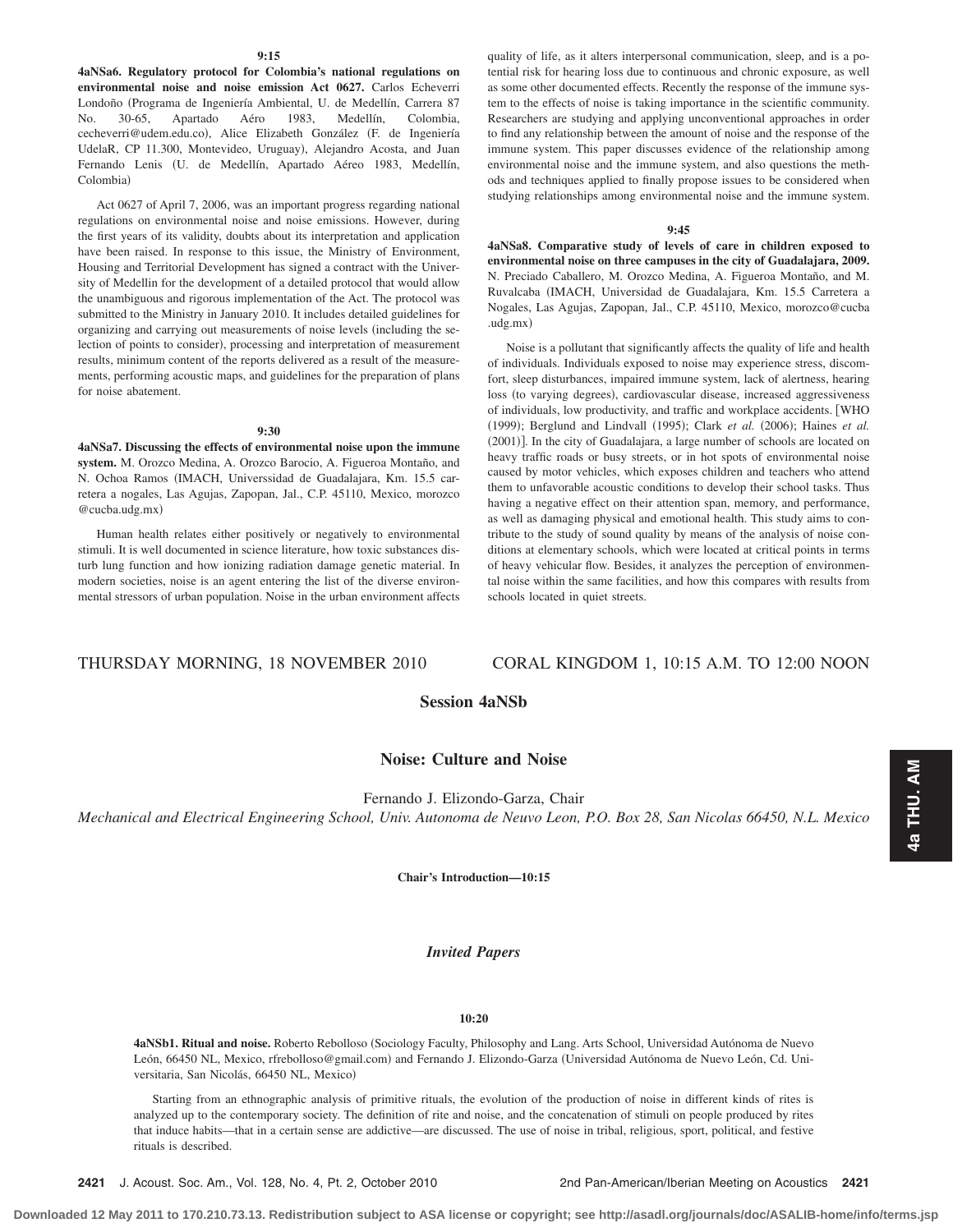4aNSb2. Environmental noise culture. Pablo Lizana (Acoust. Lab,. ESIME, IPN, Antonia 15 15, San Jeronimo Lidice, DF, Mexico, plizana@ipn.mx)

Noise generation and perception are highly related to given societies, so in order to improve the acoustic quality of life for communities, it is necessary to include noise items in formal education. The American States Organization is doing research on the relation of science, technology, society, and values to help implement programs to set these principles for the new generation. Some of these relationships are discussed.

## **11:00**

4aNSb3. Toward an engineering of noise design in rituals. Fernando J. Elizondo-Garza (Acoust. Lab., Mech. and Elec. Eng. School, Universidad Autónoma de Nuevo León. P.O. Box 28 F, Cd. Universitaria, San Nicolás, 66450, NL, Mexico, fjelizon@hotmail.com-

The design of rites is not something new since shamans, tribal heads, and leaders from very ancient times knew clearly that the conjunction of physical–chemical–biological stimuli produces very useful states of euphoria to reinforce the sense of unity and thus to obtain the favors of multitudes. These rites, or of tribal, religious, sport, or festive character, in many cases, use the noise like one of their central elements. In this paper a structure and tools to the noise design in rituals are proposed.

#### **11:20**

**4aNSb4. Music and noise.** Ricardo Martinez Leal Electroacoustic Music Lab., School of Music, Universidad Autónoma de Nuevo León, Privada Neil Armstrong #115, Col. Mirasierra, San Pedro Garza García, Nuevo León, CP 66240, Mexico, rimarle@hotmail.com and Fernando J. Elizondo-Garza Universidad Autónoma de Nuevo León, Cd. Universitaria, San Nicolás, 66450 NL, Mexico-

Although the noise takes part in sonorous rites from antiquity, the development of the concept of harmony, which allowed the development of occidental music as art, initially left the noise outside music. From conceptual reviews and the modern music theory, the functions of noise in the sonorous arts were rediscovered and its use received a strong impulse—through electroacoustic music and other artistic tendencies intended to produce reactions on a wide sense on listeners—when intentionally included as noise in the "musical" production. In this paper a historical review of the relation between music and noise with emphasis on the conceptual progresses on the last two centuries is done.

## **11:40—12:00 Panel Discussion**

# THURSDAY MORNING, 18 NOVEMBER 2010 CORAL GALLERY 1A/2A, 7:55 A.M. TO 12:00 NOON

# **Session 4aPA**

# **Physical Acoustics: Thirty Years of Resonant Ultrasound I**

Albert Migliori, Cochair *Los Alamos National Lab., Los Alamos, NM 87545*

Veerle M. Keppens, Cochair *Dept. of Materials Science and Engineering, Univ. of Tennessee, Knoxville, TN 37996*

**Chair's Introduction—7:55**

# *Invited Papers*

## **8:00**

4aPA1. Twenty years of fun with resonant ultrasound. Robert G. Leisure (Dept. of Phys., Colorado State Univ., Fort Collins, CO 80523-1875, leisure@lamar.colostate.edu-

Resonant ultrasound (RUS) is an elegant method for determining the elastic and anelastic properties of materials. The development of computational methods, robust computer codes, and sensitive instrumentation by a few key players has resulted in a simple, yet powerful, tool. The speaker was introduced to RUS 20 years ago. During the past two decades he, along with numerous students and in collaboration with many colleagues, has used this technique to study various problems: phase transitions, texture in alloys, and the elastic and anelastic properties of several materials—hydrogen absorbing compounds and alloys, nanocrystalline materials, and quasicrystalline materials—over an extended temperature range. All of these problems would have been difficult, if not impossible, to address with conventional ultrasonic methods. A few examples—phase transitions and internal friction due to hydrogen hopping, in particular—will be used to illustrate the power of RUS.

**2422** J. Acoust. Soc. Am., Vol. 128, No. 4, Pt. 2, October 2010 2nd Pan-American/Iberian Meeting on Acoustics **2422**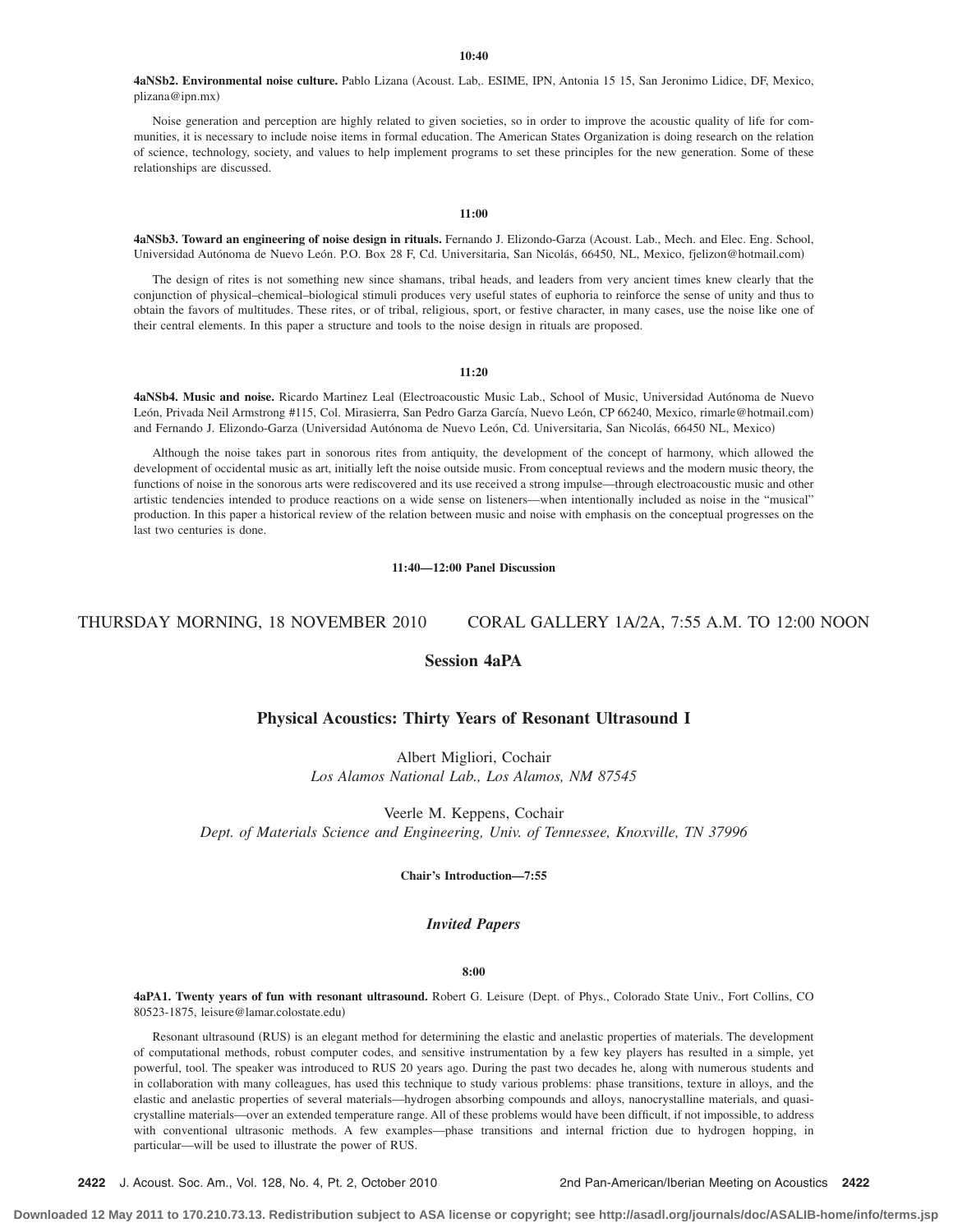**4aPA2. Resonance ultrasound spectroscopy: Highlights of the mathematics.** Paul Heyliger Civil Eng., Colorado State Univ., Fort Collins, CO 80523) and Hassel Ledbetter (Mech. Eng., Univ. of Colorado, Boulder, CO 80309)

We highlight the key mathematics associated with resonance ultrasound spectroscopy (RUS). From the physics viewpoint, RUS is part of the general problem of elastic vibrations in continuous media. A solid can transmit three waves: one quasilongitudinal and two quasitransverse. At resonance, we see standing waves, which we can represent by an eight-summation Fourier-series wave function. We begin by reviewing briefly the 1-D vibrating-string problem that arose in the music of many early civilizations (about 4000 BC). Pythagoras of Samos (582-507 BC) first treated this problem mathematically. In the early beginnings of modern science, both Galileo (1564–1642) and Mersenne (1588–1648) considered vibrating strings, which have a perfect analog in axial-bar vibration. Lamb and Lamé contributed in the 1800s. Probably the first inverse RUS measurement came from Cole and Frazer (1964), who studied the spherevibration problem using graphical methods. Most of our talk will highlight the remarkable mathematical contributions by Demarest (then at Reed College), Ohno (Ehime University), and Visscher (Los Alamos National Laboratory) in considering anisotropic vibrations of unusual-shape solids.

## **9:00**

4aPA3. Resonant ultrasound spectroscopy for small or arbitrarily shaped samples and thin films. J. D. Maynard (Dept. of Phys., The Penn State Univ., Univ. Park, PA 16802)

When new materials are developed, among the first properties which should be measured are the elastic constants, and resonant ultrasound spectroscopy (RUS) has been found to be an appropriate method for accomplishing such measurements. However, novel materials to which RUS might be applied are often available only as small samples, only a few hundred micrometers in size, or as thin films deposited on a substrate, with film thicknesses of only a few hundred nanometers. On some occasions samples are fragile or chemically reactive so that they cannot be polished into the shapes required by conventional RUS; for such cases a finite element method is required. In this talk the development of RUS for small or arbitrarily shaped samples and thin films will be presented. Research supported by NSF DMR 0804105.

# *Contributed Papers*

## **9:30**

**4aPA4. On complications associated with measuring the piezoelectric properties of relaxor single crystals with high electromechanical coupling using resonant bar samples and comparison with a lumped parameter method.** David A. Brown, Corey L. Bachand, and Boris S. Aronov BTech Acoust. and Univ. of Massachusetts Dartmouth, 151 Martine St., Fall River, MA 02723)

The development of relaxor single crystal piezoelectric materials with exceptionally high electromechanical coupling (k above 0.85) and high elastic and piezoelectric anisotropy presents challenges and questions to the applicability of the use of traditional resonant bar methods (IEEE Standard on Piezoelectricity, 176-1987, Sec. 6.4) for determining the constituent piezoelectric properties. Standard bar techniques for determining coupling coefficient rely on the single degree of freedom electromechanical circuit models for sufficiently long samples whereby measurements of isolated resonances and antiresonance frequencies are uncorrupted by lateral resonances. The limited applicability of the standard method for these piezoelectrics has motivated the development of an alternative method that avoids many of the previous short comings. A lumped parameter dumb-bell resonator approach was implemented by employing a small single crystal piezoelectric sample sandwiched between reactive terminations whereby the piezoelectric and elastic properties may be determined. Coupling coefficients k-33 and k-31 as high as 0.88 were measured for single crystal CPSC160-95 and CPSC180- 120 by Ceracomp.

#### **9:45**

**4aPA5. Resonant acoustic spectroscopy of the fluid saturation effects in a carbonate rock.** Vyacheslav Averbach, Vladimir Bredikhin, Andrey Lebedev, and Sergey Manakov (Inst. of Appl. Phys., Russian Acad. Sci., 46 Ulyanov Str., Nizhny Novgorod 603950, Russia)

We present the results of the acoustic spectroscopy of a carbonate sedimentary rock under various saturation degrees. The data for the same sample were obtained both for elasticity and dissipation tensors within the 2-octaves frequency range. High accuracy of acoustic measurements allowed distinguishing all three stages in the saturation process: condensation, meniscus creation, and filling the pore space with fluid. Both dry rock parameters and the variations observed are in a good agreement with standard granulometry and chemical analysis. Simple estimations of the relative changes in elastic moduli enable clear explanations of these changes observed. The alteration in the frequency dependence of attenuation coefficient allowed proposing reasonable dissipation mechanisms in porous media that can also be useful in the acoustics of ocean sediments.

**10:00—10:15 Break**

## *Invited Papers*

## **10:15**

**4aPA6. Resonant ultrasound and high temperature superconductivity.** Greg Boebinger Natl. High Magnetic Field Lab., Florida State Univ., 1800 E Paul Dirac Dr., Tallahassee, FL 32310, gsb@magnet.fsu.edu)

The first experimental test of the 1957 Bardeen–Cooper–Schreiffer theory of superconductivity was a measurement of ultrasonic attenuation. Since then, ultrasound has been sporadically used as a probe of the fundamental physics of superconductivity. One primary difficulty in the application of ultrasonic techniques to high temperature superconductivity has been dissipation due to twin grain boundaries in the crystals. With the availability of detwinned yttrium-barium-copper-oxide superconducting single crystals, resonant ultrasound can now make precision measurements that use the fundamental connection between sound speeds and thermodynamics to explore questions relating to the nature of the so-called pseudogap state, the precursor state to superconductivity, in which preformed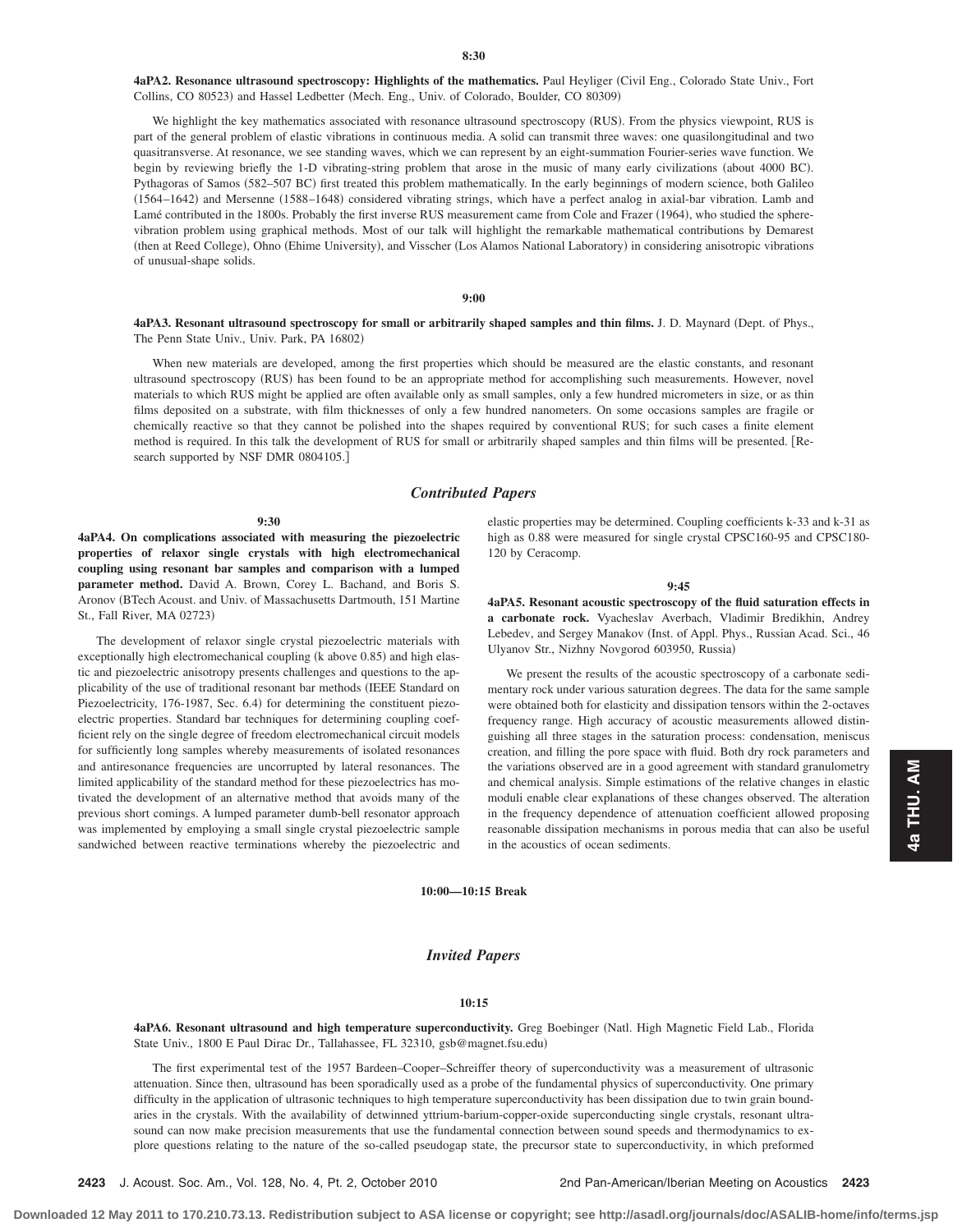Cooper pairs and a strong superconducting interaction have been proposed. Because the simplistic connection from superconductivity to the bulk modulus is of the order of the square of the ratio of the superconducting transition temperature to the Fermi temperature, only high precision techniques such as resonant ultrasound spectroscopy are capable of observing the expected—but small—signatures.

## **10:45**

4aPA7. Resonant ultrasound spectroscopy of complex vanadium spinel oxides. Veerle Keppens (Dept. Mater. Sci. and Eng., The Univ. of Tennessee, Knoxville, TN 37996)

Complex behavior in spinel oxides is primarily due to the geometry of the pyrochlore sublattice. Spinel vanadates  $AV_2O_4$  are of particular interest, as they exhibit an additional degree of freedom due to orbital degeneracy, and the physics of these materials is expected to involve an interplay between spin frustration, collective Jahn–Teller effects, and the relativistic spin-orbit interaction. We report here a systematic study of the elastic response of vanadium spinel oxides, where the *A* cation is  $\text{Zn}^{2+}$ , Fe<sup>2+</sup>, or Mn<sup>2+</sup>. ZnV<sub>2</sub>O<sub>4</sub> is characteristic of the entire series and has received extensive theoretical attention. All V-spinels are cubic at room temperature, but as the materials are cooled, they undergo structural and magnetic phase transitions that are currently the subject of intense experimental and theoretical interest. Resonant ultrasound spectroscopy was used from 2–400 K and in magnetic fields up to 9 T to obtain the elastic moduli. The temperature-dependence of the moduli is found to strongly reflect the structural transition, as large softening is observed when the transition temperature is approached. In the case of  $MnV<sub>2</sub>O<sub>4</sub>$ , measurements in magnetic field reveal an additional feature near 50 K, which could represent a striking manifestation of direct spin-orbit coupling. Work supported by NSF-DMR-0804719.

# **11:15**

## 4aPA8. Electronics for resonant ultrasound. Albert Migliori (Los Alamos Natl. Lab., MS E536, Los Alamos, NM 87545)

An essential advantage of resonant ultrasound spectroscopy (RUS) is that there is no need to bond the transducers to the specimen. Needed to preserve the free-surface boundary conditions so important to RUS, the lack of bonding also makes signals weak. Exacerbating the signal-level problem is a requirement of RUS to measure over a broad frequency range, precluding the use of gain-enhancing resonant transducers. So with broadband transducers and weak contact, the demands on RUS electronics, from preamps to computers, are substantial. The evolution of electronics for RUS has paralleled the availability of high-performance analog-to-digital converters, FET-based electronic components, and digital signal processing. We describe here all the essential features for state-of-the-art RUS signal acquisition. [Work at Los Alamos National Laboratory (LANL) was supported by NSF-DMR-0654118, DOE, the State of Florida. NSF-DMR 0602859 (FSU), and LANL LDRD-DR20070013. LANL is operated by LANS LLC.]

## *Contributed Paper*

**11:45**

**4aPA9. On the correlation between the acoustic anisotropy and the magnetic susceptibility anisotropy of the rocks.** Andrey Lebedev, Vladimir Bredikhin (Inst. of Appl. Phys., Russian Acad. Sci., 46 Ulyanov St., Nizhny Novgorod 603950, Russia), and Yuri Bretshtein (Inst. of Tectonics and Geophys., Far East Div. of Russian Acad. Sci., Khabarovsk, 680000, Russia)

Using resonant acoustic spectroscopy technique, we studied several rock samples. Acoustic data were compared with the data for magnetic susceptibility of the same samples. The correlation between the acoustic anisotropy and the magnetic susceptibility anisotropy has been revealed for samples of metamorphic and sedimentary rocks. The existence of this correlation points to the same origin for both magnetic and acoustic anisotropy. The origin is the rock texture created during long tectonic history of the rock samples analyzed. The value of acoustic anisotropy allows evaluating the rock fracturing or the amplitude of tectonic stresses. Under additional calibration, it makes possible the use of the magnetic susceptibility value as a measure of tectonic processes intensity. The latter can be very useful to create express diagnostics of tectonic history in the field conditions.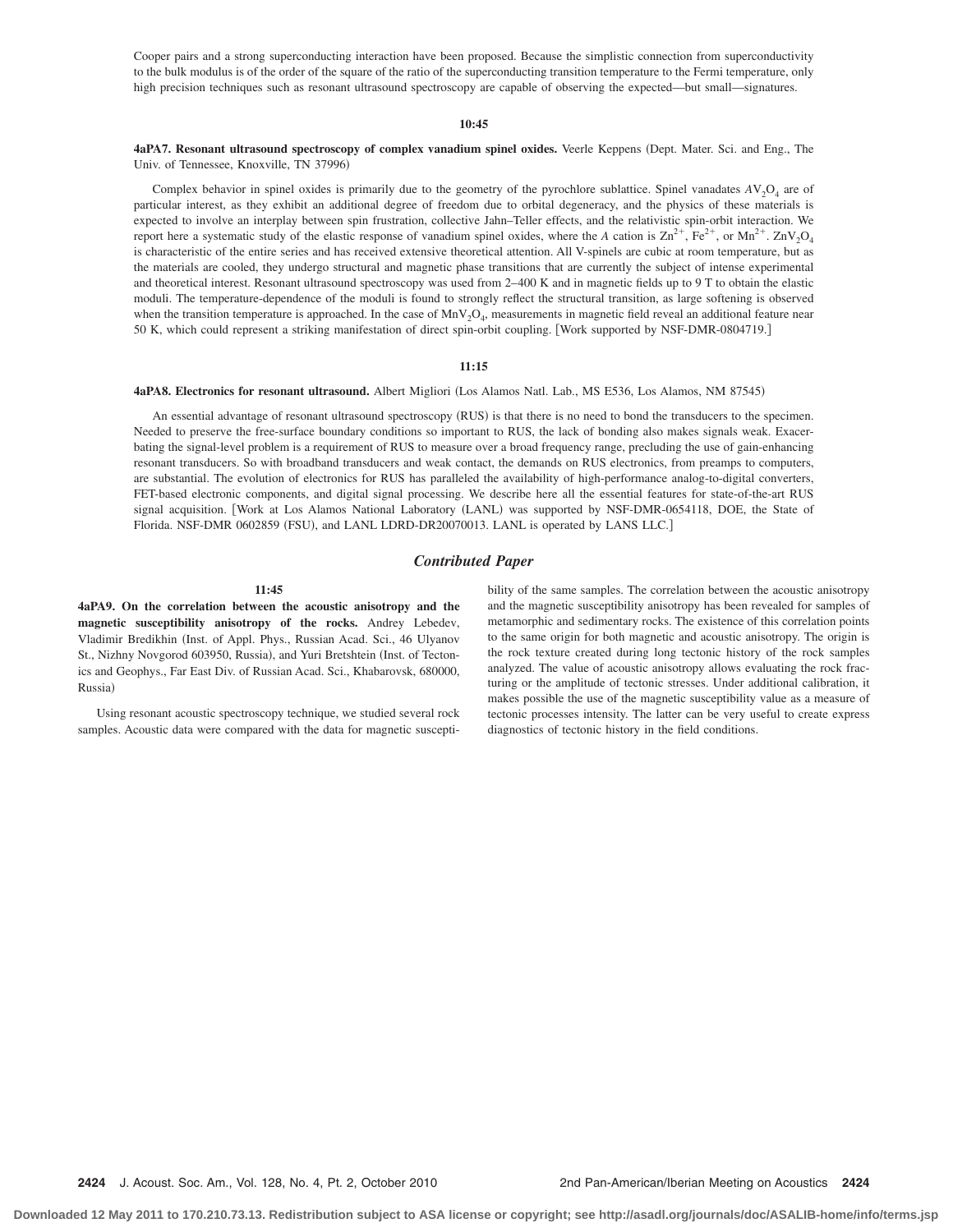# **Session 4aPP**

# **Psychological and Physiological Acoustics: Hearing Impairment, Hearing Aids, and Cochlear Implants**

Robert P. Carlyon, Chair

*MRC Cognition and Brain Science Unit, 15 Chaucer Rd., Cambridge CB2 2EF, UK*

# *Contributed Papers*

**9:00**

**4aPP1. Pitch comparisons between cochlear-implant stimulation and sounds played to a normal-hearing contralateral ear.** Robert P. Carlyon, Olivier Macherey MRC Cognition & Brain Sci. Unit, 15 Chaucer Rd., Cambridge CB2 7EF, England, bob.carlyon@mrc-cbu.cam.ac.uk), Johan H. M. Frijns (Univ. Leiden, The Netherlands), Patrick Axon (Addenbrookes NHS Trust, Cambridge, England), Randy K. Kalkman (Univ. Leiden, The Netherlands), Patrick Boyle (Adv. Bionics, Great Shelford, Cambridge, England), David M. Baguley (Addenbrookes NHS Trust, Cambridge, England), John Briggs (Addenbrookes NHS Trust, Cambridge, England), John Deeks MRC Cognition & Brain Sci. Unit, 15 Chaucer Rd., Cambridge CB2 7EF, England), Jeroen J. Briaire (Univ. Leiden, The Netherlands), Xavier Barreau, and Rene Dauman (Hopital Pelegrin, Bordeaux, France)

A small group of cochlear implant users, having normal hearing in the unimplanted ear, compared the pitches of electrical and acoustic stimuli presented to the two ears. Comparisons were between 1031-pps pulse trains and pure tones or between 12- or 25-pps electric pulse trains and bandpass filtered acoustic pulse trains of the same rate. Three methods (pitch adjustment, constant stimuli, and interleaved adaptive procedures) were used. For all methods, we showed that the results can be strongly influenced by nonsensory biases arising from the range of acoustic stimuli presented, and proposed a series of checks that should be made to alert the experimenter to those biases. We then showed that the results of comparisons that survived these checks do not deviate consistently from the predictions of a widely used cochlear frequency-to-place formula or of a computational cochlear model. In one case, the matches were reliable enough to successfully reveal the movement (slippage) of the electrode array. We also demonstrate that substantial range effects occur with other widely used experimental methods, even for normal-hearing listeners.

#### **9:15**

**4aPP2. Under what conditions can non-uniformly spaced stimulation enhance auditory sensitivity? An investigation using time-resetting** maps. David E. O'Gorman and H. Steven Colburn (Hearing Res. Ctr., Dept. of Biomedical Eng., Boston Univ., 44 Cummington St., MA 02115, ogorman@bu.edu)

Most cochlear implants excite auditory nerve fibers with electric current pulses that are uniformly spaced in time. Yet, studies of the vesicle release properties of the ribbon synapses present at the inner hair cell show that temporal spacing of vesicular release is not uniform in time. It is possible that this non-uniform excitation contributes to the high sensitivity and temporal responsiveness of the healthy auditory system and that restoring this feature to the deafened nerve via electrical stimulation would be beneficial. This study uses time-resetting maps, computed from Hodgkin–Huxley-type models, to analyze the conditions under which a non-uniform periodic pulse train, consisting of an alternating sequence of short and long intervals, produces higher modulation sensitivity than a uniform pulse train of the same average rate.

## **9:30**

**4aPP3. Acquisition of spatial hearing abilities in two-year-old children: Role of auditory experience and bilateral cochlear implantation.** Ruth Litovsky, Samantha Harris, and Melissa Born Waisman Ctr., 1500 Highland Ave., Univ. of Wisconsin, Madison, WI 53705)

Bilateral cochlear implants (CIs) are being provided to a growing number of young children to improve spatial hearing and speech understanding in noise. While outcomes and benefits in older bilateral CI users have been documented, little is known about spatial hearing in 2–3 year olds. We studied sound localization abilities in two groups of children: normal hearing children and deaf children, who are fitted with bilateral cochlear implants. A novel task was implemented, whereby children were trained to reach for sounding objects that are hidden behind acoustically transparent curtains as a means of indicating where they perceived the sound to be coming from. Loudspeakers were positioned at  $\pm 60$ ,  $\pm 45$ ,  $\pm 30$ ,  $\pm 15$ , and 0 deg in the horizontal plane. Two tasks were used: (1) left versus right discrimination for each pair and (2) sound localization using the 9-loudspeaker array. Results will be presented for conditions in which stimulus levels were either fixed at 60 dB sound pressure level or roved to minimize monaural level cues. In addition, the effect of auditory experience on performance will be shown for the CI users. Results consist of sound localization accuracy, quantified by the deviation of the reach from the actual source location.

## **9:45**

**4aPP4. Source segregation in noisy environments by children with normal hearing and bilateral cochlear implants.** Ruth Litovsky, Sara Misurelli, and Shelly Godar Waisman Ctr., Univ. of Wisconsin, 1500 Highland Ave., Madison, WI 53705, litovsky@waisman.wisc.edu)

Spatial release from making (SRM) refers to the improvement in speech intelligibility measured when target and maskers are spatially separated, as opposed to when they are co-located. SRM is affected by numerous factors that are of interest in this study. Asymmetrical placement of maskers to one side of the head leads to SRM as large as 12 dB in normal-hearing (NH) adults, due to a combination of monaural head-shadow and binaural interaction effects. In addition, SRM is affected by the content of the masker and its similarity to the talker. To better study these effects in children, we recently measured SRM when maskers were either symmetrically or asymmetrically distributed in the horizontal plane to the right and left. In addition, the sex of the talker and thus its similarity to the masker were varied. In the NH groups, children between the ages of 4–6 and 7–9 years and adults were tested. In addition, children who are deaf and use bilateral cochlear implants, also 4–6 and 7–9 years of age, participated in many of the conditions. Results will be discussed in the context of developmentally emerging and lacking abilities to utilize binaural cues for spatial unmasking.

#### **10:00**

**4aPP5. Effect of acoustic-phonetic and semantic enhancements on speech recognition for children with cochlear implants.** Rajka Smiljanic Linguist., Univ. of Texas at Austin, Calhoun Hall 407, 1 University Station B5100, Austin, TX 78712-0198) and Douglas Sladen (Commun. Sci. and Disord., Univ. of Texas at Austin, Austin, TX 78712)

With early implantation and intense rehabilitation, children with cochlear implants are able to develop high levels of speech understanding in quiet. However, speech recognition in noise remains a challenging task for this listener group. In this study, we examine how signal clarity interacts with the use of compensatory information at higher levels in determining speech recognition levels for children with cochlear implants and children with normal hearing. Specifically, we explore the effect of clear speech, a distinct, intelligibility-enhancing speaking style, and of contextual-semantic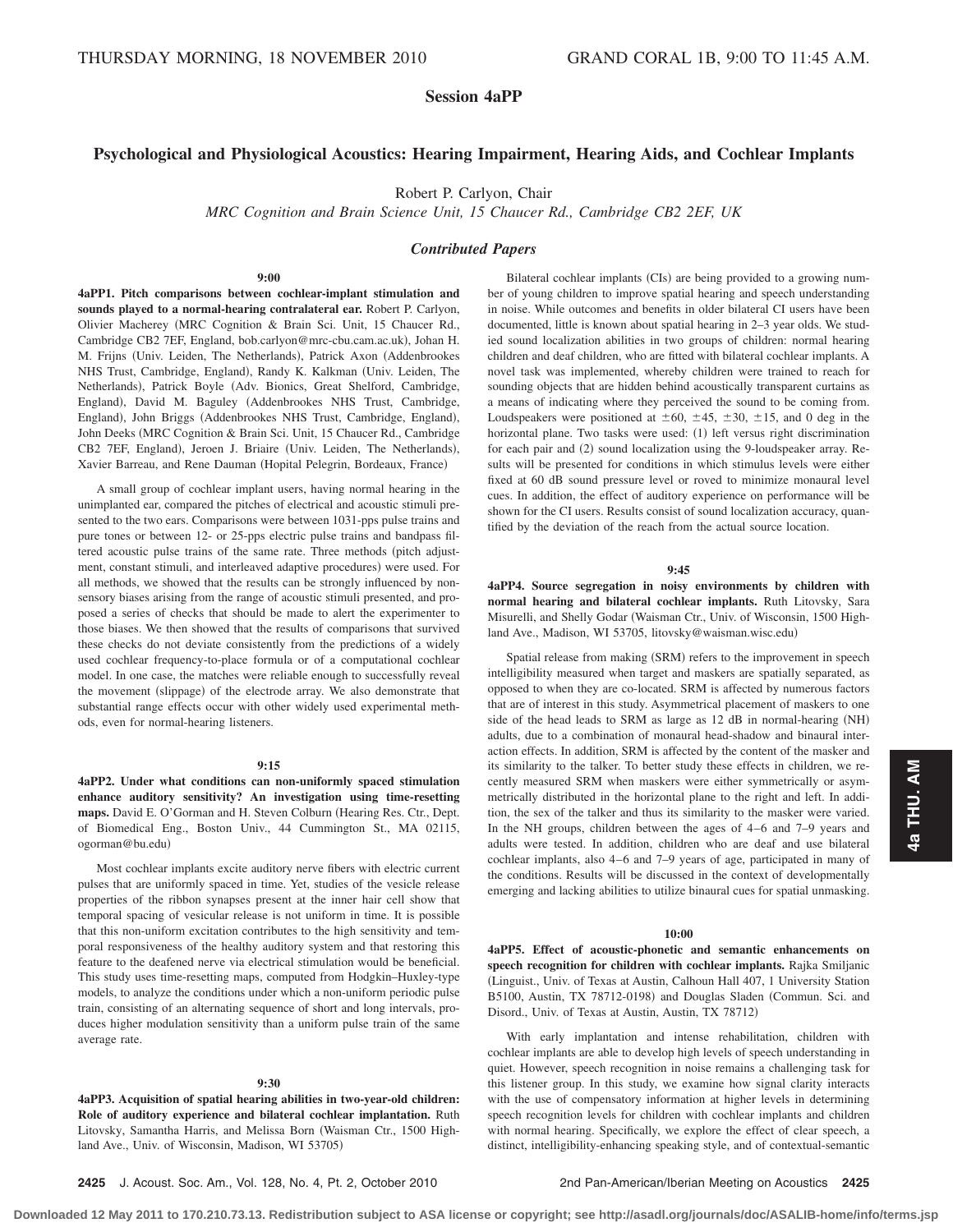information on speech recognition in noise. One hundred and twenty sentences in which final word varied in predictability, i.e., high versus low semantic context, and which were produced in conversational and clear speech by one female and one male talker were embedded in noise. Twenty children between 5 and 12 years of age participated in a sentence-in-noise perception test. The goal was to examine the level of signal clarity needed to take advantage of the contextual information for children with cochlear implants compared to children with normal hearing. This research will allow us to explore the interaction between lower-level sensory and higher-level cognitive factors that affect speech processing in these two target groups of children.

## **10:15—10:30 Break**

### **10:30**

**4aPP6. Duration of point vowels in four- and five year olds with hearing aids and cochlear implants.** Mark VanDam, Dana Ide-Helvie, and Mary Pat Moeller Ctr. for Childhood Deafness, Boys Town Natl. Res. Hosp., 555 N 30th St., Omaha, NE 68131)

Advances in hearing science have dramatically reduced the age of identification of hearing loss (HL) and improved intervention strategies, especially amplification methods. As a result, children with HL have earlier, better auditory access. How this early auditory experience affects language and speech abilities is not fully understood. This study addresses one aspect of speech production looking closely at point vowel duration. Although typically longer in children with HL and younger children, vowel duration has not been examined in early identified children with HL, and possible influence of device type (cochlear implant or hearing aids) is unclear. This study examines point vowel duration at four- and five-year-olds among children with normal hearing, cochlear implants, and hearing aids. Children produced  $\alpha$ ,  $\alpha$ ,  $\alpha$ ,  $\alpha$ ,  $\beta$  in words modeled by the experimenter in a live-voice, listen-andrepeat format. As expected, results indicate that children with HL and younger children produced longer vowels. Results also indicate that effects are likely driven by high vowels in all children, and children with cochlear implants and hearing aids perform similarly, despite less auditory experience in the group with cochlear implants. Results have implications for developmental models and possible clinical applications. Work supported by NIH /NIDCD Grant Nos. T32-DC00013 and R01-DC006681.

## **10:45**

**4aPP7. A large-scale study on meaning-oriented auditory training with single versus multiple talkers.** Nancy Tye-Murray CID at Washington Univ. School of Medicine, 825 S. Taylor Ave., St. Louis, MO 63110, MurrayN@ent.wustl.edu), Mitchell Sommers, and Joe Barcroft (Washington Univ., St. Louis, MO 63130-

In their research review, Sweetow and Palmer (2002) concluded that the question of whether auditory training can be effective remains largely unanswered, primarily due to numerous methodological flaws in previous investigations. In light of this situation, we initiated a large-scale study to assess the benefits of auditory training while controlling for many of the methodological limitations pointed out by Sweetow and Palmer. The study also was designed to assess the effectiveness of using activities that are meaning-oriented while comparing the impact of two versions of the program—single-talker and multiple-talker. Participants include both hearing-aid users and cochlear implant recipients. Participants complete 12 1-h lessons during training. Each lesson includes spoken input at a variety of levels of linguistic analysis, including word, sentence, and discourse. Data will be presented for the two test groups. Analyses of both traditional (e.g., phoneme and word discrimination) and novel (perceptual effort) assessments indicate that the auditory training program is effective. Initial comparison of the single- and multiple-talker training conditions suggest that for the multiple-talker testing conditions, which most closely simulate realworld speech perception demands, training with multiple talkers is generally better than single-talker training.

## **11:00**

**4aPP8. Effects of reducing speech audibility on signal-to-noise-ratio loss for hearing-impaired listeners.** Peggy B. Nelson, Yingjiu Nie, Elizabeth Crump Anderson, and Bhagyashree Katare (Dept. of Speech-Lang.-Hearing Sci., Univ. of Minnesota, 164 Pillsbury Dr. SE, Minneapolis, MN 55455, peggynelson@umn.edu-

Listeners with sensorineural hearing loss show reduced benefit from fluctuating compared to stationary maskers and experience apparent signalto-noise-ratio loss when compared to listeners with normal hearing. Previously [Nelson et al. ASA Baltimore (2010)] we tested normal-hearing and hearing-impaired listeners at similar reduced audibility levels. Listeners with normal hearing and hearing loss were presented IEEE sentences at a range of overall levels (from 30 to 80 dB sound pressure level), signal-to-noise ratios, and low-pass filter settings, resulting in a range of signal AIs that varied from 0.1 to 0.95. For the normal-hearing listeners, there was a very systematic relationship between AI and performance; the relationship between AI and performance was less systematic for listeners with hearing loss. In the current project we tested each listener over a wide range of AIs and report the change in performance with increasing AI for individual listeners with normal hearing and hearing loss. Implications for hearing aids will be described. Work supported by NIDCD R01-DC008306.

## **11:15**

**4aPP9. A lumped parameter mechanical model of tensor tympani muscle contraction of the middle ear.** Philip P. Garland, Fawaz M. Makki, Ross W. Deas, Robert B. Adamson, Jeremy A. Brown, and Manohar L. Bance (SENSE Lab., Dalhousie Univ., 1276 South Park St., Rm. 3189, Halifax, NS, Canada)

The role of the tensor tympani (TT) muscle of the middle ear is not well understood, and there is a long history of the implied, but unproven, part it plays in various inner ear disorders, particularly Meniere's disease. In order to gain an improved understanding of the effect of TT contraction, a lumped parameter mechanical model of the middle ear including the TT has been developed. This model uses a previously developed lumped parameter model of the middle ear ossicular chain along with experimentally obtained visco-elastic material model for the TT in order to predict the changes in the acoustic impedance of the middle ear experienced when the TT is contracted. Qualitatively, the results of the computer model agree quite well to similar laser Doppler vibrometer measurements from various cadaveric temporal bones where TT contraction has been simulated using force loading.

## **11:30**

**4aPP10. Middle ear reflectance in various middle disease states.** Manohar Bance, Phillip Garland, Adamson Robert, and Brown Jeremy 3184 Dickson Bldng., VGH Site, QEII HSC, 1278 Tower Rd., Halifax, NS B3H 2Y9, Canada)

Many middle ear conditions are difficult to diagnose based on inspection of the eardrum, tympanometry, and audiometry. Most appear as a simple conductive hearing loss. We report findings using wideband middle ear reflectance measurements in a range of middle ear and inner ear conditions, particularly looking for evidence of middle ear involvement in some traditionally inner ear conditions such as Meniere's disease.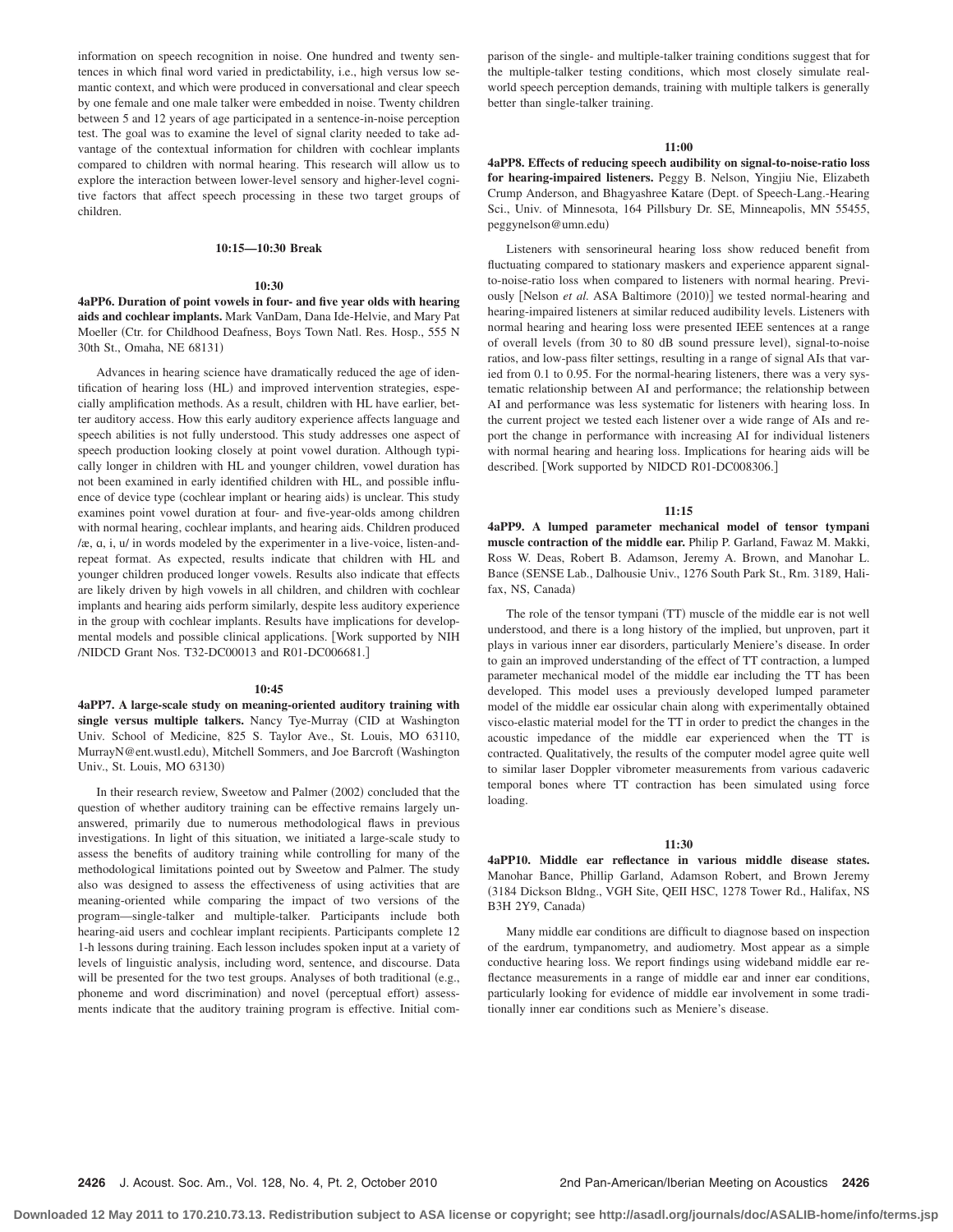# **Session 4aSA**

# **Structural Acoustics and Vibration, Engineering Acoustics and Underwater Acoustics: Acoustic Metamaterials I**

Michael R. Haberman, Cochair *Applied Research Labs., Univ. of Texas at Austin, 10000 Burnet Rd., Austin, TX 78758*

Stephen D. O'Regan, Cochair *NSWC Carderock Div., 9500 MacArthur Blvd., West Bethesda, MD 20874*

> Thomas R. Howarth, Cochair *NAVSEA Newport, 1176 Howell St., Newport, RI 02841*

> > **Chair's Introduction—7:55**

## *Invited Papers*

## **8:00**

4aSA1. Transformation acoustics. Steven A. Cummer (Dept. of Elec. and Comput. Eng., Duke Univ., P.O. Box 90291, Durham, NC 27708, cummer@ee.duke.edu)

It is now well understood how coordinate transformations of the Maxwell equations can be interpreted in terms of an electromagnetic material in the original coordinates with transformed values of permittivity and permeability. Through this transformation optics approach, the bending and stretching of electromagnetic fields specified by coordinate transformations can be implemented with electromagnetic materials, enabling unexpected and interesting solutions such as electromagnetic cloaking. In this presentation we describe work by us and others that show how this same concept can be extended to realize arbitrary manipulations of acoustic waves, including cloaking, using materials with very specific properties. While the concept of transformation acoustics was first demonstrated by analogy with electromagnetics, here we derive it from first principles through an analysis of the divergence and gradient operators under coordinate transformations. We will also discuss several approaches for engineering composite materials with the acoustic properties needed to realize transformation acoustics devices and demonstrate their performance through full wave simulations.

## **8:30**

4aSA2. Transformation acoustics and elastodynamics. Andrew Norris (Mech. and Aerosp. Engng., Rutgers Univ., Piscataway, NJ 08854, norris@rutgers.edu)

The properties associated with acoustic metamaterials are usually related to the idea of spatial transformation. The acoustic magnifying hyperlens [Li et al. (2009)] and the acoustic cloak are two notable examples. The basic premise is that spatial deformation can be accommodated by changes in the material properties. This is fine as long as the material properties are mapped into new ones that are physically realistic. Often, however, the transformed material no longer lies within the original class of constitutive relations of linear acoustics. This talk will describe how acoustics and elastodynamics transform to produce new material behavior. The transformed acoustic material is not unique and can be, at one extreme, an anisotropic inertial fluid and, at the other, a pentamode material. Transformed elastic materials are even more general in their constitutive behavior. However, for *SH* waves in elasticity, the transformation implies another elastic material—in this case, just an orthotropic material. These ideas will be illustrated by application to cloaking of acoustic and elastic waves.

### **9:00**

**4aSA3. Acoustic metamaterials based on phononic crystals.** J. Sanchez-Dehesa and D. Torrent Dept. of Electron. Eng., Univ. Politécnica de Valencia, Camino de vera s.n., ES-46022 Valencia, Spain, jsdehesa@upvnet.upv.es)

This talk will review recent results on the topic of sound propagation through periodic arrays of sonic scatterers embedded in a fluid or a gas. These structures, which are called phononic crystals, define in the homogenization limit i.e., for lattice separations much lower than the sound wavelength) a class of acoustic metamaterials with extraordinary properties. For example, they are solid structures that are used to engineer effective fluid-like systems with anisotropic dynamical mass density, a property that can be tailored by changing the parameters of the structure and the material composition of scatterers. A homogenization method based on multiple scattering theory has been developed and semianalytical expressions for the effective acoustic parameters will be given. By using these expressions it is easy to design novel refractive devices like gradient index sonic lens with a perfect match of impedance with the background. Results for a gradient index lens made of aluminum cylinders in air will be presented. Moreover, metamaterials with mass anisotropic have also been proposed to build broadband acoustic cloaks and a new type of crystals named radial sonic crystals, which are radially periodic structures that verify the Bloch theorem. Work supported by ONR and by MICIIN of Spain.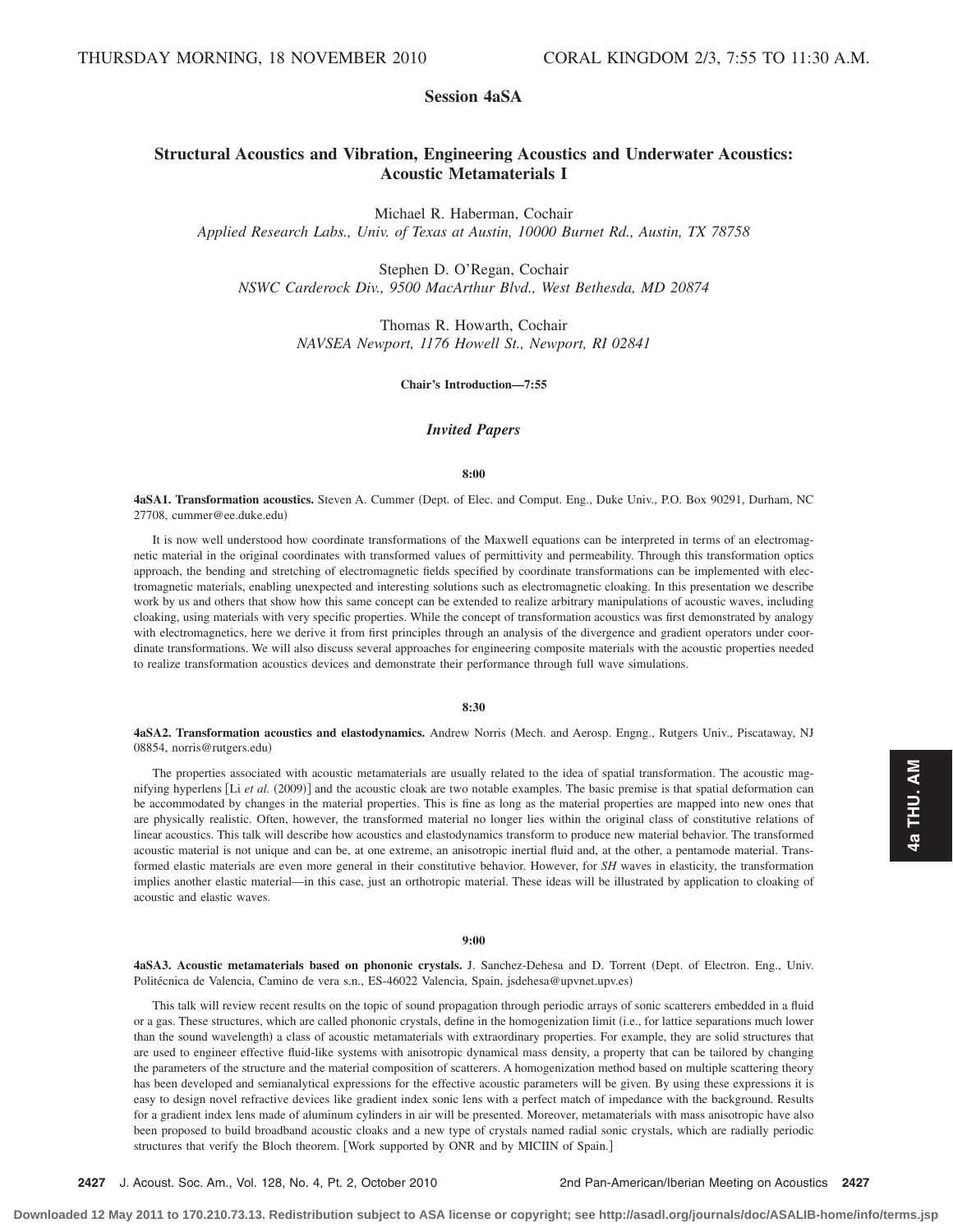## 4aSA4. Active acoustic metamaterials. Amr Baz (Mech. Eng. Dept., Univ. of Maryland, College Park, MD 20742)

Extensive efforts are being exerted to develop various types of acoustic metamaterials to effectively control the flow of acoustical energy through these materials. However, all these efforts are focused on passive metamaterials with fixed material properties. The emphasis is placed here on the development of a class of acoustic metamaterials with tunable effective densities and bulk modulus in an attempt to enable the control of wave propagation. More importantly, the active metamaterials can be tailored to have increasing or decreasing variation of the material properties along and across the material volume. With such unique capabilities, physically realizable acoustic cloaks can be achieved and objects treated with these active metamaterials can become acoustically invisible. The theoretical analysis of this class of active acoustic metamaterials will be presented and the theoretical predictions are determined for an array of fluid cavities separated by piezoelectric boundaries. These boundaries control the stiffness of the individual cavity and in turn its dynamical density and bulk modulus. Various configurations will be considered to achieve different spectral and spatial control of the density and bulk modulus of this class of acoustic metamaterials. Extensive efforts are now exerted to build and test modules of these active acoustic metamaterials in order to build practical configurations of acoustic cloaks.

# **10:00—10:15 Break**

# *Contributed Papers*

## **10:15**

**4aSA5. Transformation acoustics: Theory, ray-tracing, and finite element simulations.** Nachiket Gokhale, Jeffrey Cipolla Weidlinger Assoc., Inc., 375 Hudson St., New York, NY), and Andrew Norris (Rutgers  $Univ$ )

Norris' theory of transformation acoustics enables the realization of pentamode acoustic materials having anisotropic density and finite mass. Two additional extensions of the theory are considered, with a view toward demonstrating feasibility for practical applications. First, specializations of the theory developed by Norris ["Acoustic cloaking theory," Proc. R. Soc. London, Ser. A 464, 2411-2434 (2008)] are considered in order to develop transformations corresponding to pentamode acoustic metamaterials with specified functional forms (constant or powerlaw) for density and stiffness. Ray-tracing and finite element simulations of wave propagation through such pentamode acoustic media are presented. Next, the design of acoustic materials for objects composed of simple geometric shapes (e.g., a cylinder with spherical endcaps) is considered. It is shown that certain classes of transformations are well-suited for the design of such shapes and validate the concept with finite element simulations.

## **10:30**

**4aSA6. Constrained negative stiffness metamaterials.** Lia B. Kashdan, Michael R. Haberman, Preston S. Wilson, and Carolyn Conner Seepersad Appl. Res. Labs. and Dept. of Mech. Eng., The Univ. of Texas at Austin, Austin, TX 78712)

Acoustics-oriented metamaterial research has focused primarily on the use of subwavelength resonant structures to elicit unconventional macroscale properties such as negative mass, anisotropic density, and negative stiffness. Unfortunately, reliance on resonant behavior limits the usefulness of these types of metamaterials to a narrow band of frequencies. One intriguing manifestation of negative stiffness, however, does not require resonant behavior and is therefore useful over a broader range of frequencies. This type of negative stiffness relies on constrained bistable structures and is known as constrained negative stiffness (CNS). The present work investigates the use of CNS mechanisms for vibration isolation and acoustic wave attenuation. A linearized analytical model of a constrained buckled beam structure is presented to predict system behavior and stability, and investigate the fundamental physical behavior leading to increased energy absorption. Experimental studies are then shown confirming model predictions. Finally, a 1-D candidate acoustical metamaterial containing CNS inclusions is modeled and analyzed.

# **10:45**

**4aSA7. Design and experimental evaluation of particulate composite materials for use as acoustic scattering cancellation layers.** Matthew D. Guild, Michael R. Haberman (Appl. Res. Labs. and Dept. of Mech. Eng., The Univ. of Texas at Austin, Austin, TX 78712), and Andrea Alù (Dept. of Elec. and Comput. Eng., The Univ. of Texas at Austin, Austin, TX 78712)

The possibility of creating acoustic cloaks has recently received significant attention in the scientific community. Many authors have suggested the use of resonant metamaterial layers to achieve functionally graded, anisotropic, and extreme values of density and compressibility to effectively redirect acoustic waves around an object. The need for materials with these exotic properties stems from the use of the coordinate transformation method to design the cloaking layer. An alternative approach to acoustic cloaking, known as the scattering cancellation technique, can be taken in which an elastic cloaking layer is designed to significantly reduce the scattered field over a given bandwidth. Previous work [M. D. Guild, A. Alù, and M. R. Haberman, J. Acoust. Soc. Am. 127, 1952 (2010)] has demonstrated the feasibility of this approach when applied to the case of an isotropic sphere coated with a single isotropic elastic cloaking layer. The current work presents the use of micromechanical models to design multiscale particulate composite materials consisting of micro- and mesoscale inclusions embedded in a continuous matrix. Polymer matrix samples containing varying inclusion volume fractions were constructed and tested to determine the bulk elastic properties using compressional and shear wave time-of-flight measurements. Experimental results validate the use of micromechanical modeling to design acoustic cloaking layers.

## **11:00**

**4aSA8. Anisotropic inertial acoustic metamaterials for use in aqueous** environments. Theodore Martin, Michael Nicholas, Gregory Orris (Naval Res. Lab., Washington, DC), Daniel Torrent, and José Sanchez-Dehesa Universidad Politéchnica de Valencia, C/Camino de vera s.n., E-46022 Valencia, Spain)

The concept of using multiple scattering to create an effective anisotropic mass density/bulk moduli for a composite inertial metamaterial has been around for a few years. Designs for use in aqueous environments face several distinct challenges in comparison to designs useful for airborne applications. The main difficulties lie in that the types of sturdy material components with which an inertial metamaterial can be created are effectively limited to relative impedances of less than a few tens of times that of water. Simply put, the density of water and sound speed comprising the background wave propagation media are much larger than their gaseous counterparts, creating an upper bound on such systems. Further complications can arise from the fact that approximations typically used to describe the scattering elements in homogenized fluid-like systems for airborne applications can become inaccurate for aqueous environments. Within this context, we present the current state of our experimental verification and validation of a multiple scattering based gradient index lens constructed for frequencies lower than 20 kHz, as well as theoretical/numerical investigation into this and related phenomenon for an orthotropic metamaterial system in an aqueous environment and consider the implications on more complex 2- and 3-D inertial metamaterial systems for use therein. Work supported by the Office of Naval Research.]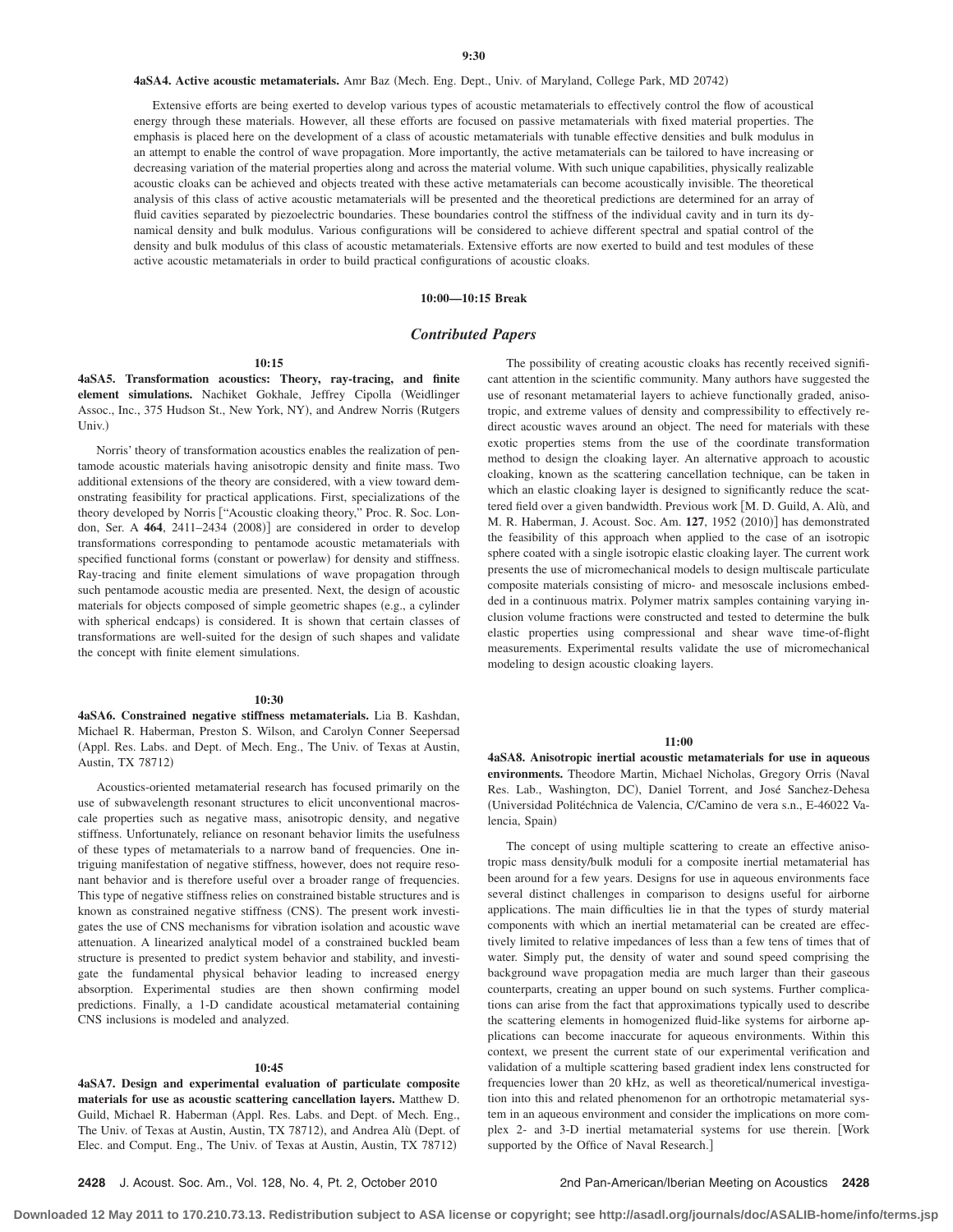## **11:15**

**4aSA9. Experimental evaluation of membrane type acoustic metamaterial arrays.** Christina J. Naify Dept. of Mater. Sci., Univ. of Southern California, 3651 Watt Way VHE 416, Los Angeles, CA 90089), Chia-Ming Chang, Geoffery McKnight HRL Labs., Malibu, CA 90265-4797), and Steve Nutt (Univ. of Southern California, Los Angeles, CA 90089)

Traditional acoustic treatments such as foam and fiber panels used for sound insulation in transportation applications typically perform poorly at low frequencies without costly addition of mass. Locally resonant acoustic metamaterials have demonstrated a single transmission loss (TL) peak of up to 500% over the acoustic mass law at frequencies as low as 100 Hz with minimal weight penalty. The frequency of the TL peak was tuned by adjusting various geometric properties of the structure including membrane material, mass magnitude, and membrane size. Limits to the practical applications of the single-cell structure resulted in the development of panels comprised of multiple mass-weighted membranes. Arrays of membrane-type metamaterials were fabricated and evaluated to examine their transmission loss and dynamic response under acoustic loading. Large membranes were divided using support frames to create individual cells of the metamaterial. Multiple TL peaks were achieved for the arrays by varying the mass magnitude attached to each cell of the array. In addition, membrane material variation kept the TL peak at low frequencies with reduction in the size of each cell in the array. Finally, dynamic analysis using a laser vibrometer was performed to understand the interaction between cells under acoustic loading.

# THURSDAY MORNING, 18 NOVEMBER 2010 GRAND CORAL 1A, 9:00 TO 11:50 A.M.

**Session 4aSC**

# **Speech Communication: Production and Perception of Spontaneous Speech I**

Ann R. Bradlow, Cochair *Dept. of Linguistics, Northwestern Univ., 2016 Sheridan Rd., Evanston, IL 60208*

Valerie L. Hazan, Cochair

*Dept. of Phonetics and Linguistics, University College London, Gower St., London WC1N 1PF, U.K.*

**Chair's Introduction—9:00**

# *Invited Papers*

## **9:05**

**4aSC1. Prosody production in spontaneous speech: Phonological encoding, phonetic variability, and the prosodic signature of** individual speakers. Jennifer Cole (Dept. of Linguist., Univ. of Illinois, 707 South Mathews, Urbana, IL 61801), Stefanie Shattuck-Hufnagel (MIT, Cambridge, MA 02139), and Yoonsook Mo (Univ. of Illinois, Urbana, IL 61801)

We examine the prosodic variation in production with corpus and experimental speech materials. Prosodic transcription of spontaneous speech from the Buckeye corpus of American English (38 speakers, 54 excerpts, 11–55-s duration each) reveals striking interspeaker variation in the frequency and distribution of prosodic prominences and boundaries, and in acoustic correlates (pitch, intensity, duration, and spectral measures). Inter-transcriber agreement rates also vary systematically across speakers, suggesting inter-speaker differences in the clarity/consistency of prosodic cues. To further explore variability in the phonological and phonetic expression of prosody while holding lexico-syntactic content constant across speakers, we conducted an auditory repetition experiment. Ten American English speakers listened to 32 excerpts (8–15 words each, 4 speakers) from the American English Map Task corpus and reproduced each utterance with the exact words and "in the way the speaker said them", without text prompts. Preliminary results from prosodic transcription and acoustic analysis show reliable replication of the phonological structures locating prosodic prominences and phrase boundaries, but with variation in the pitch melody and other phonetic details of the prosodic features. These findings shed light on the mapping between the phonological encoding and the acoustic expression of prosodic features, and highlight those acoustic parameters that identify the prosodic signature of individual speakers.

## **9:35**

**4aSC2. The Edinburgh Speech Production Facility's articulatory corpus of spontaneous dialogue.** Alice Turk Ling. & Eng. Lang., Univ. of Edinburgh, Dugald Stewart Bldg., 3 Charles St., Edinburgh EH8 9AD, Scotland, UK, turk@ling.ed.ac.uk), James Scobbie (Queen Margaret Univ., Edinburgh, Scotland, UK), Christian Geng, Cedric Macmartin, Ellen Bard, Barry Campbell, Catherine Dickie, Eddie Dubourg (Univ. of Edinburgh, Edinburgh, Scotland, UK), Bill Hardcastle (Queen Margaret Univ., Edinburgh, Scotland, UK), Phil Hoole (Ludwig-Maximilians-Univ., Munich, Germany), Evia Kanaida (Univ. of Edinburgh, Edinburgh, Scotland, UK), Robin Lickley (Queen Margaret Univ., Edinburgh, Scotland, UK), Satsuki Nakai (Univ. of Edinburgh, Edinburgh, Scotland, UK), Marianne Pouplier (Ludwig-Maximilians-Univ., Munich, Germany), Simon King, Steve Renals, Korin Richmond (Univ. of Edinburgh, Edinburgh, Scotland, UK), Sonja Schaeffler (Queen Margaret Univ., Edinburgh, Scotland, UK), Ronnie Wiegand, Kevin White (Univ. of Edinburgh, Edinburgh, Scotland, UK), and Alan Wrench (Articulate Instruments Ltd., Edinburgh, Scotland, UK)

The EPSRC-funded Edinburgh Speech Production is built around two synchronized Carstens AG500 electromagnetic articulographs (EMAs) in order to capture articulatory/acoustic data from spontaneous dialogue. An initial articulatory corpus was designed with two aims. The first was to elicit a range of speech styles/registers from speakers, and therefore provide an alternative to fully scripted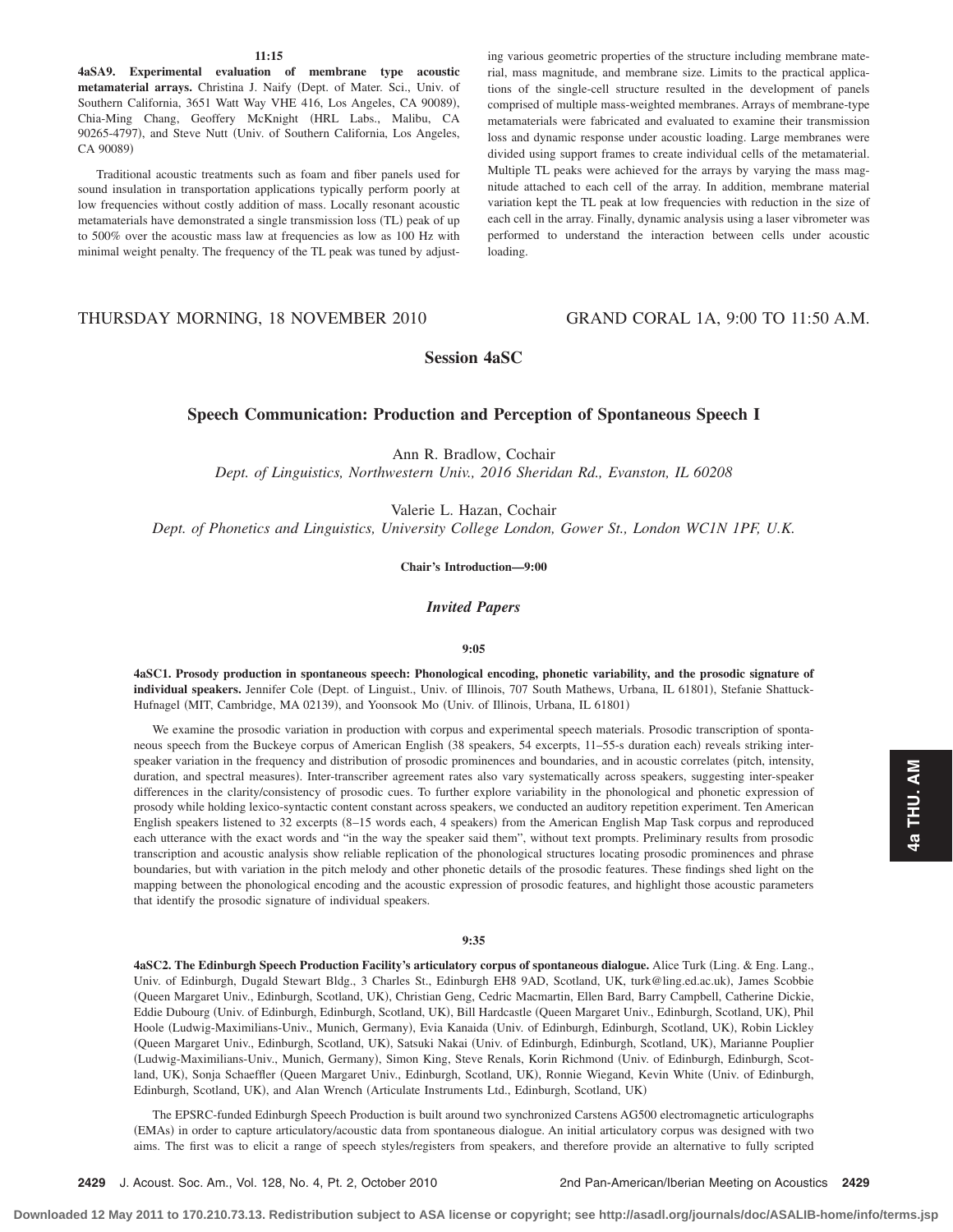corpora. The second was to extend the corpus beyond monologue, by using tasks that promote natural discourse and interaction. A subsidiary driver was to use dialects from outwith North America: dialogues paired up a Scottish English and a Southern British English speaker. Tasks. Monologue: Story reading of "Comma Gets a Cure" [Honorof et al. (2000)], lexical sets [Wells (1982)], spontaneous story telling, diadochokinetic tasks. Dialogue: Map tasks [Anderson *et al.* (1991)], "Spot the Difference" picture tasks [Bradlow *et al.* (2007)], story-recall. Shadowing of the spontaneous story telling by the second participant. Each dialogue session includes approximately 30 min of speech, and there are acoustics-only baseline materials. We will introduce the corpus and highlight the role of articulatory production data in helping provide a fuller understanding of various spontaneous speech phenomena by presenting examples of naturally occurring covert speech errors, accent accommodation, turn taking negotiation, and shadowing.

## **10:05—10:20 Break**

## **10:20**

**4aSC3. Perception of reduced pronunciation variants in conversational speech.** Mirjam Ernestus Radboud Univ. Nijmegen, P.O. Box 310, NL-6500 AH Nijmegen, The Netherlands)

Spontaneous conversations are characterized by reduced pronunciation variants that, relative to the corresponding citation variants, provide less acoustic information (e.g., the English word "hilarious" may be pronounced like [hlErEs]). This paper discusses three series of experiments investigating how listeners process reduced variants within their natural contexts. In two series of experiments, native speakers of Northern Dutch listened to extracts from spontaneous conversations in Northern Dutch and either predicted masked reduced words or repeated stretches of speech. These experiments show that even though reduced variants contain little acoustic information, listeners heavily rely on this information. Furthermore, listeners use acoustic cues in the context, which is often reduced itself, and these cues may override semantic/syntactic cues. In the third series of experiments, native speakers of Northern and Southern Dutch listened to conversations in Northern Dutch and indicated whether words appearing on the screen had just occurred in the conversation. The results show that acoustic cues are less informative for listeners who are less familiar with the language variant. These listeners rely more on semantic/syntactic information. In conclusion, acoustic cues, even if highly reduced, play a major role in the processing of conversational speech, especially in native listeners.

## **10:50**

**4aSC4. Clarifications in spontaneous speech under three different adverse communicative situations.** Rachel Baker and Valerie Hazan (UCL Speech Hearing and Phonetic Sci., Chandler House, 2 Wakefield St., London WC1N 1PF, rachel.baker@ucl.ac.uk)

Difficult communicative situations requiring clear speech are common. This study investigated whether (a) clear speech elicited by instructing talkers to read sentences clearly reflects clarifications made by talkers in spontaneous speech with communicative intent and (b) talkers modulate their clear speech according to the type of adversity under which communication takes place. Casual and clear speech from 40 Southern British English talkers was elicited in dialogues recorded while two talkers engaged in "spot the difference" picture tasks, based on the Diapix task of Bradlow and collaborators. Three types of "communication barrier" were used to elicit clear speech: in the VOC condition, one talker heard the other via a three-channel vocoder; in the NOISE condition, one person heard the other with simultaneous babble noise; in the L2 condition one talker was a low-proficiency non-native speaker. Read clear speech showed more extreme changes in median F0, F0 range and speaking rate than spontaneous clear speech. Greater changes were made to speaking rate and vowel space in the VOC than the L2 condition, while greater changes in F0 and mean energy were made in the NOISE than the VOC condition, suggesting that talkers clarify their speech according to listeners' needs. Work funded by ESRC project no. RES-062-23-0681.

## **11:20**

**4aSC5. Considering the storage, management, and processing of spontaneous speech corpora: New methods and new findings.** Tyler Kendall Linguist. Dept., Northwestern Univ., 2016 Sheridan Rd., Evanston, IL 60208, t-kendall@northwestern.edu-

Recordings of speech, both spontaneous and nonspontaneous, comprise the backbone of acoustic phonetic, speech science, and much general linguistic research. The creation of these speech recordings (e.g., recording equipment and its use) and their analysis (e.g., appropriate statistical methods) tend to be thoroughly treated in methodology sections of papers and in specialized methodology textbooks. However, the storage, management, and preservation of these resources are rarely discussed in the academic literature, though these practices influence both the short-term and long-term usability of these resources. This talk addresses the related questions of how we might best manage large and growing collections of audio data and how we can leverage new technologies so that our data archives are not just usable, but maximally useful. Examples are provided from two web-based archiving projects, the Sociolinguistic Archive and Analysis Project (SLAAP) and the Online Speech/Corpora Archive and Analysis Resource, which feature organization and analysis tools that enhance the overall usefulness of the archived recordings. To exemplify some substantive outcomes of these projects, findings from a corpus sociophonetic study of speech rate and pause variation in American English, made possible by SLAAP's software, are also discussed.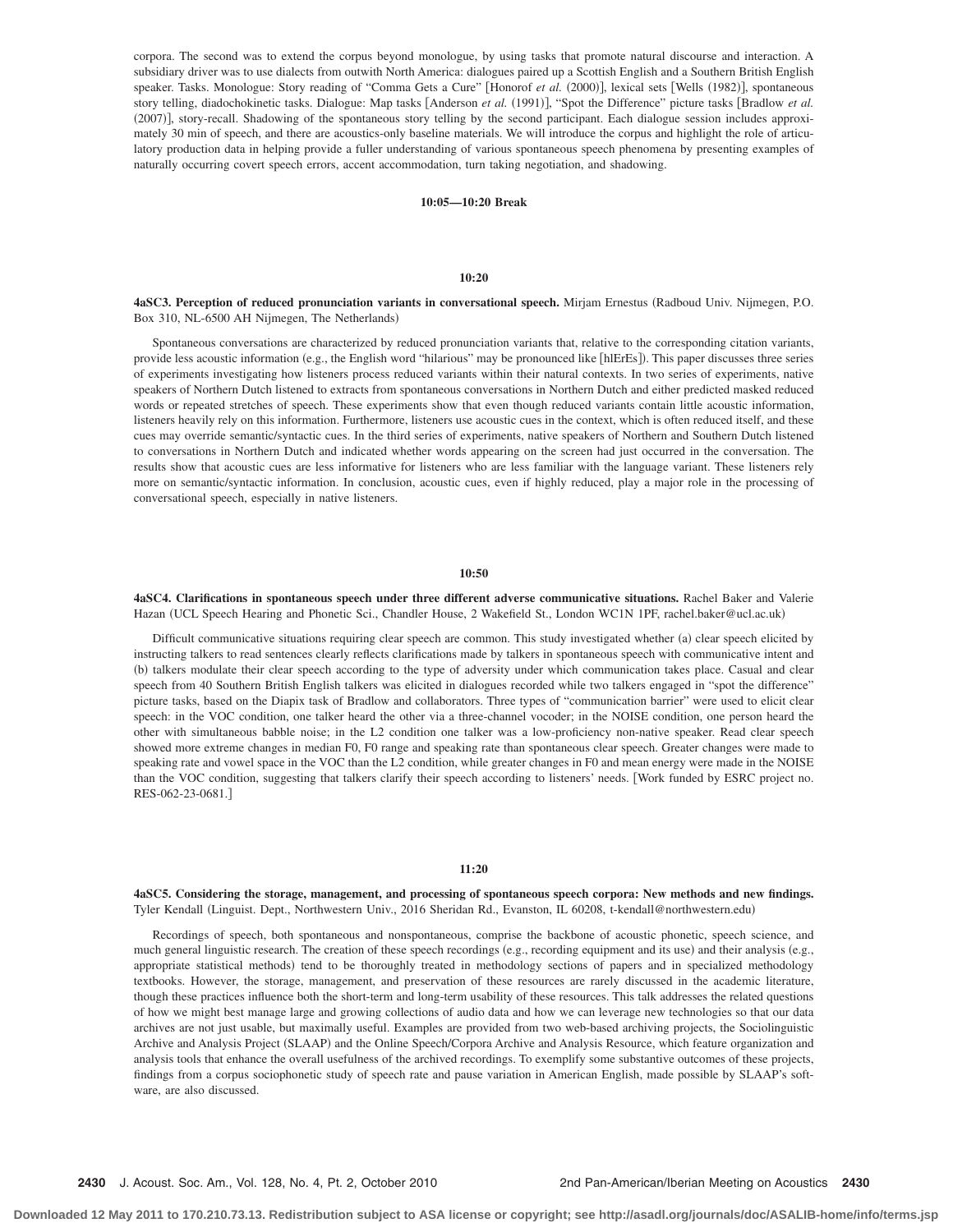# **Session 4aUW**

# **Underwater Acoustics and Signal Processing in Acoustics: Physics-Based Signal Characterization, Classification, and Processing I**

Timothy K. Stanton, Cochair

*Dept. of Applied Ocean Physics and Engineering, Woods Hole Oceanographic Inst., Woods Hole, MA 02543*

R. Lee Culver, Cochair

*Applied Research Lab., Pennsylvania State Univ., University Park, PA 16802*

# *Invited Paper*

## **8:00**

**4aUW1. An overview of physics-based signal and information processing in sonar.** Douglas Abraham CausaSci LLC, P.O. Box 5892, Arlington, VA 22205, abrahad@ieee.org)

Sonar systems are usually designed for the purposes of detection, classification, localization, and tracking (DCLT) objects under water. DCLT is accomplished through signal and information processing applied to the sonar's sensor data. Physics exploitable in sonar DCLT enter either through the object of interest's sound generation or scattering or through propagation from and to the sonar. In general, the former is exploited in classification and the latter in localization and tracking. In order to highlight key principles and issues in physics-based signal and information processing, examples of DCLT algorithms exploiting physics will be presented from each of the major processing tasks. There are a plethora of examples, ranging from those coincident to the unadulterated signal-processing approach to those enabling performance unachievable without exploitation of the specific physics. A metric of equal importance to performance is that of robustness to assumed models and information. Ideally, algorithms are designed to maximize both performance and robustness to uncertainty or inaccuracy. However, it is more common to see performance and robustness inversely related to each other. The talk will conclude with observations on potential open areas for exploiting physics in sonar DCLT. Work sponsored by ONR under Contract no. N00014-09-C-0318.

## *Contributed Papers*

## **8:20**

**4aUW2. Propagation equations for non-stationary noise in waveguides.** Leon Cohen (Dept. of Phys., City Univ.-Hunter, 695 Park Ave., New York, NY 10065)

We discuss how to transform wave equations into phase-space equations and apply the method to the time-varying autocorrelation function and to time-varying spectral distributions. We give a number of examples and argue that the phase-space equation is often more revealing than the original wave equation. We derive a successive approximation scheme for propagation in media that has dispersion and attenuation. The methods developed are applied to the propagation of noise fields in wave guides wherein we obtain relations for how the non-stationary autocorrelation function changes in position and time. We also show that the evolution of the statistics toward equilibrium can be seen in a much clearer way when the problem is formulated in phase-space. In addition, we show that one can obtain propagation equations for the amplitude and phase separately.

**8:35**

**4aUW3. Potential for extraction of scatterer and waveguide characteristics from reverberation spectrograms.** Kevin D. LePage NATO Undersea Res. Ctr., Vle. San Bartolomeo 400, 19126 La Spezia, SP, Italy)

Coherent structure in the spectrograms of broadband reverberation in the mid frequency regime has been measured at various sites by various researchers. Recently, very broadband data collected over three and a half octaves on the Malta Plateau during the Clutter 09 experiment conducted by the NATO Undersea Research Centre show very clearly the striation structure of interest. In this paper, the theory of why the striations appear in the spectrograms of the reverberation is briefly reviewed, and the extraction of channel and scatterer information from the time-frequency content of the signal is explored using holomorphic processing. To constrain these studies, we exploit the availability of broadband reverberation models which contain all the features of the data, are noise free and have zero uncertainty, and have known waveguide and scatterer characteristics to compare with the extracted information. The Clutter 09 data are also evaluated using the method, and the resolution and robustness of the approach are discussed.

# *Invited Paper*

# **8:50**

**4aUW4. Exploring the limits of matched-field processing.** Claire Debever and W. A. Kuperman (Scripps Inst. of Oceanogr., UCSD, 9500 Gilman Dr., Mail Code 0238, La Jolla, CA 92093-0238, cdebever@ucsd.edu-

Though matched-field processing (MFP) has been shown to successfully localize acoustic sources in an assortment of ocean environments, it has a questionable overall reliability that is still not completely understood. The combination of factors such as signal-tonoise ratio, environment and propagation model accuracy, incoherent versus coherent frequency processing, and the time scales of ocean

**2431** J. Acoust. Soc. Am., Vol. 128, No. 4, Pt. 2, October 2010 2nd Pan-American/Iberian Meeting on Acoustics **2431**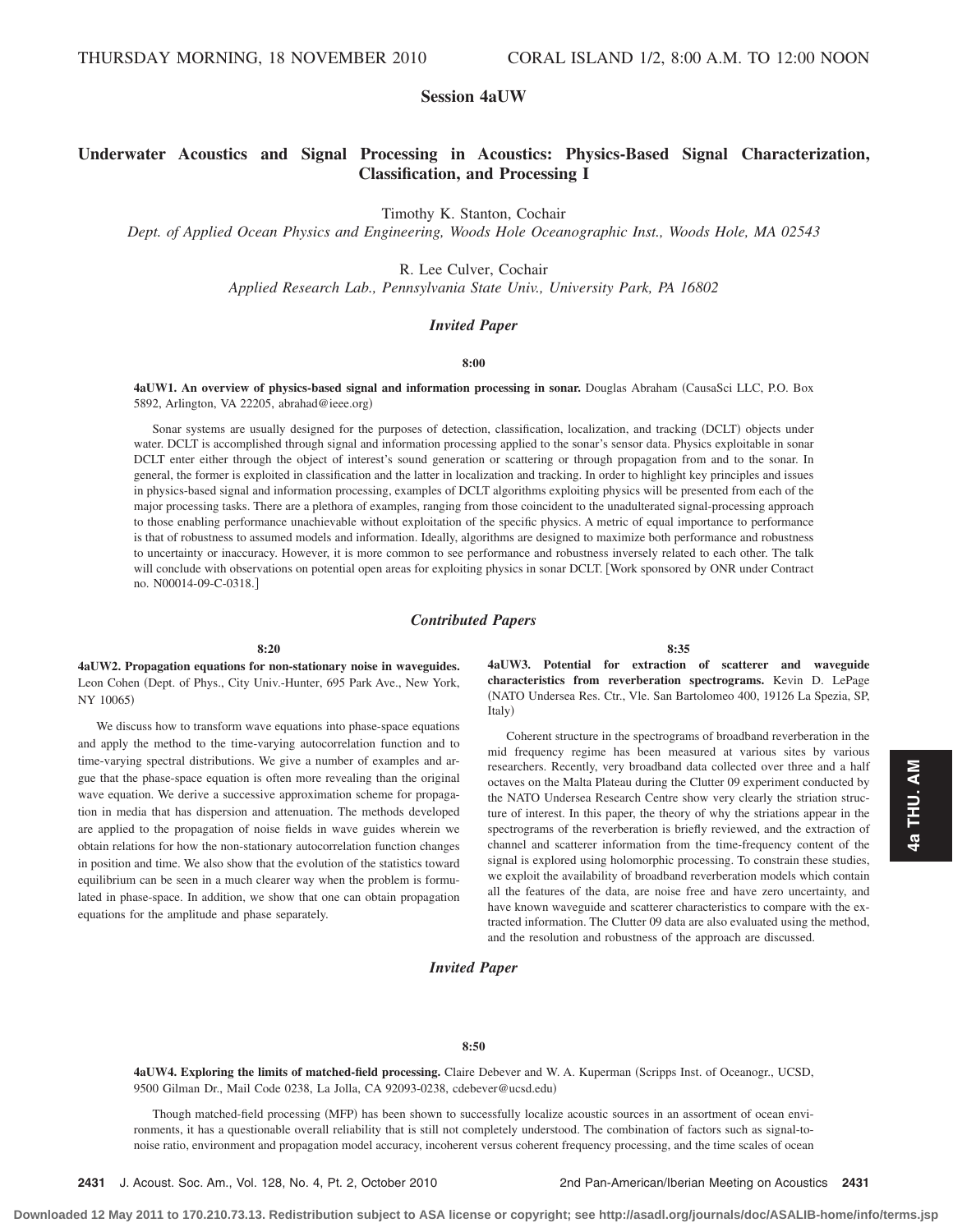processes and source/receiver/interferer motion all contribute to MFP performance. Examples of MFP experiments that include results that transition from successful to failed localization are presented and further examined using simulation. Conventional and adaptive methods are included in this study as well as both narrowband and broadband processing.

## *Contributed Papers*

## **9:10**

**4aUW5. Sonar transmit and receiver design for detection of underwater objects in nonstationary environments.** Brandon Hamschin and Patrick Loughlin (Dept. of Elec. and Comput. Eng., Univ. of Pittsburgh, 348 Benedum Hall, Pittsburgh, PA 15261, bmh161@gmail.com)

In undersea environments, particularly shallow water, the sonar backscatter from objects of interest can be subject to propagation effects such as dispersion, attenuation, and multi-path, which can confound detection and classification. Detection and classification of buried objects are further complicated by dramatic changes in the backscatter due to the sediment layer. These propagation and environmental effects can induce time-varying (or nonstationary) characteristics in the received sonar signal. In addition, the object itself can induce nonstationarities, such as the inherent dispersion characteristics of some elastic objects. The processing and analysis of such signals for detection and classification can be enhanced by applying timevarying methods to the received signal, such as time-frequency analysis and linear time-varying filters. Detection can also be enhanced by designing a transmit waveform to optimize some metric, such as received signal-tointerference/noise power. In this talk, we explore the use and benefits of optimum transmit waveform design, and time-varying processing at the receiver, for the detection of elastic objects from their sonar backscatter. Work supported by ONR, code 321US.

#### **9:25**

**4aUW6. Physics-based performance prediction model for a coherent** communications algorithm. Daniel Rouseff and Darrell R. Jackson (Appl. Phys. Lab., Univ. of Washington, Seattle, WA 98105)

A demodulation algorithm for coherent underwater acoustic communications may start by applying a finite impulse response (FIR) filter matched to the response of the channel. Relevant design parameters are the length of the FIR filter and the rate at which it must be updated. The performance of the algorithm as a function of these design parameters can then be quantified in terms of the mean-squared error (MSE) in the soft demodulation output. In terms of propagation physics, the length of the FIR filter is related to the number of acoustic paths retained as usable signal, and the required update rate is related to the time variation of the channel. In the present study, scattering by the sea surface is the assumed source of time variation. A model is developed for the MSE as a function of the design parameters. The Kirchhoff approximation is used to model acoustic paths that may have undergone multiple reflections by the sea surface. Required model inputs include the grazing angle, the significant wave height, and the dominant period for the surface waves. Model predictions are compared to published experimental results. Work supported by ONR.

## **9:40**

**4aUW7. Relating acoustic communication performance in different** shallow water environments. T. C. Yang (Naval Res. Lab., Washington, DC 20375)

Relating the performance of an underwater communication system with the signal/environmental characteristics under different environmental conditions is a subject of great interest. Consider a very-shallow water channel, for example, with different wind speeds. The higher the wind speed, the more random the channel (due to sound-scattering from the rough surface), and hence the less the channel coherence-time and the higher the channelestimation error. For such a channel, one expects the output signal-to-noise (SNR) to decrease inversely with the channel-estimation error; the latter reflects how much of the channel energy is random and treated like noise. On the other hand, the output SNR is expected to be unrelated between different environments where propagation conditions (the multipath arrivals) are significantly different. This paper shows, based on experimental data, that the output SNR (given the same input SNR) is correlated with the channelestimation error with the same functional relationship despite the environmental differences. The reason is the universal property of the so-called Q function, the auto-correlation of the received impulse responses summed over all receiver channels. The channel-estimation error can thus serve as a metric for performance assessment in different shallow water environments. Work supported by the Office of Naval Research.

## **9:55**

**4aUW8. Source range and depth estimation using passive sonar, horizontal arrays, and knowledge of the environment.** Brett E. Bissinger Appl. Res. Lab and Dept. of Elec. Eng., Penn State Univ., State College, PA 16804), Colin W. Jemmott (Appl. Res. Lab and Grad. Program in Acoust., Penn State Univ., State College, PA 16804), and David J. Miller (Dept. of Elec. Eng., Penn State Univ., State College, PA 16804)

Target detection, classification, localization, and tracking (DCLT) using horizontal arrays and passive sonar is a well-studied problem. Good detection results can be obtained using narrow beams that maximize signal to noise ratio. Beamforming also provides azimuth angle, but is generally not reliable for range and depth estimation. Matched field processing (MFP) makes use of environmental knowledge to predict the received signal at the array, and correlates predicted and received signals to estimate target range and depth. However, poor or inaccurate environmental knowledge degrades MFP performance, and in general, MFP suffers from high side lobes or ambiguity in the range/depth probability surface. Received signal amplitude statistics have been used to estimate source depth, but the method has not been studied extensively to date. Recently several methods have been developed involving received signal amplitude statistics predicted using environmental parameter statistics to construct statistically valid descriptions of the environment, which were then fed to an ocean acoustic propagation model (i.e., Monte Carlo simulation). Performance of the algorithms has been evaluated using data from the Swellex-96 experiment. Work sponsored by ONR Undersea Signal Processing.

## **10:10—10:25 Break**

## **10:25**

**4aUW9. Passive sonar classification using time-frequency domain** "features". Alexander W. Sell and R. Lee Culver (Grad. Prog. in Acoust., Penn State Univ., 201 Appl. Sci. Bldg., University Park, PA 16802, aws164 @psu.edu-

Success in classifying passive sonar signals depends heavily on understanding the source characteristics and the physics of propagation and scattering in the ocean environment. Passive sonar signals are typically analyzed using bearing versus time records (BTRs) and time versus frequency displays (lofargrams). Much research has been devoted to studying the relationship between features in the time-frequency domain (i.e., lofargrams) and the range, depth, speed, and other aspects of an acoustic source. For example, striations in time-frequency domain are known to be related to broadband excitation of resonances in the shallow water waveguide. The slope of the striations can be predicted using the so-called waveguide invariant. Other waveguide-dependent resonance features can be predicted with some knowledge of the environment. While studying data from a September 2007 shallow water acoustic transmission test, performed along the continental shelf off the coast of southeast Florida, we noted a "bathtub phenomenon" in lofargrams encompassing the closest point of approach of two surface ships. The relationship between these features and the characteristics of the surface ship source is the subject of this talk. Work supported by ONR Undersea Signal Processing.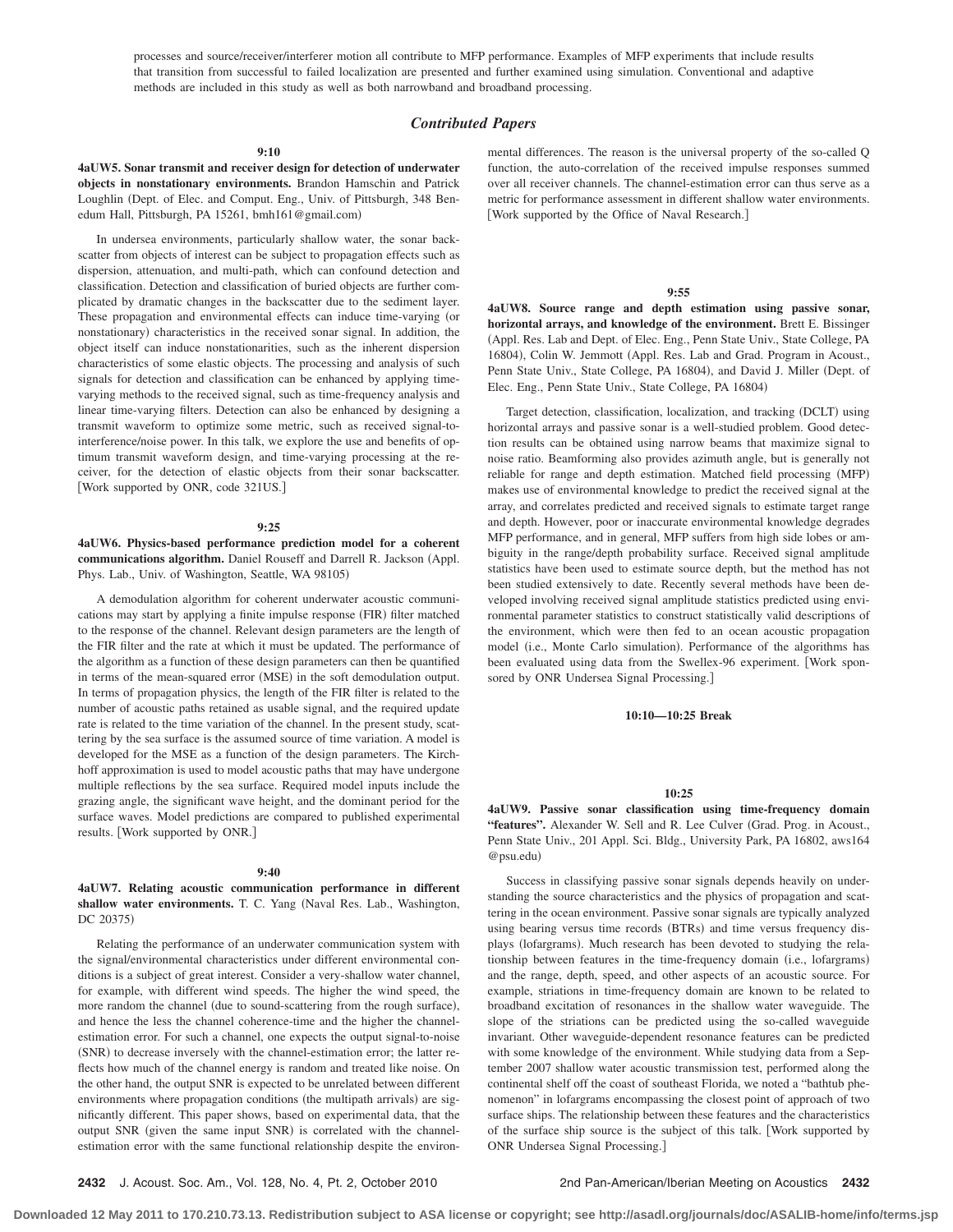**4aUW10. Choosing array processor weights for observing waveguide-invariant intensity striations.** Kevin L. Cockrell, Henrik Schmidt (Dept. of Mech. Eng., MIT, Cambridge, MA), and James C. Preisig (Woods Hole Oceanograph. Inst., Woods Hole, MA 02543)

It is well known that a horizontal line array (HLA) can be used to observe a planewave signal from one source while rejecting noise from other sources. This talk discusses the selection of HLA processor weights when the goal is to observe waveguide invariant striations from one source while rejecting noise from other sources. It is shown that the array weights commonly used for planewave beamforming, such as uniform weights, can have the unintended effect of suppressing some the desired striations. Examples will be given demonstrating this effect. [Work supported by ONR N00014-08-1-0013

# *Invited Papers*

#### **10:55**

**4aUW11. Low-frequency normal mode propagation in shallow water and its application to the acoustic inverse problem.** Ying-Tsong Lin and James F. Lynch (Woods Hole Oceanograph. Inst., Woods Hole, MA 02543)

Acoustic normal mode theory is useful to describe low-frequency sound propagation in shallow water. In this talk, normal-mode propagation effects will be reviewed, as well as acoustic inverse approaches based on modal propagation theory. The normal modes of low frequency sound in shallow water are geometrically dispersive due to the presence of surface and bottom boundaries. One can exploit this modal dispersion to solve some acoustic inverse problems, such as passive acoustic localization and geoacoustic inversion. The approaches of matched field processing and backpropagation are commonly used. In addition, the modal wavenumber spectrum contains information on seabed properties that can be used to infer the geoacoustic parameters. Underwater sound propagation is strongly affected by water-column fluctuations, and internal waves are one of the significant effects in shallow water environment. An overview of internal wave effects on normal mode propagation will be presented here, along with their consequence on acoustic inversions.

## **11:15**

**4aUW12. Environmentally tolerant waveguide-invariant target depth classification for active sonar.** Ryan Goldhahn, Peter Nielson, and Jeffrey Krolik (Dept. of Elec. and Comput. Eng., Duke Univ., Durham, NC 27708, jk@ee.duke.edu)

Shallow-water environments produce active sonar returns with many target-like returns from bottom clutter. Scatterer depth classification methods which can discriminate bottom clutter from water column targets are thus critical for controlling false alarms. In recent work, the waveguide invariant (WI) property of shallow-water channels has been used to obtain multiple snapshots of frequency-domain target return data from a single active sonar ping. These snapshots are, in turn, used to estimate a waveguide invariant spectral density matrix (WI-SDM), which can serve as a basis for depth classification. One method employing the WI-SDM performs minimum variance filtering (MVF) matched to depth-dependent signal replicas derived from a normal mode model. While MVF is capable of depth classification when the environment is known, it is sensitive to mismatch when the channel parameters are uncertain. In this paper, robustness of the WI MVF to mismatch is achieved by using environmental perturbation constraints derived from a WI-SDM for the signal averaged over the uncertain channel parameters. Simulated and real data results are presented from the CLUTTER-09 experiment in the Mediterranean Sea. [Work sponsored by ONR.]

**11:35—12:00 Panel Discussion**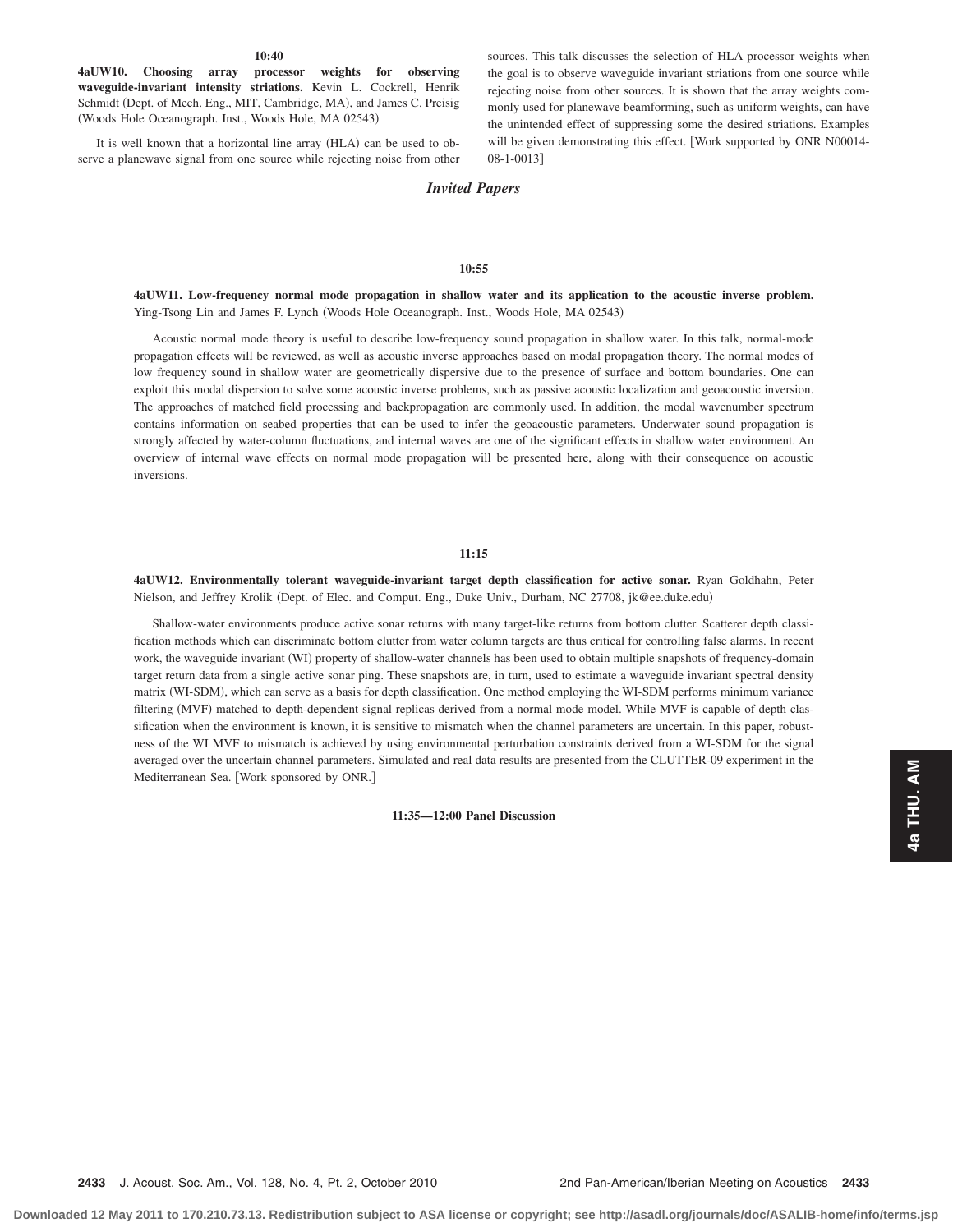# **Session 4pAAa**

# **Architectural Acoustics and Noise: Sound Attenuation Through Ceiling Plenums**

Kenneth P. Roy, Cochair

*Armstrong World Industries, 2500 Columbia Ave., Lancaster, PA 17604*

Sergio Beristain, Cochair *Mexican Inst. of Acoustics, P. O. Box 12-1022, Navarte 03001 DF Mexico City, Mexico*

**Chair's Introduction—1:00**

# *Invited Papers*

## **1:05**

**4pAAa1. Acoustic design of wall, ceiling, and plenum for college buildings.** Kenneth P. Roy and Kenneth W. Good Armstrong World Industries, 2500 Columbia Ave., Lancaster, PA 17604)

What can you do when an owner wants to design and build flexible learning spaces that can be reconfigured as the needs of the school teaching program changes? Well, we have done a research program on this issue and will share both laboratory and field testing data. Demountable wall systems, raised floors, deep ceiling plenums, stuff you stuff into the plenum, and high CAC ceiling tile. Does it make a difference if the teaching is live voice, recorded voice program, or how about music? Of course, it does. So let us talk sound transmission through the ceiling plenum and what to do about it.

## **1:25**

**4pAAa2. Ceiling plenum design: Laboratory testing of ceiling/plenum systems for ceiling attenuation class.** Kenneth P. Roy and Kenneth W. Good (Armstrong, 2500 Columbia Ave., Lancaster, PA 17552)

Any acoustic testing laboratory that performs the ASTM E1414 testing of ceiling attenuation class ceiling system will have experimented with a few odd cases and learned a few interesting "rules of thumb." The Armstrong World Industries Acoustic Testing Laboratory in Lancaster, PA, has certainly had its share of those, and has learned a few things about materials and systems along the way. We would like to share these understanding about ceiling materials, grid systems, plenum stuff, etc. Test data…that is what it is all about.

## **1:45**

**4pAAa3. Sound transmission between rooms with a common plenum: Better predictions from laboratory data.** Noral D. Stewart (Stewart Acoust. Consultants, 7330 Chapel Hill Rd., Ste. 101, Raleigh, NC 27607, asacancun@sacnc.com)

ASTM E1414 provides a method of measuring one-third-octave noise reduction between two prescribed laboratory spaces sharing a common ceiling plenum and calculating a single number rating based on those results normalized for a specific amount of receivingroom absorption. However, the noise reduction between two such spaces is dependent on many variables, and E1414 provides no way of relating the measured results to rooms of different geometries. This contrasts with the situation for sound passing through a wall between spaces where the noise reduction (without flanking) depends only on the wall transmission loss, wall area, and absorption in the receiving room. Mariner devised a theoretical equation for the noise reduction through the plenum, but it included the actual transmission loss of the ceiling panels. Starting with that work, a relationship is developed between the normalized noise reduction as measured in E1414 and the actual noise reduction through the ceiling plenum that also depends on the area of the opening between spaces in the plenum, the height and width of that opening, and the absorption in the plenum.

## **2:05**

**4pAAa4. Use of air pressure dampening in impact noise control.** James Keene Keene Bldg. Products, 5910 Landerbrook Dr., Ste 210, Mayfield Heights, OH 44124) and John LoVerde (Veneklasen Assoc., Santa Monica, CA 90404)

Since the 1980s, entangled net resilient mats have been used to effectively control impact noise in multi-family dwellings. The thickness of the resilient mat was modified to provide higher levels of acoustical isolation performance, and structural underlayments were used to instal over the resilient matting to provide sufficient support for finished flooring. Other products have been developed that work similarly, including rubber, cardboard, and insulation devices, varying the resilience, thickness, and airspace. Recently through engineering of what is commonly called a "high loft" fabric integrated into an entangled net resilient mat, a composite flooring product has been developed that, to date, changes the acoustical performance of standard thickness entangled net resilient mat devices to an enhanced level. This highly compressible fabric makes a 0.25-in. device resilient mat perform at a greater level than a typical 0.375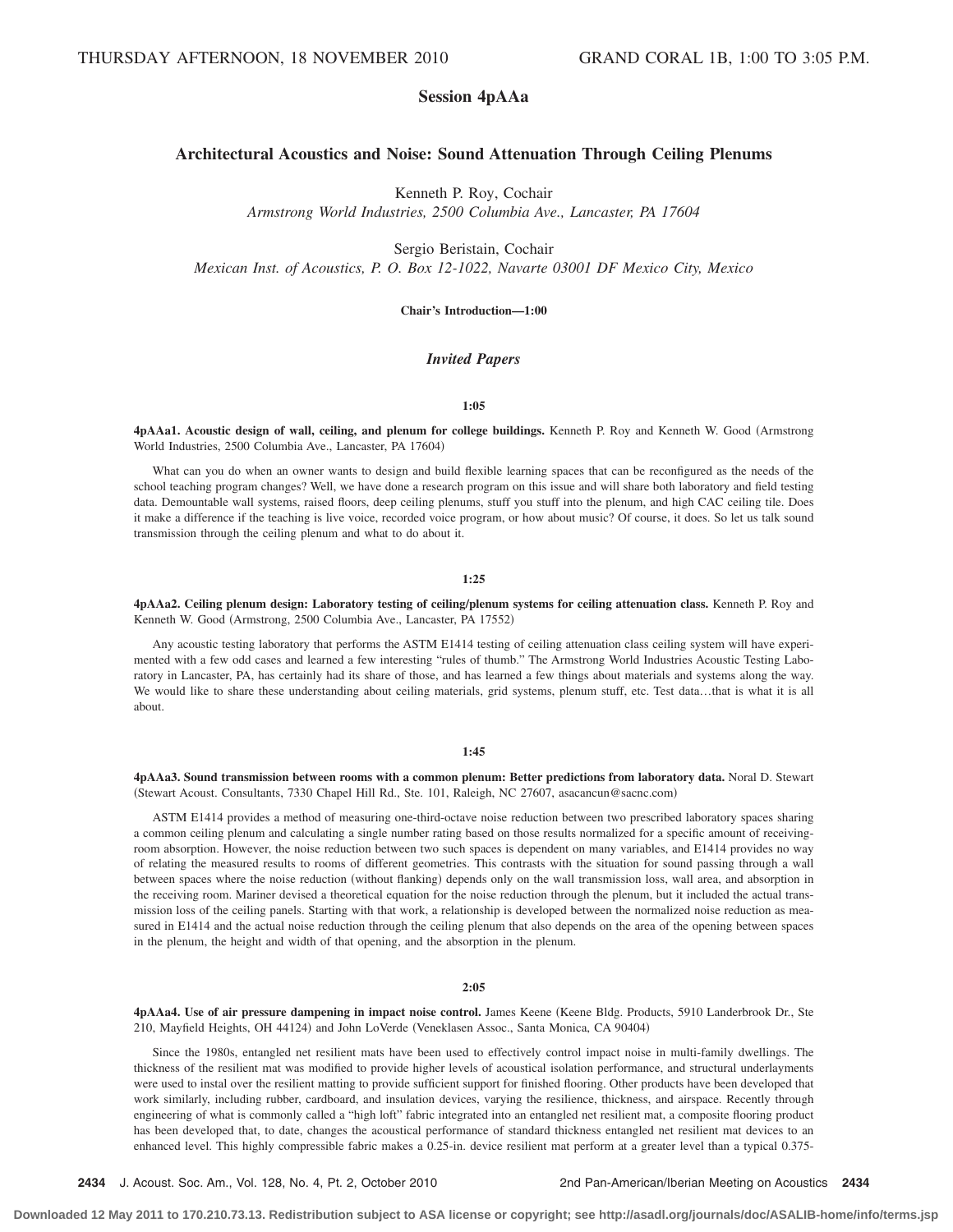in.-thick resilient mat device. The addition of this fabric allows for the consistent, luxury performance in one product with typical 1.0-in. underlayment systems. This presentation is an explanation of the physics development behind the design and provides the group with some preliminary testing of different materials objective comparative acoustical tests to show the differences between conventional resilient mattings and the new composite material.

## **2:25**

**4pAAa5. Improvements in impact noise insulation from suspended ceilings.** John LoVerde and Wayland Dong Veneklasen Assoc., 1711 16th St., Santa Monica, CA 90404, jloverde@veneklasen.com)

In high-rise multifamily projects, one of the primary building design decisions from the acoustical perspective is to determine whether or not to install a suspended ceiling at some distance below the structural slab. The acoustical benefits of a suspended ceiling include an improvement of the impact noise insulation of the assembly and reduced flanking transmission; negative aspects of the construction include lower ceiling height, greater building height, and increased initial building cost. The authors analyze field acoustical impact test results in high-rise projects, quantifying the improvements in impact insulation due to top-side resilient matting options and suspended ceiling designs. A summary is presented of the acoustical benefits of suspended ceiling systems compared with the exposed concrete slab condition. The goal of the analysis is to quantify the acoustical benefits of these constructions based on historic field testing to allow for more informed primary building design direction.

**2:45**

**4pAAa6. Plenums in apartment buildings.** Sergio Beristain Lab. Acoust., ESIME, IPN, IMA, P.O. Box 12-1022, Narvarte, 03001 Mexico City, Mexico)

A construction company decided to build an apartment 10-story building with very little investment. There, dozens of small flats were built, and it was expected that solid floors were to be installed over most of the living dining and sleeping areas (with only a few carpeting in some bedroom areas); flats were delivered with a concrete flooring of 5 cm below final level, so owners could decide the type of floor. In order to reduce the high sound levels from furniture movement and women shoe steps in the above apartment, which were considered the biggest noise problems, the space between the concrete roof surface and the false ceiling was constructed as a plenum, as there was no other way to reduce those sounds. Some sound results and comments are presented.

# THURSDAY AFTERNOON, 18 NOVEMBER 2010 GRAND CORAL 1B, 3:10 TO 4:30 P.M.

# **Session 4pAAb**

# **Architectural Acoustics, Noise, and Engineering Acoustics: Mechanical Engineering and Acoustics**

Scott D. Pfeiffer, Chair

*Threshold Acoustics LLC, 53 West Jackson Blvd., Suite 815, Chicago, IL 60604*

**Chair's Introduction—3:10**

## *Contributed Papers*

**3:15**

**4pAAb1. Predicting vibrational isolation efficiency using mobilities.** Peter D'Antonio (RPG Diffusor Systems, Inc., 651-C Commerce Dr., Upper Marlboro, MD 20774, pdantonio@rpginc.com) and Michael Vanstraelen (CDM, Overijse B-3090, Belgium)

To solve complex vibrational problems, we have developed a predictive program using mobility, which is the inverse of the impedance. The analogy with electrical circuits, in which mobility corresponds to resistance, is used to solve mass-spring-damper systems. To determine the vibration isolation between two points, one must first determine the mass and complex stiffness mobilities and use Kirchoff's rules to define the equivalent mobility in each node. The force is then determined everywhere in the circuit, starting from the excitation force, and used to calculate the speed potential, using the mobility definition. A derivation of the isolation efficiency will be presented. Examples of a 1 degree of freedom system, in which you have a motor isolated from a rigid floor, and a 2 degree of freedom system, in which you have a motor isolated from a resilient floor, will also be given.

**3:30**

**4pAAb2. Predicting isolation efficiency using the prognosis method.** Peter D'Antonio (RPG Diffusor Systems, Inc., 651-C Commerce Dr., Upper Marlboro, MD 20774, pdantonio@rpginc.com) and Michael Vanstraelen (CDM, Overijse B-3090, Belgium)

A method will be described to estimate the transmission loss (TL) of a floating floor separated by an elastomer from a structural concrete floor, using the prognosis method. The system resonance is determined by the two masses and the combined stiffness of the elastomer and the constrained air. At low frequencies, the TL curve has a slope of 6 dB/octave based on the mass of the double system. At the resonant frequency (fr) of the system, the TL is strongly reduced. Above fr, the isolation increases rapidly at a rate of 18 dB/octave until the upper limit of 12 dB/octave is reached, due to the sum of the isolation of the two masses. Several examples of different floating floor options, using MS Excel software program, will be provided to illustrate the effects of the floor masses, the fr of the isolator, the stiffness of the constrained air layer, and flanking.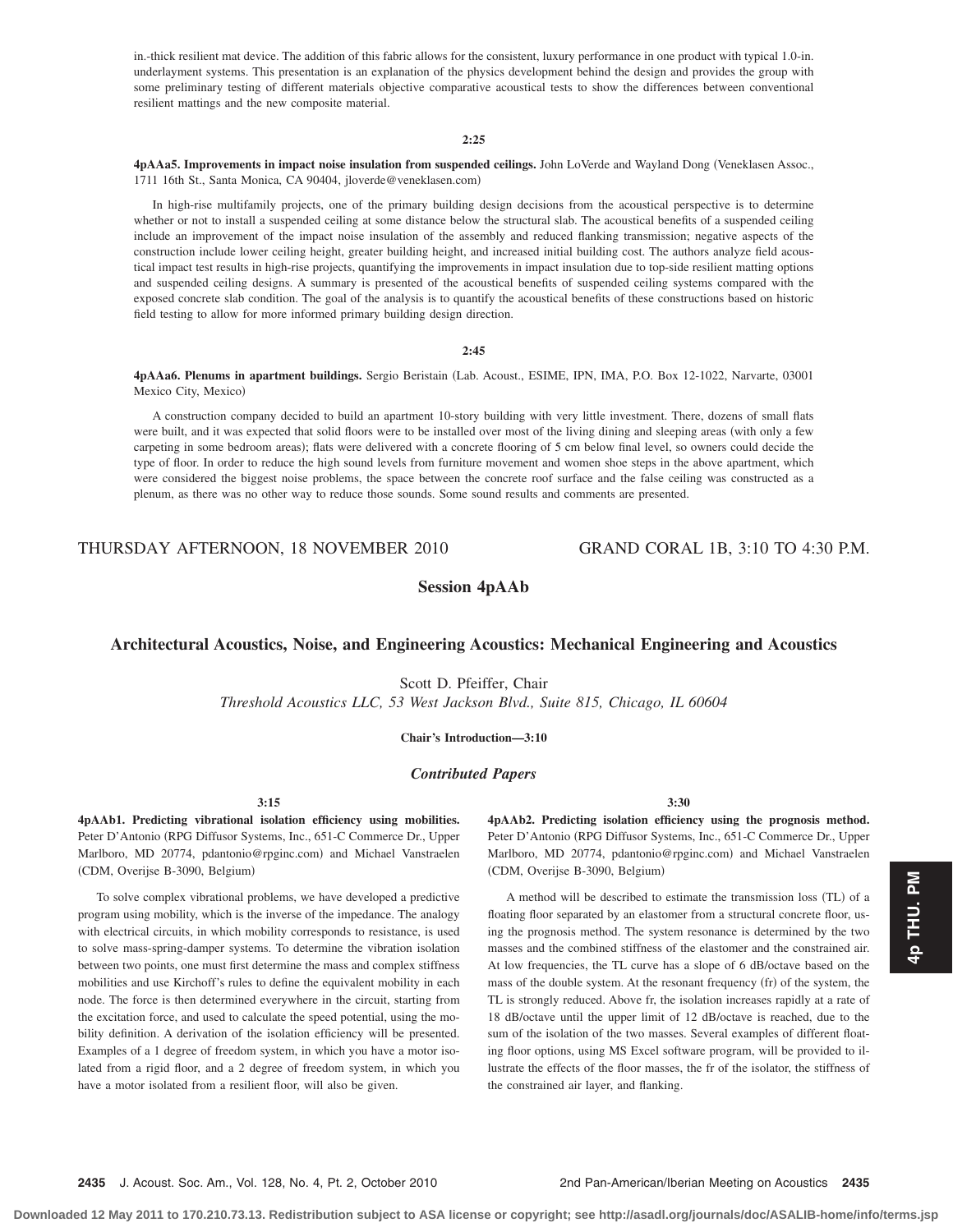**4pAAb3. An analytical study on active control and mechanisms of sound transmission through double panel-cavity system.** Guoyong Jin, Zhigang Liu, Yuehua Chen, and Tiejun Yang (Dept. of Power and Energy Eng., Harbin Eng. Univ., Harbin 150001, China, jgy1822@yahoo.com.cn)

Combing the subsystem modal coupling theory and the impedancemobility approach, a general analytical model is developed for the analysis and active control of structural acoustic transmission through the double panel-cavity structure into the free field, in which control methods including incident panel piezoelectric (PZT) actuator, acoustic actuator in cavity, and radiating panel PZT actuator are considered. The matrix formulae for the modal response of the coupled structural acoustic system and optimal secondary source strengths are obtained. On the basis, active control of sound transmission is studied analytically and numerically in detail. Simulations and analyzes are conducted to compare the control effects between different control strategies and examine the dominant control mechanisms involved in each control case, and the effect of system parameters on control effect is also examined. The results demonstrate that the incident panel actuator can obtain sound attenuation by modal suppression or rearrangement of three subsystems so many complex control mechanisms are involved and it is effective for incident panel modes, cavity modes, and radiating panel modes. Using the secondary acoustic source in the cavity is a better control strategy compared to the other control strategies due to the dominance of the acoustic mode  $(0,0,0)$  in the modal couplings and energy transmission in low frequency range.

**4:00**

**4pAAb4. Control strategies and mechanisms for active control of sound transmission into a cabin enclosure.** Guoyong Jin, Shuangxia Shi, and Zhigang Liu Dept. of Power and Energy Eng., Harbin Eng. Univ., Harbin 150001, China, jgy1822@yahoo.com.cn-

# THURSDAY AFTERNOON, 18 NOVEMBER 2010 CORAL GARDEN 2/3, 1:00 TO 5:00 P.M.

An analytical study of active control of sound transmission into a cabin enclosure is presented. A cabin enclosure with four acoustically rigid walls and two flexible plates is considered as the analytical model. Two types of actuators are used, i.e., acoustic actuators and distributed lead zirconate titanate piezoelectric (PZT) actuators instead of point force actuators. Using the modal acoustic transfer impedance-mobility matrices, the excitation and interaction in the coupled sound transmission system can be described with clear physical significance. With the control system designed to globally reduce the sound field, different control configurations are considered, including the structural actuator on the incident panel, actuator on the receiving panel, acoustic actuator on the cavity, and their combinations. The effectiveness and performance of the control system corresponding to each configuration are compared and discussed. The roles and attenuation mechanisms of each type of actuator are of particular interest, and desirable placements of structural actuators in terms of total potential energy reduction are also discussed.

## **4:15**

**4pAAb5. Intelligent baffle with variable labyrinth.** Carlos Barroeta, Floriberto R. Ortiz, and Juan Francisco Novoa Colin (ESIME, IPN, cbarroet @hotmail.com-

This is a sound system baffle with a variable window size. The system has an inner electronic circuit working for the acoustic compliance of the box. In low frequencies, the width of the window is the maximum and will change for upper frequencies, thus increasing the acoustic compliance in order to give a better quality in the sounds. The system begins to respond from 100 mA to 5 A. When fully open, the system is closed is at its maximum power.

**Session 4pAB**

# **Animal Bioacoustics: Animal Bioacoustics Metadata Workshop**

Maria A. Roch, Chair *Dept. of Computer Science, San Diego State Univ., San Diego, CA 92182-7720*

**Chair's Introduction—1:00**

# *Invited Papers*

## **1:05**

**4pAB1. History of the Acoustical Society of America's standard on "Underwater Passive Acoustic Monitoring for Bioacoustic Applications": Metadata issues.** Aaron Thode Marine Physical Lab., Scripps Inst. of Oceanogr., UCSD, 9500 Gilman Dr., La Jolla, CA 92093-0238) and David K. Mellinger (Oregon State Univ., Newport, OR 97365)

In 2005 an ASA working group was formed to examine whether a standard should exist for "Passive Acoustic Monitoring for Marine Mammal Mitigation for Seismic Surveys". Public discussions at subsequent meetings quickly showed no consensus existed for specifying hardware requirements for passive acoustic measurements, but consensus did seem possible for specifying "minimum requirements for recording and reporting bioacoustic data." The proposed standard was renamed "Underwater Passive Acoustic Monitoring for Bioacoustic Applications" with three defined goals: (1) providing a set of requirements for information to be documented while recording acoustic data at sea (metadata requirements); (2) detailing the minimum information about acoustic hardware and software to be included when reporting results in gray or peer-reviewed literature; and (3) specifying metrics to be used when summarizing the features of an acoustic signal. After languishing for several years, an attempt is being made to develop the standard further. This presentation describes what ASA standards are, outlines the development process, and sketches the current status of the standard, with an emphasis on metadata issues.

**2436** J. Acoust. Soc. Am., Vol. 128, No. 4, Pt. 2, October 2010 2nd Pan-American/Iberian Meeting on Acoustics **2436**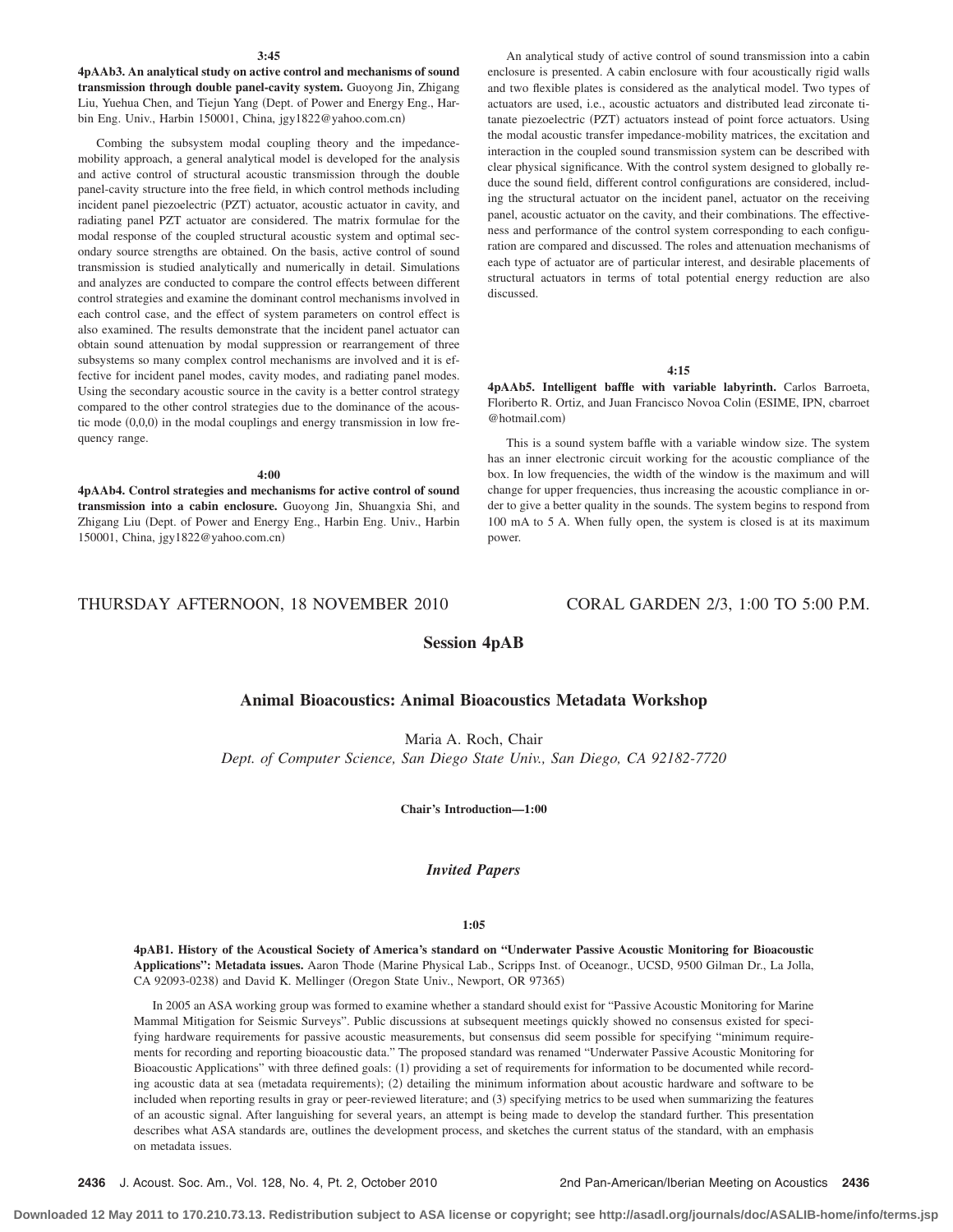**4pAB2. Software tools for visual and acoustic real time tracking of marine mammals.** Angela D'Amico, Christopher Kyburg, and Rowena Carlson (SPAWAR Systems Ctr. Pacific, San Diego, CA 92152, angela.damico@navy.mil)

The Whale Identification, Logging, and Display (WILD) software system was developed to provide researchers tools to integrate sightings of marine mammals by trained visual observers, detections by passive acoustic arrays and other hydrophone systems, and positions of research vessels on a graphical display in real time onboard a research vessel. The WILD system was used successfully on the MED 09 sea trial in July–September 2009 aboard the NATO Research Vessel Alliance. During the cruise, all observations were transmitted over the ship's network using custom data sentences developed by the researchers based on the National Marine Electronics Association 183 standard. The custom software extended ArcMap by allowing it to read and parse these sentences and update the maps in real time. This allowed scientists, biologists, and the ship's crew to tightly coordinate their efforts, permitting the best possible data collection and observation of the animals. The research provides scientists with better estimates of whale populations and their behavior in the Western Mediterranean Sea. [Work supported by the Office of Naval Research.]

# **1:45**

**4pAB3. Integrating computer-assistance and human-review to build richly annotated sound libraries.** Harold Figueroa Cornell Lab. of Ornithology, 159 Sapsucker Woods Rd., Ithaca, NY 14850, harold.figueroa@cornell.edu)

A current challenge to the effective application of bioacoustic survey methods is the curation and sharing of large collections of sound and metadata, and their integration into a data-analysis workflow that includes computer-assistance and human-review. Computerassistance affords the annotation of ever larger amounts of data and human-review provides for sufficient quality of annotation and creates a feedback mechanism that supports continuous learning through an ever-expanding collection of training data. I will present some solutions to the above challenges that are being implemented as part of the Bioacoustic Resource Network (BARN) project. BARN provides a web-based interface to annotated sound collections with a back-end computational engine based on XBAT. The solutions provided by the BARN platform contain both technical and social elements. In the technical arena, we consider problems of data-modeling for extensible annotation; strategies for the unique identification of data, derived annotations, and computational resources; the definition of workflow-oriented programming interfaces; and web-service approaches to the larger-scale usability of these annotation libraries. These technical approaches are complemented by network-supported social strategies such as public repositories, open-source licensing, and a developer network. Integration of these technical and social components promises to overcome current challenges and realize the potential of bioacoustic methods.

## **2:05**

**4pAB4. Large scale passive acoustic data management.** Carrie C. Wall College of Marine Sci., Univ. of South Florida, 140 7th Ave. S, St. Petersburg, FL 33701, cwall@mail.usf.edu) and David A. Mann (Univ. of South Florida, St. Petersburg, FL 33701)

Passive acoustic recording systems can generate large amounts of data, especially given the increasing capability of inexpensive flash memory. DSGLab, an open-source database and data analysis system implemented with MATLAB and a portal to MYSQL, was created to handle large amounts of raw data collected by dozens of acoustic recorders over periods up to a year. Each recorded data file is tagged with header information including latitude, longitude, depth or altitude, timestamp, sample rate, and calibration, among other metadata variables, and uploaded to the database. This information allows all files in the database to be queried based on, for example, location (latitude, longitude, depth) and time (date, hour). Then the data analysis section processes the desired selection of files according to a user-specified signal processing chain, which does not require prior programming knowledge, and returns the results to a database and to individual files. The signal processing results can then be quickly browsed with the data viewer, providing a time-series of the processed data results, a map of recording locations, and facilitating retrieval of individual file timestamps and original raw data for quality control. The system is designed to allow inter-laboratory collaboration and data sharing. Examples using glider data are provided.

## **2:25**

**4pAB5. Management of acoustic detections via the Tethys database system.** Marie A. Roch Dept. of Comput. Sci., San Diego State Univ., 5500 Campanile Dr., San Diego, CA 92182-7720) and John A. Hildebrand (Scripps Inst. of Oceanogr., Univ. of California, San Diego, La Jolla, CA 92093-0205)

Driven by advances in consumer electronics and pattern recognition algorithms, passive acoustic monitoring has become a common tool for monitoring the vocal activity of animals. The increased acoustic effort to detect and categorize animal vocalizations has resulted in a need to organize acoustic detections and provide the ability to integrate other data sources. This paper presents Tethys, a prototype hierarchical database designed to provide flexible data handling in order to meet the needs of the bioacoustics community. Tethys provides mechanisms to easily adapt to changes in metadata structure resulting from equipment and algorithm evolution. It also provides an extension mechanism to permit the integration of other databases in a transparent manner, making querying alternative data sources (e.g., environmental data) appear like native queries. Tethys has the ability to communicate with multiple languages such as Matlab, Java,  $C++$ , and Python over secured network connections, and we show example applications where Tethys interfaces with the Horizons ephemeris service (NASA Jet Propulsion Laboratory) and Google Earth. [Work sponsored by ONR.]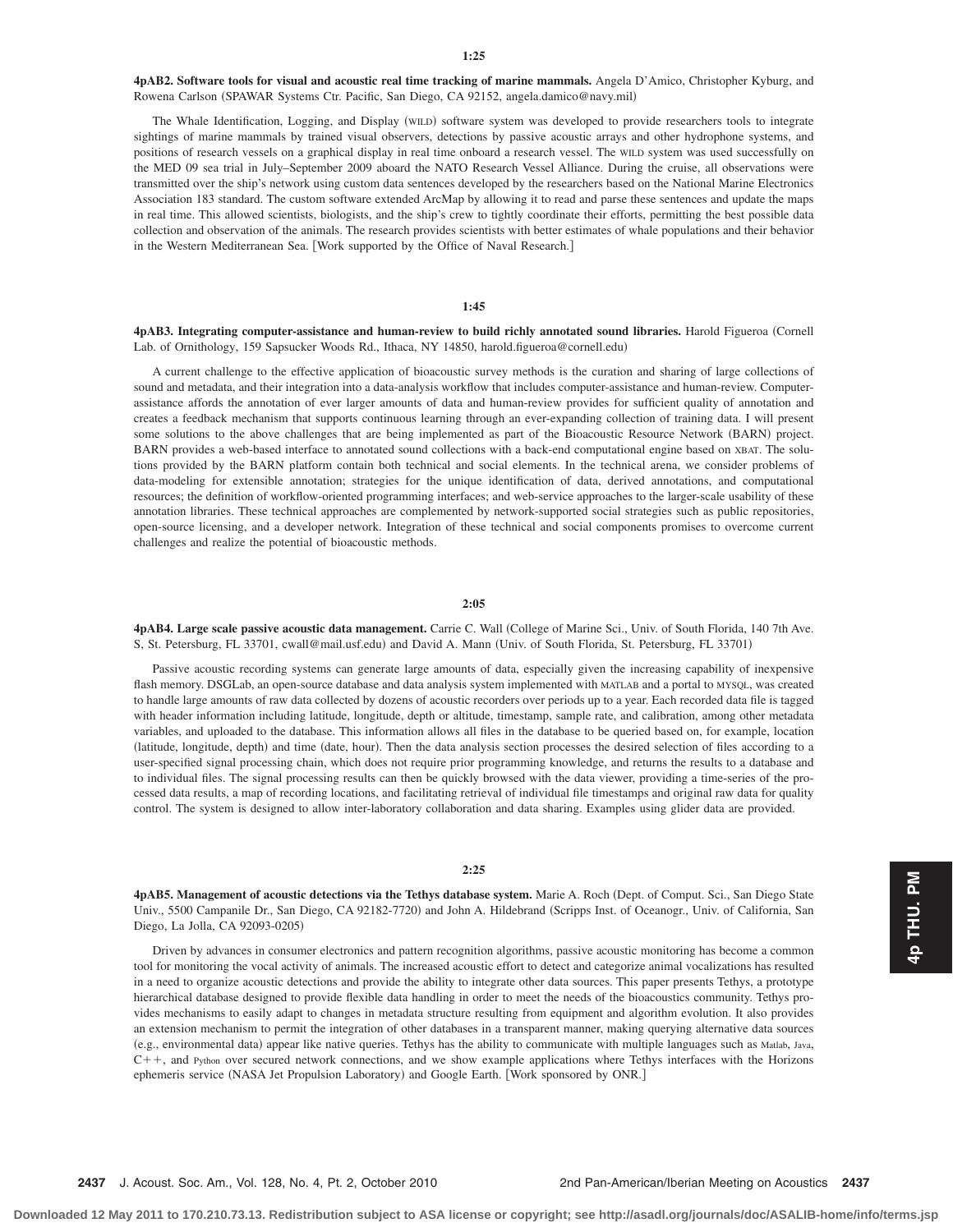## **2:45**

**4pAB6. Tools and methods for acoustic data storage and retrieval.** Gianni Pavan CIBRA, Dept. of Animal Biology, Univ. of Pavia, Via Taramelli 24, 27100 Pavia, Italy, gianni.pavan@unipv.it-

Technologies available today allow to record a large amount of acoustic data that require to be stored and catalogued properly to facilitate retrieval, analysis, and comparison. The multisensor/multichannel recording system developed at CIBRA includes tools to georeference recordings and to collect context data (e.g., navigation data when used in research cruises). Specific file naming rules allow an easy retrieval of recordings and an easy connection to GIS maps. The analysis of large amounts of files (e.g., weeks of continuous 24/24-h recordings or months of scheduled recordings made by unattended equipment) is further facilitated by an automatic classification software able to discriminate simple acoustic categories and to produce a summary report about the contents of the recordings.

## **3:00—3:15 Break**

#### **3:15**

**4pAB7. Construction, calibration, and field test of a home-made low-cost hydrophone system for cetacean acoustic research.** Eduardo Romero Vivas Centro de Investigaciones Biológicas del Noroeste, S.C., CIBNOR, Mar Bermejo 195 Col Playa Palo de Santa Rita, La Paz, BCS, Mexico, evivas@cibnor.mx) and Braulio J. León Lpez (Universidad Autónoma de Baja California Sur, UABCS, Mexico)

Marine mammals are reliable bioindicators of aquatic ecosystems health. Since cetacean highly rely on the use of sound for conspecifics interaction, feeding, and navigation, research in bioacoustics becomes fundamental to unravel the influence of anthropogenic activities on their environment and vocal behavior. Unfortunately, the widespread studies in this area are often limited due to lack of affordable equipment. This paper first describes how to build a low-cost hydrophone-amplifier system suitable for cetacean acoustic research and then shows how to perform hydrostatic pressure tests and acoustic calibrations using easily available tools. Finally, field recordings of individuals of two dolphin species: common dolphin *Delphinus* spp.) and bottlenose dolphins (Tursiops truncatus) in La Paz Bay, Baja California Sur, Mexico using the proposed system and a professional hydrophone system [AQ-1s and ITC-1042 transducers (10 Hz-100 kHz)] are compared.

## **3:30**

**4pAB8. A review of fixed autonomous underwater recorders.** Renata S. Sousa-Lima (Bioacoustics Res. Program, Cornell Lab. of Ornithology, 159 Sapsucker Woods Rd., Ithaca, NY 14850, RSL32@cornell.edu), Thomas F. Norris (Bio-Waves Inc., Encinitas, CA 92024), and Julie N. Oswald (Oceanwide Sci. Inst., Honolulu, HI 96839)

Autonomous underwater recorders (ARs) are fixed passive acoustic electronic systems that acquire and store acoustic data internally (i.e., without a cable or radio link to a receiving station). They are deployed semipermanently underwater (via a mooring, buoy, or resting on the sea-floor) and must be retrieved after the deployment period to access the data. ARs are capable of monitoring and recording underwater sounds over a wide range of spatial and temporal scales. As part of a Joint Oil & Gas Industry Program on Sound and Marine Life (JIP) sponsored effort, we reviewed over 30 ARs that are available for recording marine mammal sounds. They varied greatly in price and capabilities, from small hand-deployable units for detecting dolphin and porpoise clicks in shallow water to large units that can be deployed in deep water and record wide frequency bands for long durations. Considerations to weigh when selecting which device to use include price, longevity and depth of deployment, area to be monitored, and, most importantly, the bandwidth and the characteristics of sounds to be monitored (i.e., marine mammal call types and noise sources).

## **3:45**

**4pAB9. A review and inventory of cabled and radio-linked hydrophones for passive acoustic monitoring of marine mammals.** Thomas Norris, Julie N. Oswald (Bio-Waves Inc., 517 Cornish Dr., Encinitas, CA 92024, thomas.f.norris@bio-waves.net), and Renata Sousa-Lima (Cornell Lab. of Ornithology, Ithaca, NY 14850)

Fixed cabled hydrophone (FCH) and radio-linked hydrophone (RLH) systems are permanently, or semi-permanently, installed acoustic monitoring systems that are located on or moored to the seafloor. These systems have the capability to passively monitor bio-acoustic signals from marine mammals and, therefore, have great potential for monitoring and mitigation of potential impacts caused by anthropogenic activities. As part of a Joint Industries Programme sponsored effort, we reviewed past and present FCH and RLH systems with respect to their capabilities, advantages /disadvantages, and effectiveness for monitoring marine mammals in relation to oil and gas exploration/production activities. Based on this review, we provide examples and applications of these technologies. FCHs are typically powered by an external source and send data continuously to a receiving station that is usually located on shore. RLHs are moored or fixed to the seafloor, and transmit acoustic signals via radio-waves to a receiving station on shore. Both these systems allow acoustic data to be remotely monitored and processed in (or near) real-time. Hybrid systems can offer a good compromise between cost and capability by providing near real-time data transmission/processing with greater flexibility in deployment possibilities, but are usually limited in longevity and bandwidth of monitoring.

## **4:00**

**4pAB10. A review of computer-based methods for the automated detection, extraction, and classification of marine mammal sounds.** Julie N. Oswald (Oceanwide Sci. Inst., P.O. Box 61692, Honolulu, HI 96839), Thomas F. Norris (Bio-waves Inc., Encinitas, CA 92024), and Renata S. Sousa-Lima (Cornell Lab. of Ornithology, Ithaca, NY 14850)

Passive acoustic systems used to study and monitor marine mammals generate enormous datasets which are costly and time-consuming to analyze. As part of a Joint Industry Programme sponsored effort, we reviewed automated and semi-automated methods and software packages available to detect, extract, and classify marine mammal sounds; identified gaps in capabilities and knowledge; and suggested ways forward. Because of the variability in marine mammal sounds, no single method is effective for all species. While spectrogram correlation works well for stereotyped calls, more general methods like band-limited threshold detection are more effective for variable sounds. Feature extraction is a rapidly evolving field, but a reliable, automated method has yet to be successfully implemented into existing software. A major gap in our capabilities is the ability to reliably detect and classify the highly variable signals produced by some species. The development of effective, efficient, and standardized methods applicable to many species will require large, validated datasets. The acquisition, maintenance, and availability of such datasets will entail concerted, collaborative efforts. Development of common datasets and organization of workshops that focus on furthering detection, extraction, and classification methods are two ways to address these important issues in the automated analysis of marine mammal sounds.

**2438** J. Acoust. Soc. Am., Vol. 128, No. 4, Pt. 2, October 2010 2nd Pan-American/Iberian Meeting on Acoustics **2438**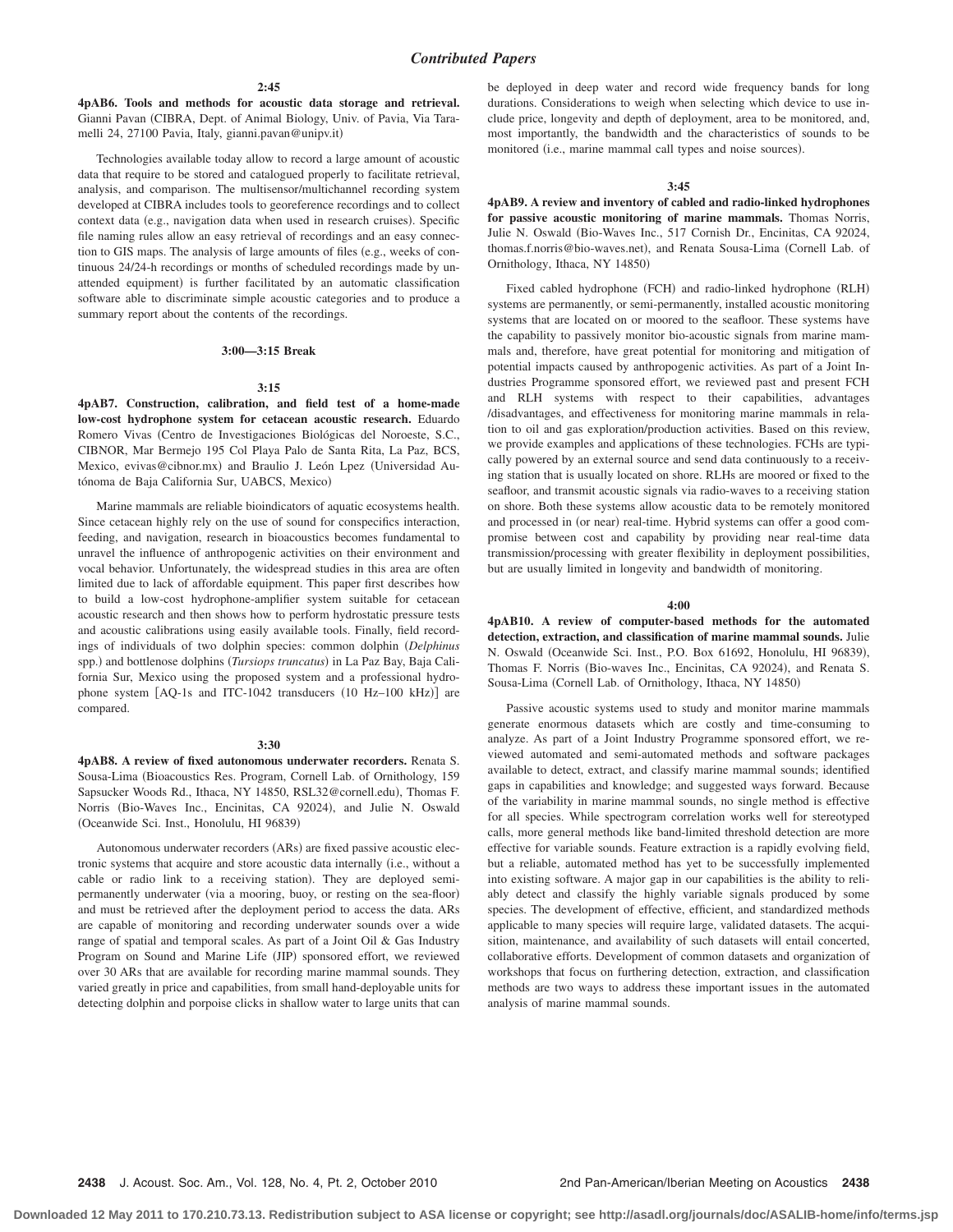**4pAB11. A new method for recognition of non-voice sounds that is** suitable for searching very large records. Boucher Neil (SoundID, 55 Murer Dr. Maleny, Queensland 4552, Australia, neil@soundid.net), Michihiro Jinnai (Kagawa Natl. College of Technol., Takamatsu, Japan), and Gianni Pavan (President, Centro Interdisciplinare di Bioacustica e Ricerche Ambientali, Univ. of Pavia)

An innovative non-voice sound recognition system based on a new similarity scale called the geometric distance has been developed. It has been purpose-designed for searching terabyte-sized files for wildlife recordists. Initially this method has been used for analyzing continuous recordings of rare parrots in Australia. More recent work has extended its applications to other birds, bats, frogs, and marine animals. The software can search for multiple reference sounds and multiple species in a single pass. It has been demonstrated to achieve recognition accuracy comparable to a human expert.

**4:30—5:00 Panel Discussion**

THURSDAY AFTERNOON, 18 NOVEMBER 2010 CORAL GALLERY 1B/2B, 1:00 TO 5:20 P.M.

# **Session 4pBB**

# **Biomedical Ultrasound/Bioresponse to Vibration and Physical Acoustics: Ultrasound Contrast Agents for Molecular Imaging and Therapy**

Azzdine Y. Ammi, Cochair

*Cardiovascular Medicine, Oregon Health and Science Univ., 3181 S.W. Sam Jackson Park Rd., Portland, OR 97239*

Saurabh Datta, Cochair

*Siemens Ultrasound Medical Solutions USA Inc., 1230 Shorebird Way, Mountain View, CA 94043*

**Chair's Introduction—1:00**

# *Invited Papers*

## **1:05**

**4pBB1. Experimental and theoretical studies of microbubble interaction with tissue help optimize drug delivery and imaging.** Charles F. Caskey, Shengping Qin, Xiaowen Hu, Azadeh Kheirolomoom, and Katherine W. Ferrara Dept. of Biomedical Eng., Univ. of California at Davis, 451 Health Sci. Dr., Davis, CA 95616, cfcaskey@ucdavis.edu-

A multi-disciplinary approach is required to engineer ultrasound contrast agents for drug delivery and imaging. These micrometersized bubbles oscillate in response to acoustic energy, emitting non-linear echoes that can be differentiated from the tissue when imaged. If large enough, the oscillations generate perturbations capable of affecting the region surrounding the bubble. Here, microbubble activity is observed in scenarios that mimic those found *in vivo* to provide intuition about the mechanisms for contrast-enhanced imaging and drug delivery. High-speed imaging of microbubble oscillation at 1 MHz within *ex vivo* vessels reveals that microbubble expansion is significantly reduced, and the constrained oscillation imparts a force capable of displacing the surrounding vessel wall. [Caskey et al., **122**, 1191-1200. Bubble oscillation near a tissue-mimicking gel boundary shows fluid jets impinging on and disrupting the gel surface at 1, 2.25, and 5 MHz. Caskey *et al.*, **125**, EL183–EL189. The bubble concentration and acoustic parameters associated with gel disruption and vessel displacement are examined with respect to theoretical predictions, suggesting the ratio of pressure to frequency may be a good indicator for these phenomena. Finally, we also report on extensions of this work to the interaction of targeted contrast agents with tissue.

## **1:25**

**4pBB2. Correlating microvessel permeability directly with ultrasound-activated microbubble dynamics.** Hong Chen, Andrew A. Brayman (Ctr. for Industrial and Medical Ultrasound, Appl. Phys. Lab., Univ. of Washington, Seattle, WA), Andrew P. Evan (Indiana Univ. School of Medicine, Indianapolis, IN), and Thomas J. Matula (Univ. of Washington, Seattle, WA)

Ultrasonically activated microbubbles are promising candidates for targeted therapeutic applications such as drug and gene delivery. Understanding vascular permeability is thus important. In this study, ultra high-speed microphotography was used to directly visualize the dynamics of microbubbles in microvessels, under the excitation of ultrasound pulses with a duration time of about 2 µs, a center frequency of 1 MHz, and peak negative pressures (PNPs) between 0.8 and 7.2 MPa. Correlated vascular permeability was examined by imaging extravasation of bubbles from the vessels and by looking at the treated region histologically and under transmission electron microscopy. Local vessel distention and invagination caused by microbubble oscillations and liquid jet impinging on the vessel wall all appear to contribute to enhanced permeability for microvessels with diameters  $\leq 20 \text{ }\mu\text{m}$  and insonation PNP  $> 4$  MPa. Vascular permeation was also observed in larger vessels. However, in these cases vessel invagination was greater than distention in more than 80% of the cases and liquid jets always directed *away* from the vessel wall. We thus hypothesize that the dominant mechanisms for microbubble-induced permeation of smaller microvessels are different from larger microvessels. Work supported by NIH EB000350 and AR053652.

**2439** J. Acoust. Soc. Am., Vol. 128, No. 4, Pt. 2, October 2010 2nd Pan-American/Iberian Meeting on Acoustics **2439**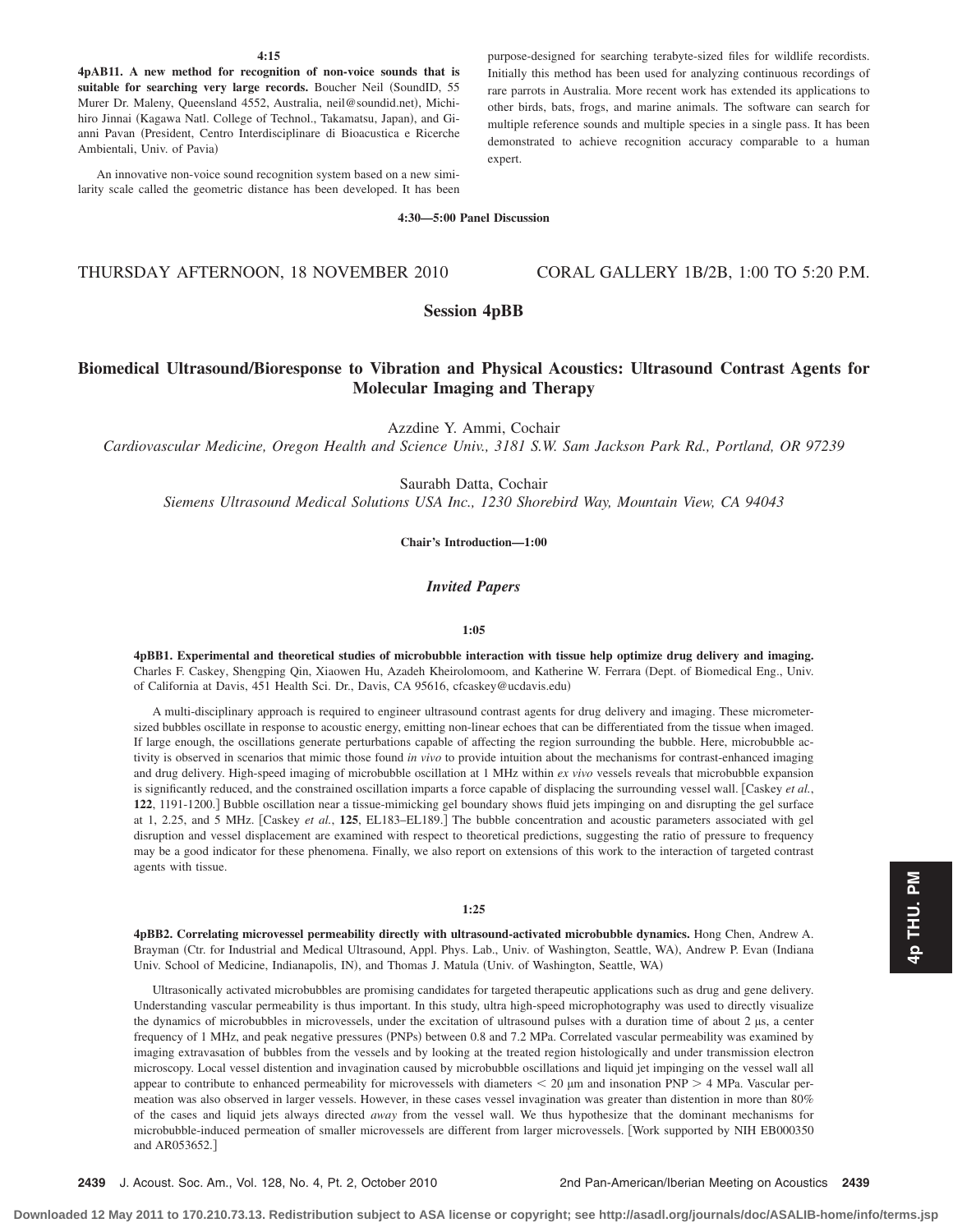**4pBB3. Models for the dynamical interaction of bubbles and blood vessels.** Mark F. Hamilton, Todd A. Hay, Yurii A. Ilinskii, Evgenia A. Zabolotskaya (Appl. Res. Labs., The Univ. of Texas at Austin, Austin, TX 78713-8029), Hong Chen, Wayne Kreider, Michael R. Bailey, and Thomas J. Matula (Univ. of Washington, Seattle, WA 98105-6698)

An understanding of ultrasound contrast agent (UCA) microbubble dynamics in blood vessels is important for ultrasound imaging and therapy. Recent photographs of UCAs excited by high-intensity ultrasound pulses in *ex vivo* vessels reveal unexpected phenomena. Strong bubble pulsations near the vessel wall induce contraction of the vessel that remains after bubble motion has subsided. Also, the bubble often translates toward the center of the vessel while forming a jet in the direction of translation. Three models describing the dynamics of a bubble in channels formed by elastic walls have been developed in an attempt to understand these phenomena. Two of the models describe a bubble between parallel elastic layers immersed in a viscous fluid. One incorporates bubble translation and aspherical bubble shape, which accounts for the onset of jetting, but is limited to incompressible fluids and layers with small shear moduli. The other accounts for fluid compressibility and arbitrary layer viscoelasticity, but is limited to stationary spherical bubbles. The third model is for a spherical bubble at an arbitrary but fixed location in a cylindrical viscoelastic tube. Comparisons between observed behavior and theoretical predictions will be presented and the relative merits of each model discussed. Work supported by NIH DK070618.]

## **2:05**

**4pBB4. Biocompatible solid particles for controlled instigation of cavitation during therapeutic ultrasound.** Manish Arora, Heiko Schiffter, A, Varun Manhas, Sarah Wagstaffe, and Constantin Coussios, C (Dept. of Eng. Sci., Inst. for Biomedical Eng., Univ. of Oxford, Oxford OX1 3PJ, UK, manish.arora@eng.ox.ac.uk-

Having been traditionally perceived as an unstable phenomenon to be avoided, cavitation is increasingly found to mediate many beneficial bioeffects, ranging from increased heat deposition during high-intensity focused ultrasound ablation to enhanced drug activity in the context of ultrasound-mediated drug delivery for cancer and stroke. However, due to its stochastic nature, reliable cavitation instigation *in vivo* is notoriously difficult. Ultrasound contrast agents have been previously exploited to lower the cavitation threshold, but lack stability and are generally too large to readily extravasate into tumors and other target tissues. In the present work, solid biocompatible micro/nanoparticles are proposed as novel cavitation nucleation agents that can overcome the limitations presented by shelled microbubbles. Such solid agents are manufactured from biodegradable polymers by solvent evaporation or by spray freeze drying, in order to achieve high surface roughness and hydrophobicity that harbors cavitation nucleation sites. Changing process parameters makes it possible to create particles of diameters spanning three orders of magnitude (0.15–250 µm) and different surface morphologies. These solid nucleating agents are found to lower the cavitation threshold significantly in water, tissue-mimicking gels, and porcine blood, and to enable reproducible instigation of cavitation activity during repeated exposure of the same target volume.

## **2:25**

**4pBB5. Ultrasound-enhanced thrombolysis in an** *ex vivo* **porcine carotid artery model.** Kathryn E. Hitchcock, Nikolas M. Ivancevich, Kevin J. Haworth, Danielle N. Caudell Stamper (Biomedical Eng., ML 0586, 231 Albert Sabin Way, Cincinnati, OH 45267-0586), Deborah Vela (Texas Heart Inst., Houston, TX 77030), Jonathan T. Sutton, Gail J. Pyne-Geithman, and Christy K. Holland Univ. of Cincinnati, Cincinnati, OH 45221-

Ultrasound enhances recombinant tissue plasminogen activator (rt-PA) thrombolysis via a cavitational mechanism. An *ex vivo* porcine carotid arterial model incorporating physiologic flow and pressure was developed and stable cavitation promoted for thrombolysis. Aged, retracted whole blood clots were exposed to plasma alone, plasma containing rt-PA  $(3.15 \text{ µg/ml})$ , or plasma with rt-PA and the Definity ultrasound contrast agent (0.31 µl/ml), with and without 120-kHz continuous wave ultrasound at a peak-to-peak pressure amplitude of 0.44 MPa. An insonation scheme was formulated to promote and maximize stable cavitation activity by incorporating ultrasound quiescent periods that allowed for the inflow of Definity-rich plasma. Cavitation was measured with a passive acoustic detector throughout thrombolytic treatment. Thrombolytic efficacy was measured by comparing clot mass before and after treatment. Average mass loss for clots exposed to rt-PA and Definity without ultrasound was 34%, and with ultrasound was 83%, which constituted a significant difference  $(n = 6, p<0.0001)$ . Without Definity there was no thrombolytic enhancement by ultrasound exposure alone at this pressure amplitude  $(n = 6, p<0.0001)$ . Acoustic stable cavitation nucleated by an infusion of Definity enhances rt-PA thrombolysis without apparent treatment-related damage in this *ex vivo* porcine carotid artery model. Work supported by Grant Nos. NIH R01- NS047603 and NIH T32GM063483, the University of Cincinnati Neuroscience Institute, the Albert J. Ryan Foundation Fellowship, and the Rindsberg Memorial Fellowship.

# *Contributed Papers*

# **2:45**

**4pBB6. Determination of optimal ultrasound parameters for** *ex vivo* **sonothrombolysis.** Nikolas M. Ivancevich, Kevin J. Haworth, Kathryn E. Hitchcock, and Christy K. Holland (Biomedical Eng., Univ. of Cincinnati, Cincinnati, OH 45221)

Stable cavitation is correlated with thrombolytic efficacy for recombinant tissue plasminogen activator (rt-PA) mediated thrombolysis. An infusion of Definity® nucleated, promoted, and sustained stable cavitation in an *ex vivo* porcine carotid model exposed to 120-kHz continuous wave ultrasound. The optimal ultrasound pressure amplitude and the durations of active and quiescent periods were determined to maximize stable cavitation.

Oxygenated porcine plasma with Definity®  $(0.31 \mu L/mL)$  and rt-PA  $(3.15$ µL/mL) flowed through excised carotids loaded with whole-blood clots exposed to 120-kHz ultrasound and monitored with a 2.25-MHz passive cavitation detector. Using ultraharmonic and broadband emissions to quantify stable and inertial cavitation, respectively, intraluminal ultrasound-induced bubble activity was monitored in three vessels at four acoustic pressures. Thirty-minute treatment trials were simulated to determine the optimal acoustic pressure amplitude (0.44 MPa peak-to-peak) and ultrasound duration  $(8.5 \text{ s})$  to promote stable cavitation. A fixed quiescent period  $(19.5 \text{ s})$ allowed fresh Definity® to nucleate episodes of bubble activity. Clots exposed to this ultrasound scheme, Definity®, and rt-PA showed an average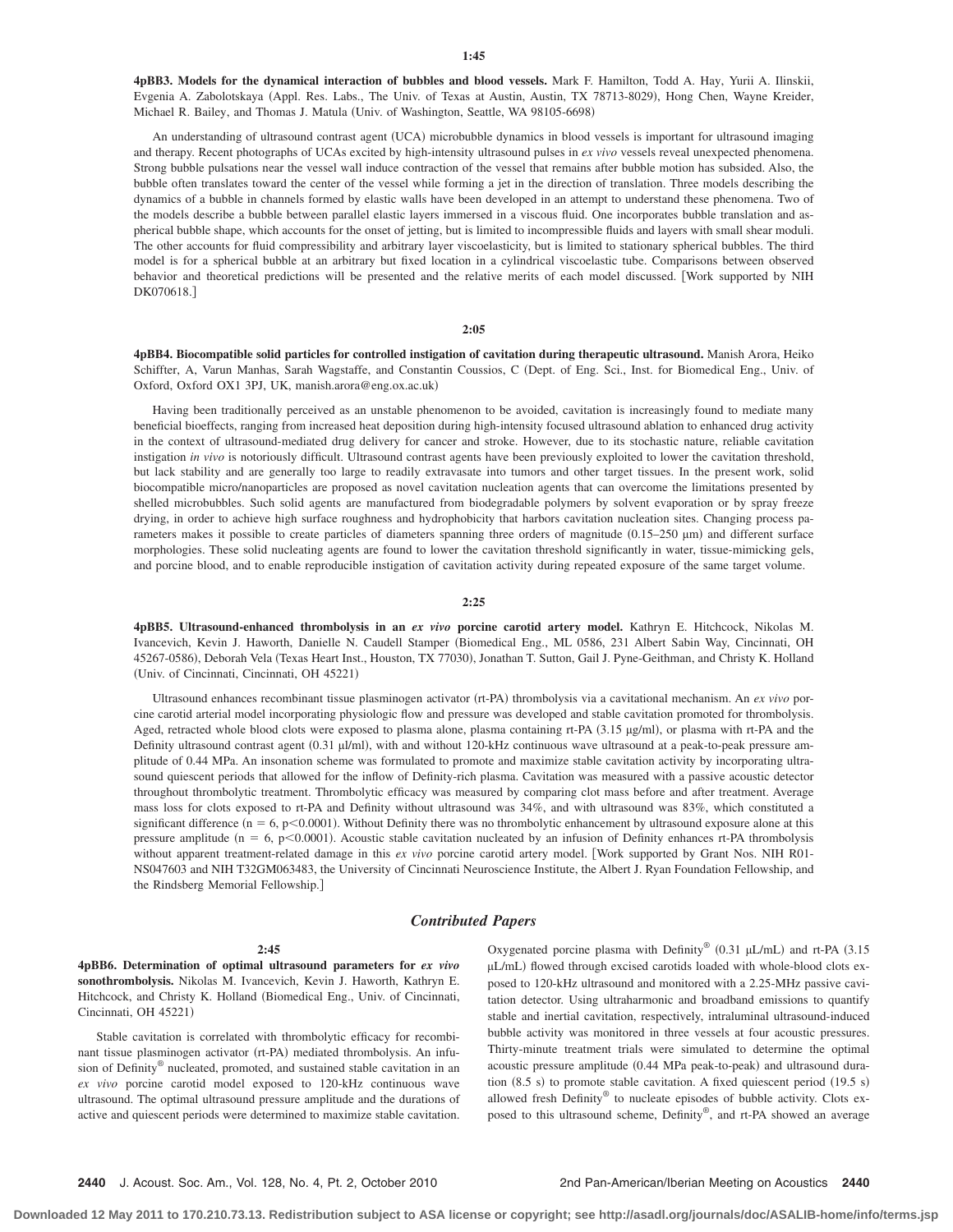ultraharmonic energy of  $1.0\times10^{-1}$  V<sup>2</sup> and an average broadband energy of  $3.7\times10^{-4}$  V<sup>2</sup>, compared to  $4.5\times10^{-5}$  and  $1.8\times10^{-5}$  V<sup>2</sup>, respectively, with ultrasound without Definity® and  $4.3\times10^{-6}$  and  $2.4\times10^{-6}$  V<sup>2</sup> without ultrasound or Definity®. [Work supported by NIH 2RO1 NS047603 and a grant from the University of Cincinnati Neuroscience Institute.

## **3:00**

**4pBB7. The stresses induced by an ultrasound contrast agent oscillation on a micro-vessel wall.** Nazanin Hossein khah and Kullervo Hynynen Dept. of Med. Biophys., Univ. of Toronto, Toronto, ON M4N 3M5, Canada)

Non-inertial oscillating micro-bubbles inside micro-vessels induce some stresses on the vessel walls. It is important to use the bubbles safely and avoid rupturing the vessels. A 3-D model is made of an oscillating microbubble inside blood within a micro-vessel. The bubble's oscillation is implemented for a confined environment. The resulting micro-streaming makes the flexible vessel wall dilate. The vessel wall deformation is simultaneously coupled back to the fluid to make a more realistic model. The vessel walls were modeled as visco-elastic, elastic, and rigid materials. This model is solved using finite element method. Fluid shear stress and circumferential stress on the vessel wall are investigated when the vessel wall rigidity, bubble size, and vessel size are varied. When the size of the bubble increases or the radius of the vessel decreases, both the fluid shear stress and circumferential stress increase. In an elastic vessel ( $E = 5$  MPa,  $Pa = 250$ kPa,  $f=1$  MHz,  $rv=5 \mu m$ ), the circumferential stress can exceed the vascular strength (above 800 kPa) when the bubble's initial size is 3.5 µm or above. The same trend of increasing the stresses is observed when the vessel wall rigidity increases.

## **3:15—3:35 Break**

#### **3:35**

**4pBB8. Dynamical equations for deformation of bubble wall and neighboring tissue interface under acoustical excitation.** Yurii A. Ilinskii, Todd A. Hay, Evgenia A. Zabolotskaya, and Mark F. Hamilton (Appl. Res. Labs., The Univ. of Texas at Austin, Austin, TX 78713-8029)

Recent photographs of ultrasound contrast agent microbubbles excited by a high-intensity acoustical pulse in *ex vivo* blood vessels reveal that bubbles often translate toward the center of the vessel while forming jets in the direction of translation. Vessels have also been observed to first distend but then settle in a contracted state after bubble motion subsides. A model is developed for a translating aspherical bubble at an arbitrary position in an incompressible viscous fluid confined within a channel formed by parallel elastic layers with low shear moduli. Translation of the bubble and deformation of its surface are taken into account by including spherical harmonics for the dipole, quadrupole, and octupole modes in the boundary condition on the bubble wall. Lagrange's equations yield a system of four coupled second-order ordinary differential equations for the volume, position, and shape of the bubble. Numerical integration of the dynamical equations predicts behavior consistent with experimental observations, i.e., an initially spherical bubble located near one side of the channel and excited acoustically translates toward the center of the channel and initiates a jet in the direction of translation. Predictions of channel contraction are also consistent with observations. [Work supported by NIH DK070618.]

## **3:50**

**4pBB9. Green's function approach to modeling spherical bubble pulsation between viscoelastic layers.** Todd A. Hay, Yurii A. Ilinskii, Evgenia A. Zabolotskaya, and Mark F. Hamilton (Appl. Res. Labs., The Univ. of Texas at Austin, Austin, TX 78713-8029)

Experiments have shown that bubbles oscillating near surfaces of elastic media experience a translational force whose direction, toward or away from the surface, depends on elastic moduli and standoff distance. Brujan *et al.*,

J. Fluid. Mech. 433, 251-314 (2001).] Bubble translation has also been observed in *ex vivo* blood vessels following acoustic excitation. [Chen *et al.*, J. Acoust. Soc. Am. 127, 1977-(2010).] A model is developed for a stationary spherical bubble pulsating between two parallel viscoelastic layers. A Green's function for particle displacement is derived via angular spectrum decomposition and is used to calculate the translational force on a bubble due to pressure reflections from the layers. The predicted dependence of the direction of the translational force on elastic properties and standoff distance is in qualitative agreement with the reported measurements. The reflected pressure is also incorporated in a Rayleigh–Plesset equation for the nonlinear pulsation of the bubble. Evaluation of the Green's function on the surfaces of the elastic layers yields their displacements due to the bubble pulsations. Predicted surface displacements exhibit characteristics in agreement with wall displacements observed in blood vessels by Chen *et al.* J. Acoust. Soc. Am. 125, 2680-(2009).] [Work supported by NIH DK070618.]

### **4:05**

**4pBB10. Green's function for a volume source in a viscoelastic cylindrical tube.** Evgenia A. Zabolotskaya, Yurii A. Ilinskii, Todd A. Hay, and Mark F. Hamilton (Appl. Res. Labs., The Univ. of Texas at Austin, Austin, TX 78713-8029)

A model based on Green's functions that has been reported at previous meetings describes the field produced by a volumetric source in a bounded viscoelastic medium. Proposed applications of this model include scattering of sound in biological media and by objects buried in soil. The model was also adapted to study acoustically driven bubble pulsations near the surface of a viscoelastic medium, including calculation of the stress and strain in the medium. The methodology is generalized here to include cylindrical tubes. The Green's function is obtained for a volumetric source at an arbitrary location in a viscoelastic or viscous fluid-filled cylindrical tube. All modes of propagation in the elastic tube are taken into account as well as waves reflected from the tube wall. The Green's function is expanded both as a Fourier integral with respect to the axial coordinate and as a Fourier series with respect to the polar angle. Amplitudes of the Fourier coefficients are determined by boundary conditions for displacements and stresses at the tube wall and by matching conditions on the cylindrical surface containing the source. The Green's function is obtained in closed form and expressed through Hankel functions. [Work supported by NIH DK070618.]

#### **4:20**

**4pBB11. Response of polymer-shelled ultrasound contrast agents to static overpressure.** Parag V. Chitnis, Paul Lee, Jonathan Mamou Riverside Res. Inst., F. L. Lizzi Ctr. for Biomedical Eng., 156 William St., 9th Fl., New York, NY 10038), John S. Allen, III (Univ. of Hawaii at Manoa, Honolulu, HI), and Jeffrey A. Ketterling (Riverside Res. Inst., New York, NY 10038)

The static-pressure threshold for rupturing polymer-shelled ultrasound contrast agents (UCAs) manufactured by POINT Biomedical (mean diameter 3 µm, shell-thickness-to-radius ratio (STRR) 7.5 nm/µm, count 961) and Philips Research (mean diameter 2 µm, STRR 40 nm/µm, count 1048) was investigated. The UCAs were subjected to static overpressure in a glycerolfilled test chamber with a microscope reticule lid at the top. UCAs were reconstituted in 0.1 ml of water and added on top of the glycerol surface in contact with the reticule. A video-microscope captured UCA images while glycerol was introduced at 5 ml/h, resulting in overpressure ranging from 2–180 kPa. UCAs were sized using semi-automated post-processing algorithm. The static pressure corresponding to each frame was recorded. Neither UCA population responded to static pressure until the rupture threshold was exceeded, which resulted in an abrupt destruction. The rupture pressure of both UCAs was uncorrelated to diameter. A k-means algorithm divided the pressure data for both UCA populations into three groups: primary, residual, and intact. The three groups exhibited different rupture behaviors although their mean diameters were not statistically different. The results indicated that the Philips UCAs were three-times more resilient to rupture than the Point UCAs. [Work supported by NIH EB006372.]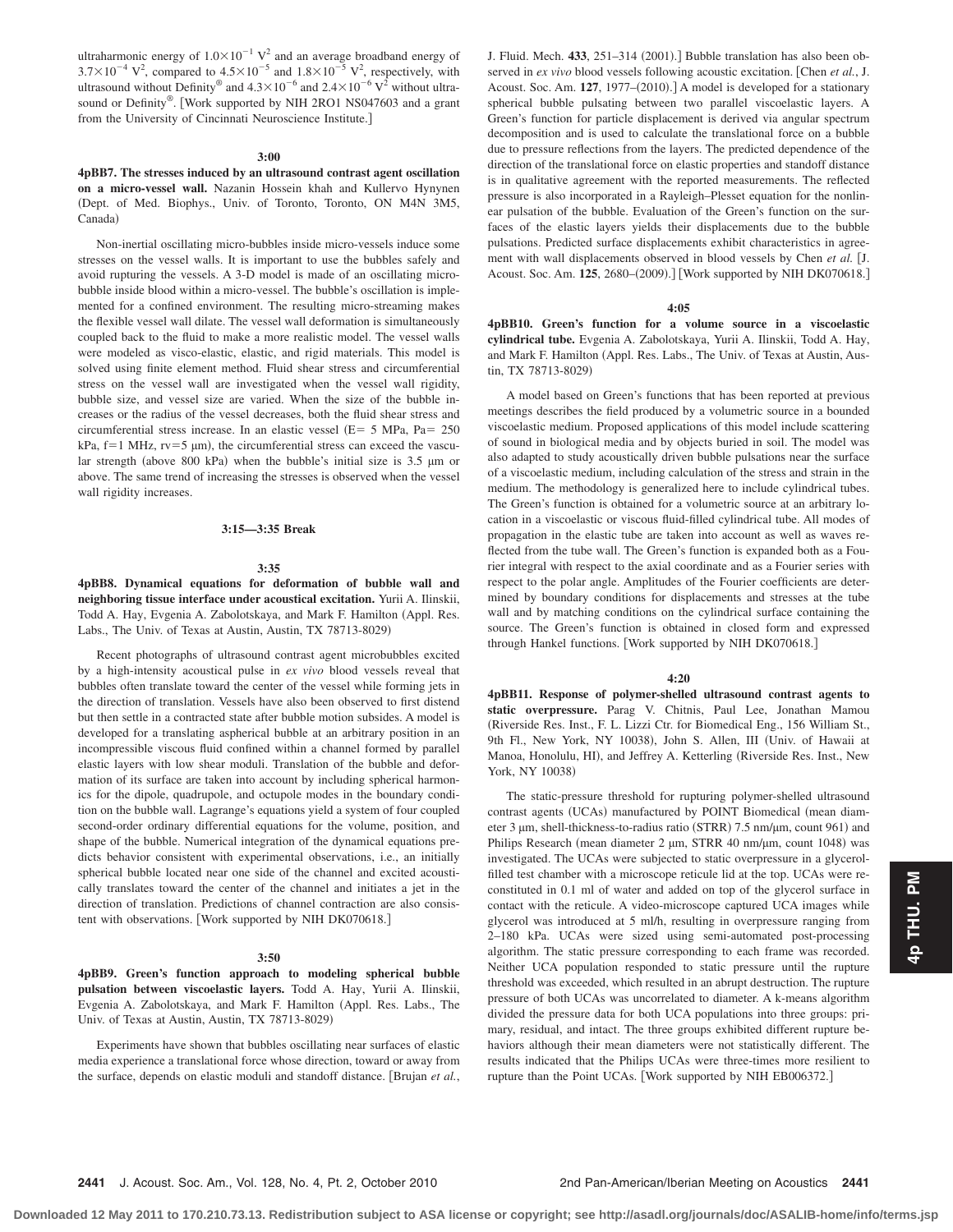**4pBB12. Subharmonic behavior of targeted and untargeted lipid encapsulated microbubbles at high ultrasound frequencies.** Brandon Helfield, Emmanuel Cherin, and David Goertz (Sunnybrook Health Sci. Ctr., 2075 Bayview Ave., Toronto, ON M4N 3M5, Canada brandon.helfield @utoronto.ca)

Molecular imaging with ultrasound contrast agents (microbubbles) has recently gained interest as a feasible technique for disease-specific imaging, with applications ranging from intravascular ultrasound to small animal imaging. The attachment of targeting ligands to the microbubble shell enables a selective accumulation of bound microbubbles around a target site. The ability, however, to differentiate between the nonlinear signal from bound microbubbles and from unbound, circulating agent still remains a challenge. This study conducts a size-per-size comparison of the acoustic nonlinear response of individual streptavidin-coated MicroMarker microbubbles either bound (BMM) or adjacent (UBMM) to a compliant agarose/biotin gel surface. Bubbles were optically sized and insonified at 25 MHz over a range of pressures and pulse bandwidths. The subharmonic (nonlinear) response between unbound  $(n = 24)$  and bound  $(n = 29)$ bubbles was found to differ significantly, with UBMM bubbles having a higher propensity to initiate non-destructive subharmonics, in addition to lower onset threshold pressures and a smaller preferentially active diameter than BMM bubbles. In summary, this variability in the nonlinear response of the same bubble type between targeted and untargeted states can have implications for detection strategies, agent fabrication, and contrast imaging quantification for high frequency molecular imaging applications.

## **4:50**

**4pBB13. Are electrocardiogram premature complexes induced by ultrasonic cavitation biomarkers for cardiomyocyte necrosis?** Douglas L. Miller, Chunyan Dou Dept. of Radiology, 1301 Catherine St., Univ. of Michigan, Ann Arbor, MI 48109), and Benedict R. Lucchesi (Dept. of Pharmacology, Univ. of Michigan, Ann Arbor, MI 48109)

The objective of this study was to explore the relationship between lethal cardiomyocyte injury and arrhythmia induced by ultrasonic cavitation in the myocardium. Anesthesized rats were exposed in a heated water bath to 1.55- MHz focused ultrasound aimed at the heart with 2-ms bursts triggered at end

systole during Definity (Lantheus Medical Imaging, Inc., N. Billerica, MA) contrast agent infusion. Premature complexes (PCs) where detected in electrocardiograph recordings, and Evans blue stained cardiomyocytes were scored in samples taken the next day. With 0.1  $\mu$ l/kg/min infusion for 5 min, both effects increased strongly with increasing peak rarefactional pressure amplitude. At 8 MPa, statistically significant effects were found for no agent infusion relative to sham tests, indicating nucleation by naturally occurring nuclei. At 2 MPa, significant bioeffects were seen for 10, 1, and 0.1  $\mu$ I/kg /min infusion but not for 0.01 µl/kg/min, which indicated a problematic nucleation. The numbers of PCs showed an exponential rise to maximum  $(r<sup>2</sup>=0.88)$  for increasing numbers of stained cells with 4.5 stained cells per PC in the linear range. These results suggest a casual relationship between lethal cardiomyocyte injury and PCs induced by cavitation nucleation during cardiac ultrasound exposure. Work supported by NIH Grant EB000338.

# **5:05**

**4pBB14. Drug uptake by endothelial cells through targeted microbubble sonoporation.** Nicolaas DeJong, Klazina Kooiman, Miranda Harteveld, and Ton Vandersteen (ErasmusMC, Rotterdam, The Netherlands, n.dejong @erasmusmc.nl-

Molecular ultrasound imaging uses targeted contrast agents consisting of microbubbles. Drug uptake using microbubbles can be induced by sonoporation, a method that induces transient cell membrane pores by oscillating or jetting microbubbles so that therapeutics can enter the cell. This study focuses on inducing sonoporation with CD31-targeted microbubbles in endothelial cells at low acoustic pressures. Biotinylated lipid coated microbubbles with a C4F10 gas core were made by sonication including CD31 antibody conjugation. Microbubble-cell behavior upon insonification at 1 MHz (6  $\times$ 10 cycle sine-wave bursts) at 80, 120, and 200 kPa peak negative acoustic pressure was studied with the Brandaris 128 high-speed camera at a frame rate of 12 Mfs. The cell-impermeable propidium iodide was used as indicator for increased cell membrane permeability due to sonoporation and was detected using fluorescence imaging. A total of 31 cells were studied, wherein all had one microbubble attached per cell. After insonifying the targeted microbubbles at 80, 120, and 200 kPa, only 6 burst of each 10 cycles, 12 cells PI uptake. This study reveals that targeted microbubbles can induce sonoporation. This feature may now be used in molecular imaging using ultrasound, thereby combining imaging and drug delivery.

# THURSDAY AFTERNOON, 18 NOVEMBER 2010 CORAL GARDEN 1, 1:00 TO 4:30 P.M.

# **Session 4pEA**

# **Engineering Acoustics and Signal Processing in Acoustics: Physical Array Microphone Development and Applications for Sound Source Identification**

Samir N. Y. Gerges, Chair

*Mechanical Engineering, UFSC, Campa Universitario Trindade, Florianopolis, Sc, 88040-900, Brazil*

# *Contributed Papers*

**1:00**

**4pEA1. Acoustic scene analysis using microphone arrays.** Dmitry Terez (Solarium, 264 Eleanor Terrace, Cherry Hill, NJ, dmitryterez@gmail.com)

A spherical microphone array is built to perform acoustic scene analysis in a realistic reverberant environment with several speakers talking at the same time. Speech sound sources and their significant reflections can be localized and grouped together using a newly developed algorithm. The algorithm uses pitch cue to achieve speech sound source segregation and has significantly better time resolution compared to other known methods. The time-delays of arrivals are also precisely computed and match geometric calculations. Attempts are made to mimic some well-known auditory effects in humans such as the Haas effect as an essential first step toward usable computational auditory scene analysis. The proposed methods can significantly improve signal-to-noise ratio of speech input for robust speech recognition by combining sounds from speech sources of interest with their reflections and rejecting all other sources. Real-time algorithm implementation on commodity hardware is enabled by using a graphics processor.

# **1:15**

**4pEA2. Electronic sonar system.** Carlos Barroeta, Floriberto R. Ortiz, Juan Francisco Novoa Colin, and Rodrigo C. Lopez (ESIME, IPN, Mexico City FDM 07038, Mexico, cbarroet@hotmail.com)

This is about a sonar system with specific characteristics. This sonar is able to measure up to 3 m and work is being done to get the best frequency and time period. The gate should be closed if the time is larger than the size

**2442** J. Acoust. Soc. Am., Vol. 128, No. 4, Pt. 2, October 2010 2nd Pan-American/Iberian Meeting on Acoustics **2442**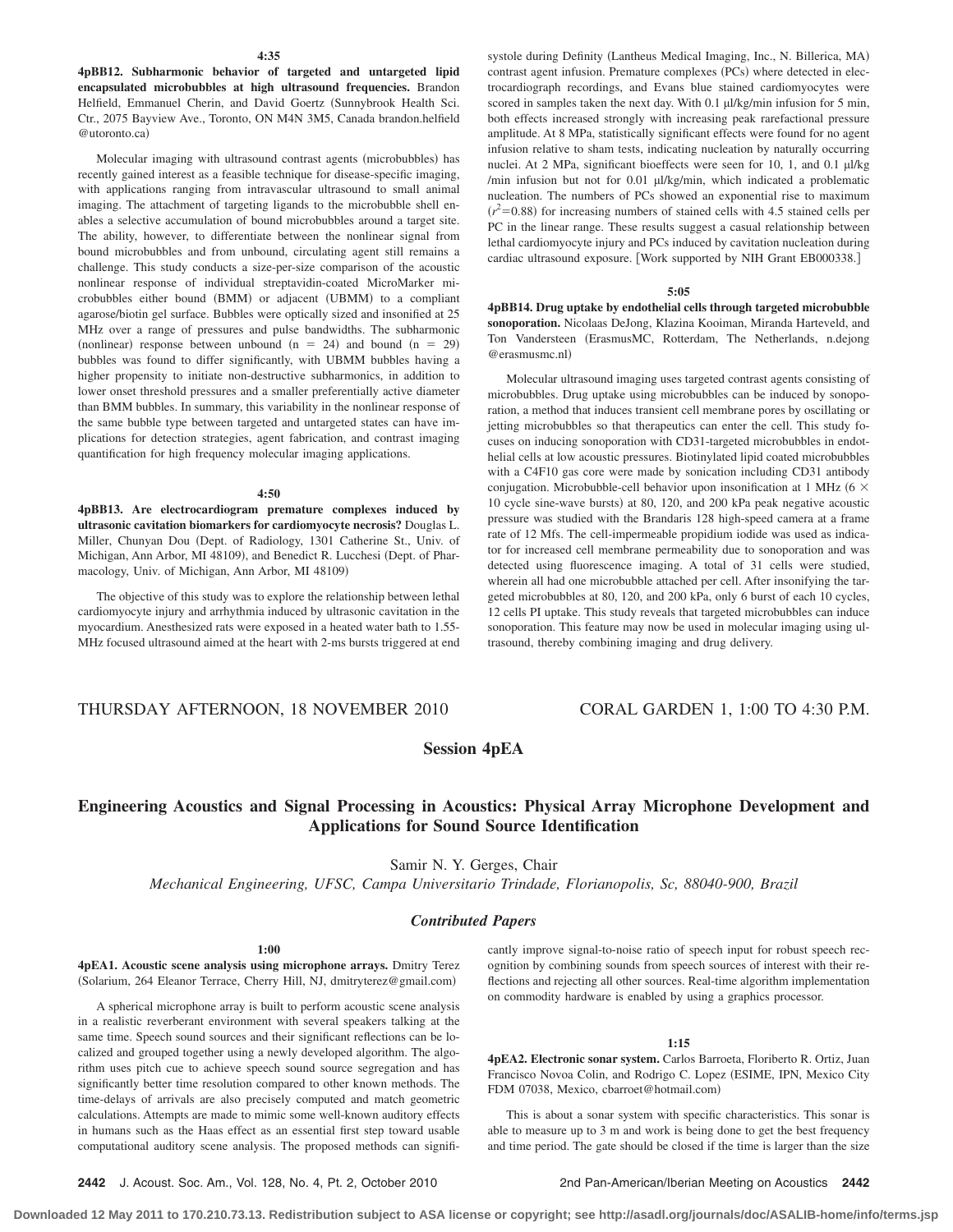of the sonar capacity. T1 is the time for the ongoing signal and T2, the total time is equal to 2T1. The system will be tested for many different frequencies beginning with a frequency of 15 000 kHz.

#### **1:30**

**4pEA3. Structural health monitoring of plate by using ultrasonic Lamb wave and time reversal, multiple signal classification beam forming.** Je-Heon Han and Yong-Joe Kim (Dept. of Mech. Eng., Texas A&M Univ., Collge Station, TX 77843-3123, jeep2000@tamu.edu)

The objective of this study is to detect structural defects such as delaminations and notches in a plate by exciting it at a frequency to selectively generate a specific Lamb wave and recording reflected wave signals with a piezoelectric wafer sensor/actuator array. Here, the lowest symmetric (S0) and anti-symmetry (A0) modes are excited by adjusting excitation frequency to increase signal-to-noise-ratio. Note that the measured wave signals consist of the wave signals reflected from the defects as well as the boundaries of the plate. For the purpose of reducing the effects of the reflective waves from the boundaries and pinpointing out the structural defect locations in a high spatial resolution, it is proposed to apply a time reversal (TR), multiple signal classification (MUSIC) algorithm to the measured signals. Through an experimental measurement made with an array installed on a plate, it is demonstrated that the TR MUSIC beam forming procedure can be used to effectively identify the structural defect locations, their relative sizes, and their defect types without significant degradation induced by the boundaries of the plate on the resulting beam forming image.

#### **1:45**

**4pEA4. Subsurface characterization of microelectronics using high-frequency contact ultrasound.** Eric A. Dieckman, Mark Hinders, and Jonathan Stevens (Dept. of Appl. Sci., College of William and Mary, P.O. Box 8795, Williamsburg, VA 23187, eric.dieckman@gmail.com-

The goal of this project was to develop and demonstrate a prototype system for characterizing subsurface features in microelectronic components using high-frequency pulse-echo ultrasound. Of particular interest are suspected counterfeit router components, which need to be inspected quickly and nondestructively with portable equipment that does not require extensive training to operate. Although ultrasound in the 100 MHz frequency range routinely images the relevant subsurface features in microelectronic components, scanning acoustic microscopes are neither portable nor inexpensive, and they require the component to be submerged in a bath of coupling water. Our alternative approach was a custom-designed probe which uses direct contact with the component surface and does not employ water for coupling. Also, rather than high-precision computer-controlled scanning to produce images, the pulse-echo waveforms are processed using our discrete wavelet fingerprinting algorithm. This maps out the subsurface layers and interfaces and finds differences from nominal values that indicate that the part is flawed or counterfeit.

#### **2:00**

**4pEA5. Image enhancement of the temperature field by the inverse estimation using the acoustic pyrometry.** Tae-Kyoon Kim and Jeong-Guon Ih Ctr. for Noise and Vib. Control, KAIST, Sci. Town, Daejeon 305-701, Rep. of Korea, thaad@kaist.ac.kr)

In the acoustic pyrometry for the measurement of temperature distribution of a cross section in a furnace, the temperature can be reconstructed from the measured time-of-flights between sensor-actuator array systems. The calculated transfer matrix is composed of the approximated slowness function and its coefficient vector. In this study, the least-squares method is used to inversely reconstruct the temperature. If the transfer matrix is highly singular, reconstruction result will be deteriorated in the presence of the measurement error. To reduce the effect of the singularity, the redundancy of the sensor data can be removed and/or the regularization of the restored field can be employed. As a simulation example, a thermal field within a rectangular cross section of a 1-D infinite duct with asymmetrical temperature distribution was considered. Condition number of the transfer matrix revealed a highly singular state of the system, regardless of the number of sensors. Sensor/actuator positions were selected by using the effective independence method. A modified Tikhonov technique was adopted for the regularization.

Although the resultant precision depended on the number of sensors, the reconstruction error was drastically reduced, from 214% to 14% in the case of using 36 sensors, in particular by applying the regularization. Work supported by BK21.

## **2:15**

**4pEA6. Identification of noise sources in notebook systems using** acoustic holography. Jose Cordova (Systems Res. Ctr. Mexico, Intel, Periferico Sur 7980 Edificio 4E, Tlaquepaque, Jalisco 45600, Mexico, jose.a .cordova@intel.com)

The acoustic noise generated by notebook computers is an important quality aspect for consumers. Cooling fans, hard disk drives, and optical disk drives are the main sources of noise in these types of systems. Standard measurement techniques such as sound power or sound pressure are used for measuring the overall acoustic energy generated by a device or the sound pressure at a specific point in space respectively, but give us little information of the location of the noise sources and the transmission paths such as noise leaks. This paper outlines the use of acoustic holography for the identification of noise sources and transmission paths in notebook systems. The setup consists of static reference microphones and a roving array of microphones used to scan the surface above a notebook system. With acoustic holography software, the noise field is constructed and back propagated to the surface where the location of the main noise sources is identified. 3-D isosurface sound pressure maps and sound intensity maps (passive and reactive) are shown for notebook computers with different airflow system impedances. The technique is validated by reconstructing the radiation characteristics and obtaining the location of elementary monopole and dipole sources.

## **2:30**

**4pEA7. Experimental analysis of laptop fan noise radiation by acoustic source decomposition and inverse boundary element methods.** Flor López Rodríguez, Felipe Orduña Bustamante, and Antonio Pérez López Centro de Ciencias Aplicadas y Desarrollo Tecnológico, Universidad Autónoma de México, Circuito Exterior s/n, C.P. 04510, Ciudad Universitaria, DF, Mexico, florlopezr@yahoo.com.mx)

Measurements are presented of fan noise radiation of a complete laptop system in a hemi-anechoic chamber using different microphone arrays. The analysis of sound radiation is performed by means of acoustic source decomposition and inverse boundary element methods. These methods allow determination of equivalent source distributions and radiation patterns of the complete laptop environment. Results are extended and validated by comparison with sound intensity mappings and near-field acoustic holography.

## **2:45—3:00 Break**

#### **3:00**

**4pEA8. A directional dogbone flextensional transducer.** Stephen C. Butler (Naval Undersea Warfare Ctr., 1176 Howell st., Newport, RI 02841)

Sonar flextensional transducers, in order to transmit energy in one direction, are combined into arrays of elements that are spaced 1/4 wavelength apart. This spacing is dependent on the sound speed of the water; thus, directionality is reduced as the sound speed changes. Here a single projector that is 1/3 wavelength in size that is capable of developing unidirectional beams and independent of sound speed is described. The directional class VII dogbone flextensional is a modified version of an oval shaped class IV flextensional having a concave shell rather than a convex one. The piezoelectric ceramic stack is a trilaminar bar with two active sections separated by an inactive center section. By driving both sections of the stack in-phase, the shell is driven into an omnidirectional radiation pattern. Driving each stack section 180 deg out-of-phase causes a bending mode in the stack, resulting in a dipole radiation pattern. Driving both sections using complex coefficients determined from the omnidirectional and dipole mode patterns, a cardioid directional radiation pattern is developed. Cardioid patterns are developed over an octave frequency band with a front/back pressure ratio of 50 dB. COMSOL/acoustics module FEA code is used to predict in-water electroacoustic performance and compared with experimental data.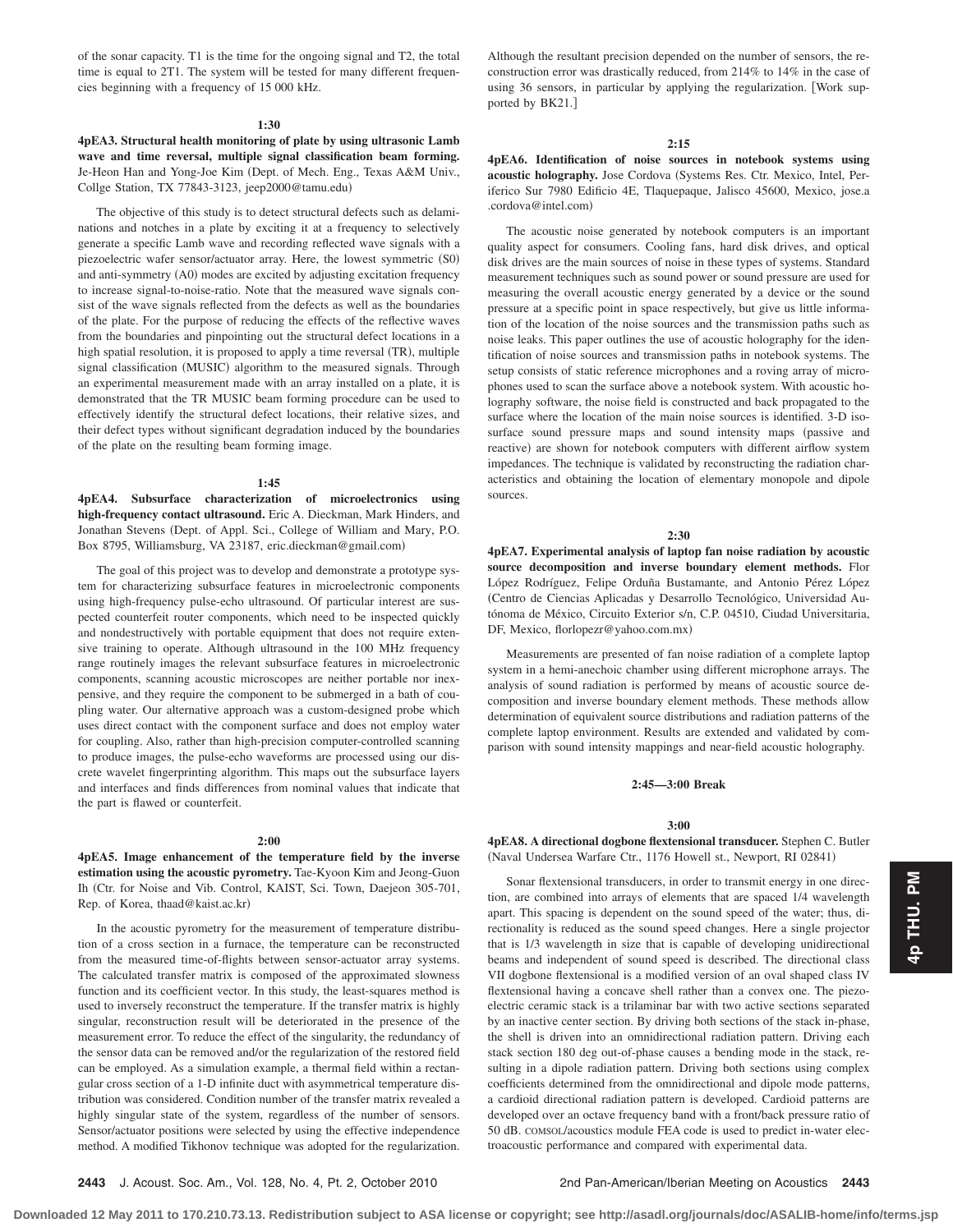**4pEA9. A hydrophone based on the piezoelectric gate of field effect transistor for deep-sea application in low-frequency range.** Min Sung, Kumjae Shin, and Wonkyu Moon Dept. of Mech. Eng., Pohang Univ. of Sci. and Tech., PIRO, 416(VATrans Lab.), San 31, Hyoja, Namgu, Pohang, Kyungbuk 790-784, South Korea, smmath2@postech.ac.kr)

A hydrophone based on the piezoelectric gate of field effect transistor (FET) for deep-sea application in the low-frequency range (10 Hz–20 kHz) was designed. The basic structure was piezoelectric thickness mode, which was directly applied on the gate area of a field effect transistor. Several types of sensors which used PVDF film integrated with FET have been reported. They have sensitivity limit in the low-frequency range due to stray capacitance by extended electrodes and low coupling coefficient of PVDF film. To achieve high sensitivity, a piezoelectric ceramic was directly applied to the gate area of the FET, which resulted in decreased effect of stray capacitance. Depletion mode FET with large gate area was adopted to realize high transconductance in the operation voltage range of the piezoelectric ceramic. The head mass structure, which was motivated by the Tonpilz structure, for both sound pressure amplification and prestress was placed between the clamped diaphragm and the piezoelectric ceramic. To develop the endurance for the high hydrostatic pressure in deep-sea, oil backing on the backside of the diaphragm was proposed. The parametric study based on the traditional FET model was performed in the design procedure. The comparison of simulation and experiment will be presented. [Research supported by MRCnd.]

## **3:30**

**4pEA10. Fabrication and characterization of a sapphire based fiber optic microphone for harsh environments.** Benjamin A. Griffin, David A. Mills, Tony Schmitz, and Mark Sheplak (Dept. of Mech. & Aero. Engr., Univ. of Florida, 231 MAE-A, Gainesville, FL 32611, griffo@ufl.edu)

This paper describes the fabrication and characterization of a sapphire based fiber optic microphone designed for the harsh environment of gas turbine engines. The performance requirements are driven by turbine inlet temperatures that have risen in excess of 1500 °C. The harsh environment makes conventional instrumentation unsuitable for time-accurate, continuous, direct measurements. The use of commercially available sapphire substrates and optical fibers allows for performance in extremely high temperature environments due to the high melting point and matched coefficient of thermal expansion. The sensor is based on a fiber optic lever transduction mechanism with a remote photodiode optical readout allowing for isolation of the electronics from the harsh environment. The microphone's diaphragm consists of a thin sapphire substrate with a sputtered titanium/platinum reflective surface. The back cavity is formed by macro-machining of a 1-mmthick sapphire substrate. The diaphragm and back cavity are joined using high temperature, alumina based epoxy. The paper focuses on the fabrication and packaging of the sensor with characterization results given using silica based optical fibers at room temperature. The future work is aimed at the implementation of sapphire optical fibers and high temperature characterization. Work supported by the Air Force.

#### **3:45**

**4pEA11. Commercial packaging of an optical microelectromechanical** systems microphone. Michael L. Kuntzman (Dept. of Elec. and Comput. Eng., Univ. of Texas, 2501 Speedway Blvd., Austin, TX 78712, mkuntzman@mail.utexas.edu), Karen D. Kirk (Univ. of Texas, Austin, TX 78712), Caesar T. Garcia, Guclu A. Onaran (Silicon Audio, LLC, Austin, TX 78702), and Neal A. Hall (Univ. of Texas, Austin, TX 78712)

A microelectromechanical systems (MEMS) optical microphone has been presented that measures the interference of light resulting from its passage through a diffraction grating and reflection from a vibrating diaphragm. [J. Acoust. Soc. Am. 122, (2007).] In this embodiment, both the diffractive optical element and the sensing diaphragm are micromachined on silicon. Additional system components include a semiconductor laser, photodiodes, and required readout electronics. In our efforts to commercialize this technology for hearing-aids and other applications, a goal has been set to achieve a microphone contained in a small surface mount package (occupying  $2 \times 2 \times 1$  mm<sup>3</sup> volume), with ultra-low noise (15 dBA) and broad frequency response (20 Hz-20 kHz). Such a microphone would be consistent in size with the smallest MEMS microphones available today, but would have the noise performance characteristics of professional-audio microphones at least  $10\times$  larger in size and  $10\times$  more expensive to produce. This paper will present several unique challenges in our effort to develop the first surface mount packaged optical MEMS microphone, including the optical and acoustic design of the package. Dynamic models used for simulating frequency response and noise spectra of complete capsules will be presented and compared with measurements performed on recent prototypes.

## **4:00**

**4pEA12. A microelectromechanical systems-based piezoelectric** microphone for aeroacoustic measurements. Matthew D. Williams (Dept. of Mech. & Aero. Engr., Univ. FL, 231 MAE-A, Gainesville, FL 32611, mdwilli@ufl.edu), Benjamin A. Griffin (Dept. of Mech. & Aero. Engr., Univ. FL, Gainesville, FL 32611), Jessica Meloy (Dept. of Elec. & Comp. Engr.., Univ. FL, Gainesville, FL 32611), and Mark Sheplak (Dept. of Mech. & Aero. Engr., Univ. FL, Gainesville, FL 32611)

This paper describes the packaging and characterization of micromachined piezoelectric microphones designed as aircraft fuselage instrumentation for full-scale noise characterization flight tests. An important requirement for such microphones is a high maximum sound pressure level (SPL)  $>$ 150 dB coupled with noise floor <45 dB SPL (narrow bin) and flat frequency response in the audio band (20 Hz-20 kHz). In contrast to many past micromachined piezoelectric microphones that use PZT and ZnO for piezoelectric transduction, aluminum nitride (AlN) was used due to inherent advantages in dielectric loss and signal-to-noise ratio. The microphone structure includes a 500–900-µ m diameter circular diaphragm composed of a structural layer and an annular AlN/metal film stack on a silicon substrate. Promising microphone die were selected via laser vibrometer measurements followed by packaging of the microphones and associated electronics in individual 1/4 in. tubular housings. Characterization of the packaged microphones included frequency response, noise floor, and total harmonic distortion measurements. Early results for a packaged microphone reveals a sensitivity of 27 µV/Pa, dynamic range of 36-157 dB, and resonant frequency of 176 kHz.

## **4:15**

**4pEA13. A micro-machined piezoelectric sensor for monitoring viscosity-variation.** Sungjoon Choi, Geunbae Lim, and Wonkyu Moon Dept. of Mech. Eng., POSTECH san 31, Hyojadong, Namgu, Pohang, Korea csjangel@postech.ac.kr-

A micro-machined piezoelectric sensor is developed for monitoring the viscosity-variation in small amounts of liquid in real time. The device is initially devised for monitoring the state of polymerized chain reaction (PCR) of or ribonucleic acid and being integrated into a Lab-on-a-chip (LOC) since the viscosity may increase with an increase in the amount of DNA with PCR. The sample fluid is assumed to be homogeneous so that the wave propagation characteristics in a micro-channel can be used for measurement. The developed measuring technique is devised to be performed with a small amount of sample liquid and to be able to monitor the viscosity variation in real time. The developed device is composed of two chambers connected by multi-micro-channels and was fabricated using micro-machining technology so that it can be fabricated with other components when it is integrated in LOC. Each chamber has a unimorphic piezoelectric diaphragm; one for generating and the other for sensing sound waves. From the feasibility test performed with test samples (alcohol-water mixtures), it can be shown that the viscosity variation can be measured via a single-frequency driving with the amount of about 13 nl sample. Either continuous harmonic or ton-burst inputs at 4.84 MHz can be used for operating the sensor. [Research supported by R0A-2007-000-20042-0 and 10024719.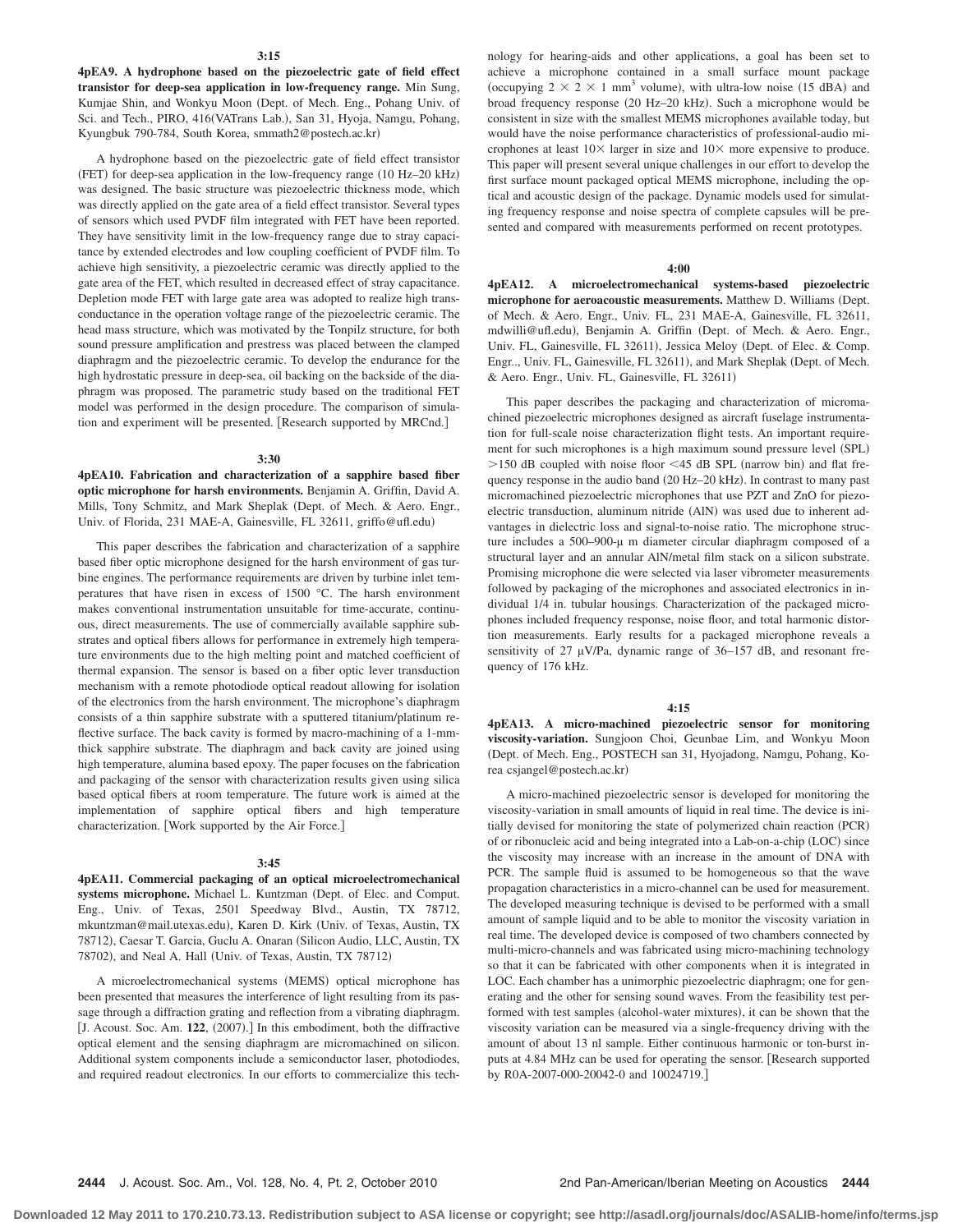# **Session 4pED**

# **Education in Acoustics and ASA Student Council: Project Listen Up**

Preston S. Wilson, Chair

*Dept. of Mechanical Engineering, Univ. of Texas at Austin, 1 University Station, Austin, TX 78712*

## **Chair's Introduction—1:00**

# *Invited Papers*

## **1:05**

4pED1. Expo Acustica. José Ángel Tafolla Mrquez and Montserrat Guadalupe Victoria (Acoust. Acad. of the School of Mech. and Elec. Eng. of the Natl. Polytechnic Inst., Mexico City, Mexico)

During the Expo Austica in 2002, the acoustics academy of the previously mentioned Institute noted the relevance of acoustics study in the country's development in the industrial, cultural, and intellectual fields, taking into account the areas of application of the mentioned specialty: audio, architectural acoustics, musical acoustics, noise control, bioacoustics, psychoacoustics, vibration analysis, acoustics metrology, and acoustic signal analysis. Since then, such event has been held, each time achieving greater support from the private sector. The objective was to promote scientific and technological advances of the specialty of acoustics in the country's productive sector. Particular objectives were: (1) disseminate the activities of the specialty within the acoustic National Polytechnic Institute; (2) project the image and work of students and professors specializing in acoustics to achieve successful integration into the labor market; (3) Communicate to the visiting companies that the School of Mechanical and Electrical Engineering at the IPN is a provider of acoustic specialists in Mexico; (4). meet specific applications related to the subject through the conference with support of the team displayed, and display student projects. Location: School of Mechanical and Electrical Engineering of the National Polytechnic Institute unity Zacatenco.

**1:20**

**4pED2. Standing wave measurements in tubes.** Stanley A. Cheyne and Walter C. McDermott Dept. of Phys. and Astronomy, Hampden-Sydney College, Hampden-Sydney, VA 23943, Australia-

Sound speed measurements have been made using a standing wave technique for possible inclusion in Project Listen Up! In a previous paper [S. A. Cheyne and W. C. McDermott, "Sound speed measurements in air using a variable sound source and tubes," J. Acoust. Soc. Am. 125, 2625 (2009)], sound speed measurements in tubes were made using traditional standing wave techniques. A low-cost variable frequency sound source was constructed and used to produce the sound waves. Resonances in the source itself made it difficult to make reliable measurements. Also, it was difficult to detect the tube resonances by simply listening to the resonances with one's ear. In this work, we have improved the quality of the apparatus to make it easier to generate and detect tube resonances.

**1:35**

**4pED3. Impulse excitation of the singing rod.** J. R. Gladden, III Dept. of Phys. and Astronomy, Univ. of Mississippi, University, MS 38677, jgladden@olemiss.edu-

A classic demonstration in acoustics is the excitation of both longitudinal normal modes of a metallic rod. Typically the fundamental mode is excited by holding the bar at the center and stroking the bar with resin coated fingers along the length to excite the first longitudinal mode to a very high amplitude. In this version, several longitudinal modes are excited at once with a broadband impulsive force such as striking the end with a hammer. A mix of the fundamental and higher order tones can be initially heard; however, the higher order modes decay rather rapidly, leaving only the fundamental to ring. Fourier analysis can be used to measure the decay constants of these modes. Further, by choosing rods of identical geometry but different materials (such as aluminum and steel), the different resulting tones can prompt a discussion of the relationship between elastic moduli and sound speed.

## **1:50**

**4pED4. The singing shoebox. Part 2: Educational opportunities in a \$5 loudspeaker.** Scott P. Porter, Daniel J. Domme The Graduate Program in Acoust., The Penn. State Univ., Appl. Sci. Bldg., State College, PA 16802), and Jeffrey S. Whalen (Dept. of Mech. and Nuclear Eng., The Penn. State Univ., State College, PA 16802)

Moving-coil loudspeakers are an excellent resource for introducing students to acoustics: their widespread use makes them familiar to nearly everyone and the interdisciplinary nature of the device forms a technically rich problem. To exploit this, the authors have created a simple, low-cost loudspeaker in a shoebox to function as both a science project and demonstration. Because of the many technical concepts illustrated by this device, it is an appropriate demonstration for a wide range of academic levels. Already, the shoebox **4p THU. PM**

4p THU. PM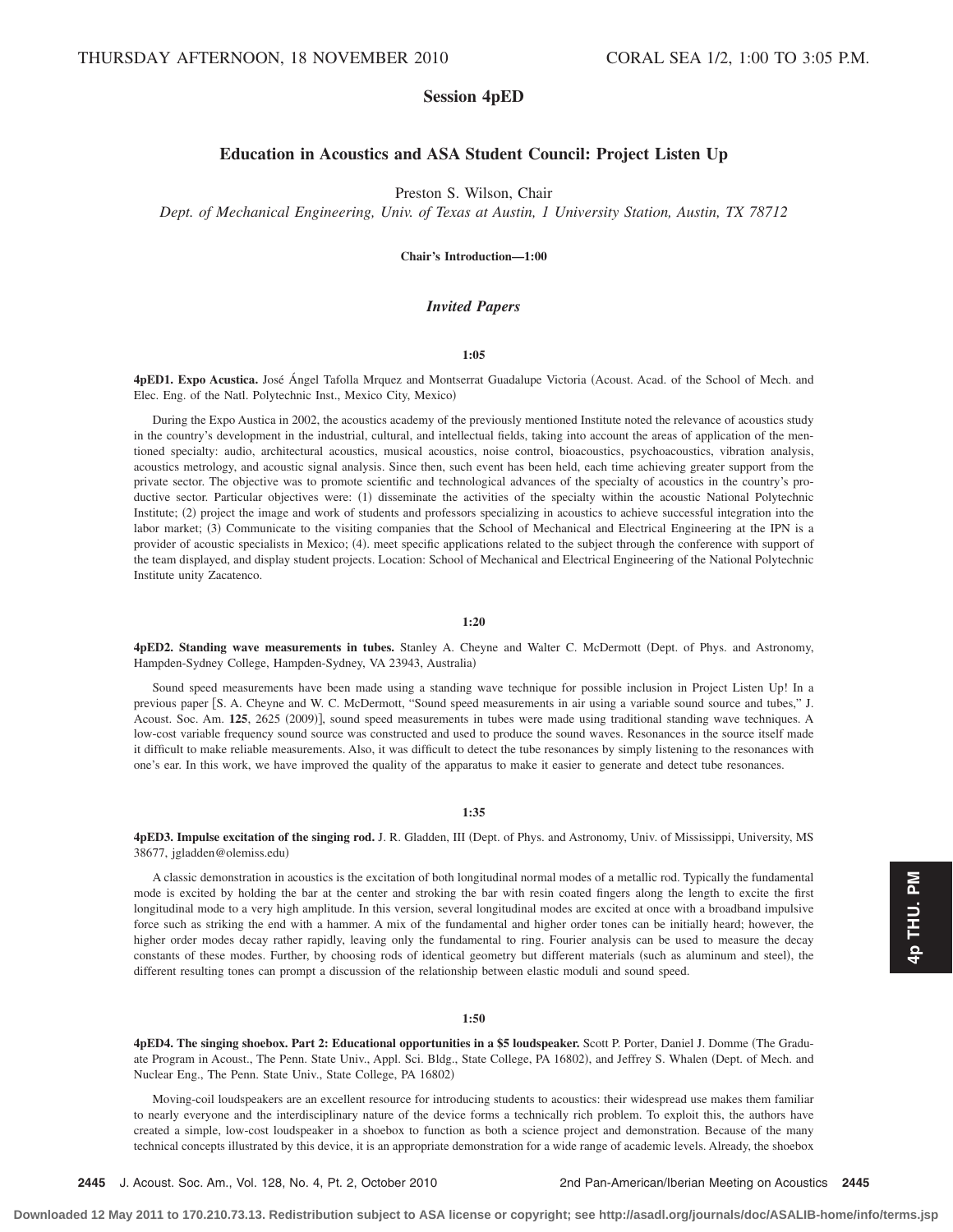speaker has been used as a teaching demonstration in a previous session [J. Acoust. Soc. Am. 127, 1910]. In this talk, the design and construction of the shoebox speaker will be shown, highlighting the incorporation of everyday materials. The focus of this talk will be on the educational opportunities afforded by this demonstration and its suitability for Project Listen Up. Lastly, the shoebox speaker will be demonstrated.

# *Contributed Papers*

## **2:05**

**4pED5. Interactive exploration of three-dimensional deflections on vibrating structures using linked multiview displays.** José Luis Villarreal Depto. Vis. Cient., DGSCA UNAM, Circuito Exterior s/n, Cd. Universitaria, Coyoacán, DF, CP04510, Mexico, josel@servidor.unam.mx), Jesús Alejandro Torres Facultad de Ingeniería, UNAM, Cd. Universitaria, Coyoacán, DF, CP04510, Mexico), and Ramón Ramírez (DGSCA UNAM, Cd. Universitaria, Coyoacán, DF, CP04510, Mexico)

A software was developed to explore and compare structural deflections under different conditions. Modal analyzes of the same structure with slight variations were previously calculated through finite element method (FEM). Four modal analyzes of a guitar top plate (at different stages of its construction) were compared as an example using the developed visualization software. The resulting FEM meshes were imported to the developed application due to the incapability of the FEM software for real time visualization of the results of different modal analysis data. In the main screen of the developed software were shown several mode shapes. The user picks any mode shapes to compare, and their 3-D controllable versions appear in full or in divided screen versions (depending on the number of modes picked). The developed software allowed the models to be freely turned, zoomed, and moved using any standard laptop. The whole software characteristics brings a powerful technique to researchers and teachers, exploring and explaining some details in 3-D structural deflections, often limited and showing only static 2-D images.

## **2:20**

**4pED6. Fields everywhere.** Michael Ermann, Mitzi Vernon, Ana Jaramillo, Barnobi Chris, and Han Joseph (School of Architecture, Virginia Tech, 201 Cowgill Hall (0205), Blacksburg, VA 24061-0205, mermann@vt.edu)

This proposed project aims to define science education as architects might define science education. There are values associated with points in space, those values can be mapped to generate a field, and those fields can have meaning. These values might be light levels, wind speeds, carpet pile heights, or sound pressure levels; when mapped, values might tell of a shadow, an approaching cold front, the former location of a piece of furniture on a carpet, or sound propagation. By allowing for a spatial and immersive science museum exhibit dedicated to sound propagation, frequency, and localization, this project aims to make plain the invisible nature of sound. Authenticity of phenomena is important to this endeavor. The points in space envisioned are not mathematical representations on a Cartesian grid, but real points in real space among and in between the museum visitors. Indeed, nothing in the proposed exhibit is simulated at all: patrons can experience the speed, propagation, frequency, and localization of sound in real time and real space. It is hoped that moving beyond the normative regime of kiosks simulating phenomena, and into a realm that is spatial, museum goers can better take ownership of the scientific content.

**2:35**

**4pED7. Ahorra ahora para comprar un carro caro. Speech perception in teaching pronunciation: Learning Spanish liquid phonemes by Chinese, Korean, and Japanese students.** Aída Espinosa Centro de Enseñanza para Extranjeros, Av. Universidad 3002, Ciudad Universitaria, Distrito Federal, Mexico)

Chinese, Korean, and Japanese students (Asian) have trouble pronouncing Spanish liquid phonemes. The main aims of this research were to prove that speech perception is a requisite to improve the production of these sounds, and that adult Asian students can accurately produce Spanish liquid phonemes if they are guided to change their patterns of perception. This text is based mainly on speech perception studies by Flege and colleagues, [(1995); (2007)] who have found that one of the difficulties experienced by students in the oral production during a second language acquisition is the result of speech perception habits acquired with their first language. The study was carried out with subjects who study at Universidad Nacional Autónoma de México (UNAM). An experimental group was exposed to stimuli to raise their speech perception; other experimental group were given exercises of listen and repeat and given articulatory instructions; a control group was not given any kind of training. The results were assessed by Fisher Exact Probability Test, which allowed us to prove that there exists a strong relationship between learning liquid phonemes and training with speech perception exercises. It is concluded that adult Asian students can improve their pronunciation.

#### **2:50**

**4pED8. Development of an educational impedance tube: Experimental vibroacoustic characterization.** Noé Melo Depto. de Engenharia Mecânica (UnB/FT/EnM), Universidade de Brasília, Campus Universitário Darcy Ribeiro, Faculdade de Tecnologia, Bloco G, 70.910-900 DF, Brazil), Marcus Vinícius Morais, Maria Alzira Nunes, and Alessandro Oliveira Universidade de Brasília, 72.405-610 Gama, DF, Brazil-

One of the great difficulties encountered by designers who work with room acoustics is to know the absorption coefficient of the material to be employed in the project. The tube wave, also known as impedance tube, is a device which determines this coefficient and also determines the acoustic impedance of materials. These values are essential for choosing products that best fit the needs of an acoustic treatment project, either indoors, machinery, pipes, or mufflers. This paper presents the first studies to construction and characterization of an educational impedance tube (Kundt's tube) called TIGaD (demonstrative impedance tube of the Faculty at Gama). In this first phase we will present a dimensional study of the tube, its construction details, an experimental analysis of its vibroacoustic characteristics, and, finally, its limitations in frequency range. This project belongs to the educational area since this experimental apparatus is being developed to equip the laboratory of acoustics and vibration (NVH Gama). The aim is to obtain low-cost equipment which makes possible the study of the various acoustic phenomena such as absorption, reflection, impedance, and further demonstration of plane waves and the determination of the speed of sound.

**Downloaded 12 May 2011 to 170.210.73.13. Redistribution subject to ASA license or copyright; see http://asadl.org/journals/doc/ASALIB-home/info/terms.jsp**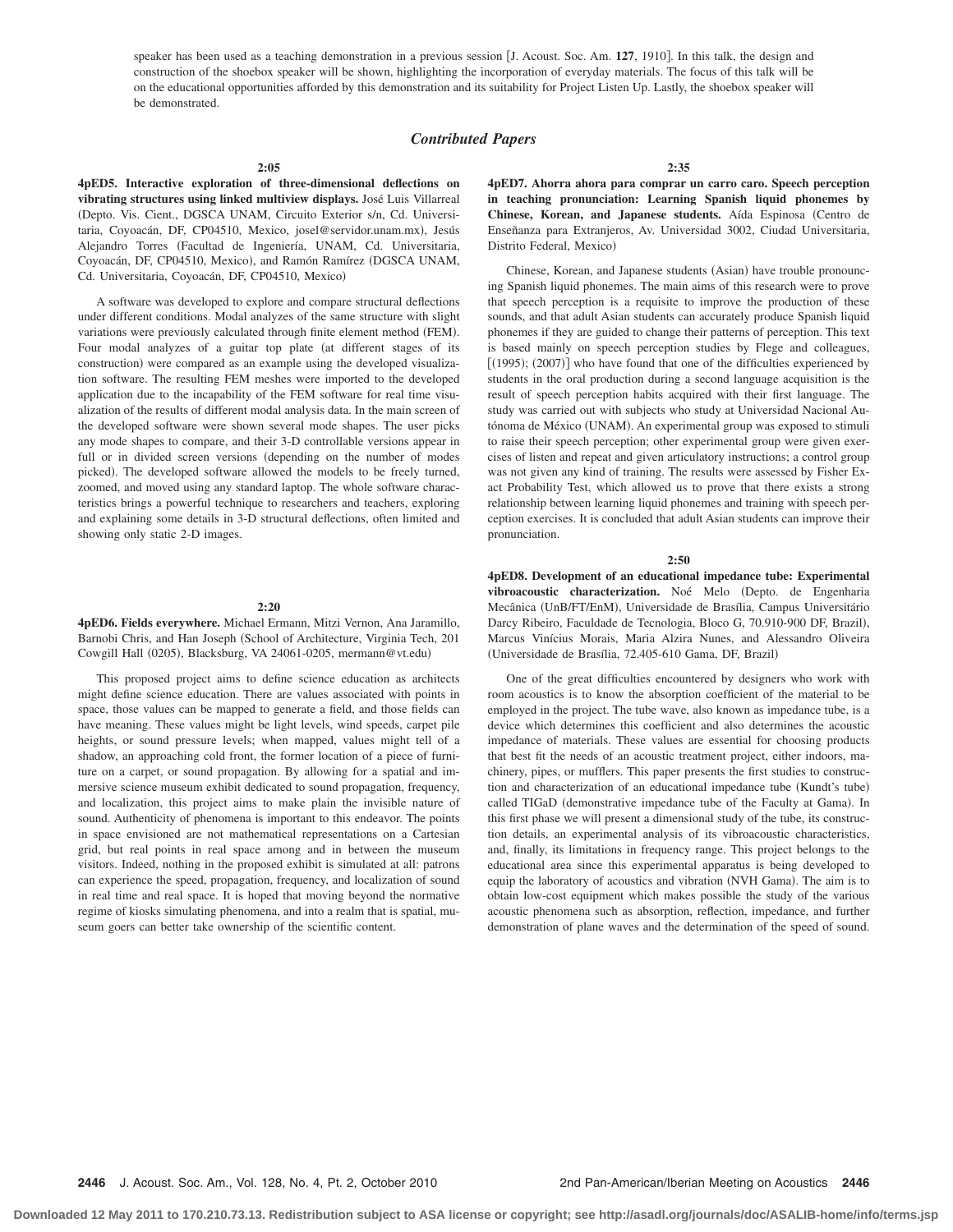# **Session 4pMUa**

# **Musical Acoustics: Acoustics of Guitars**

Thomas D. Rossing, Cochair *Dept. of Music, Stanford Univ., Stanford, CA 94305*

Felipe Orduna-Bustamente, Cochair *Lab de Acustica y Vibraciones, CCADET-UNAM, Mexico DF, CP 04510, Mexico*

# Ricardo Ruiz-Boullosa, Cochair *Lab de Acustica y Vibraciones, CCADET-UNAM, Mexico DF, CP 04510, Mexico*

# *Invited Papers*

## **1:00**

**4pMUa1. Guitar acoustics research 1980–2010.** Thomas D. Rossing Dept. of Music, Stanford Univ., Stanford, CA 94022, rossing @ccrma.stanford.edu-

Although the guitar is more than 200 years old, much of our understanding of its acoustical properties has developed during the past three decades. The low-frequency acoustical behavior can be explained on the basis of the coupled vibrations of the top plate, the back plate, the ribs, and the enclosed air cavity. Prominent peaks in the frequency response can be attributed to reflex coupling between these elements, and the luthier controls the tonal response of the instrument by skillful design and tuning of the various components through adjustment of their stiffness and mass. We discuss some of the more important acoustical research on guitars during the past three decades.

## **1:20**

**4pMUa2. Subjective and physical experiments related to the tuning of classical guitars.** Felipe Orduña-Bustamante, Francisco Fernández del Castillo Gómez, Erika Enedina Martínez Montejo, and Humberto Contreras Tello Grupo de Acústica y Vibraciones, Centro de Ciencias Aplicadas y Desarrollo Tecnológico, Universidad Nacional Autónoma de México, Mexico-

The subject of tuning the classical guitar is discussed in the light of subjective experiments during which guitarists tuned a classical guitar using different tuning methods. Tones of the six open strings were recorded after each tuning session, and the perceived musical pitch was estimated using a psychoacoustically based pitch detection algorithm. Also, the input mechanical mobility was measured at the top plate bridge, at the nut bridge, and at all the frets. Frequency shifts due to string-body coupling were estimated for the frequency components of all possible (open and fretted) guitar tones, and perceived musical pitch was also estimated for these tones. Results are presented of tuning accuracy and variability for individual guitarists as well as among different guitarists. Also, estimates are presented of overall guitar tuning accuracy, depending on string-body coupling, fretted-tone over-tension, tuning method, and other factors.

## **1:40**

**4pMUa3. Research on the acoustics of the guitar at the National Autonomous University of Mexico.** Ricardo Ruiz-Boullosa Laboratorio de Acústica y Vibraciones, CCADET, UNAM, Cd. Universitaria, México DF, CP 04510, Mexico, ricardo.ruizb@gmail .com)

The research on the acoustics of the guitar has had an interesting though brief history that began more or less in the 1960s. The results spread over a broad range of subjects, but is on the main focused in the lower modes of the guitar. Work being done now includes such topics as visualization of modes of vibration, radiation, etc., by the use of FEM and BEM methods. Lines of investigation that have some bearing on the sound of the guitar remain to be made. Tentative initial work on several topics is presented that have been undertaken in the acoustics laboratory at the National Autonomous University of Mexico. These include ways to measure the problems in tuning, the contribution of the neck to the radiation, the importance of high frequencies and modes of vibration on the sound of the guitar, the influence of the bridge design on the vibration and radiation of the top plate, and the influence of factors such as humidity. Some of these experimental lines, and others, could further expand the horizon of the acoustics of the guitar.

## **2:00**

4pMUa4. Evaluating design modifications in classical guitars. Bernard Richardson (School of Phys. and Astronomy, Cardiff Univ., 5 The Parade, Cardiff CF24 3AA, UK, RichardsonBE@cardiff.ac.uk-

The structure and musical usage of the classical guitar has changed considerably over its long history and the instrument still continues to develop. Major the changes in construction of guitars in the latter part of the nineteenth century and changes in their playing style helped establish the classical guitar as a serious solo instrument, which still holds considerable prominence today. Many makers and players strive to "improve" the instrument, but their objectives are rarely clearly defined or the overall consequences of specific changes are misunderstood. This paper will try to establish an objective framework for establishing what constitutes the sound of a **4p THU. PM**

4p THU. PM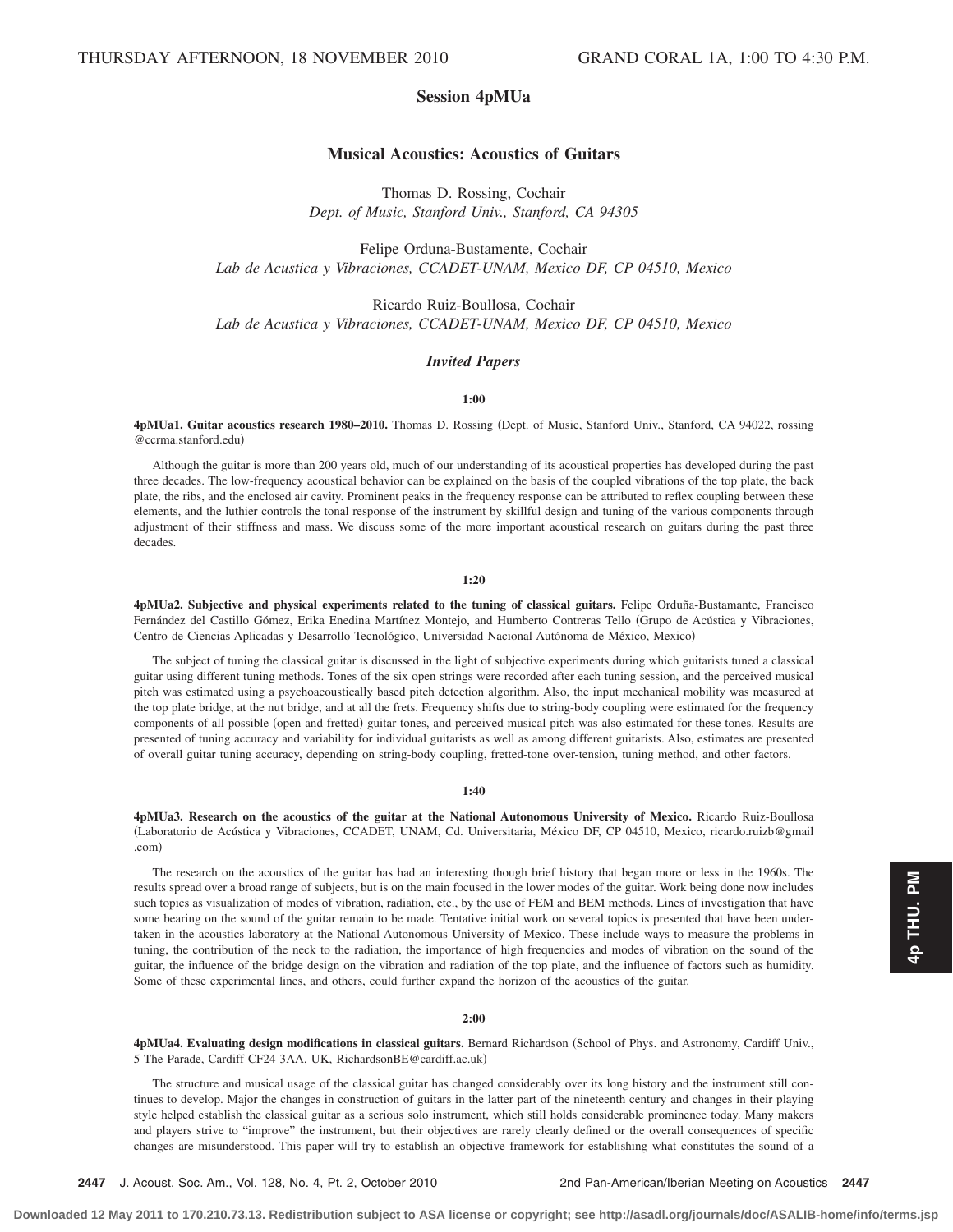guitar and how that sound may be modified by changes in the design or construction of the instrument or through the use of different materials. It will bring together objective experimental and theoretical work on the structural vibrations of guitars and acoustical radiation with subjective psychoacoustical evaluation of real and synthetic sound signals with the aim of helping to answer the many questions posed by guitar makers.

## **2:20**

**4pMUa5. Plucking the string: The excitation mechanism of the guitar.** Sandra Carral Univ. of Music and Performing Arts, Vienna; Inst. of Musical Acoust.; Anton von Webern Platz 1, 1030 Vienna, Austria)

The excitation mechanism of any musical instrument is a key component of the sound production and resulting sound of the instrument. In the case of the guitar, the manner and object with which the strings on the guitar are plucked determine, to some extent, the sound of the instrument. Parameters such as the plucking position, initial displacement, and deformation of the string have a strong influence on the resulting sound and its spectrum. In this talk, these and other parameters, as well as how they influence the sound, will be explained in detail, reviewing the studies available on this subject.

## **2:40—2:50 Break**

### **2:50**

**4pMUa6. What are the limits of the discrete stringed instrument model?** Mark French and Charles Jackson MET Dept., 138 Knoy Hall, 401 N. Grant St., W. Lafayette, IN 47907, rmfrench@purdue.edu)

Many different analytical models for stringed instruments have appeared in the technical literature, but one of the most widely used is a simple discrete model presented by Christensen and Vistisen in 1980. This model accounts, in a simple and approximate way, for the first two or three modes of a typical stringed instrument such as a guitar and includes coupling between the structure and the enclosed air. For the model to be used in predicting the effect of design changes, it is important to understand its limits. In order to explore the applicablity of the model, we have constructed a fixture that models the volume of an acoustic guitar with rigid side walls and flexible top and back plates, which can be changed quickly. A group of different tops was tested to show the effect of changes in mass and stiffness. Additionally, different soundhole geometries were used. In order to change the interior volume of the body, rigid plates were inserted into the body cavity. We report on the ability of tuned discrete models to account for changes to the geometry and the structure. Further, we show the experimentally determined trends in dynamic response of the guitar fixture.

#### **3:10**

4pMUa7. Four mass coupled oscillator guitar model. John E. Popp (Dept. of Phys. (retired), Moraine Valley CC, 9000 W. College Pkwy., Palos Hills, IL 60465-2478, johnepopp@cox.net)

Coupled oscillator models have been used for the low-frequency response (50–250 Hz) of a guitar [G. Caldersmith, "Guitar as a reflex enclosure," J. Acoust. Soc. Am. 63, 1566–1575 (1978); O. Christensen, "Quantitative models for low-frequency guitar function," in 103rd ASA Spring Meeting (1982) and J. Guitar Acoustics 6, 10–25 (1982); T. D. Rossing, J. Popp, and D. Polstein, "Acoustical response of guitars," in Proceedings of Stockholm Music Acoustics Conference, Royal Swedish Academy of Music (1985), pp. 311–332. These 2 and 3 mass models correctly predict measured resonance frequency relationships under various laboratory boundary conditions, but did not always represent the true state of a guitar in the players hands. The model presented has improved these models in three ways: (1) a fourth oscillator includes the guitar body; (2) plate stiffnesses and other fundamental parameters were measured directly and effective areas and masses were used to calculate the responses, including resonances and phases, directly; and (3) neck vibrations were calculated and measured and shown to effect the response significantly in some guitars. The calculated and measured resonances and phases agree reasonably well.

## *Contributed Papers*

### **3:30**

**4pMUa8. Internal visualization of finished guitars and their sound.** J. A. Torres (Lab. Acust. Apl. y Vibr. CCADET UNAM, Circuito Exterior s/n CU, Coyoacan, DF, CP04510, Mexico, jesusalejandrott@yahoo.com.mx), A. Granados, G. Hernández, and A. García Club Lauderos A. C., Paracho Michoacán, Mexico)

The internal structure of two classical guitars (using a near infrared transmittance technique) and typical sound spectra from each were compared. Both guitars were crafted by Paracho luthiers: one with carbon fiber reinforcements, and the other one with traditional Torres design. For the experiments, one fluorescent light bulb was inserted through the soundhole, and after, it was substituted with an incandescent one. The internal structure of each guitar was photographed, using a standard digital camera and a sony camcorder with infrared cut filter (nightshot). A typical song fragment was played in each single guitar, whereas the same experimental conditions were kept. Meanwhile, the corresponding mono record was captured. Sound spectra were averaged using selected fragments from the audio files. The images revealed the internal structure, which were useful in inspecting the internal guitar designs. Spectra of different song fragments played in the same guitar were very similar. However, the spectra did change when playing the same fragments using the other guitar. The procedures here explained allowed are to notice important differences in guitars using inexpensive and easy-to-implement techniques. This infrared photography technique was shown to be a significant improvement in comparison with optical photography; furthermore, it leads one to explore the whole soundbox structure. Work supported by the Faculty of Engineering  $(UNAM).$ 

## **3:45**

**4pMUa9. Studying guitar acoustics with modular software synthesizers.** Michael Steppat (Beuth Univ. of Appl. Sci., Luxemburgerstr. 10, 13353 Berlin, Germany, steppat@beuth-hochschule.de)

The contructional details of the guitar top plate have a great influence on the percepted sound quality of the instrument. Modeling the whole body with the finite element method provides a good analysis of the mechanical frequency response, with respect to the different spacings of the struts, though it is difficult to calculate it in real time. Modular software synthesizers can be used to simulate the mechanical behavior of the particular components, such as the strings, top-plate, back-plate, and the sound hole. The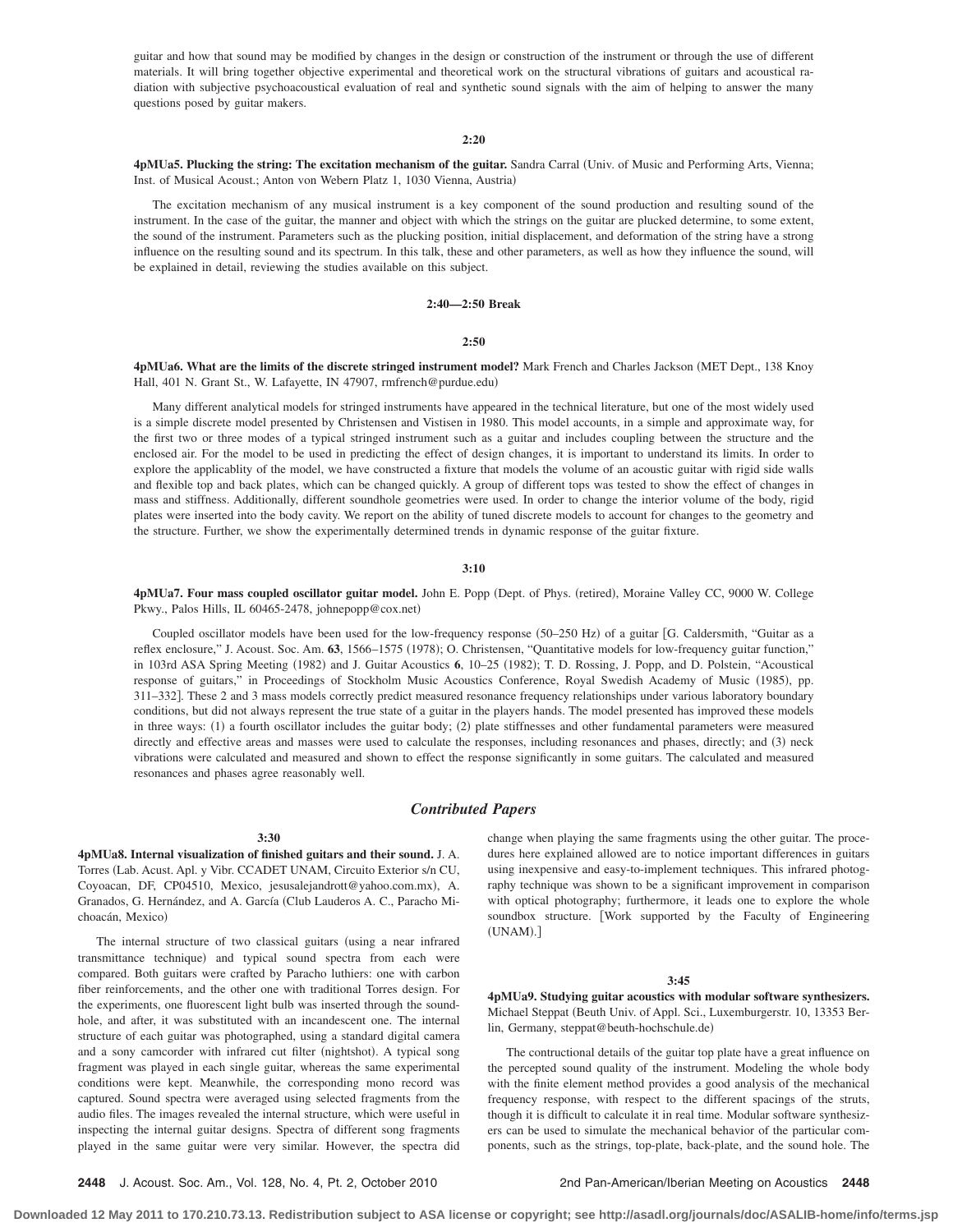vibration of each coupled component is calculated real time by a numerical solution of the related differential equations. The results can be used for listening tests to determine the influence of the different individual components.

## **4:00**

**4pMUa10. Acoustical differences between treble guitar strings of different tension (i.e., gauge).** Michael Faherty and Neil L. Aaronson (School of Natural Sci. and Mathematics, The Richard Stockton College of NJ, P.O. Box 195, Pomona, NJ 08240, neil.aaronson@stockton.edu-

The thickness of a guitar string has a complicated effect on the overall sound of the instrument, affecting the degree of inharmonicity in the tone. [Fletcher et al., (1991).] Different players also select strings of certain tensions because of their perceived qualities such as brightness and loudness. The acoustical differences in the sound and sustain of plucked nylon guitar strings as a function of string tension were measured in an effort to quantify these differences. The open string, fifth-fret, and 12th-fret harmonic waveforms of the treble (G, B, and E) strings were studied for sets of strings with different tensions. Only treble strings, made of a monofilament pure nylon strand, were studied. The levels of the first ten harmonics relative to the level of the fundamental were measured for each sound on each string, as well as the duration of the sustain in each case. Patterns in the sustain times and spectra as a function of string gauge will be presented. Research supported by the Richard Stockton College of New Jersey.

## **4:15**

**4pMUa11. Acoustic guitar microphone techniques.** Sam Ortallono MediaTech Inst., 3324 Walnut Bend Ln., Houston TX 77042, samortallono @yahoo.com)

This paper will discuss acoustic properties of microphone techniques for the unamplified guitar. By varying only microphone placement and the acoustic properties of the space, we will compare the effects on frequencies captured and reproduced. On and off axis data will be presented as well as those centered on the hole versus the twelfth fret. Also, the recording environment will be tested in both the more and less reverberant states. Mainly the frequency differences will be outlined but some attention will be paid to decay times and constructive or destructive interference. Finally, some examples in context will be delivered to illustrate the strengths and weaknesses of an application for a specific situation. Only one microphone will be presented, as we are only interested in the properties of the placement and the environment rather than microphone choice. No matter the selection of equipment at hand, these techniques will provide guidance to achieve the desired outcome.

# THURSDAY AFTERNOON, 18 NOVEMBER 2010 GRAND CORAL 1A, 5:00 TO 6:00 P.M.

# **Session 4pMUb**

# **Musical Acoustics: Classical Guitar Concert with Juan Carlos Laguna**

Miguel Zenker, Cochair

*Escuela Nacional de Musica, NAUM, Mexico City 04100, Mexico*

# Thomas D. Rossing, Cochair *Dept. of Music, Stanford Univ., Stanford, CA 94022*

A concert featuring Juan Carlos Laguna, one of the foremost guitarists of Mexico, will include music from the Renaissance to recent works. The program will include music by Ponce, Brouwer, Villa-Lobas, Pujol and Kantor.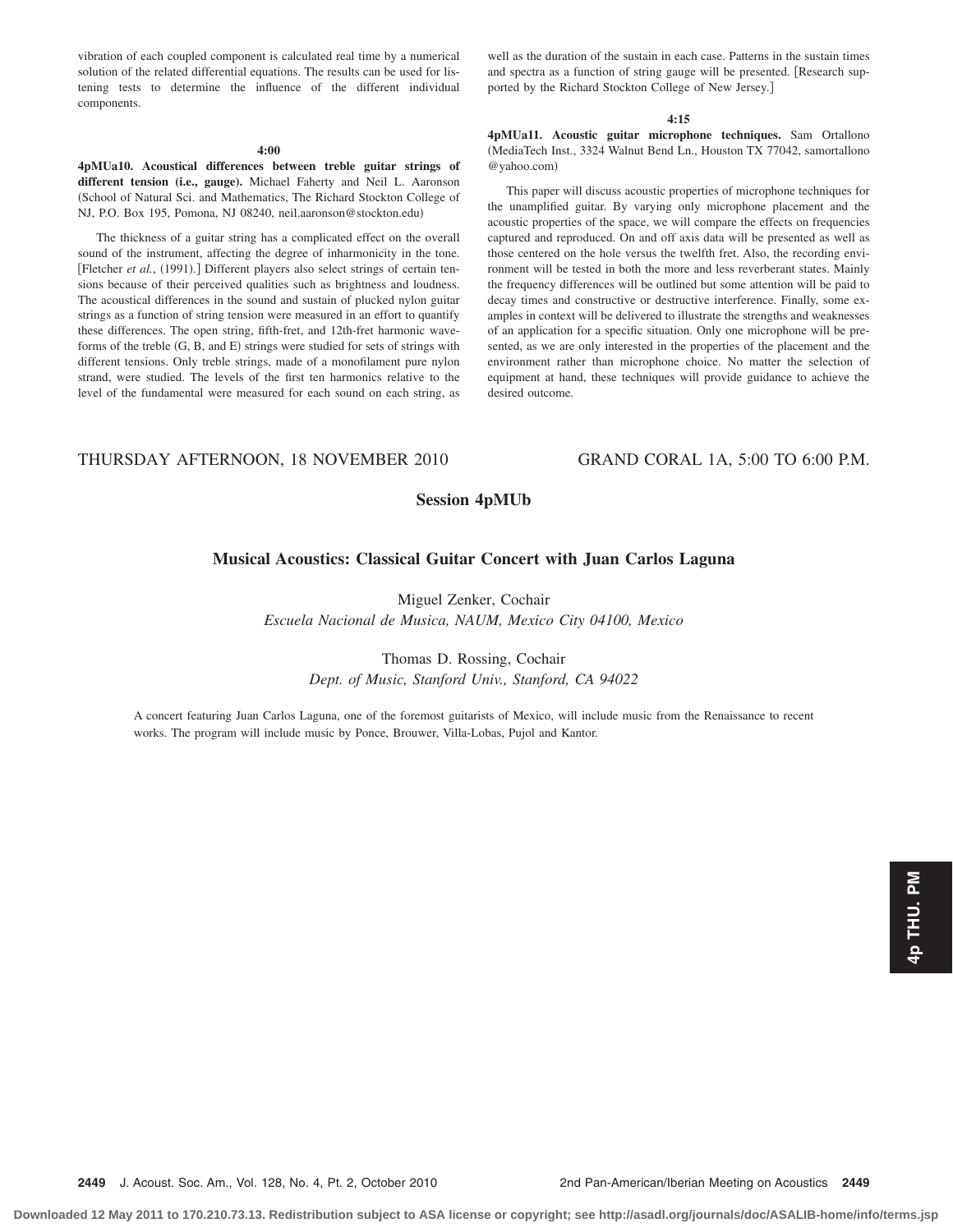# **Session 4pNS**

# **Noise: Noise in Latin America and Other Developing Countries**

Jorge P. Arenas, Cochair *Inst. of Acoustics, Univ. Austral de Chile, P.O. Box 567, Valdivia, Chile*

Sergio Beristain, Cochair *Mexican Inst. of Acoustics, P.O. Box 12-1022, Narvarte 03001 DF Mexico City, Mexico*

**Chair's Introduction—1:25**

# *Invited Papers*

## **1:30**

**4pNS1. Noise in the largest Mexican city.** Sergio Beristain Acoust. Lab., ESIME, IPN, IMA, P.O. Box 12-1022, Narvarte, Mexico City, Mexico, sberista@hotmail.com-

Mexico City is one of the largest cities in the whole world, and so it faces many of the contamination problems such as ozone, garbage, dust, and vibration, among others. Noise has spread along the city far beyond the industrial areas, the airport area which is now within the city limits, or the main traffic streets and fast roads. It can be found in commercial areas trying to attract customers passing by the streets, and also inside large commercial centers, living areas from most economical status, through popular parks and squares, which are supposed to be used for relaxation, but many of them have become commercial and exhibit areas, not to mention in most recreational sites, where people gather to listen high-level sounds.

#### **1:50**

**4pNS2. Noise pollution problem in Mexico City.** Felipe Rolando Menchaca Garcia IPN, P.O. Box 12-1022, Narvarte 03001, Mexico City, Mexico, fmenchac@ipn.mx-

Noise pollution in Mexico City is not a solved problem yet. In 1976 a national regulation was issued to prevent and reduce noise emitted by fixed and mobile sources, but it has not been implemented. This paper analyzes the reasons why noise pollution for Mexico citizen's welfare is not the main concern, why regulations have not been applied, and what are the results of absence of attention to this problem. The impact of Mexico City Airport, main roads, and construction practices are unknown and has to be studied and reflected in regulations and government policies. Recommendations of this paper include these main aspects of the problem.

## **2:10**

**4pNS3. Which are the main management issues about noise in Uruguay 2010?** Alice Elizabeth González Dpto. Ingeniería Ambiental, F. de Ingeniería UdelaR, J. Herrera y Reissig 565, CP 11.300, Montevideo Uruguay, aliceelizabethgonzalez@gmail.com-

Despite the fact that noise is not part of the management priorities of decision makers in Uruguay, conflicts about noise are being considered with increasing importance in the recent years. Mitigation measures and solutions are expensive and often difficult to implement, so the trend is to increase prevention in order to minimize correction measures. Focusing on management of some decision makers in the last years, it would be inferred that current management priorities in Uruguay are three: (1) The enactment of a National Regulation Act on noise pollution to homogenize the dissimilar criteria handled in the ordinances of the 19 departments in which Uruguay is administratively divided; (2) attention to conflicts generated by nightlife places in the neighborhoods, especially regarding the agglomeration of young people outside the clubs, that not only raise the environmental sound levels with their presence and voices, but also turn on audio equipment in their vehicles and generate other problems of connivance and security; (3) prevention of adverse occupational and environmental effects, which resulted in greater demands on noise impact studies for environmental authorizations, and systematic studies in occupational settings, including acoustic maps and periodic audiometric studies on staff exposed to high noise levels.

### **2:30**

**4pNS4. The Fortaleza noise mapping project: A tool for the definition of noise action plans for the airport, the light rail system,** and the Ceara musical event. F. Aurelio Chavez Brito (SEMAM, ECPS, Fortaleza, Brazil) and J. L. Bento Coelho (TULisbon, Lisboa, Portugal)

The Fortaleza noise mapping project was set up for the spatial representation of environmental noise indicators to obtain an essential tool to analyze and define strategies for noise pollution control in Fortaleza, Brazil. This is the first large-scale noise map drawn for a large city in Brazil. Noise emissions from the most important sources contributing to the sound environment of the city, namely, road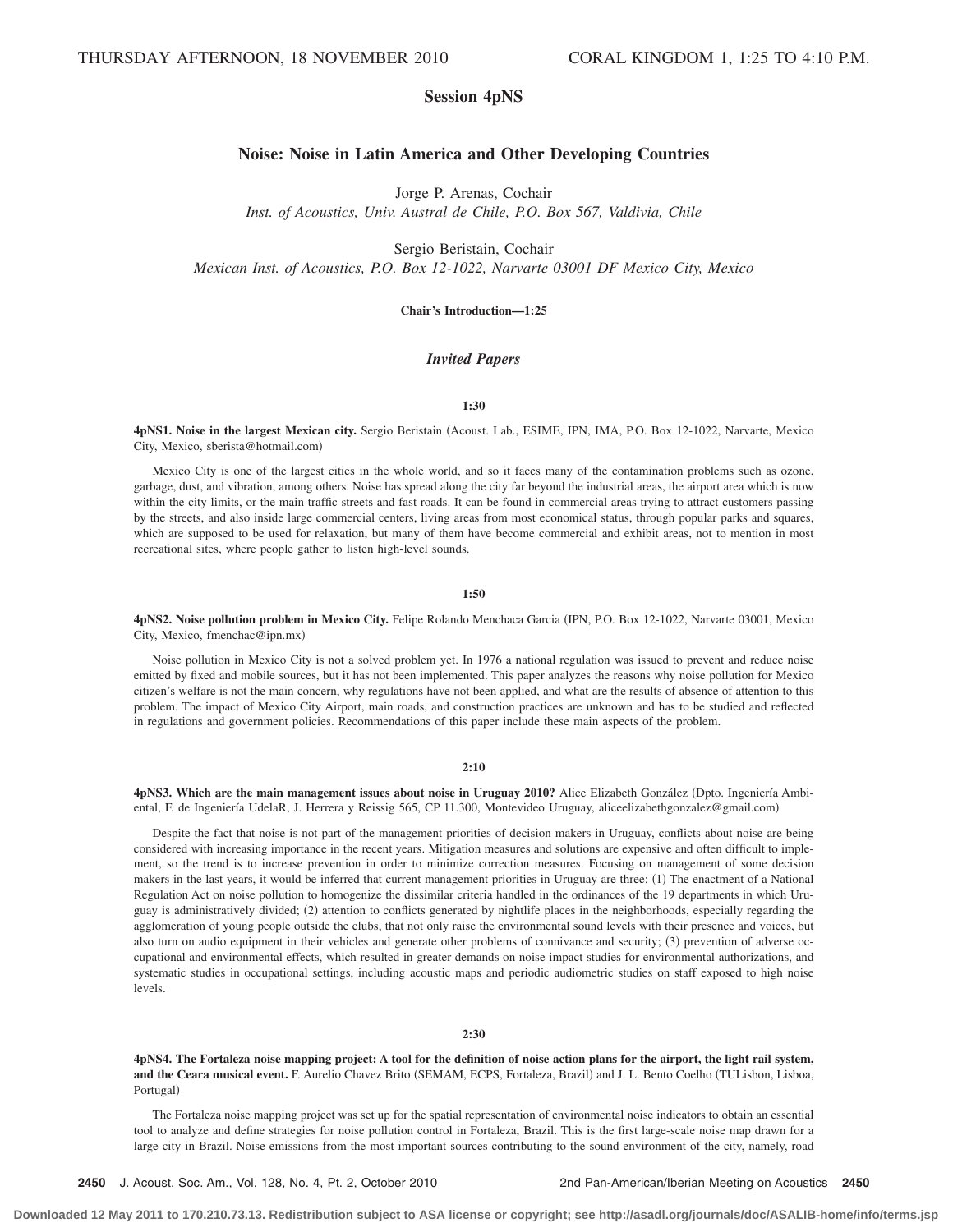traffic, railway noise, aircraft noise, industrial noise, and noise from entertainment areas, were included. The method followed a hybrid approach, essentially calculation complemented with experimental measurements for validation and calibration. The large-scale noise assessment allowed detailed studies of the noise impact of the Fortaleza International Airport, located well within the urban city area, the impact of the passage of the underground access light rail tunnel on the local soundscape, and the impact of the Ceará musical event, which, though being part of the city cultural program, takes place in central and seaside areas close to a public hospital. These studies will be presented and discussed in the context of a geographical area where the fair climate allows long hours spent outdoors.

# **2:50**

4pNS5. Experiences on noise in Argentina. Nilda Vechiatti and Daniel Gavinowich (Acoust. and Electroacoustic Lab., Faculty of Eng., Univ. of Buenos Aires, Paseo Colon 850, 1063 Buenos Aires, Argentina, laceac@fi.uba.ar-

It is well known that as the number of people living in an urban core increases, the consumption and production of goods and services and, proportionally, the waste generated, including noise as a common pollutant, increases. At the beginning, it might seem that noise pollution is associated with the high level of life in developed countries, but reality shows that exposure to noise in developing countries is not less, because the lack of demand in the quality of the buildings and a suitable framework of the law bring as a consequence that millions of people have no guaranteed good sound quality in their environment and suffer adverse effects on their health. Several decades before many institutions in our country conducted research works, provided services to the community, and participated in the development of standards and laws to prevent and correct noise pollution. But while the authorities of some countries have taken full awareness of the necessity to ensure the acoustic comfort of the people, in Argentina we still have much to do.

## *Contributed Papers*

**3:10**

**4pNS6. A comparative study of traffic noise modeling software.** Robin Lin, Jeffrey Russert, Daniel Walsh, and Dominique Chéenne (Dept. of Audio Arts and Acoust., Columbia College Chicago, 33 E. Congress, Rm. 601, Chicago, IL 60605, DCheenne@Colum.edu-

CADNAA, SOUNDPLAN, and TNM are three industry-standard software programs used for road traffic noise modeling. These programs allow for the calculation and mapping of predicted sound levels over selected areas or at specific locations from a user-generated model comprised of sound sources and physical elements such as roads, buildings, etc., that define the environment. CADNAA and SOUNDPLAN also allow the user to select the standard defining the method of calculation. While many studies have been conducted to validate each of the three programs against specific test data, little research is available to compare the three together against a common set of test results. This study compares calculated sound levels in CADNAA 3.7, SOUNDPLAN 7.0, and TNM 2.5 against actual traffic noise levels acquired at nine locations across three sites, each site offering a different level of complexity in terms of modeling the environment. Models were kept highly similar in all three programs and calculation methods used both the FHWA and RLS-90 standards. Results show that no single program was consistently accurate when using either standard, and also highlights the strengths and weaknesses of the two standards.

## **3:25**

**4pNS7. Road noise mapping of Medellín´s downtown: Experiences, analysis of different calculation's methods, and noise prediction** software. Diego Mauricio Murillo Gmez (Sound Eng. Program, Univ. de San Buenaventura Medellín, Cra 56 C no 51 90, Medellin 50010, Colombia, diego.murillo@usbmed.edu.co), Carlos Alberto Echeverri Londoño (Enviromental Eng. Program, Univ. de Medellín, Carrera 87 No 30 65), and Germán Mauricio Valencia Hernandez (Environ. Eng. Program, Univ. de San Buenaventura Medellín, Cra 56 c No 51 90)

In this paper we will present the development of road noise map in the downtown of Medellin City through the implementation of predictive software. For the construction of noise mapping, the results obtained using the calculation's French method (NMPB) and German method (RLS 90) were compared. The prediction process was carried out using two different softwares (SOUNDPLAN and CADNAA) for the purpose of analyzing the differences in the programs and the resulting levels. Finally, noise measurements were made in order to validate the prediction.

## **3:40**

**4pNS8. Road noise simulation as a management tool for redesign of public transport routes in the city of Medellin.** Diego Mauricio Murillo Gmez (Sound Eng. Prog., Univ. de San Buenaventura Medellín, Cra 56 c No 51-90, Medellin 50010, Colombia, diego.murillo@usbmed.edu.co), Carlos Alberto Echeverri Londoño (Environ. Eng. Prog., Univ. de Medellín), and Germán Mauricio Valencia Hernandez Univ. de San Buenaventura Medellín)

In this paper we present the process of road noise simulation as an analytical tool for decision-making in the conversion of radial to tranverse routes, designed for public transport in the city of Medellin. To obtain the existing noise pollution level and its subsequent comparison with the level from proposed redesign, a road map in the center of the city through the SoundPLAN software was carried out and various scenarios were predicted based on the analysis of decrease in the number of heavy vehicles in conflicting ways. Finally, air quality parameters, demand of passenger, travel time, and average speed were integrated in order to propose environmentally optimal routes and to improve mobility in the city.

#### **3:55**

**4pNS9. Noise mapping: A comparison of predicted and measured levels.** Steven R. Ryherd, Tina M. Ortkiese, and Kenneth A. Cunefare (Principal, Arpeggio Acoust. Consulting, LLC, Atlanta, GA 30345, srryherd @arpeggioacoustics.com)

In the United States, there are no national regulations requiring noise mapping in cities, and the noise mapping that is conducted is a consequence of local planning and policy bodies responding to or anticipating public demand. The production of oil and natural gas in urban environments has caused local governments surrounding Shreveport, LA, to utilize noise mapping and field measurements to assist in the development of a new noise ordinance. Over 1800 square miles surrounding the city was mapped considering air, rail, and road noise sources. Ten, multi-day measurement locations were strategically selected within the model area. A comparison of predicted and measured sound pressure levels is presented for consideration of future noise mapping methods and procedures.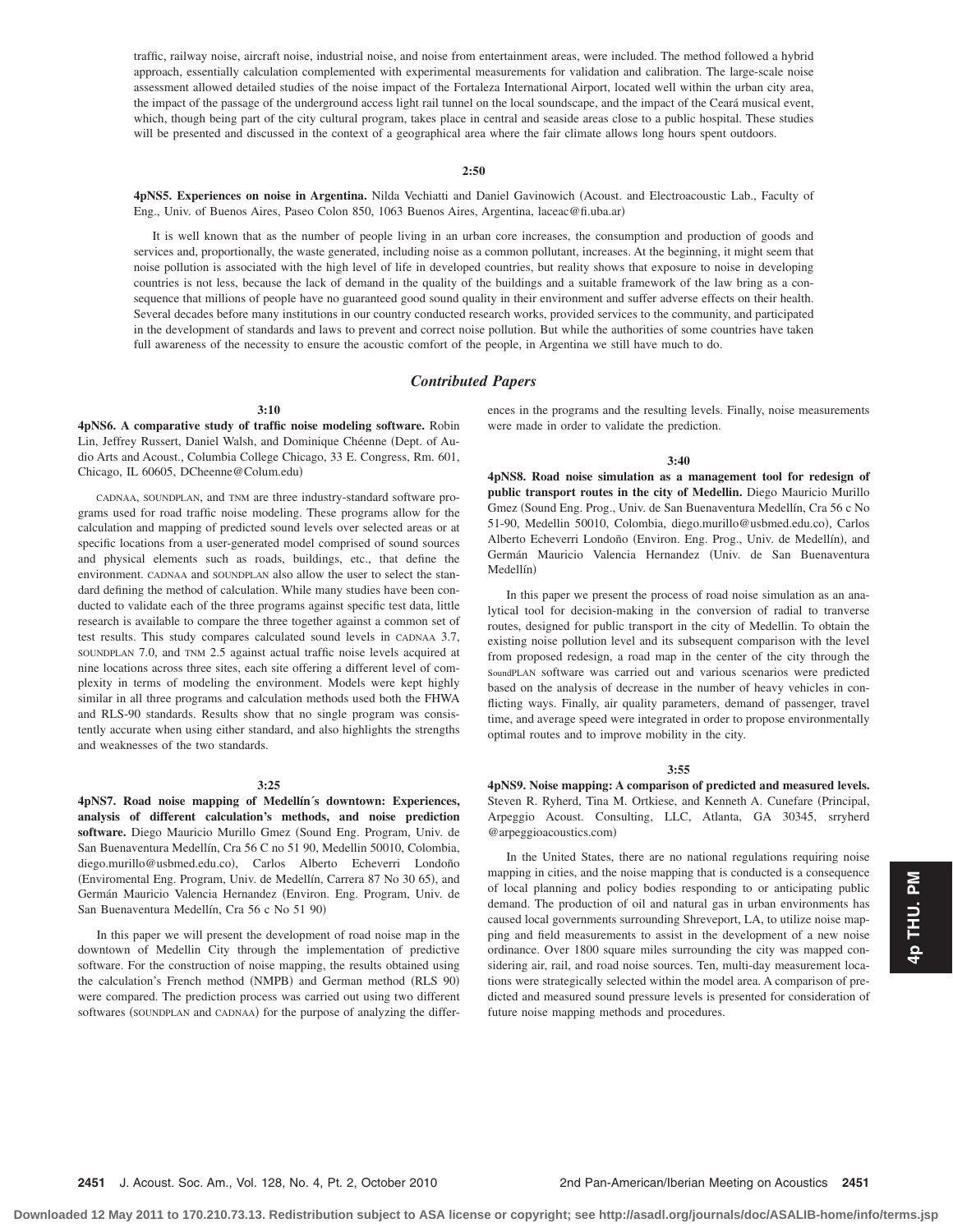## **Session 4pPA**

# **Physical Acoustics: Thirty Years of Resonant Ultrasound II**

Albert Migliori, Cochair *Los Alamos Natl. Lab., Los Alamos, NM 87545*

Veerle M. Keppens, Cochair *Dept. of Materials Science and Engineering, Univ. of Tennessee, Knoxville, TN 37996*

# *Invited Papers*

#### **1:30**

**4pPA1. Mode identified resonant ultrasound spectroscopy.** Hirotsugu Ogi Grad. School of Eng. Sci., Osaka Univ., Toyonaka, Osaka 560-8531, Japan, ogi@me.es.osaka-u.ac.jp)

Resonant ultrasound spectroscopy (RUS) is a powerful tool for determining all independent elastic constants (Cij) of solids. Successful inverse calculation for Cij requires mode identification for measured resonance frequencies. In this lecture, two mode-identified RUS methods developed by the author are presented. One is the electromagnetic acoustic resonance (EMAR) [Ogi et al., J. Acoust. Soc. Am. 106, 660 (1999)]. Using a solenoid coil and static magnetic field, vibrations of a specimen are measured through the electromagnetic-force mechanisms. Detectable vibrational modes are controlled by changing the magnetic-field direction. Because of the noncontacting measurement, it is applied to measurements at high temperatures easily. The second method incorporates the laser-Doppler interferometry into RUS (RUS-LDI method) [Ogi et al., J. Acoust. Soc. Am. 112, 2553 (2002)]. The specimen is set on the needle piezoelectric tripod in vacuum, and its displacement distributions at resonances are measured by laser interferometry for mode identification. It was applied to determine the piezoelectric coefficients and internal-friction tensors as well as Cij of various piezoelectric materials, and also to thin-film Cij. Because the contributions of the piezoelectric coefficients and thin-film Cij to resonance frequencies are very small, correct mode identification becomes significantly important in their determination.

**2:00**

**4pPA2. Resonance spectroscopy: Time versus frequency and open versus closed systems.** John A. Scales Dept. of Phys., Colorado School of Mines, Golden, CO 80401, jscales@mines.edu) and Martin L. Smith (Blindgoat Geophys., Sharon, VT 05065)

The existence of resonance in any system derives from the presence of periodic wave propagation. Such periodicities can exist in closed systems [traditional resonance ultrasound spectroscopy (RUS)] or open systems (e.g., lasers), and they can be analyzed either in the time or frequency domain. From this broader perspective we can see that diverse techniques such as RUS, coda wave interferometry, diffuse wave spectroscopy, cavity ring-down spectroscopy, cavity perturbation, etc., share many common physical principles: propagating energy is trapped, at least temporarily, and allowed to repeatedly sample a medium. It is this repeated sampling that gives spectroscopy and interferometry their great sensitivity. In this paper we will show a number of examples of RUS or RUS-like techniques applied to the characterization of materials in the laboratory. Sometimes the waves will be mechanical and sometimes they will be electromagnetic, but the unity of the physical principles involved allow us to apply the lessons learned from RUS to a wide range of problems.

## *Contributed Papers*

#### **2:30**

**4pPA3. Measurement schemes for resonant ultrasound spectroscopy experiments at high temperatures.** J. R. Gladden, III, G. Li, R. Adebisi, and S. Male (Dept. of Phys. and Astronomy, Univ. of Mississippi, University, MS 38677, jgladden@olemiss.edu)

The heart of any acoustic measurement is the conversion of vibrational energy into electrical energy. One of the most common and efficient methods of this energy transduction is the use of piezoelectric elements such as PZT or lithium niobate. At temperatures above about 600 °C, all traditional piezoelectric materials lose their piezoelectric properties, requiring the use of buffer rods to separate the sample in the hot zone and the transducers. Buffer rods introduce experimental difficulties such as reduced signal to noise, sample loading effects, and extraneous buffer rod resonances. We will report on experimental details of RUS measurements at temperatures up to 1000 °C including the development of a noncontact optical lever system of resonance detection. Data showing the acoustic signature of phosphorus precipitation in silicon germanium and phase transitions in Zintl phase YMS thermoelectric materials will be presented.

## **2:45**

**4pPA4. Elastic rays and coda wave interferometry.** Thomas Gorin and Adrian Ortega (Dept. of Phys., Universidad de Guadalajara, C.P. 44840, Guadalajara, Mexico)

We apply the concept of rays, well known from geometric optics, to elastic waves traveling in a finite solid. Ray splitting and mode conversion between compressional *P*-waves and transversal *S*-waves are taken into account by using a random walk procedure and Monte-Carlo integration. In addition, we use the diagonal approximation from semi-classical theory to take the interference between rays traveling along different paths into account. Our approach allows us to simulate interference effects in the propagation of diffuse Coda waves in isotropic solids of different geometric shapes. We use that method to describe recent experiments by Lobkis and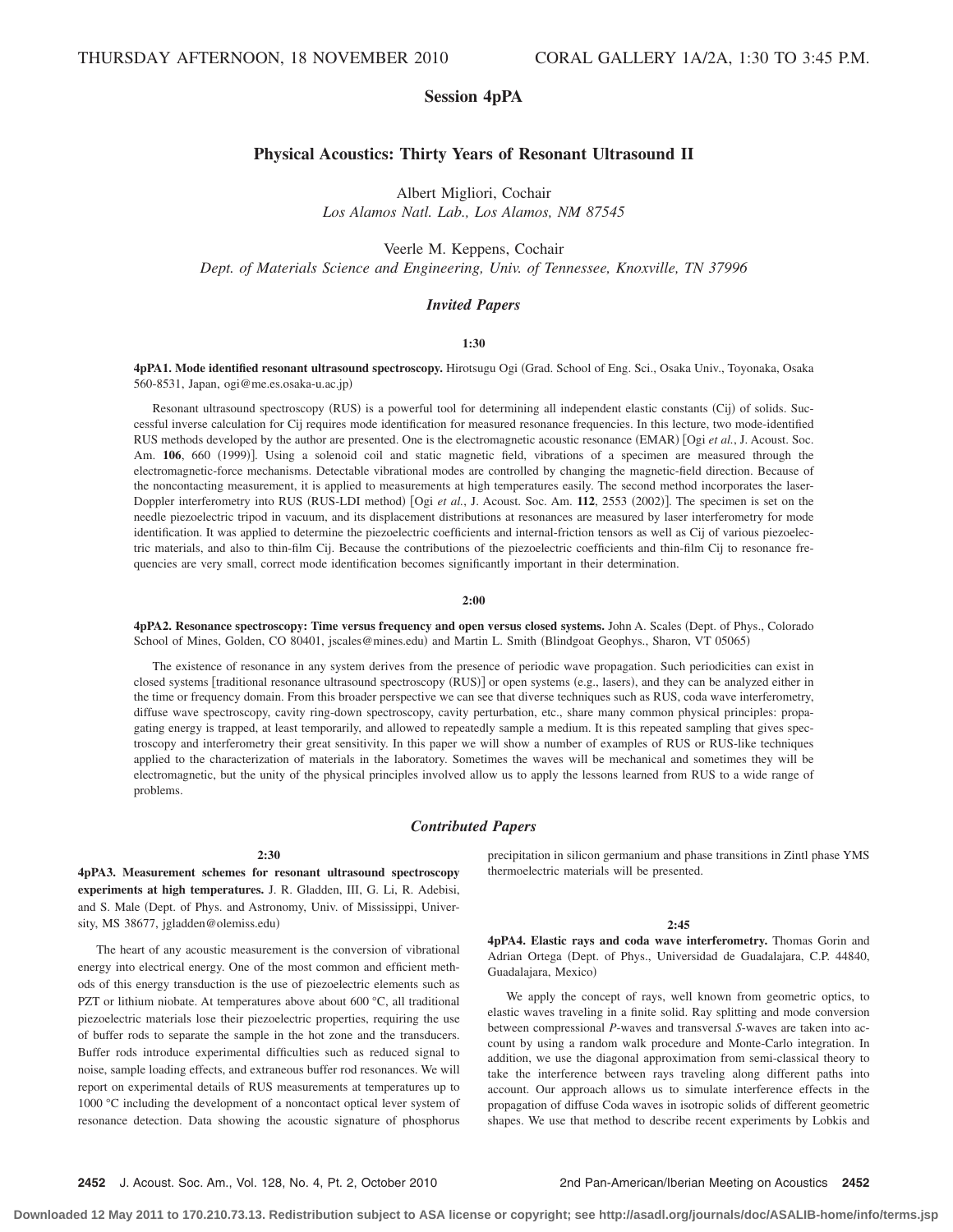Weaver [Phys. Rev. E 78, 066212 (2008)] on the scattering fidelity in elastodynamic systems.

## **3:00**

**4pPA5. Experimental measurement of the elastic tensor of single crystal rare earth scandates utilizing resonant ultrasound spectroscopy.** Eric Scott and Kenneth Pestka, II (Dept. of Phys., Rollins College, 1000 Holt Ave., Winter Park, FL 32789)

Using resonant ultrasound spectroscopy (RUS) in combination with *ab initio* calculations, the complete elastic tensor of four rare earth scandates,  $SmScO<sub>3</sub>$ , TbScO<sub>3</sub>, NdScO<sub>3</sub>, and EuScO<sub>3</sub>, was determined. These recently developed materials are useful for a variety of novel applications including strain-induced thin film growth of superlattices used in sonic lasers. In these applications, the dynamic lattice properties are of importance and are directly related to the elastic constants. The RUS method for determining the elastic constants is accomplished by iteratively comparing the experimentally determined resonant frequencies of a sample with a set of calculated frequencies. These calculated frequencies are generated from an assumed set of elastic constants. In order for the RUS method to reproduce the elastic tensor of the sample, reasonable initial elastic constants are required. For these newly developed materials, the initial elastic constants were obtained using *ab initio* calculations. Utilizing RUS, the experimentally determined elastic constants differed, on average, by less than 10% from the theoretical values.

## **3:15**

**4pPA6. Resonant ultrasound spectroscopy of sandstone.** Cristian Pantea, Blake T. Sturtevant, and Dipen N. Sinha (MPA-11, Los Alamos Natl. Lab., MS D429, Los Alamos, NM 87545, pantea@lanl.gov)

Sandstones are typically found in geothermal and oil and gas reservoirs. A precise determination of the elastic moduli of sandstone is very important toward understanding the reservoir properties, especially when hydrofracturing needs to be performed. Hydro-fracturing consists of injecting high-pressure water in the bedrock formation to create bedrock fractures that connect to existing fractures in the formation, resulting in an increased flow of water, oil, or gas. Elastic properties of various types of sandstones are

investigated in this work using resonant ultrasound spectroscopy (RUS). The porosity and very low elastic moduli of sandstones introduce additional challenges in the determination of the elastic moduli when compared to materials previously investigated by this technique. Conventional RUS experiments are difficult to perform on such porous, brittle, and attenuating samples, and a re-designed experimental setup is required that can deliver more acoustical energy to the sample. A detailed description of the approach will be discussed, including transducer selection, experimental setup materials, and sample geometry. Temperature dependence of sandstone elastic moduli for temperatures typical of geothermal and oil and gas reservoirs is investigated. In addition, high pressure–high temperature determination of the elastic moduli will be described.

## **3:30**

**4pPA7. Application of resonant acoustic spectroscopy to beam shaped** asphalt concrete samples. Anders Gudmarsson (Dept. of Civil and Architectural Eng., KTH Royal Inst. of Technol., Brinellvägen 34, 100 44 Stockholm, Sweden, anders.gudmarsson@byv.kth.se), Nils Ryden (Lund Univ., 221 00 Lund, Sweden), and Björn Birgisson (KTH Royal Inst. of Technol., Brinellvägen 34, 100 44 Stockholm, Sweden)

The dynamic modulus of asphalt concrete is a key parameter needed in modern pavement design and management. Traditional laboratory tests based on cyclic loading (0.1-25 Hz) at different testing temperatures are time consuming and require expensive equipment. There is therefore a need for more efficient non-destructive methods to determine the dynamic modulus of asphalt concrete. This study applies resonant acoustic spectroscopy (RAS) to beam shaped asphalt concrete samples. Multiple modes of vibration are measured at each testing temperature using a miniature accelerometer and a small steel sphere as impact source. The complex modulus from each resonant frequency is calculated using the Rayleigh–Ritz method. The heterogeneous and viscoelastic nature of asphalt concrete presents challenges to the application of conventional RAS. The number of measurable modes decreases with increasing test temperature. In an attempt to extend the usable frequency and temperature range measured, transfer functions are inverted using the finite element method along with a frequency dependent complex modulus. Initial results indicate that RAS can be an efficient method for the prediction of the high-frequency part of the asphalt concrete dynamic modulus mastercurve.

# THURSDAY AFTERNOON, 18 NOVEMBER 2010 GRAND CORAL 3, 1:00 TO 5:00 P.M.

# **Session 4pPP**

# **Psychological and Physiological Acoustics: Detection, Discrimination, and Spatial Hearing (Poster Session)**

Daniel J. Tollin, Chair

*Dept. of Physiology, Univ. of Colorado Medical School., 12800 E. 19th Ave., Aurora, CA 80045*

# *Contributed Papers*

All posters will be on display from 1:00 p.m. to 5:00 p.m. To allow contributors an opportunity to see other posters, contributors of odd-numbered papers will be at their posters from 1:00 p.m. to 3:00 p.m. and contributors of even-numbered papers will be at their posters from 3:00 p.m. to 5:00 p.m.

**4pPP1. Single- and dual-channel rate discrimination by cochlear** implant listeners. Antje Ihlefeld and Robert P. Carlyon (MRC Cognition & Brain Sci. Unit, 15 Chaucer Rd., Cambridge CB2 7EF, UK, antje.ihlefeld @mrc-cbu.cam.ac.uk-

Experiment 1 measured single-electrode rate-discrimination for two different electrodes (4 and 8) as a function of modulation depth. Stimuli were sinusoidally amplitude modulated, 200-ms monopolar biphasic pulse trains with a 5000-pps carrier rate, and an envelope frequency standard of 100 Hz, presented in a 2I-2AFC paradigm. Four cochlear implant listeners (CILs),

users of MedEL Pulsar processors, participated. Performance generally improved with increasing modulation depth and was better on electrode 4 than on electrode 8. Using pairs of modulation depths with similar singleelectrode performances, experiment 2 examined the combination of rate information across these two electrodes, when both electrodes were stimulated simultaneously with sinusoidal amplitude modulated pulse trains whose envelopes were either in phase or out of phase across electrodes. CILs-1 and -2 performed worse in the out-of-phase condition than in the in-phase condition. CIL-3 performed better in the out-of-phase condition than in the in-phase condition. CIL-4 showed no difference. Although performance was sometimes better with dual-channel than with single-channel stimulation, re-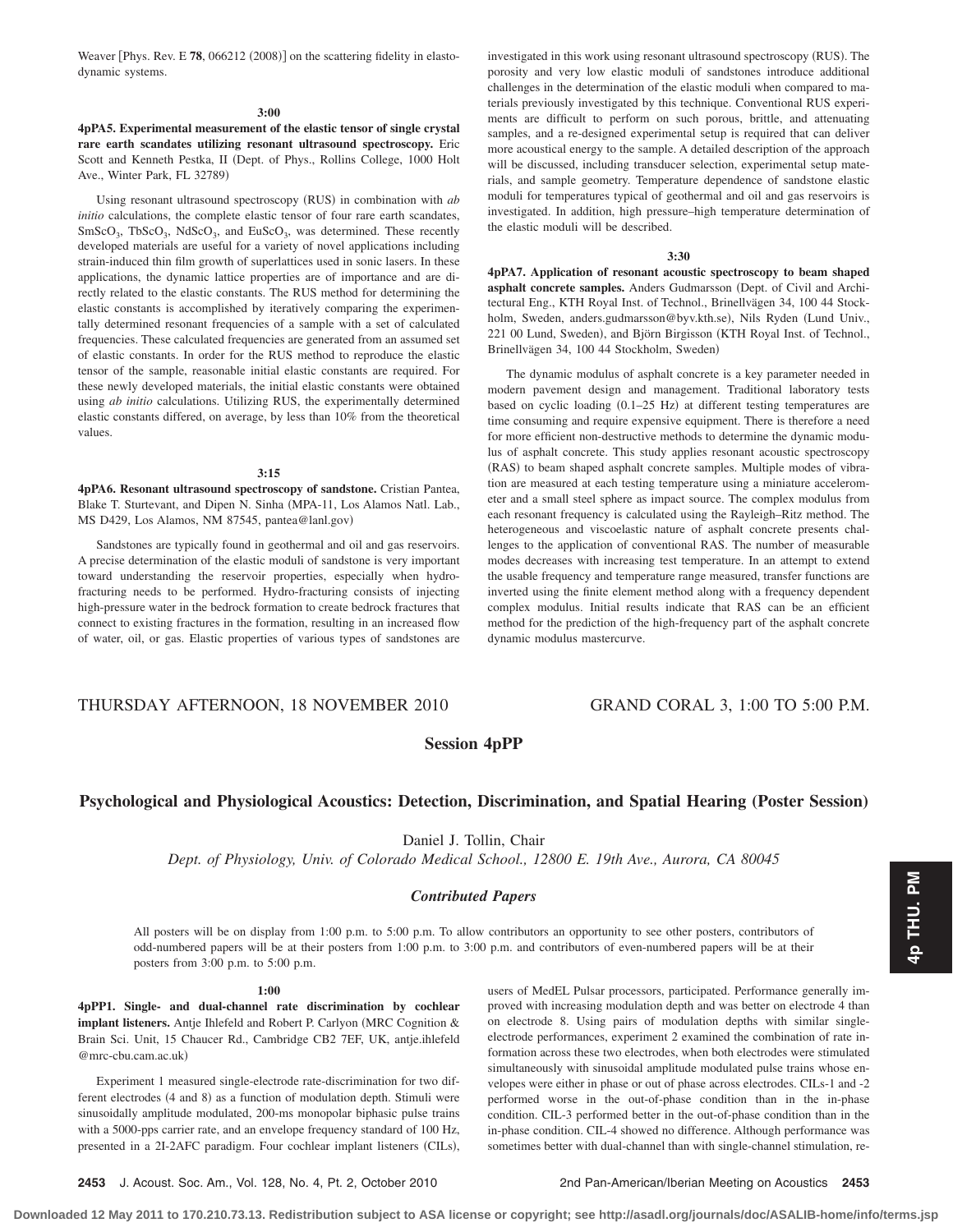sults do not reveal a substantial and consistent benefit from combining information across electrodes. However, when modulation is applied to more than one electrode, results show that the phase relationship of envelopes across electrodes can affect a CIL's ability to process modulation rate.

**4pPP2. A comparison of three models for the principal pitch of vibrato tones.** Pablo Etchemendy, Bruno A. Mesz, and Manuel C. Eguia Laboratorio de Acústica y Percepción Sonora, Univ. Nacional de Quilmes, R. S. Peña 352, Bernal, 1876 Buenos Aires, Argentina)

Vibrato is the more ubiquitous manifestation of a non-stationary tone that can evoke a single overall pitch, called principal pitch. Some recent results using non-symmetrical vibrato tones suggest that the perceived pitch could be governed by some stability-sensitive mechanism. A recently proposed one-parameter model based on time-frequency reassignment was able to predict previously reported results. [B. Mesz and M. C. Eguia, Ann. N.Y. Acad. Sci. 1169, 126-130 (2009)]. The proposed model has some biological plausibility since the local computations at each auditory channel needed for pitch estimation are based on phase information, so they could be implemented in principle using the time interval between action potentials in the auditory nerve fibers. In order to test this new model against two previously formulated models of vibrato pitch [H. Gockel et al., J. Acoust. Soc. Am. 109, 701-712 (2001)] and pitch saliency [Cariani. Proc. VIII Intl. Conf. Music Perception & Cognition, Evanston, IL (2004)], a psychophysical experiment using vibratos with fast and irregular frequency modulation, which yield quite different pitch predictions in the three models, is performed.

**4pPP3. Effects of conflicting auditory information on selective attention** to pitch. Blas Espinoza-Varas (Commun. Sci. & Disord., OU Health Sci. Ctr., 1200 N. Stonewall Av., Oklahoma City, OK 73117)

We studied how conflicting information interferes with selective attention to task-relevant differences in pure-tone frequency. Across the observation intervals of the discrimination task, the relevant frequency differences between target tones were positive, but within an observation interval, they could appear to be small or negative relative to conflicting differences in flanker tones leading or trailing the target. Being correct required attending to the between-target and ignoring the target-flanker pitch relation (across and within observation-interval, respectively). The interference index was an elevation of conflict-laden frequency discrimination thresholds (FDTs), relative to no-conflict FDTs. When conflicting differences in frequency or level trailed the relevant differences, interference was large and persistent, increased with the target-flanker time proximity, but decreased with extensive training. Interference occurs when the target-flanker pitch relation is more prominent than the one between targets, and the physical and/or perceptual effects of relevant and conflicting differences tend to cancel one another, as with the above conflicting differences. With untrained participants, the target-flanker pitch relation is most prominent in conditions fostering both the perceptual grouping of the target and flanker and the recency and salience of the conflicting differences; conversely, by lessening such grouping and salience, prolonged training decreases or nullifies the interference.

**4pPP4. The effects of ear of stimulus presentation on pitch discrimination abilities of young adult females.** Ashley R. Gaal, Robert E. Moore, and Julie M. Estis (Dept. of Speech Pathol. and Audiol., Univ. of South Alabama, 307 N. Univ. Blvd. Mobile, AL 36688, jestis@usouthal .edu)

Previous research has examined various factors that influence pitch discrimination abilities in normal-hearing listeners [Deutsch (1970); (1978)], including the influence of spatial location of input stimuli. Separating the input location of interference tones from the initial (reference) and final (comparison) tones leads to better pitch discrimination accuracy (PDA) than when all tones are presented to the same ear, but the effects of the relationships between these three tone types have not been explored. This study examined the impact of ear of stimulation in 20 conditions: 5 containing no interference and 15 containing 4 interference tones. Twenty-four nonmusician females (age 19-30) with normal hearing participated. Results showed that performance was significantly better when (a) no interference was present, (b) the comparison tone was presented contralaterally to reference and interference tones, (c) the comparison tone was presented to the left ear, and (d) the reference and comparison tones were the same frequency. Overall, the comparison tone seems to play a key role in PDA. These findings should be further explored, as they could be utilized in aural training and therapy programs to strengthen pitch discrimination in musicians and clinical populations, such as individuals with prosodic language or auditory processing deficits.

**4pPP5. Temporal fine structure for sequential segregation.** Nicolas Grimault UMR CNRS 5020, Université Lyon 1, 50 av. T. Garnier, 69366 Lyon, France) and Etienne Gaudrain (MRC Cognition and Brain Sci., Cambridge CB2 7EF, UK-

Pitch based sequential segregation is reputed to benefit from spectral cues and temporal envelope cues. However, some previous results with hearing impaired listeners raised the possibility that other cues could promote segregation. These other cues could be responsible for the high intersubject variability across hearing impaired listeners in streaming experiments. Temporal fine structure cues appeared then to be a valuable candidate. The current study is dedicated to assess the potential benefit from temporal fine structure cues for sequential segregation. Unresolved complex tones (A) and unresolved complex tones with the same F0 in which all components were shifted upward by the same number of Hertz (B) were presented in ABA-ABA- sequences. Using these stimuli, a rhythm discrimination task was used to estimate the amount of primitive segregation. Cochlear models will be applied first to the stimuli to establish the respective amount of spectral, temporal envelope and temporal fine structure cues. The results from the discrimination task will then be discussed at the light of the outputs of the models.

**4pPP6. Localizing amplitude-modulated high-frequency tones in free field: Physical.** William M. Hartmann, Brad Rakerd, and Eric J. Macaulay (Michigan State Univ., East Lansing, MI 48824, hartmann@pa.msu.edu)

Headphone experiments since the 1950s have shown that high-frequency tones can be lateralized if they are given low-frequency amplitude modulation (AM). Lateralization is mediated by the interaural time difference (ITD) of the amplitude envelope, and it resembles lateralization for a comparison sine tone having the frequency of the modulation in the AM tone. However, lateralization is distinct from localization because there are significant physical differences between the idealized AM signals in the headphone experiments and the signals arriving at a listener's ears in free-field presentation. In free field, (1) the modulation percentage becomes different for the two ears, (2) a purely amplitude-modulated source inevitably acquires some frequency modulated component, (3) signals are sometimes overmodulated in one or both ears. Also, the ITD of the AM envelope is generally less than the ITD in the comparison low-frequency sine tone because the envelope ITD depends on the group delay, not the (larger) phase delay. Nevertheless, it is known that listeners can use the envelope ITD to localize high-frequency AM tones presented in free field. [E. J. Macaulay *et al.*, J. Acoust. Soc. Am. 127, 1440-1449 (2010).] [Work supported by the NIDCD, Grant DC 00181.

**4pPP7. A role for low-frequency sensitive neurons in the auditory brainstem in the encoding of source location distance-dependent interaural level difference cues.** Daniel J. Tollin, Heath G. Jones, Jennifer L. Thornton, and Kanthaiah Koka (Dept. of Physio., Univ. of Colorado Med. Sch., RC1N, 8307, Box 6511, 12800 E 19th Ave., Aurora, CO 80045, daniel .tollin@ucdenver.edu-

The duplex theory posits that low- and high-frequency sounds are localized using two different acoustical cues, interaural time delays (ITDs) and interaural level differences (ILDs), respectively. Psychophysical data have generally supported the theory for pure tones. Anatomical and physiological studies have revealed two parallel brainstem pathways that appear to encode ITDs and ILDs separately. ITDs are extracted by medial superior olive neurons. ILDs are extracted by lateral superior olive (LSO) neurons. ILDsensitive neurons are also found in the inferior colliculus (IC). ILDs are a complex function of both source location and frequency such that lower and higher frequencies exhibit smaller and larger ILDs, respectively. LSO and IC neurons encode ILDs for high-frequency sounds where the cues are physically available, but there are discrepancies regarding low-frequency neurons. Although acoustically, low-frequency ILDs are small, humans are sensitive to them and physiological studies have found low-frequency neurons in the LSO and IC that could encode them. Here the hypothesis that low-frequency ILDs are useful when sound source distance is varied is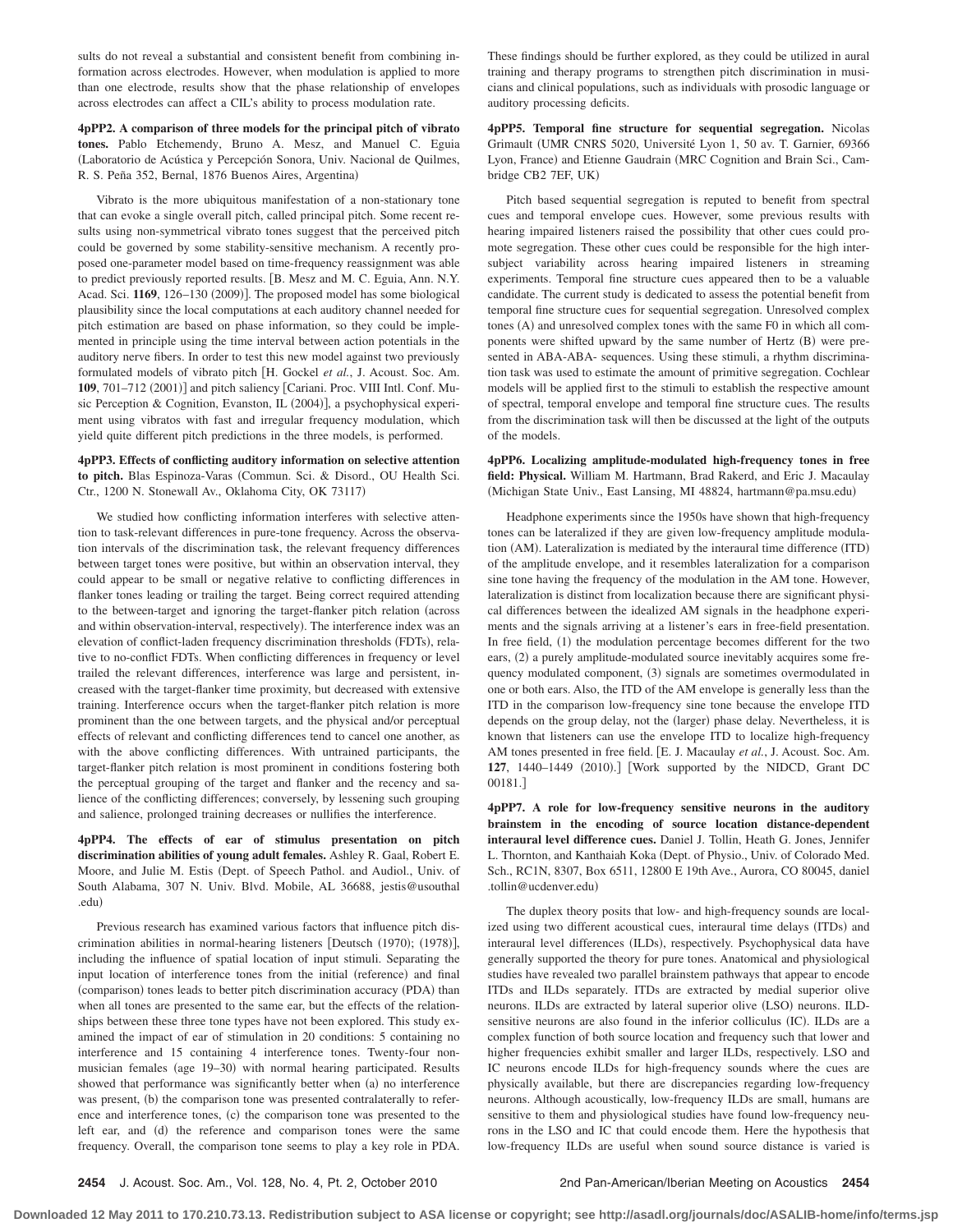explored. These data demonstrate that a population of IC neurons is sufficient to encode the range of acoustic ILDs that would be experienced as a joint function of source location and distance.

**4pPP8. The role of spectral cues and minimum bandwidth in the auditory perception of distance.** Ramiro Oscar Vergara Ferrari, Esteban Calcagno, and Manuel C. Eguia Lab. de Acústica y Persepción Sonora, Univ. de Quilmes, Roque Sáenz Peña 352, Bernal, B1876BXD Buenos Aires, Argentina, ramirovergara@hotmail.com-

Little is known about the strategies that humans use to estimate the distance of a sound source. Variations in the sound pressure level and changes in the sound induced by its relationship with the acoustic environment have been proposed as important cues in the judgment of the apparent distance of a sound source. However, relatively little attention has been given to the role of frequency spectrum in the determination of auditory distance. In this work, psychophysical experiments on distance perception using auditory stimuli with different spectral characteristics are performed. The first series of experiments show that subjects perceive better the changes in the distance of the source for spectrally complex auditory stimuli compared to pure tones. In the second set of experiments, noise bands with bandwidths located on different parts of the frequency spectrum were used. From this experiment, the minimum bandwidth required for a sound signal in order to preserve information on the distance to the acoustic source is obtained as a function of frequency. These results show that the spectral characteristics of sounds can significantly influence the perception of the distance to a sound source.

**4pPP9. Systematically shifting the phase of bilateral bone-conducted sound changes perceived loudness.** Ross W. Deas, Robert B. Adamson, Laura L. Curran, Philip P. Garland, Manohar Bance, and Jeremy A. Brown SENSE Lab., 1276 South Park St., Rm. 3189 Dickson Bldg., VG Site QEII Health Sci. Ctr., Halifax, NS B3H 2Y9, Canada)

Signals transmitted via bone conduction transducers travel through bone and reach both cochleae. Applying the same bone signal to different sides of the head means that signals cross the skull and potentially apply opposing forces to each other. However, if the phase of one transducer were to be shifted relative to the other, it is possible that the two signals might result in complementary forces. This study systematically manipulated the phase of one signal relative to the other, and measured the change in perceived loudness. For a wide range of frequencies (250 Hz-10 kHz), participants (n=5) were presented with pure tones that sequentially swept through the full range of phase offsets (0-2 pi) and judged whether each tone was louder or quieter than the preceding tone. Data showed a clear sinusoidal variation in perceived loudness with phase. Phase-offset that yielded maximum perceived loudness varied systematically with frequency. Audiological thresholds were obtained for optimum and pessimum phase-offsets at each frequency in a blind experimental design. Differences as large as 10 dB were found between the different conditions. We argue that this is an important finding about the nature of bone-conducted sound, with important clinical implications for patients who use bone conduction hearing devices.

**4pPP10. Sensitivity to characteristics of Gaussian-shaped stimulus distributions in auditory categorization.** Sarah C. Sullivan, Megan M. Kittleson, Andrew J. Lotto (Dept. of Speech, Lang. and Hearing Sci., Univ. of Arizona, 1131 E. 2nd St., Tucson, AZ 85721, scsully@email.arizona.edu), and Randy L. Diehl (Univ. of Texas, Austin, TX 78712)

The purpose of this experiment was to further investigate the role that distributional information plays in auditory categorical decision tasks. Participants were presented non-speech sounds randomly sampled from two overlapping, Gaussian-shaped distributions. The sounds consisted of 27 narrow-band noise bursts varying in center frequency from 985–1375 Hz. Each of the four conditions was composed of a distribution with a relatively large variance and one with a relatively small variance, resulting in different distributional cross-over points or ideal boundaries. Participants were presented the stimuli over headphones as part of a computer game in which they navigated through 3-D space, reacting to animated alien characters along the way. Each distributional sound category corresponded to a specific character; either a blue alien or a green alien. The participants were asked to use a keyboard to identify the alien best associated with the sound they heard. Performance was tracked by plotting identification functions and noting boundary placement for each individual block. After only six blocks of training (approximately 25 min), most subjects had established boundaries near the distributional cross-over points (i.e., optimal category boundaries). The present experiment lays the foundation for a distributional approach to auditory categorization. Work supported by NIH.

**4pPP11. A listening test method to evaluate the dissimilarity of large sets of stimuli: Application to loudspeakers.** Pierre-Yohan Michaud, Sabine Meunier, Philippe Herzog Laboratoire de Mécanique et d'Acoustique, CNRS UPR 7051, 31 Chemin Joseph Aiguier, 13402 Marseille Cedex 20, France, michaud@lma.cnrs-mrs.fr), Mathieu Lavandier (Ecole Nationale des Travaux Publics de l'Etat, 69518 Vaux-en-Velin, France), and Gérard Drouet d'Aubigny (Laboratoire Jean Kuntzmann, 38040 Grenoble, France)

The paired comparison method is usually recommended as the standard method to collect judgments of dissimilarity between audio stimuli. However, this method is only appropriate for similarity ratings involving a small number of stimuli, because the number of pairs to be tested in the experiment rapidly increases with the number of stimuli, thereby leading to very demanding tests. A method adapted from a visual perception study will be presented, which allows one to deal with large sets of stimuli. For each trial, the task consists in selecting one stimulus among three as the most similar to a reference stimulus. Simulations of "perfect" listeners' judgments have been conducted to estimate the influence on the results of the numbers of stimuli and listeners. These simulations investigated the potential artifacts related to the proposed protocol. Listening tests have been conducted to evaluate the timbre restitution by 12 loudspeakers with the proposed method, for comparison with the results of Lavandier et al. (2008) involving paired comparisons. Both methods provided correlated dissimilarity data, and their MDS analysis yield to similar 2-D spaces. The proposed method allowed us to evaluate 37 loudpseakers. The MDS analysis provided a 3-D space including two dimensions common to the first panel.

**4pPP12. Avoiding measurement artifacts in assessing the detection of "expected" and "unexpected" signals.** Molly J. Henry, J. Devin McAuley (Dept. of Psych., Michigan State Univ., East Lansing, MI 48824), William M. Hartmann (Dept. of Phys., Michigan State Univ., East Lansing, MI 48824), and Timothy J. Pleskac (Dept. of Psych., Michigan State Univ., East Lansing, MI 48824)

Auditory perception studies using the probe-signal method [Greenberg and Larkin (1968)] have demonstrated greater detection sensitivity for tones occurring at "expected" frequencies relative to tones occurring at "unexpected" frequencies. An important, but largely overlooked, methodological issue in studies using the probe-signal and related methods is that measured sensitivity (d') can underestimate true sensitivity for conditions with relatively few observations, implying that enhanced sensitivity observed for "expected" conditions with more observations compared to "unexpected" conditions with fewer observations can potentially be due to a measurement artifact. To address this possibility, the current research combines results of two behavioral studies with a set of simulations and finds that heightened sensitivity to an expected signal relative to an unexpected signal can be observed when there are no differences in true sensitivity across conditions. Specifically, enhanced detection sensitivity for more frequent signals attributable to a measurement artifact is more likely when true detection sensitivity is high, the number of stimulus presentations is relatively low, and a correction for response proportions of 0 and 1 is required to calculate d'. Implications are discussed for psychoacoustics research using the probesignal method and more broadly for psychological studies examining effects of listener expectations on perception.

**4pPP13. Efficient coding of attenuated correlation among complex acoustic dimensions.** Christian E. Stilp, Timothy T. Rogers, and Keith R. Kluender (Dept. of Psych., Univ. of Wisconsin, 1202 W. Johnson St., Madison, WI 53706, cestilp@wisc.edu)

If sensorineural systems are efficient, redundancy should be extracted to optimize information processing. Stilp *et al.* reported efficient coding of a robust correlation  $(r^2 = 0.95)$  among complex acoustic attributes following passive exposure [J. Acoust. Soc. Am. 124, 2493 (2008)] and through continuous active testing [J. Acoust. Soc. Am. 126, 2203-2204 (2009)]. Across studies, discrimination of differences between sounds orthogonal to the correlation is initially poor relative to sounds consistent with the correlation.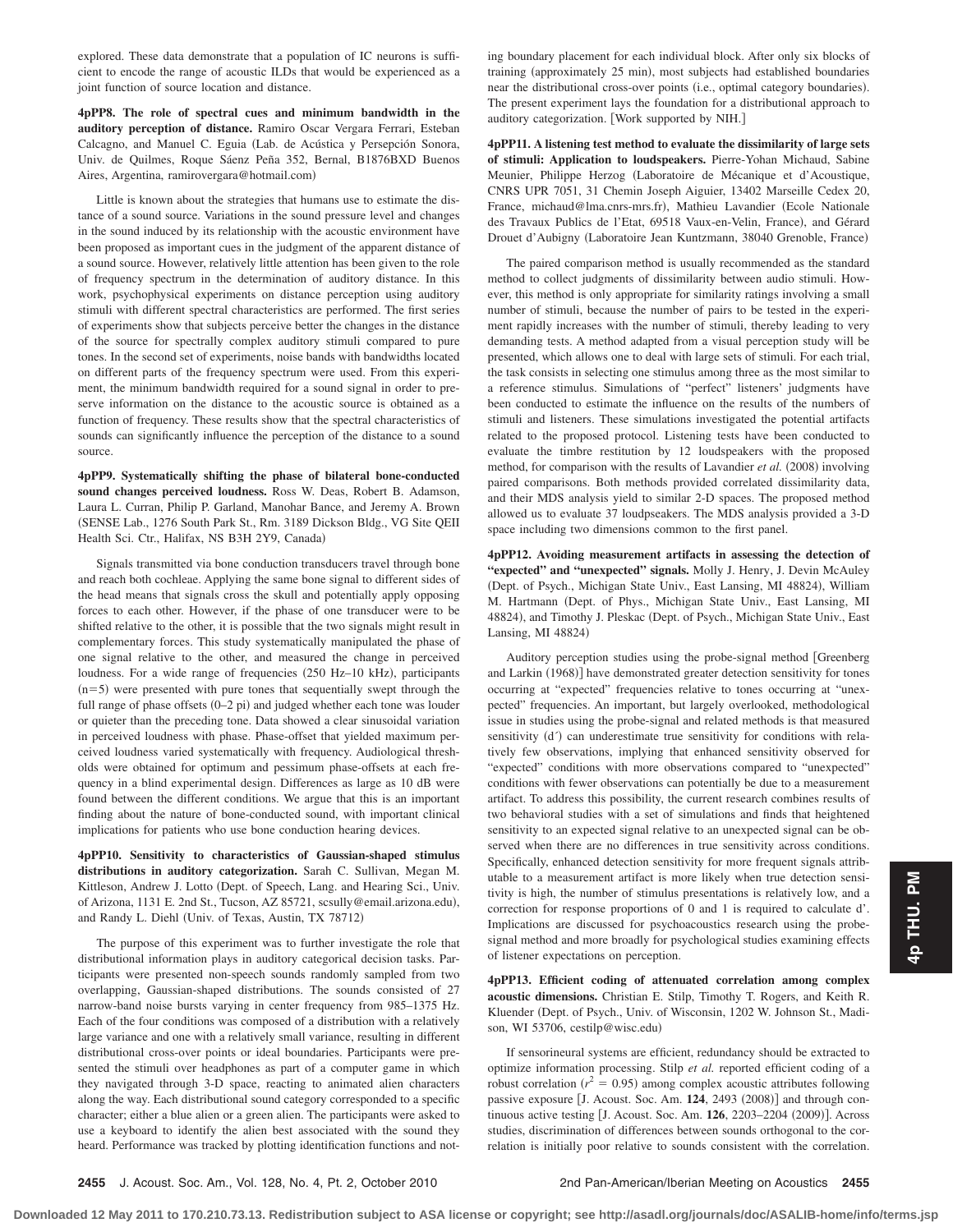Only following continued testing, listeners discovered variance inconsistent with the correlation, and discrimination of orthogonal sounds improved. Present studies examine how strong a correlation must be to create these perceptual changes. Listeners discriminated stimuli (AXB) for which the correlation between two complex independent dimensions, attack/decay (AD) and spectral shape (SS), varied. Poorer discrimination of differences that do not respect the correlation persists when the range over which AD/SS covary is truncated  $(r^2 = 0.65)$ , and when orthogonal sounds are modestly oversampled  $(r^2 = 0.89)$ . When correlations are decreased by extreme oversampling of orthogonal sounds  $(r^2 = 0.69)$  or addition of orthogonal sounds with more extreme values  $(r^2 = 0.69)$ , effects diminish. Connectionist models employing principal components analysis consistently predict listener performance across experiments. Work supported by NIDCD.

**4pPP14. Relationship between medial-olivocochlear reflex strength and** masked thresholds. Angela C. Garinis, Lynne A. Werner (Speech and Hearing Sci., 1417 N.E. 42nd St., Seattle, WA, 98105, agarinis@u.washington.edu), and Carolina Abdala (House Ear Inst., Los Angeles, CA, 90057)

Otoacoustic emission amplitude is reduced by contralateral acoustic stimulation (CAS). This effect is produced by the medial-olivocochlear (MOC) reflex. Past studies have shown that the MOC reflex is related to listening in noise and selective attention. The present study examined the relationship between the MOC reflex and masked thresholds in 14 normally hearing adults. Detection thresholds were determined for a 1000-Hz, 300-ms tone presented simultaneously with a 300-ms masker. Three masking conditions in which energetic or informational masking predominate were investigated. DPOAEs were evoked from 500–4000 Hz with primary tones swept in frequency at 8 s/oct, using a fixed f2/f1 ratio of 1.22 at 65/55 dB sound pressure level. The MOC reflex and MOC-shift were measured at

DPOAE fine structure maxima at 948 and 1091 Hz with and without CAS. An inverse fast-Fourier transform was performed to evaluate MOC effects on individual DPOAE components. Preliminary data analyzes showed MOC activity to be correlated with masked thresholds for both indices of medial efferent function. Most notably, higher masked thresholds for the random and broadband conditions were associated with a stronger MOC reflex for DPOAE maxima around 948 Hz. These results suggest that MOC activation plays a role in selective listening.

**4pPP15. The use of the kurtosis metric in the evaluation of industrial** noise exposures. Roger Hamernik, Wei Qiu, and Robert Davis (Auditory Res. Lab., State Univ. of New York at Plattsburgh, 101 Broad St., Plattsburgh, NY 12901)

Data from a chinchilla model of noise-induced hearing loss will demonstrate the value of using the statistical metric, kurtosis, along with an energy metric to evaluate complex industrial noise environments for hearing conservation purposes. Complex noises are non-Gaussian noises consisting of a combination of Gaussian continuous noise and noise transients, either impacts or noise bursts. Chinchillas were exposed to an interrupted and intermittent 97-dB sound pressure level broadband, non-Gaussian noise for 8 h/day for 3 weeks. The experimental noises were designed to model an industrial exposure. Groups of animals with 8/group were exposed to 1 of 12 different complex noise environments having a fixed spectrum and energy but with different temporal structures achieved by varying the transient peak, interval, and duration histograms. Preliminary results show that (1) hearing and sensory cell loss increase with increasing kurtosis despite a fixed energy; (2) at a given value of kurtosis, hearing trauma is invariant with respect to changes in the temporal structure of the noise exposure. A metric such as the kurtosis may be a necessary adjunct to spectral energy in the evaluation of industrial noise exposures for the purposes of hearing conservation. [Research supported by NIOSH Grant R01 OH 002317.]

# THURSDAY AFTERNOON, 18 NOVEMBER 2010 CORAL KINGDOM 2/3, 2:00 TO 3:30 P.M.

# **Session 4pSA**

# **Structural Acoustics and Vibration, Engineering Acoustics, and Underwater Acoustics: Acoustic Metamaterials II**

Michael Haberman, Cochair *Applied Research Labs., Univ. of Texas at Austin, 10000 Burnet Rd., Austin, TX 78758*

Stephen D. O'Regan, Cochair *NSWC Carderock Div., 9500 MacArthur Blvd., West Bethesda, MD 20874*

> Thomas R. Howarth, Cochair *NAVSEA Newport, 1176 Howell St., Newport, RI 02841*

## *Invited Papers*

## **2:00**

**4pSA1. Generalized transformation acoustics for material design.** Jeffrey Cipolla, Nachiket Gokhale Weidlinger Assoc. Inc., 375 Hudson St., New York, NY 10012), and Andrew Norris (Rutgers Univ.)

Norris ["Acoustic cloaking theory," Proc. R. Soc. London, Ser. A 464, 2411-2434 (2008)] presented a theory of transformation acoustics that enables the realization of pentamode acoustic materials having anisotropic density and finite mass. The design of acoustic materials for 3-D objects composed of combinations of simple geometric shapes, e.g., a cylinder with spherical end-caps, is considered. Certain classes of transformations which are well-suited for the design of such shapes are described and conditions under which these transformations result in materials which minimize acoustic reflections are proposed. The concept is validated using 3-D explicit transient finite element simulations, which closely emulate the physics of wave propagation in the proposed materials.

**2456** J. Acoust. Soc. Am., Vol. 128, No. 4, Pt. 2, October 2010 2nd Pan-American/Iberian Meeting on Acoustics **2456**

**Downloaded 12 May 2011 to 170.210.73.13. Redistribution subject to ASA license or copyright; see http://asadl.org/journals/doc/ASALIB-home/info/terms.jsp**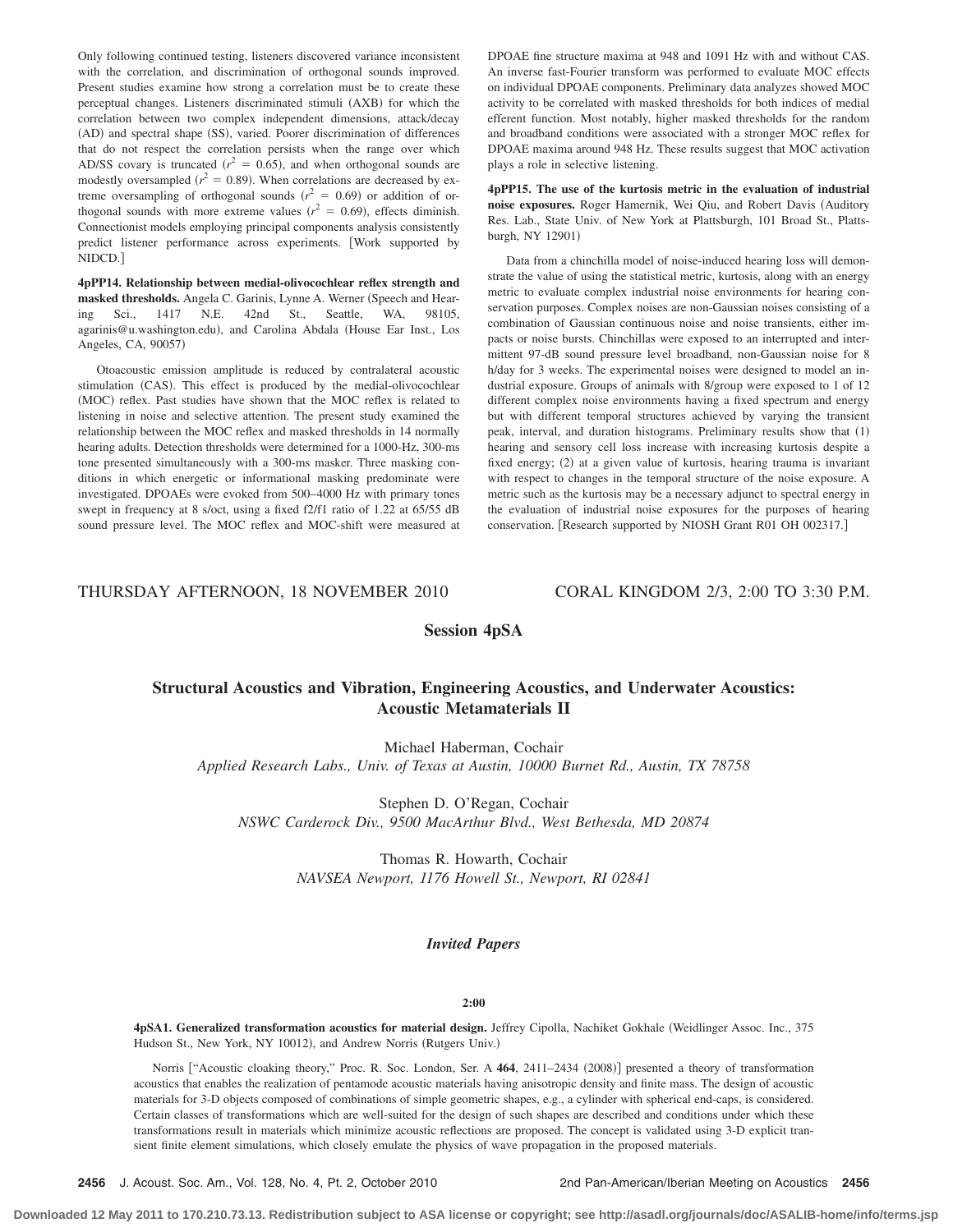**4pSA2. Acoustic characterization of magnetorheological fluids.** Frank Fratantonio, Thomas R. Howarth, Jeffrey E. Boisvert, Anthony Bruno (Naval Sea Systems Command Div. Newport, Newport, RI 02841), Clyde L. Scandrett (Naval Postgrad. School, Monterey, CA 93943), and William M. Wynn (Naval Sea Systems Command Div. Panama City, Panama City Beach, FL 32407)

Magnetorheological (MR) fluids contain magnetic particles dispersed within a host fluid. These materials are considered a type of "smart" fluid in that their viscoelastic properties can be controlled by varying the magnetic field intensity. MR fluids have found favor in high-end automobile applications such as the General Motors dynamic MR suspension system which has been in Corvettes (and other GM products) since 2005. Recently there has been interest in understanding the acoustic properties of MR fluids. In particular, the ability to control the radial and orthogonal bulk moduli suggests that MR fluids are a potential candidate for acoustic metamaterial applications. This presentation will discuss MR fluids and a method for the acoustic characterization of these fluids as functions of frequency and magnetic drive levels. [Work supported by the Office of Naval Research.]

**3:00—3:30 Panel Discussion**

THURSDAY AFTERNOON, 18 NOVEMBER 2010 GRAND CORAL 3, 1:00 TO 5:00 P.M.

**Session 4pSC**

# **Speech Communication: Production and Perception of Spontaneous Speech II (Poster Session)**

Ann R. Bradlow, Cochair *Dept. of Linguistics, Northwestern Univ., 2016 Sheridan Rd., Evanston, IL 60208*

Valerie L. Hazan, Cochair *Speech Hearing and Phonetic Sci., Univ. College London, 2 Wakefield St., London, WC1N 1PF, U.K.*

# *Contributed Papers*

All posters will be on display from 1:00 p.m. to 5:00 p.m. To allow contributors an opportunity to see other posters, contributors of odd-numbered papers will be at their posters from 1:00 p.m. to 3:00 p.m. and contributors of even-numbered papers will be at their posters from 3:00 p.m. to 5:00 p.m.

**4pSC1. Using hyperarticulation to quantify interaction between** discourse functions. Valerie Freeman (Dept. of Linguist., Univ. of Washington, C-104 Padelford Hall, Box 354360, Seattle, WA 98195, valerief@uw .edu-

Social factors are known to affect speech production, but in discourse and conversation analytic branches of sociolinguistics, quantitative measures are not as common as qualitative observations. This study uses acoustic measures of hyperarticulation to quantify the effects of two interacting discourse functions: new-information signaling and stance expression. For each of five speakers in an hour-long political talk show, content analysis was performed on all phrases repeated three or more times to separate neutral from stance-expressing tokens and new from given repetitions of those tokens. Word, syllable, and vowel duration were measured from spectrograms; formant (LPC) and pitch (autocorrelation) values were measured at onset, 20%, 50%, 80%, and offset of stressed vowels. Preliminary results from repeated measures analysis of variance suggest that stance is indeed a significant predictor of hyperarticulation which interacts with newness for at least some speakers. This work shows one way that acoustic measures can quantify the relative contributions of interacting discourse variables and their effects on speech variation. The findings also have implications for future work in speech recognition: physical measures of hyperarticulation could be combined with parsing for newness to identify stance expression in natural speech or produce it in synthesized speech.

**4pSC2. Use of linguistic knowledge in the recognition of reduced words: Effects of age and high-frequency hearing loss.** Esther Janse (Max Planck Inst. of Psycholinguistics, P.O. Box 310, 6500 AH Nijmegen, The Netherlands, Esther.Janse@mpi.nl) and Mirjam Ernestus (Radboud Univ. Nijmegen, Nijmegen, The Netherlands)

Older adults have more language experience than young adults and may therefore rely more strongly on transitional probabilities between words for spoken word recognition. We investigated recognition of acoustically reduced words (such as "promised") that were followed by a word with which it either formed a fixed expression ("promised land") or not ("promised lamp"). Our research questions were (a) whether older adults show a greater following-word context effect on target word recognition than young adults; (b) whether low-pass filtering the stimuli would bring about a stronger reliance on following context in young adults; and (c) whether there are any interactions with the morphological complexity of the target word (e.g., "promised" versus "fat"), because complex and longer words can be more reduced. Data analysis (recognition accuracy and RTs) showed that words were better recognized when part of a fixed expression, and that older adults benefited more in RT than young adults (equal benefit in accuracy), but only for the morphologically complex target words. The young adults with simulated hearing loss, however, benefited less than the other two groups (both in accuracy and RT). These results suggest that signal degradation does not immediately lead to greater reliance on following-word context.

**4pSC3. Modulation of phonetic duration by morphological and lexical** predictors. Michelle Sims, Benjamin V. Tucker, and Harald Baayen (Dept. of Linguist., Univ. of Alberta, 4-32 Assiniboia Hall, Edmonton, AB T5K 1T2, Canada, mnsims@ualberta.ca)

This study investigates how the duration of the stem vowel of regular and irregular English verbs is modulated by tense (present and past), regularity, lexical frequency, gang size of the vocalic alternation, imageability ratings, and vowel quality. The vocalic durations of 48 monosyllabic irregular verbs and 171 regular verbs were extracted from the Buckeye Corpus of spontaneous speech. A linear mixed effects regression model revealed that vowels of past tense forms tend to have longer durations than vowels of present tense forms, that vowels of words that are less imageable are realized with shorter durations, and that tense vowels are longer than lax vowels. Surprisingly, higher frequency irregular past tense forms were pro**4p THU. PM**

4p THU. PM

**2457** J. Acoust. Soc. Am., Vol. 128, No. 4, Pt. 2, October 2010 2nd Pan-American/Iberian Meeting on Acoustics **2457**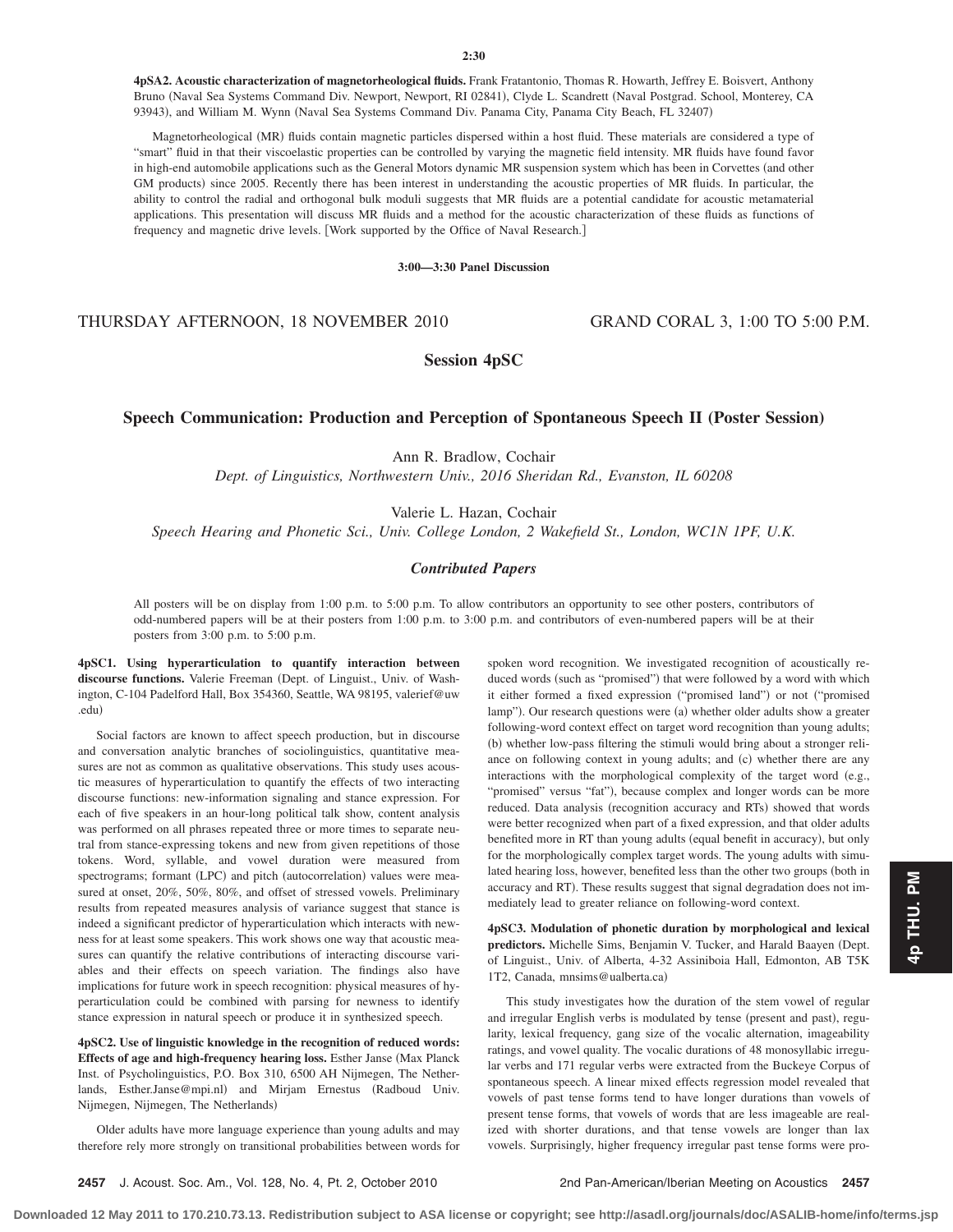duced with longer vowels, contradicting Aylett and Turk [(2004); (2006)] and Bell et al. [(2003); (2009)]. Further, vowels were shorter for irregular verbs with larger vocalic alternation gangs, contradicting the predictions of Kuperman et al. [(2007)] but supporting hypotheses that units with a smaller information load have shorter durations. This pattern of results is interpreted as a consequence of the pressure for regularization during the production of irregular past tense forms.

**4pSC4. Variation in stop releases in American English spontaneous** speech. Lisa Davidson (Dept. of Linguist., New York Univ., 10 Wash. Pl., New York, NY 10003, lisa.davidson@nyu.edu-

This study extends previous examinations of pre-consonantal stop releases in American English by investigating spontaneous speech from the National Public Radio's StoryCorps project. Previous research has shown that in read speech, English speakers do not release stops in pre-stop and pre-pausal environments between 50 and 60% of the time. In spontaneous speech from more than 10 speakers, stops before obstruents and nasals in word-internal position (e.g., doctor, act), across a word boundary (e.g., pack these), or at the end of a phrase are produced without an acoustic release 62% of the time, while 29% of stops are released and 8% are deleted altogether. The only position in which there are more released stops than unreleased ones is in pre-pausal position (59.2% vs 38.8%). Deletion only occurs for coronals /t/ and /d/, which constitute 75% of the stops in the corpus. Stops are most likely to be unreleased before other stops (86%); before fricatives they are divided between being unreleased (53.7%), released  $(25.4\%)$ , and deleted  $(20.9\%)$ . The status of stop releases in English will be discussed with respect to articulatory coordination, aerodynamics, and stylistic uses by individual speakers. [Research supported by NSF.]

**4pSC5. Perceptual evidence for allophonic variation of the palatal fricative /ç/ in spontaneous Berlin German.** Stefanie Jannedy, Melanie Weirich, Jana Brunner, and Micaela Mertins (Ctr. for Linguist., ZAS Berlin, Schuetzenstrasse 18, 10117 Berlin, Germany, jannedy@ling.ohio-state.edu)

Auer (2004) postulates that the multi-ethnolect *Kiezdeutsch* (Berlin, Germany) differentiates three realizations of / $I\varsigma$ /: [ $I\varsigma$ ]; [ $I\varsigma$ ]; [ $I\varphi$ ]. Acoustic analyzes of 1192 tokens of /ç/ from the ZAS-spontaneous speech database collected from nine adolescent speakers of the *Kiezdeutsch* multi-ethnolect as spoken in Berlin) showed no reliable differences in *kurtosis*, *skewness*, *cog*, or *peak* between items impressionistically categorized into these three groups. Further, in the spontaneous speech of middle-aged monolingual speakers of the local Berlin dialect  $[\int]$  variants of /ç/ were also detected, although here this alternation is not attested. The hypotheses are (1) that Berlin-German also has [*ʃ*] as an allophonic variant of /ç/ and (2) that *Kiezdeutsch* has a 3-way-split of this category. To evaluate the perceptual validity of these assumptions, tests are being conducted asking native Berliners to rate the category membership of excised variant realizations of  $\frac{1}{\sqrt{2}}$  and  $\frac{1}{\sqrt{2}}$ from the *Kiezdeutsch*- and Berlin-database on a scale from  $1 / \frac{c}{f}$  to  $7 / \frac{f}{f}$ , with 4 indicating no real preference for either one. First results point to a two-way perceptual split for the older Berlin speakers and a more fuzzy category boundary between  $\lbrack \varsigma \rbrack$  and  $\lbrack \int \rbrack$  for the *Kiez* data, suggesting a third intermediate perceptual category. Work supported by a grant from the German Ministry of Science and Education (BMBF).]

**4pSC6. Dissecting rate of speech: The effect of phrase final lengthening on articulation rate.** Tyler Kendall Linguist. Dept., Northwestern Univ., 2016 Sheridan Rd., Evanston, IL 60208, t-kendall@northwestern.edu) and Erik R. Thomas (North Carolina State Univ., Raleigh, NC 27695)

Articulation rate in a Mexican American community in Texas is examined in order to determine which social, cognitive, and linguistic factors influence the rate of speech. This research represents one facet of a larger inquiry into variation in temporal patterns in American English. Recent work has demonstrated the strong effect of utterance length on articulation rate—the (pause-exclusive) measure of speech units, typically syllables, produced per unit of time—but utterance-internal factors have been less examined. Here, particular attention is paid to the extent to which articulation rate may be a function of phrase-final lengthening, i.e., is variation in articulation rate a spurious effect of variability in phrase-final lengthening? The analysis of finely time-aligned orthographic transcripts conducted here, coded for intonational and intermediate phrases, indicates that rates of speech for final feet are tightly correlated with rates for non-final feet. Hence variation in articulation rate is not an artifact of the final feet. Non-linguistic factors, such as speaker sex and age, are shown to differentiate articulation rates significantly, though individual variability is also substantial. Statistical models of utterance-level-based and within-utterance articulation rate measures are compared and implications for studies of speech rate are discussed.

**4pSC7. Gesture reorganization in Mandarin tone 3 Sandhi.** Fang-Ying Hsieh (Dept. of Linguist., Univ. of Southern California, Los Angeles, CA 90089)

This study hypothesizes that the tone 3 Sandhi rule in Mandarin Chinese results from a change in organization of tone gestures. Tone 3 in pre-pausal position has a low falling-rising pitch contour, but when it precedes another tone 3 in the same domain, it becomes a derived tone 2 (rising contour). It is hypothesized that tone 3 is composed of sequential  $L(ow)$  and  $H(igh)$  tone gestures; since tone 2 is composed of synchronous L and H [Gao (2008)], the derived tone 2 results from shifting the sequential relationship to be synchronous. This hypothesis is tested by a production experiment in which speakers repeated phrases that include a pre-pausal tone 3 followed by another tone 3 in a separate domain. Production rate was gradually increased since it has been shown that increasing speech rates could induce gestural synchrony. Results indicate that the H gesture becomes more synchronous with the L gesture as has been predicted by the hypothesis.

**4pSC8. Visual influences on interactive speech alignment.** James W. Dias and Lawrence D. Rosenblum (Dept. of Psych., Univ. of California, 900 Univ. Ave., Riverside, CA 92521)

Speech alignment describes the tendency to produce speech that shares characteristics with a perceived speech signal. Visual speech information has also been found to modulate speech alignment [R. M. Miller et al., Attention, Perception, & Performance (in press)]. The present study evaluated whether visual speech information enhances alignment over auditory-alone information in a live context. Pairs of subjects performed an interactive search task for which they were required to utter nine key words multiple times. Half of the subjects performed the task while interacting face-to-face, while the other half performed the task separated by a cloth preventing them from seeing each other without inhibiting the heard speech. Subjects also uttered the key words before and after the interaction. Alignment was evaluated using an AXB matching task in which raters judged whether postinteraction or pre-interaction utterances of a word spoken by a subject were more similar to the post-interaction word spoken by that subject's partner. Raters also judged similarity between partner utterances from early and late in the interaction. Evidence showed that visual information did enhance interactive speech alignment. These findings add to the evidence that amodal, gestural properties of perceived speech can induce alignment.

**4pSC9. Prosodic and segmental convergence in spontaneous German** conversations. Natalie Lewandowski and Antje Schweitzer (Inst. for Natural Lang. Processing (IMS), Univ. of Stuttgart, 70174 Stuttgart, Germany, natalie.lewandowski@ims.uni-stuttgart.de-

Phonetic convergence is the process of adapting one's speech to that of an interlocutor and is hence seen as a dynamic process causing continuous updates in multiple speech parameters. Current methods of measuring phonetic convergence are often impressionistic or perceptual, or have only been tested in limited scenarios. The aim of this ongoing project is to investigate convergence in German in a natural open scenario and to develop computational objective methods of accounting for it. A variety of phonetic parameters with respect to their relevance for convergence will be examined. On the prosodic level, one goal is to examine phonological features such as the prosodic inventory or distribution of prosodic events as well as the detailed phonetic implementation of prosodic events. The latter can be measured by the PaIntE F0 parametrization method. Convergence effects have been shown to be very subtle; thus large amounts of data are required in order to obtain statistically valid and robust results. Developing and implementing a new automatized procedure allows us to use a large corpus of spontaneous speech without foregoing the chance of capturing fine phonetic detail.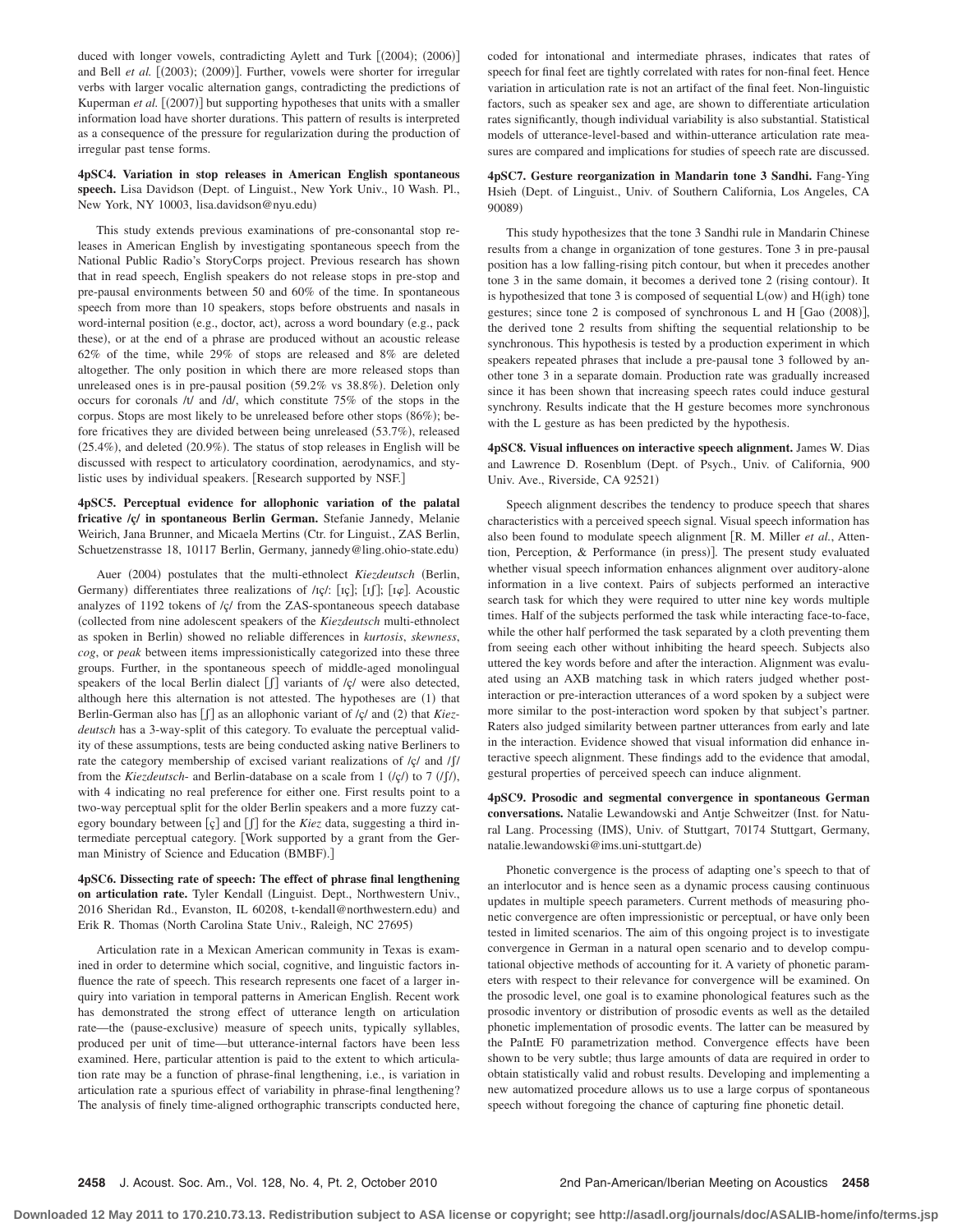**4pSC10. Speech articulator movements recorded from facing talkers using two electromagnetic articulometer systems simultaneously.** Mark Tiede (Haskins Labs., 300 George St., New Haven, CT 06511), Rikke Bundgaard-Nielsen, Christian Kroos, Guillaume Gibert, Virginie Attina, Benjawan Kasisopa (Univ. Western Sydney, Bankstown, NSW, Australia), Eric Vatikiotis-Bateson Univ. of British Columbia, Vancouver, BC, Canada), and Catherine Best (Univ. Western Sydney, Bankstown, NSW, Australia)

Two 3-D electromagnetic articulometer systems, the Carstens AG500 and Northern Digital WAVE, have been used simultaneously without mutual interference to record the speech articulator movements of two talkers facing one another 2 m apart. A series of benchmark tests evaluating the stability of fixed distances between sensors attached to a rotating rigid body was first conducted to determine whether the two systems could operate independently, with results showing no significant effect of dual operation on either system. In the experiment proper, two native speakers of American English participated as subjects. Sensors were glued to three points on the tongue, the upper and lower incisors, lips, and left and right mastoid processes for each subject. Independent audio tracks were recorded using separate directional microphones, which were used to align the kinematic data from both subjects during post-processing. Data collected were of two types: extended spontaneous conversation and repeated incongruent word sequences (e.g., talker one produced "cop top...;" talker two "top cop..."). Both talkers show strong positive correlations between speech rate (in syllables/s) and head movement. The word sequences also show error and rate effects related to mutual entrainment. [Work supported by ARC Human Communication Science Network (RN0460284), MARCS Auditory Laboratories, NIH.

**4pSC11. Analyses of fundamental frequency in infants and preschoolers** with hearing loss. Mark VanDam, Mary Pat Moeller (Ctr. for Childhood Deafness, Boys Town Natl. Res. Hosp., 555 N 30th St., Omaha, NE 68131, mark.vandam@boystown.org), and Bruce Tomblin (Dept. Comm. Sci. & Disord., Univ. Iowa, Wendell Johnson Speech & Hearing Ctr., Iowa City, IA 52242)

Technological advances in the last 15 years have resulted in earlier identification of children with mild and moderate hearing loss. Little is known about the impact of early provision of amplification on the development of prosodic speech characteristics such as fundamental frequency (F0). This study aims to address that gap. Children enter this study at 12–36 months of age and contribute 1 whole-day audio recording each month for one year. The wearable recorder and associated software (LENA Foundation) output (i) a continuous (PCM) audiofile of the whole day and (ii) a time-aligned, XML-coded file at millisecond resolution identifying periods of speech (adult female or male, other children, target child) and other acoustic events (overlapping vocals, noise, silence, etc). In this study, children's *F0* is examined directly and in response to certain talkers or in selected turn-taking relationships (e.g., child-directed speech, father-child turn-taking exchanges). This work includes a detailed methodological description of the use of the LENA system and the customization of that technology relevant to speech and language science. Data from *F0* analyzes are interpreted in descriptive and theoretical terms, complementing an ongoing, multi-center study investigating outcomes of children with mild and moderate hearing loss. Work supported by NIH/NIDCD Grant Nos. DC009560 and DC009560-01S1.

**4pSC12. The development of temporal structure in mother-child speech.** Nicholas A. Smith (Boys Town Natl. Res. Hospital, 555 North 30th St., Omaha, NE 68131, nicholas.smith@boystown.org-

The present study examined age-related changes in the timing of mothers' and children's utterances during free interaction. Using a longitudinal database of recordings of mother-child speech between 4 and 48 months of age, the onset and offset times of maternal and child utterances were coded and analyzed. The goal of the analysis was to use changes in the temporal intervals between adjacent utterances as a measure of mutual responsiveness and coordination. Although considerable individual variation was found across mother-child dyads between 4 and 18 months of age, at 24 months both mothers and children showed tighter temporal coupling, indicated by consistently shorter latencies in their responses to each other's utterances. This change in the temporal pattern likely corresponds to the emergence of turn-taking and reciprocity in dialogue. This study is part of a large project examining the effects of hearing loss on mother-child vocal interaction, and a parallel analysis of dialogue between mothers and their hearing-impaired children is currently underway. [Work supported by NIH Grant R03DC009884.

**4pSC13. Comparison of acoustic characteristics of American English tense and lax vowels in maternal speech to prelingually deaf infants,** normal-hearing infants, and adults. Maria V. Kondaurova (Dept. of Otolaryngol.—Head and Neck Surgery, Indiana Univ. School of Medicine, Indianapolis, IN 46202, mkondaur@iupui.edu), Tonya R. Bergeson (Indiana Univ. School of Medicine, Indianapolis, IN 46202), and Laura Dilley (Michigan State Univ., MI 48824)

Recent studies have demonstrated that mothers exaggerate phonetic properties of infant-directed (ID) speech. However, these studies focused on a single acoustic dimension, i.e., frequency, whereas speech sounds are composed of multiple acoustic cues. Moreover, little is known how mothers adjust phonetic properties of speech to children with hearing loss. This study examined the mothers' production of frequency and duration cues to the American English tense/lax vowel contrast in speech to profoundly deaf (N  $= 12$ ) and normal-hearing (N  $= 12$ ) infants and to an adult experimenter. First and second formant frequencies and vowel duration of tense  $([i, [u])$ and lax ([1], [U]) vowels were measured. Results demonstrated that mothers exaggerated vowel duration in ID relative to adult-directed speech. However, only a trend suggesting an exaggeration of vowel space in ID speech was observed. These findings suggest that although both spectral and duration cues to the tense/lax distinction are modified in a systematic way in ID speech, vowel duration is exaggerated to a greater extent relative to spectral properties. Future analysis will include larger groups of hearing-impaired and normal-hearing infants to identify effects of hearing loss on the relationship between segmental and prosodic characteristics in ID speech.

**4pSC14. Naturalistic social communication and speech development in monolingual and bilingual infants.** Nairan Ramirez-Esparza, Adrian Garcia-Sierra, and Patricia K. Kuhl (Inst. for Learning and Brain Sci., Univ. of Washington, Box 357988, Seattle, WA 98195)

This investigation explores how everyday social communication between parents and infants relates to speech development. This goal is accomplished by using the digital recorder LENA that monolingual  $(N=11)$ and Spanish-English bilingual  $(N=10)$  14-month-old infants wore for 4 days. Infants' sample files (i.e., 160, 30-s intervals per infant) were coded according to the social communication coding inventory, which includes categories such as "babbling" (e.g., canonical versus variegated babbling), "social interactions" (e.g., baby was with one other person or with a group of people), "how adults are talking" (e.g., "motherese" versus adult talk), and "activities" (e.g., adult is reading and/or teaching). The results showed that babbling relates to relevant social communication categories in both groups. For example, the percentage of time "motherese" is used relates positively to babbling, but adult directed speech relates negatively to babbling. Interestingly, the amount of time monolingual parents spend teaching and reading to their infants relates positively to variegated babbling, but the amount of time bilingual parents have the TV on relates negatively to variegated babbling. These findings shed some light about how natural everyday social communication influences speech development in monolingual and bilingual infants. Work supported by an NSF grant to the UW LIFE Center.

**4pSC15. Cross-correlation based detection of self-vocalization for the purpose of minimizing the perceived effects of occlusion.** Matthew Green and Thomas Burns 6600 Washington Ave. S., Eden Prairie, MN 55344, matthew.green@starkey.com)

Partial or complete occlusion of the ear canal by an assistive listening device results in an unnaturalness in the sound of a person's own voice, known as the occlusion effect. When the occlusion effect is present, if the sound presented to the eardrum is dominated by the amplified output of the assistive listening device, then the frequency response of the device could be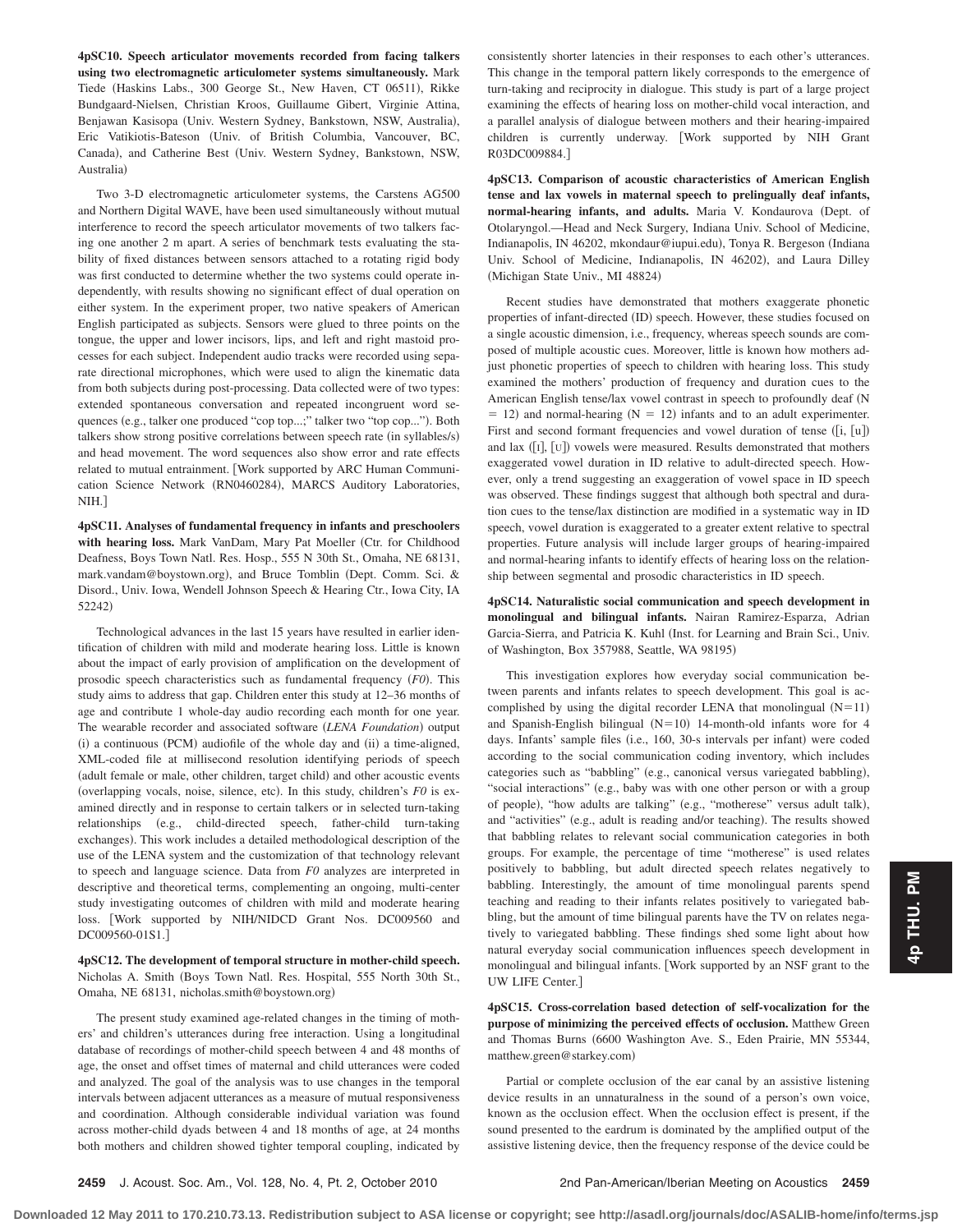adjusted in order to minimize the perceived effects of occlusion. Such an alteration of the frequency response must be applied during self-vocalization and at no other time. A robust and accurate method for detecting selfvocalization will be presented, consisting of a MEMS accelerometer and a

cross-correlation based signature detection algorithm. The requirements for signature capture and selection will be discussed, as well as detection performance by gender. Results for detection accuracy, immunity to tasks other than self-vocalization, and binaural agreement will be presented.

THURSDAY AFTERNOON, 18 NOVEMBER 2010 CORAL ISLAND 1/2, 1:00 TO 5:30 P.M.

**Session 4pUW**

# **Underwater Acoustics and Signal Processing in Acoustics: Physics-Based Signal Characterization Classification and Processing II**

Lisa M. Zurk, Cochair

*Electrical and Computer Engineering Dept., Portland State Univ., 1900 S.W. Fourth Ave., Portland, OR 97207*

Timothy K. Stanton, Cochair

*Dept. of Applied Ocean Physics and Engineering, Woods Hole Oceanographic Inst., Woods Hole, MA 02543-1053*

# *Contributed Papers*

**1:00**

**4pUW1. Interpretation of the compressed pulse output for broadband acoustic scattering from inhomogeneous weakly scattering objects.** Wu-Jung Lee, Andone C. Lavery, and Timothy K. Stanton (Dept. of Appl. Ocean Phys. and Eng., Woods Hole Oceanograph. Inst., Woods Hole, MA 02543, wjlee@whoi.edu)

Pulse compression signal processing techniques are commonly used to identify dominant scattering features for weakly scattering marine organisms. In cases where the organism can be accurately represented as homogeneous (e.g., eupausiids), the separation of two distinct peaks in the compressed pulse output (CPO) envelope produced by the front and back water-tissue interfaces can be used to estimate the size of the organism at some angles of orientation. In order to investigate the effect of internal inhomogeneities on the scattering, a 3-D distorted-wave Born approximationbased numerical model has been used to model the CPO due to scattering from weakly scattering inhomogeneous objects. It has been found that when the organism is highly inhomogeneous (e.g., sea-water filled cavities in squid), the CPO envelope does not provide an accurate estimate of size. Characteristics of the replica signal can further complicate the issue by introducing spurious peaks with high side lobes or smearing out the CPO peaks from internal inhomogeneities when the main lobe is wide.

#### **1:15**

**4pUW2. Echo statistics due to a randomly rough, randomly oriented prolate spheroid that is randomly located in a directional active sonar** beam. Saurav Bhatia and Timothy K. Stanton (Dept. Appl. Ocean Phys. and Eng., MS #11, Woods Hole Oceanograph. Inst., Woods Hole, MA 02543- 1053, saurav30@gmail.com-

The statistical characteristics of sonar echoes from a randomly rough, randomly oriented prolate spheroid are studied through the use of a previously published exact analytical formula by Ehrenberg, which involves a convolution between the probability density functions (PDFs) associated with the sonar beam-pattern and scatterer. This is a direct-path scattering geometry in which only the echo from the scatterer is involved (no reflections from boundaries, such as in a waveguide). The scattering by the rough prolate spheroid is modeled approximately through the use of the Rayleigh PDF for each orientation angle with the mean value at each angle determined by the high-frequency (Kirchhoff) solution to a smooth prolate spheroid. Once the orientation is randomized, the echo from the rough spheroid (without beam-pattern effects) is non-Rayleigh. It had previously been established that random location in the beam pattern causes strongly non-Rayleigh echoes for resolved scatterers whose echoes were otherwise Rayleigh distributed (such as a rough spherical scatterer) before beam-pattern effects. The

presence of the randomly rough, randomly oriented prolate spheroid that is randomly located in the beam increases the degree to which the echoes are non-Rayleigh beyond non-Rayleigh effects from the beam pattern.

**1:30**

**4pUW3. Analysis of mixed assemblages of fish using the statistics of echoes from a single beam broadband echosounder.** Wu-Jung Lee and Timothy K. Stanton (Dept. of Appl. Ocean Phys. and Eng., Woods Hole Oceanograph. Inst., Woods Hole, MA 02543, wjlee@whoi.edu-

Broadband echoes (30-70 kHz) were collected from fish aggregations with a downward-looking single beam echosounder over Georges Bank near Cape Cod, MA in the fall of 2008. The echoes were collected in a shortrange, direct path geometry. Echoes from sequential pings occurring within sampling windows that lie entirely in a given patch were grouped to obtain the distribution of the magnitude of matched filtered echoes. Non-Rayleigh distributed echoes were observed in patches both near the surface and bottom. Two-component mixed probability density functions (pdf's) were formed by accounting for beampattern effects and assuming various proportions of sizes of fish with correspondingly different scattering strengths and are used to fit the measured echo distribution. For each patch, parameters of the best fitting pdf's for a series of sampling windows within the given patch were used to infer the fish size composition of the patch. The best-fit parameters for the surface patches were different from those from near the bottom. Results of the acoustically inferred fish assemblages are compared with the net-tow data and are used to investigate the biological significance of the fish aggregations.

## **1:45**

**4pUW4. Detection of a target in shallow water using the feedback phenomenon: A small-scale experimental demonstration.** Christian Marandet, Philippe Roux, Patrick La Rizza LGIT, BP 53 38041, Grenoble Cedex 9, France, christian.marandet@obs.ujf-grenoble.fr), and Barbara Nicolas GIPSA-LAB, 38402 St. Martin d'Hres Cedex, France, barbara .nicolas@gipsa-lab.inpg.fr-

We experimentally demonstrate the detection of a wavelength-size target in a shallow ultrasonic waveguide between two source-receiver transducers using acoustic feedback. The waveguide represents a 1-km-long, 50-m-deep ocean acoustic channel at the 1/1000 scale. People are familiar with the feedback phenomenon that results in the loud sound heard when a musician plays an electric instrument directly into a speaker. Feedback occurs when a source and a receiver are connected both acoustically through the propagation medium and electrically through an amplifier in such way that the re-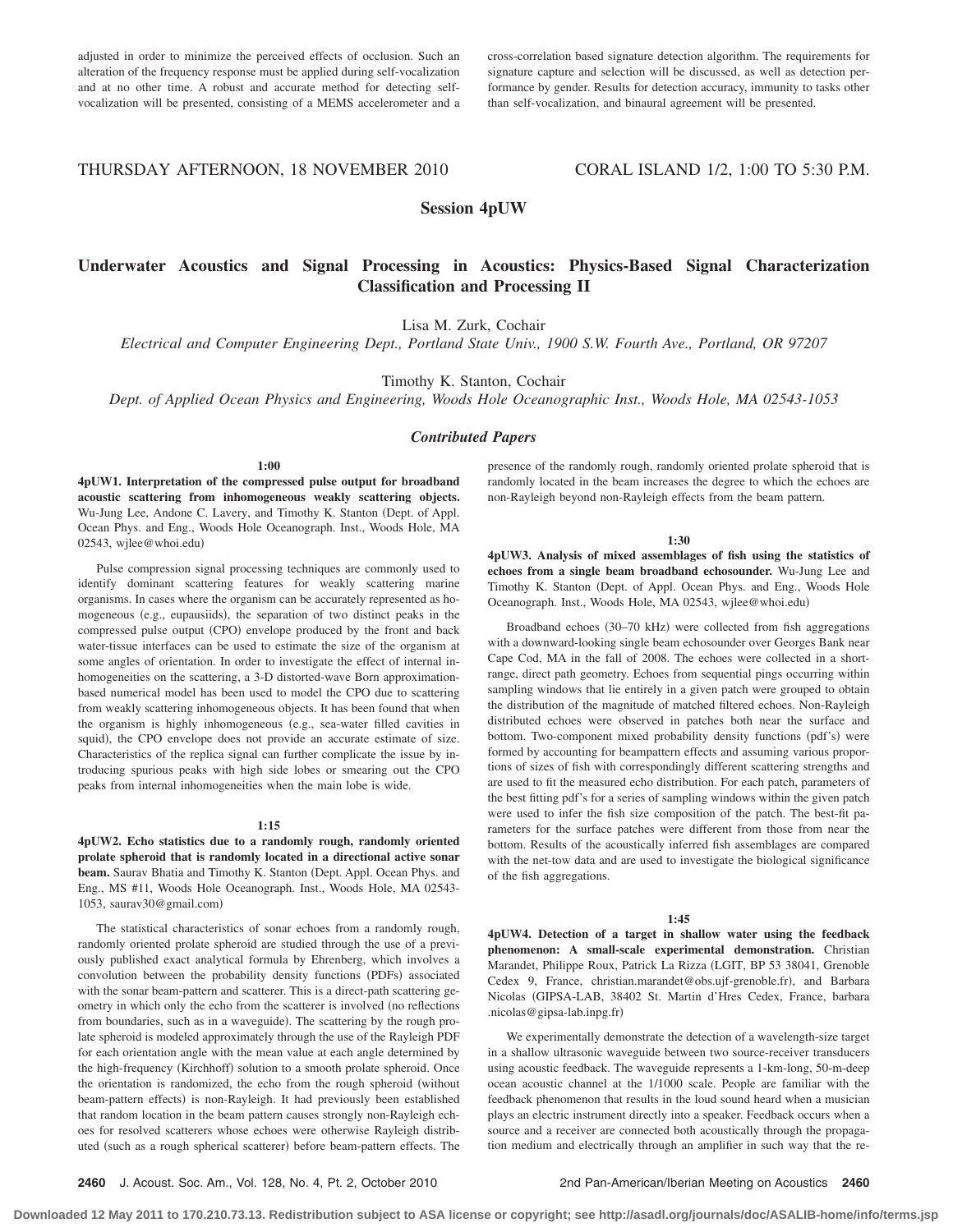ceived signal is simultaneously and continuously added to the emitted signal. A resonance is then obtained when the emitter and the receiver are in phase. The resonant frequency appears to be highly sensitive to fluctuations of the propagation medium. During the crossing of the target trough the waveguide, fluctuations inferred by the target allow the detection. Experimental results are presented with target of different sizes in the presence of surface fluctuations.

## **2:00**

**4pUW5. Tomography of the surface elevation in shallow water between two source-receiver ultrasonic arrays: A small scale experiment demonstration.** Christian Marandet LGIT, BP 53, 1381 rue de la piscine, 38400 St. Martin d'Hres, France, christian.marandet@obs.ujf-grenoble.fr), Philippe Roux, and Barbara Nicolas Gipsa-Lab, Cedex 9, 38042 Grenoble, France)

Based on single-scattering effects, the diffraction-based sensitivity kernels which make the link between the acoustic perturbations and the medium fluctuations have been extensively studied. We propose a similar study for perturbations at the air-water interface in an ultrasonic waveguide that scales down with a 1-km-long, 50-m-deep ocean acoustic channel in the kilohertz regime. Using array processing between two source-receiver arrays, the sensitivity kernel for both time and amplitude has been experimentally inferred for each acoustic echo reverberated in the waveguide to a small surface elevation. We demonstrate a good agreement between experimental and theoretical sensitivity kernels. Finally, using theoretical sensivity kernels for both amplitude and time ultrasonic fluctuations, we give a real-time estimation of the surface elevation at any point between the source and receiver arrays.

## **2:15**

**4pUW6. Enhancing resonant features in the aspect dependence of target spectra by reversible imaging filtration techniques.** Timothy M. Marston, Philip L. Marston (Dept. Phys. and Astronomy, Washington State Univ., Pullman, WA 99164-2814), and Kevin L. Williams (Univ. of Washington, Seattle, WA 98105)

The aspect dependence of the spectral response of simple objects is sometimes examined in scattering research. The use of reversible imaging algorithms for the approximate de-coupling of the impulse response and associated spectral-responses of two adjacently located targets with overlapping signals was previously demonstrated [T. M. Marston, P. L. Marston, and K. L. Williams, J. Acoust. Soc. Am. 127, 1749 (2010)]. The current research concerns how resonant features of targets can be enhanced by using related imaging and filtering algorithms. When resonant targets are imaged using synthetic aperture techniques, the resonant portion is often distinct enough from specular or edge-diffraction portions so that it is possible to design spatial filters that isolate the resonant from the non-resonant portions of the signal in the image domain. The filtered image is then returned to the original domain, and frequency response is plotted with the non-resonant portions of the data filtered out. The resulting plots show enhanced resonant features. Demonstrations using line-scan SAS and circular SAS data will be shown. [Work supported by ONR.]

#### **2:30**

**4pUW7. Feature timing and identification for different solid cylinder exposures revealed using reversible image filtering.** Grant C. Eastland, Timothy M. Marston, and Philip L. Marston (Phys. and Astronomy Dept., Washington State Univ., Pullman, WA 99164-2814)

Understanding scattering features of proud and partially exposed cylinders is relevant to the scattering by a variety of simple targets. In the present investigation, partial exposure was studied by lowering a solid aluminum cylinder through a flat free surface into a tank of water while monitoring the evolution of the scattering as a function of the amount of exposure. Interactions with the free surface simulate aspects of interactions with flat sediment. Unlike related prior work, however, the present investigation allows for the recording of bistatic scattering and reversible image filtering based on a form of synthetic aperture sonar (SAS). The source and receiver grazing angles are held fixed while the amount of exposure h of a right circular aluminum cylinder is varied. Short pulses are used to distinguish between different types of scattering contributions. The slope of the feature timing as a function of the exposure h, expressed by the derivative dt/dh where t is the measured time of the feature, depends on the feature type as well as the source and receiver grazing angles. Free surface interactions for features revealed by the slope dt/dh are consistent with feature identification using reversible SAS filtering. [Work supported by ONR.]

## **2:45**

**4pUW8. Measured acoustic scattering from a water-filled aluminum pipe in contact with various interfaces.** Aubrey L. Espana, Kevin L. Williams, Steven G. Kargl (Appl. Phys. Lab., Univ. of Washington, 1013 NE 40th St., Box 355640, Seattle, WA 98105-6698, aespana@apl.washington.edu), Timothy M. Marston, and Philip L. Marston (Washington State Univ., Pullman, WA 99164-2814)

Detection and classification of objects on or imbedded in the ocean sediment are difficult problems due to the complexity of the sediment. The measured scattering will include interactions of the incident sound with the sediment interface as well as the possibility for multiple interactions between the target and sediment. Recent experiments conducted in the test pond at the Naval Surface Warfare Center, Panama City Division, investigated the impact the environment has on the measured acoustic response from various targets. A particular subset of these experiments is presented, focusing on the acoustic scattering from a water-filled aluminum pipe having length-todiameter ratio equal to 2. Initial measurements examined the scattering from the pipe in a proud configuration on the flattened sand sediment. Subsequent measurements placed the pipe in contact with interfaces with known reflection coefficients, including suspending the pipe just below the air/water interface and placing it in a proud configuration on a flat acrylic panel on the sand sediment. Acoustic templates depicting the absolute target strength as a function of azimuthal angle over the frequency range 1–30 kHz are compared for the three different configurations. Work supported by the Office of Naval Research.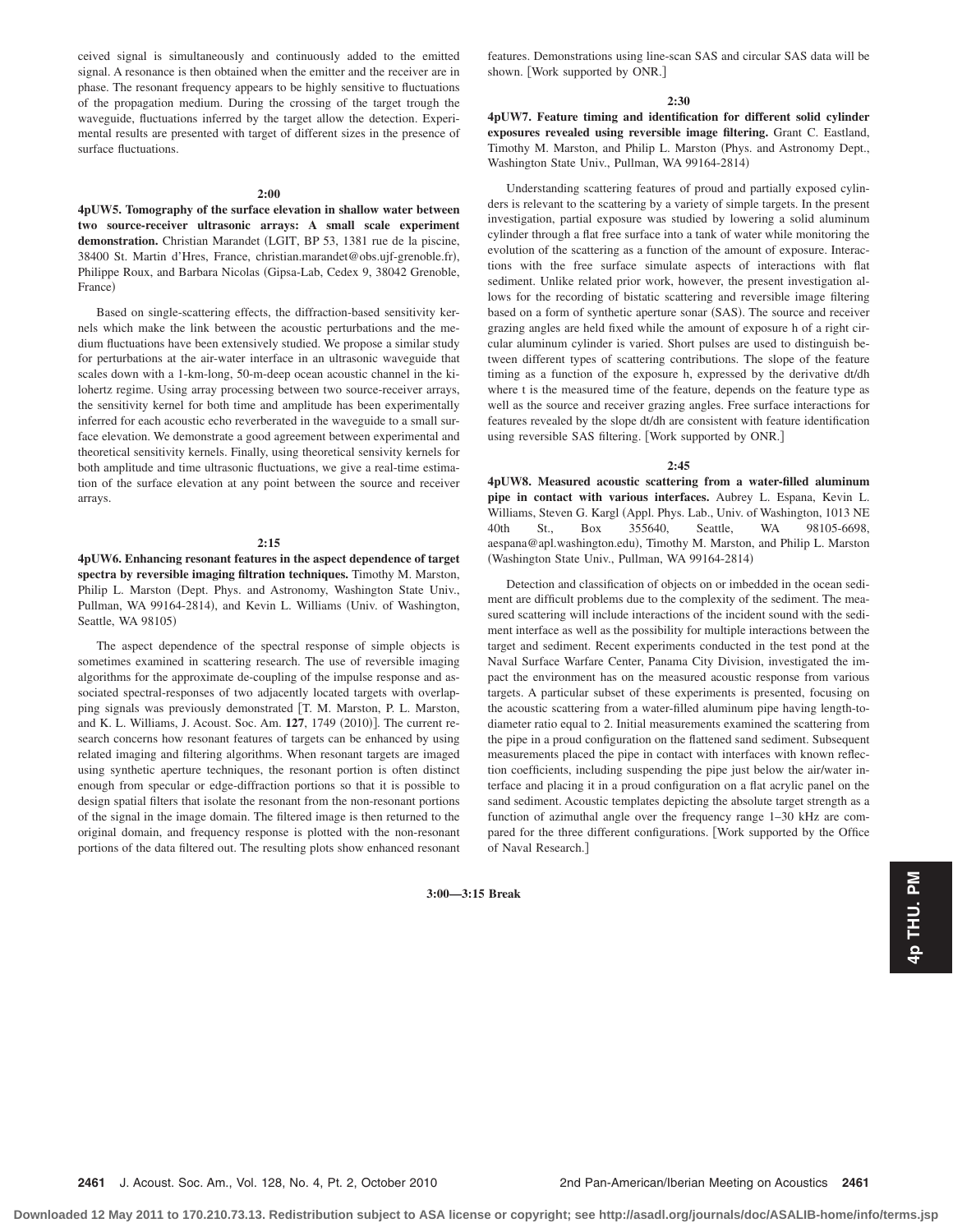# *Invited Paper*

## **3:15**

**4pUW9. The interplay of acoustic signals with boundary and volume scattering phenomena: An overview.** Roger C. Gauss Naval Res. Lab., Code 7144, Washington, DC 20375-5350)

Active sonar systems use acoustic sources and receivers coupled with signal processing to detect, classify, localize, and track undersea targets. The limiting influence of scattering phenomena, manifesting as reverberation and clutter, on sonar performance has long been recognized, with acoustic echoes from the waveguide boundaries and biologics capable of both masking desired signals and creating false targets/tracks. This talk provides a broad overview of reverberation and clutter phenomena in both deep and shallow water in the context of their impact on sonar performance for frequencies of 50 Hz to 5 kHz. The interplay of system geometry, transmitter /receiver design, frequency, waveform, and signal processing) and environmental (oceanography, geology, ice, and biology) factors will be discussed, with a series of data and model examples demonstrating the importance of using high-fidelity, physics-based approaches to both characterize the acoustic field and guide the signal processing. While the environment presents many challenges to active sonar systems because of its spatiotemporal variability and strong coupling between scattering and propagation structures, it should also be viewed as both potentially manageable and presenting opportunities. If the mechanisms are understood, they can be dealt with, and even exploited. [Work supported by ONR.]

## *Contributed Paper*

**3:35**

**4pUW10. Tracking sperm whales with a towed acoustic vector sensor using physics-based noise analysis.** Aaron M. Thode, Jeff Skinner, Pam Scott, Jeremy Roswell Marine Physical Lab., Scripps Inst. of Oceanogr., San Diego, CA 92093-0205, athode@ucsd.edu), Janice Straley (Univ. of Alaska Southeast, Sitka, AK 99835), and Kendall Folkert (P.O. Box 6497, Sitka, AK 99835)

Passive acoustic towed linear arrays are increasingly used to detect marine mammal sounds during mobile anthropogenic activities. However, these arrays cannot resolve between signals arriving from the port or starboard without vessel course changes, and their performance is degraded by vessel self-noise and non-acoustic mechanical vibration. In principle, acoustic vector sensors can resolve these directional ambiguities, as well as flag the presence of non-acoustic contamination, provided that the vibration-sensitive sensors can be successfully integrated into compact tow modules. Here a vector sensor module attached to the end of an 800-m towed array is used to detect and localize 1813 sperm whale clicks off the coast of Sitka, AK. Three physics-based methods are used to identify frequency regimes relatively free of non-acoustic noise contamination, and then the active intensity of the signal was computed between 4 and 10 kHz along three orthogonal directions, providing unambiguous bearing estimates of two sperm whales over time. These bearing estimates are consistent with those obtained via conventional methods, but the standard deviations of the vector sensor bearing estimates are twice those of the conventionally derived bearings. The resolved ambiguities of the bearings deduced from vessel course changes match the vector sensor predictions.

# *Invited Paper*

## **3:50**

**4pUW11. High fidelity noise and reverberation waveforms for sonar stimulators.** Chris Harrison NATO Undersea Res. Ctr., Viale San Bartolomeo 400, 19126 La Spezia, Italy)

A stimulator produces multiple hydrophone signal, noise, and reverberation waveforms sophisticated enough to produce a realistic behavior in the output displays of a sonar system run on the bench. These waveforms need to be able to deceive the sonar's given signal processing, detection and tracking algorithms, etc. This talk focuses on the difficult problem of reproducing the directionality, spatial and temporal coherence, statistics, and spectra in ambient noise and reverberation, and instilling this into the channels of a hydrophone array. Frequency domain approaches work well for noise where directionality hardly changes in time. Time domain approaches work better for reverberation where the directionality changes as the arrivals come from longer and longer ranges. Since the aim is real-time operation, the level of fidelity is an important consideration; one needs correct mechanisms for the sonar system under consideration, although they can often be crudely, rather than exactly, modeled. For instance, simulating noise for a single hydrophone system would be much simpler than for a vertical array system intended for beam-cross-correlation and passive fathometry; nevertheless, both simulation approaches are possible. Examples of noise and reverberation will be shown.

# *Contributed Papers*

# **4:10**

**4pUW12. Time domain calculation of propagation interference fringes** (striations). Chris Harrison (NATO Undersea Res. Ctr., Viale San Bartolomeo 400, 19126 La Spezia, Italy-

The waveguide invariant, which manifests itself as interference fringes or striations in a plot of frequency versus source-receiver separation, is usually thought of as a modal phenomenon. This paper shows that this phenomenon can be explained very simply through the variation of the eigenray arrival times with range; in short, the variation of the multipath impulse response. It is possible to calculate the value of beta  $[ = (df/dr) / (f/r) ]$  for a number of sound speed profiles analytically and to see what beta depends on, why it switches from one value to another, how it depends on sourcereceiver depth, and so on. The findings will be confirmed by calculating striation patterns numerically, starting from eigenray travel times in arbitrary

stratified environments. Most importantly, the approach throws some light on what can be deduced from beta alone and the likelihood and utility of striations in reverberation.

## **4:25**

**4pUW13. Active invariance structure in deep water towed array data.** Lisa M. Zurk (Portland State Univ., Portland, OR, zurkl@pdx.edu), Zoi-Heleni Michalopoulou (New Jersey Inst. of Tech., Univ. Heights, Newark, NJ), and Dan Rouseff (Univ. of Wash., Seattle, WA)

The concept of a waveguide invariant has been used extensively to explain and exploit the time-frequency structure present in passive lofargrams. Recently this concept has been extended to active sonar data and has been demonstrated experimentally for both target and bottom scattering returns obtained in shallow water channels. In this talk, characteristics of the active

**2462** J. Acoust. Soc. Am., Vol. 128, No. 4, Pt. 2, October 2010 2nd Pan-American/Iberian Meeting on Acoustics **2462**